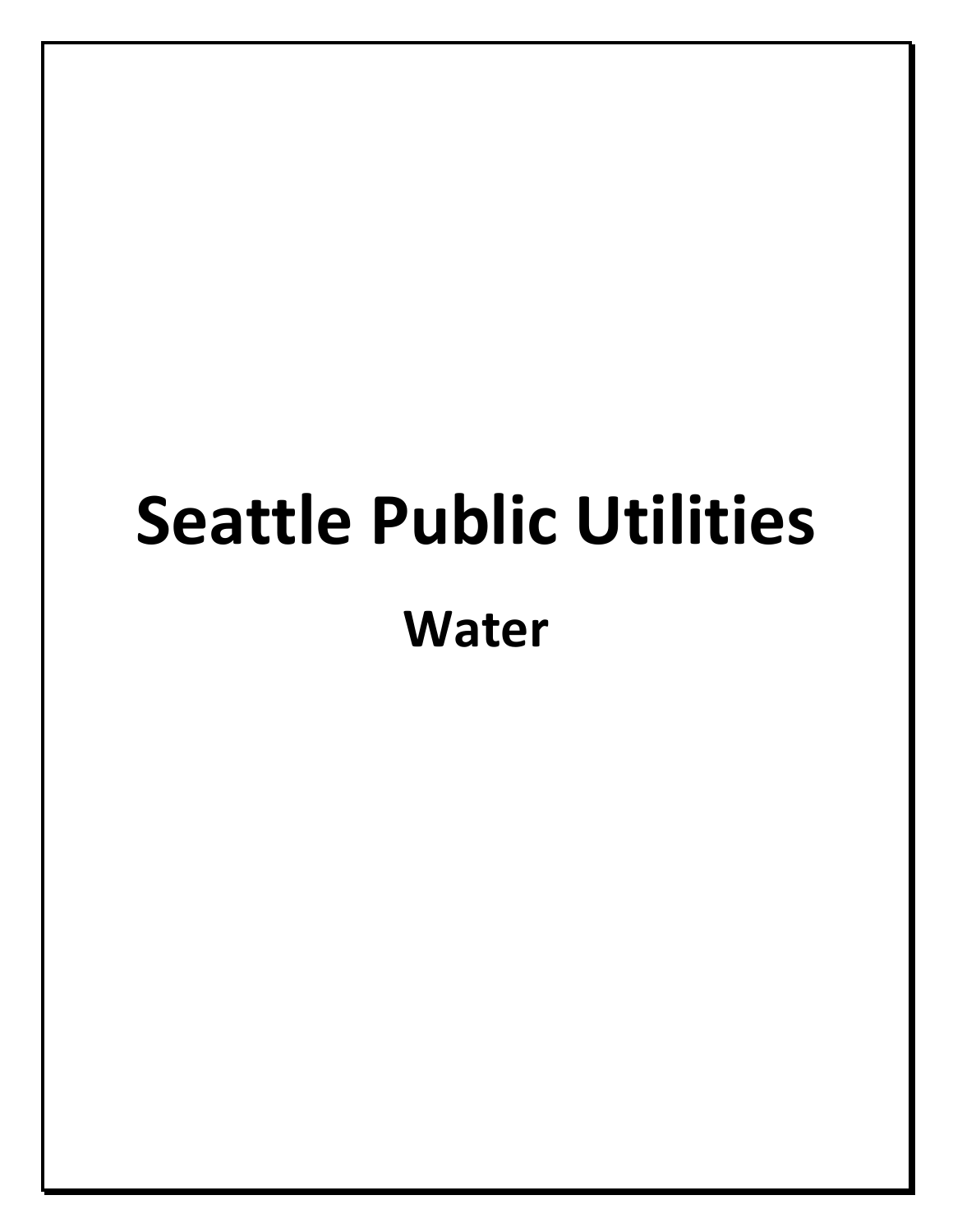# **Overview**

SPU delivers an average of 120 to 125 million gallons of drinking water per day to more than 1.3 million people and businesses in Seattle and 18 surrounding cities and water districts, plus the Cascade Water Alliance. The water system infrastructure includes:

- The Cedar and South Fork Tolt supply sources;
- Two well fields;
- Two primary water treatment plants;
- 11 booster chlorination facilities;
- 354.5 million gallons of treated water storage;
- 30 pump stations;
- Approximately 1,900 miles of transmission and distribution system pipelines;
- Over 188,000 meters and service connections;
- More than 21,000 distribution system valves;
- About 18,000 hydrants;
- Monitoring and control systems; and,
- Various buildings and other related facilities.

The capital program also includes investments in watershed stewardship projects, Cedar River Watershed Habitat Conservation Plan implementation, water conservation programs, vehicles, heavy equipment, and technology.

Planned spending in the Water Capital Improvement Program (CIP) is \$409 million over the next six years. Major projects include:

- Covering of open reservoirs to ensure water purity as required by state regulations;
- Morse Lake Pump Plant changes to improve water storage access;
- Water system improvements associated with transportation projects; and,
- Cedar River watershed investments mandated by the Habitat Conservation Plan (HCP).

The 2014-2019 Adopted CIP also includes many ongoing programs, such as improving the distribution system of water mains, valves, and pump stations, watershed stewardship and conservation projects and programs, and facilities, vehicles, and heavy equipment investments. By 2018, however, the overall CIP will be reduced, and investments will be substantially focused on rehabilitating and replacing infrastructure for delivery of clean drinking water, with continued watershed stewardship.

SPU funds Water capital projects through a combination of cash and issuance of bonds. The primary source of cash and debt repayment funds come from sale of water charged to retail and wholesale customers in the region. In Spring 2011, Water rates were approved by the Executive and City Council for the period 2012 through 2014. SPU has updated the Water System Plan through 2018, a Washington Department of Health (WDOH) regulatory requirement due every 6 years.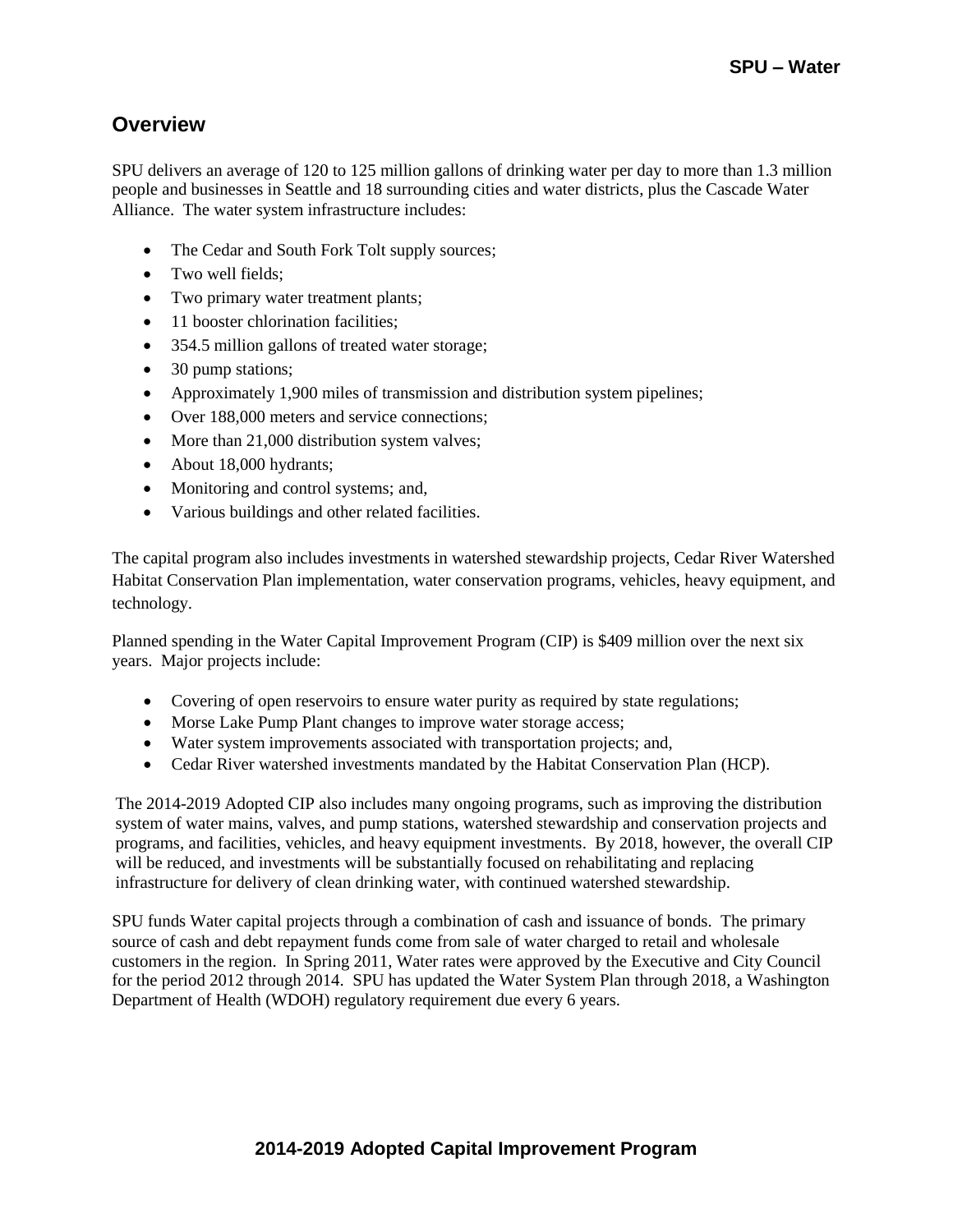# **Summary of Upcoming Budget Issues and Challenges**

Three important issues create financial challenges and opportunities for the Water Fund in the future.

Promoting Conservation: The City of Seattle, Seattle residents, and Seattle's wholesale water partners have worked together to reduce water consumption. As a result, consumption has declined since 1990 and is projected to further decline. In 2010, consumption was 33% below 1990 levels, despite serving a larger population. Seattle currently has some of the lowest per capita water consumption in the nation. While this accomplishment helps contribute to a sustainable future for the region, it puts financial pressure on the utility because fixed costs, including the costs of the CIP, need to be distributed across fewer units of water sold. This trend also puts pressure on SPU management and employees to deliver services as efficiently as possible.

Transitioning from Major Projects toward Asset Management: The Water Fund is transitioning from a period of building large capital projects, in response to regulatory requirements, to a time of physical infrastructure rehabilitation. Past investments include water treatment facilities for the Tolt and Cedar water supplies, coverings for five open reservoirs in response to federal/state regulations, and investments to meet federal requirements embodied in the Cedar River Watershed Habitat Conservation Plan (HCP). These investments helped secure the supply and distribution of high-quality drinking water and provide appropriate stewardship of the watersheds consistent with federal and state requirements.

The City of Seattle is now better positioned than many water utilities in the nation in terms of regulatory compliance. Residents, businesses and rate payers will benefit from these investments for years to come. Although the focus will shift from major projects to physical infrastructure rehabilitation, the utility will be paying debt service over the next several budget cycles on the bonds that were issued for major projects.

Responding to the Economy: Recent economic changes help shape the 2014-2019 Adopted Water CIP. Although there are signs of recovery in the national economy, the overall economic downturn continues to impact new development, which is a source of CIP-related Water Fund revenue via the New Taps program. When new housing is brought on line, new services (i.e. New Taps) are required to supply those units with water. Due to the housing decline, since 2008, annual revenue from New Taps decreased 42% through 2012. As the housing market improves, the New Taps revenue is beginning to show signs of rebounding in 2013.

Against the backdrop of these trends, the 2014-2019 Adopted Water CIP has been developed to:

- Preserve the transmission and distribution systems, as well as stewardship of the watersheds, to ensure a reliable source of high-quality drinking water;
- Comply with federal and state regulations governing water quality, system reliability, and habitat protection in the watersheds in which SPU operates; and,
- Prioritize projects to deliver on infrastructure and regulatory requirements within the limited resources of the Water Fund.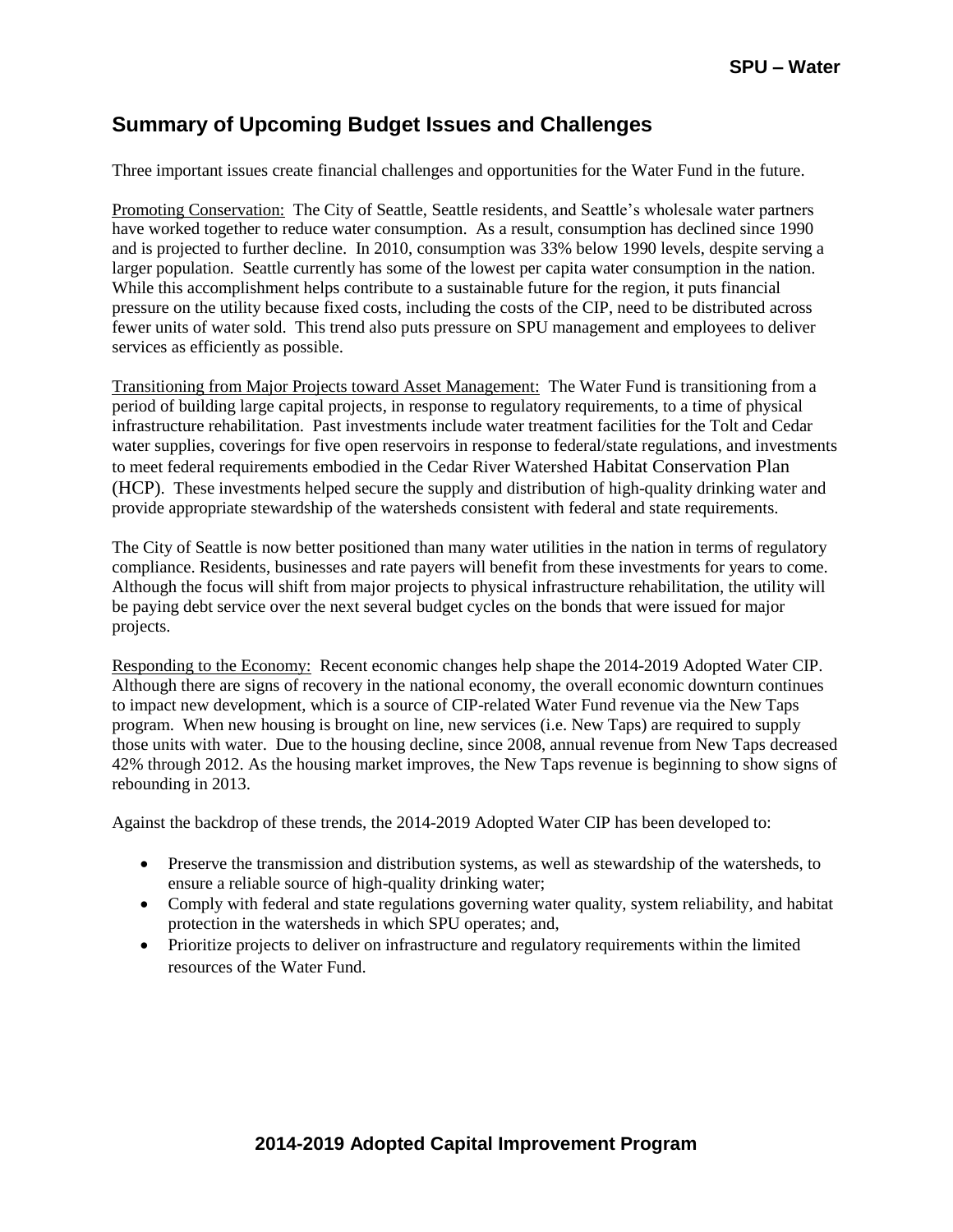# **Thematic Priorities**

The overarching goal of the Water CIP is to ensure that the water system is properly maintained, upgraded, and expanded to reliably deliver high-quality, safe drinking water to customers, protect the environment, and comply with regulations. The primary themes driving the CIP in the next six years are health and human safety, asset preservation, environmental sustainability, and race and social justice.

- SPU is committed to making **asset preservation** investments to create or enhance operational efficiency. SPU uses asset management principles to determine the timing of rehabilitation or replacement of its infrastructure. Projects that fall into this category vary, ranging from water main replacement related to transportation projects to decommissioning of steel storage facilities.
- SPU's commitment to **health and human safety** is also addressed through SPU's reservoir covering projects. Consistent with Ordinance 120899 and required by state regulators, SPU is replacing its open finished drinking water reservoirs with underground structures that will improve water quality and system security. Seismic retrofits are planned for four of the buried reservoirs. SPU plans to decommission Roosevelt Reservoir, and further evaluate the possibility of decommissioning Volunteer Reservoir. However, permanent actions at these two reservoirs are not expected to occur until enough time has elapsed to observe the water system's performance without them. Additionally, by 2019, SPU will begin constructing new covers on the Lake Forest Park and Bitter Lake reservoirs to replace the existing floating covers that will have reached the end of their useful life.
- SPU is committed to **environmental sustainability.** This can best be seen in SPU's responsibilities as outlined in the 50-year Habitat Conservation Plan (HCP), an agreement between local, state and federal agencies. The HCP seeks to ensure the long-term ecological integrity of the Cedar River Watershed, which supplies the majority of the City's drinking water. It simultaneously addresses the needs of protected wildlife species in and along the Cedar River. Investments in the regional conservation and low-income conservation programs also help in management of our natural resources, while helping customers reduce their utility bills.
- SPU is also committed to **race and social justice**. One example of this commitment is the Low Income Water Conservation Program. This ongoing program provides water use efficiency resources to the City's low-income customers to implement water conservation measures. Typical improvements consist of, but are not limited to, installing water-efficient fixtures, such as aerating showerheads and faucets, low water-use toilets and efficient clothes washers. The program is cooperatively managed by SPU and the City's Human Services Department.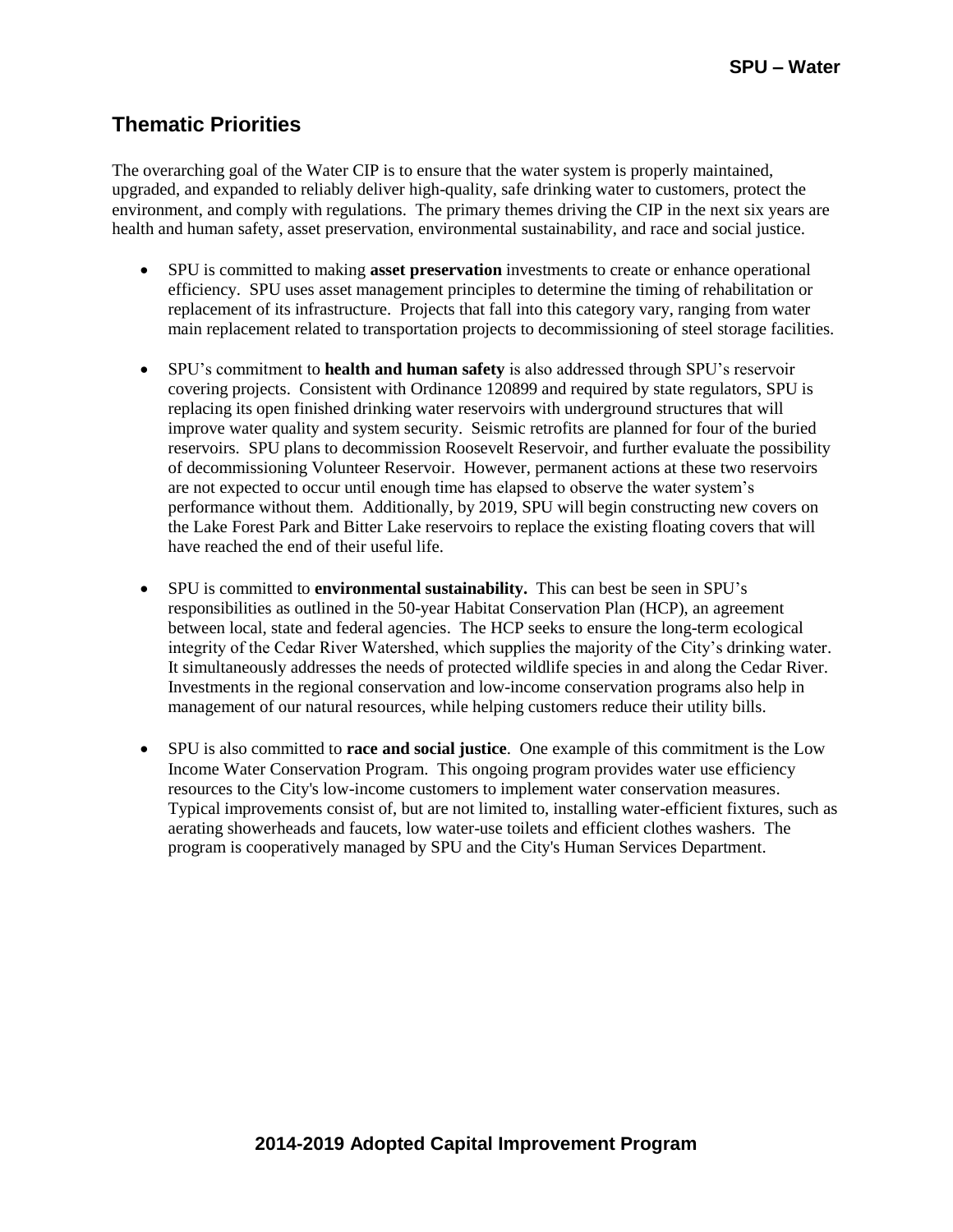# **Project Selection Criteria**

SPU identifies candidate capital projects from several sources – planning (e.g. comprehensive plans, program plans), external projects and opportunities, and emergencies or other unexpected events. Under SPU's Asset Management system, projects must be justified through a business case process that establishes that a problem or opportunity is timely and important, and that the proposed solution is superior to alternatives based on a triple bottom line analysis (economic, environmental and social) of life cycle costs and benefits. The process also recognizes that a project may be a "must do" project (e.g. required by regulation).

SPU prioritizes its capital projects into three categories – Priorities 1, 2 and 3, with 1 being the most important and critical. Some projects are part of an externally driven project. Typically, SPU lacks control over the timing of externally driven projects.

Priority rankings are based on the following set of criteria:

- **Regulatory Mandates, Legal Agreements:** The degree to which a project is driven by federal, state, and local laws, permit and regulatory requirements, and consent decrees; as well as by legal agreements with public and private parties. Examples of highly ranked projects in this category include the reservoir covering programs and the Habitat Conservation Program.
- **External Drivers:** SPU's responsiveness to, or engagement with, projects of other Departments or Jurisdictions, and the specific mandates of the City Council and Mayor. Examples of highly ranked projects in this category include the Alaskan Way Viaduct, Yesler Terrace, and Mercer Corridor projects.
- Infrastructure: How a project addresses infrastructure conditions or vulnerabilities. Examples of highly ranked projects in this category include the Watermain Rehabilitation, Distribution System Improvements and Tank Improvements programs.
- **Level of Service:** The importance of a project in providing or improving services to customers. Examples of highly ranked projects in this category include the Water Infrastructure – New Taps and Service Renewals programs.
- Other Factors: Other important factors include high net present value or cost-effectiveness, social or environmental benefits not otherwise captured, a project already in progress or near completion, limited time opportunity, demonstration projects, community visibility, outside funding. An example of a highly ranked project in this category includes Rattlesnake Lake Sanitary Facilities.

Every project is rated against each criterion. Criteria ratings are then considered in determining an overall project priority ranking, using expert judgment (rather than a formula). Priority rankings for the CIP are determined by the leads for each Line of Business (LOB), with review by key internal stakeholders. The ranking scheme and criteria are the same for all LOBs and are approved by the SPU Director and Asset Management Committee. Project priority rankings are used to clarify and document which projects are most important (and why), to help determine which projects at the margin will be included or excluded

#### **2014-2019 Adopted Capital Improvement Program**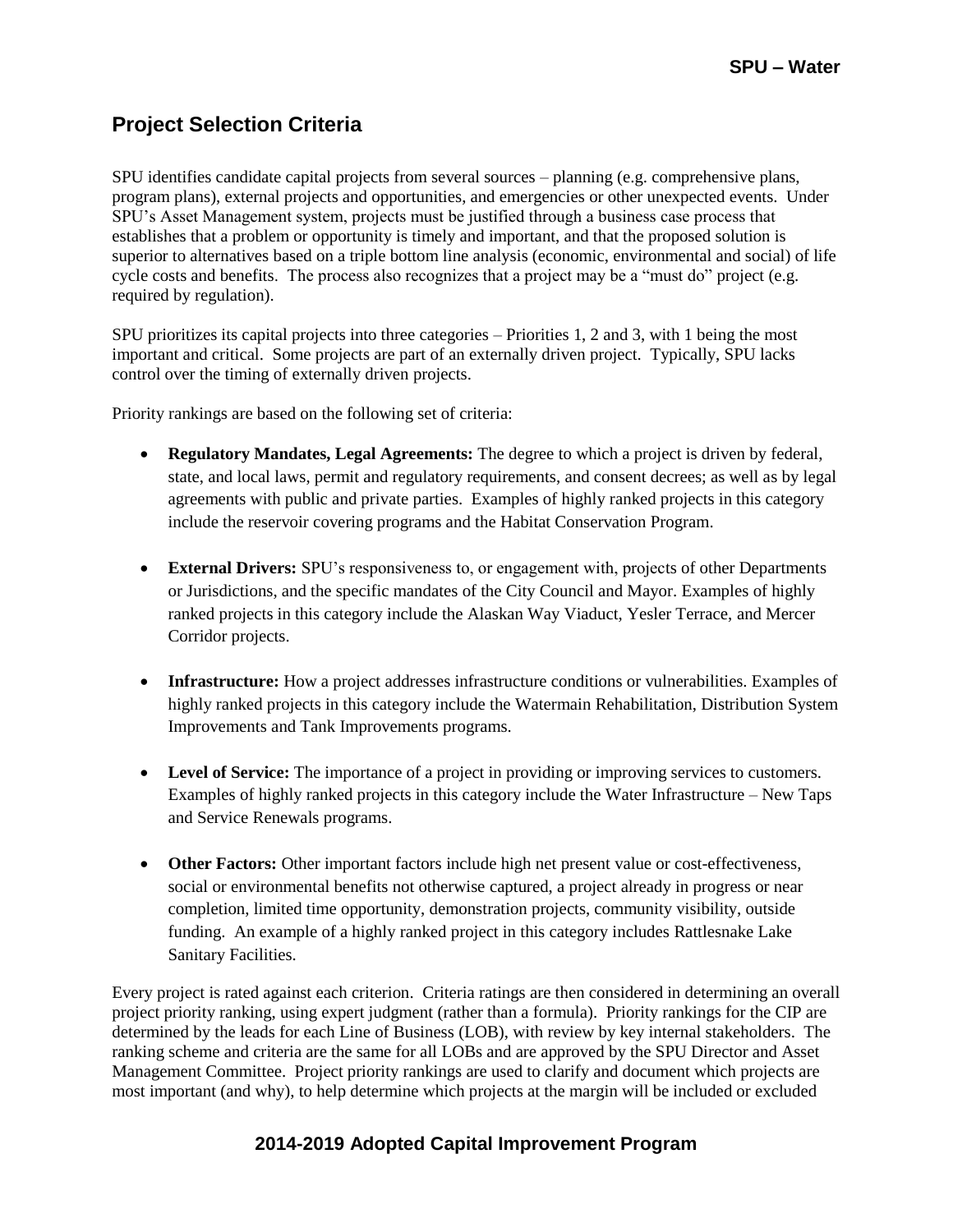(or deferred) from the CIP, and which projects should receive priority attention if a staff or financial resource constraint should arise.

In recent years, this prioritization process and business case analysis has resulted in decisions to defer some capital projects and retire or downsize some facilities, primarily finished water reservoirs. Retiring facilities reduces capital expenditures since these facilities are in need of major improvements (such as seismic retrofits) that are avoided, as well as reduces annual operating costs since the level of maintenance is greatly reduced. Downsizing or retiring storage facilities is possible because the need for storage has changed over time as the system has been reconfigured, transmission and treatment has become more reliable, and demands, particularly for fire flows, have declined.

Some examples of retirements are:

- Richmond Highlands Tanks (decommissioning the smaller of two): \$1.8 million in capital cost savings;
- Foy Standpipe: \$2 million in capital cost savings;
- Myrtle Tank #1: \$900,000 in capital cost savings;
- Roosevelt Reservoir: \$24 million in capital cost savings;
- Volunteer Reservoir retirement is under consideration (\$25 million in potential capital savings since this reservoir would have to be buried if it were kept in service); and,
- Lincoln, Beacon and West Seattle Reservoirs were downsized based on demand analysis.

Some examples of deferrals are:

- Landsburg Flood Passage Improvements to improve woody debris management and performance during high flood flows at Landsburg Diversion (\$5M): Moved to 2013 and scope downsized;
- Cedar Falls Facilities Development to improve buildings and office space at Cedar Falls Headquarters: Shifted start of planning from 2009 to 2011. Construction shifted from 2012 to 2017; and
- Desktop and laptop replacement frequency lengthened.

# **Aligning Infrastructure with Planned Growth**

In its Water System Plan updates, SPU forecasts water demands to meet the growth projections as planned for in Seattle's most recent Comprehensive Plan and ensures that there will be adequate water supply for at least the next 20 years. These growth projections include expected residential and commercial growth into designated Urban Centers and Urban Villages. The 2013 Water System Plan indicates that new sources of supply would not be needed until sometime after 2060.

Growth-based infrastructure needs in Urban Centers and Urban Villages are addressed through specific programs in the Water CIP, including water main extensions, new water connections for new construction, fire flow improvements, and water main rehabilitations. The water distribution system in these areas is fairly robust, and needed improvements are generally located within areas where the land use is changed from single family zoning to a more intensive use needing higher flows for firefighting. Projects containing these improvements are evaluated through a business case process and are prioritized among the other projects in the CIP.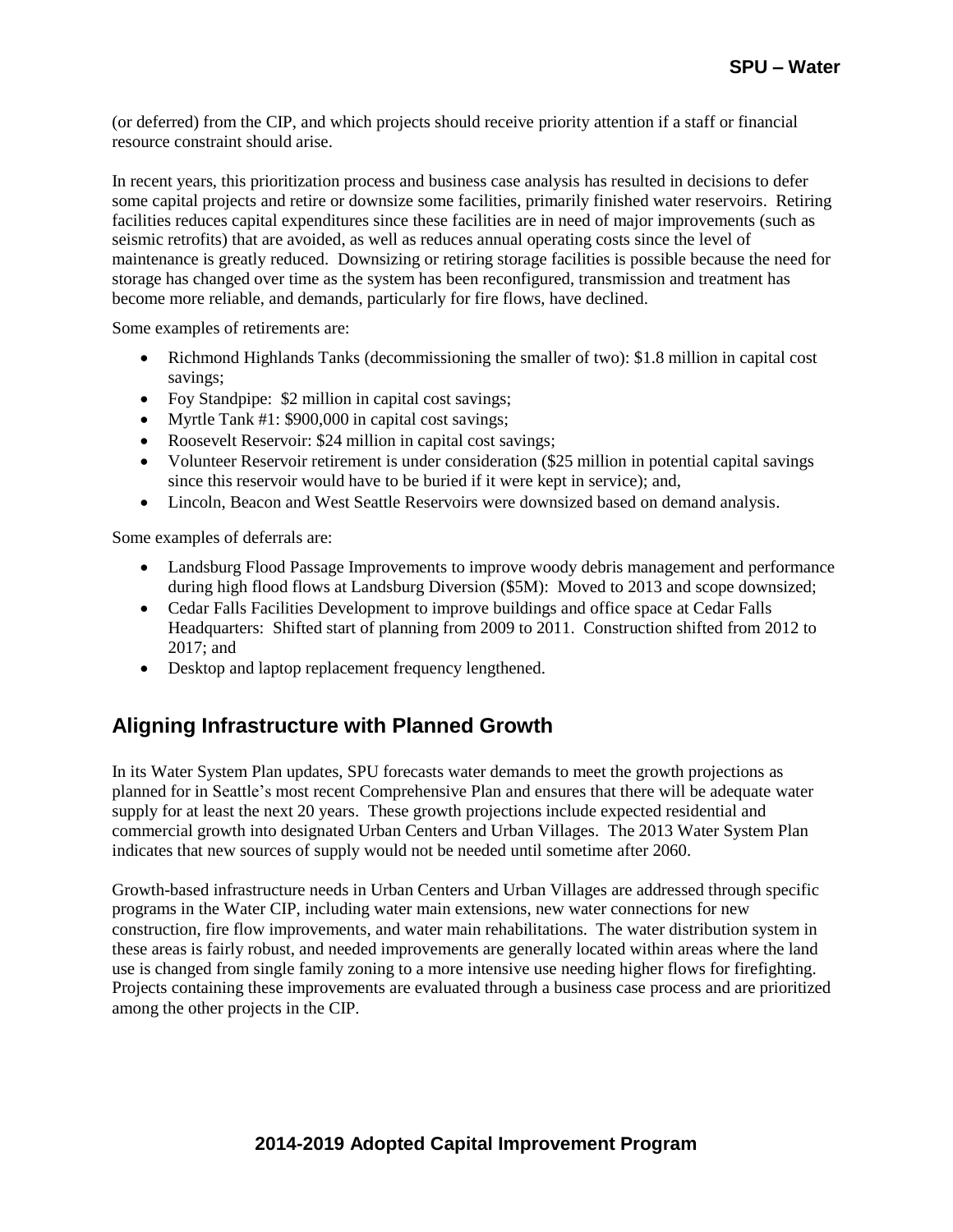# **Future Projects/What is on the Horizon**

The Water CIP is coming to the end of a 20-year period of investments in major infrastructure projects. These projects have positioned SPU to meet drinking water quality and environmental regulations. Projects have included the Tolt and Cedar Water Treatment Facilities, Reservoir Covering Program, the Cedar River Watershed HCP, and a new Water Quality Laboratory. SPU has also made a major reinvestment in the Supervisory Control and Data Acquisition System which is used to monitor and control the regional and retail water system. However, these investments have also led to increasing debt service payments that constrain future budgets.

There is only one remaining large project, Morse Lake Pump Plant, and a few special mid-range programs, such as seismic retrofitting of reservoirs, and programs related to transportation projects and improvements to SPU facilities. The Morse Lake Pump Plant project provides for reliable release of water from Morse Lake into the Cedar River. This is necessary to maintain the supply of drinking water to the region and meet regulatory minimums for the amount of "in-stream flows" in the river to support aquatic habitat, wetlands, riparian vegetation, and water quality.

Beyond these projects, emphasis will be on asset management based rehabilitation and replacement of distribution system infrastructure (e.g. mains, valves, hydrants, meters). Example of such projects to date are the 3<sup>rd</sup> Ave West PRVs project, which installed new pressure reducing valves (PRVs) in the Ballard neighborhood, and the WM Ship Canal Crossing at  $3<sup>rd</sup>$  Ave West project, which rehabilitates a failing watermain (WM) underneath the Ship Canal Bridge. There is significant planning and analysis work involved in applying asset management and determining the appropriate level of CIP versus operating and maintenance work needed for each asset, and shifting the workforce accordingly.

# **CIP Revenue Sources**

SPU's Water CIP is funded largely by Water ratepayers. About 71% of the Water Fund's overall revenues come from retail ratepayers, split approximately evenly between residential and commercial customers. Another 23% of the Water Fund's overall revenues come from wholesale purveyors who serve surrounding jurisdictions. The remaining 6% consists of non-rate revenue, which includes such things as tap fees received and developer watermain reimbursements. SPU issues bonds, serviced by ratepayers, which in the current period covers 49% of the CIP, with the remainder funded by cash, ie: directly by ratepayer revenue.

SPU actively seeks grants, low interest loans, and other funding sources whenever possible. And, as mentioned above, SPU also receives payments from developers that are intended to offset the cost of installing new taps when they connect newly constructed buildings to the SPU watermains. These "tap fees" are a volatile revenue source, trending with the construction-related sectors of the economy.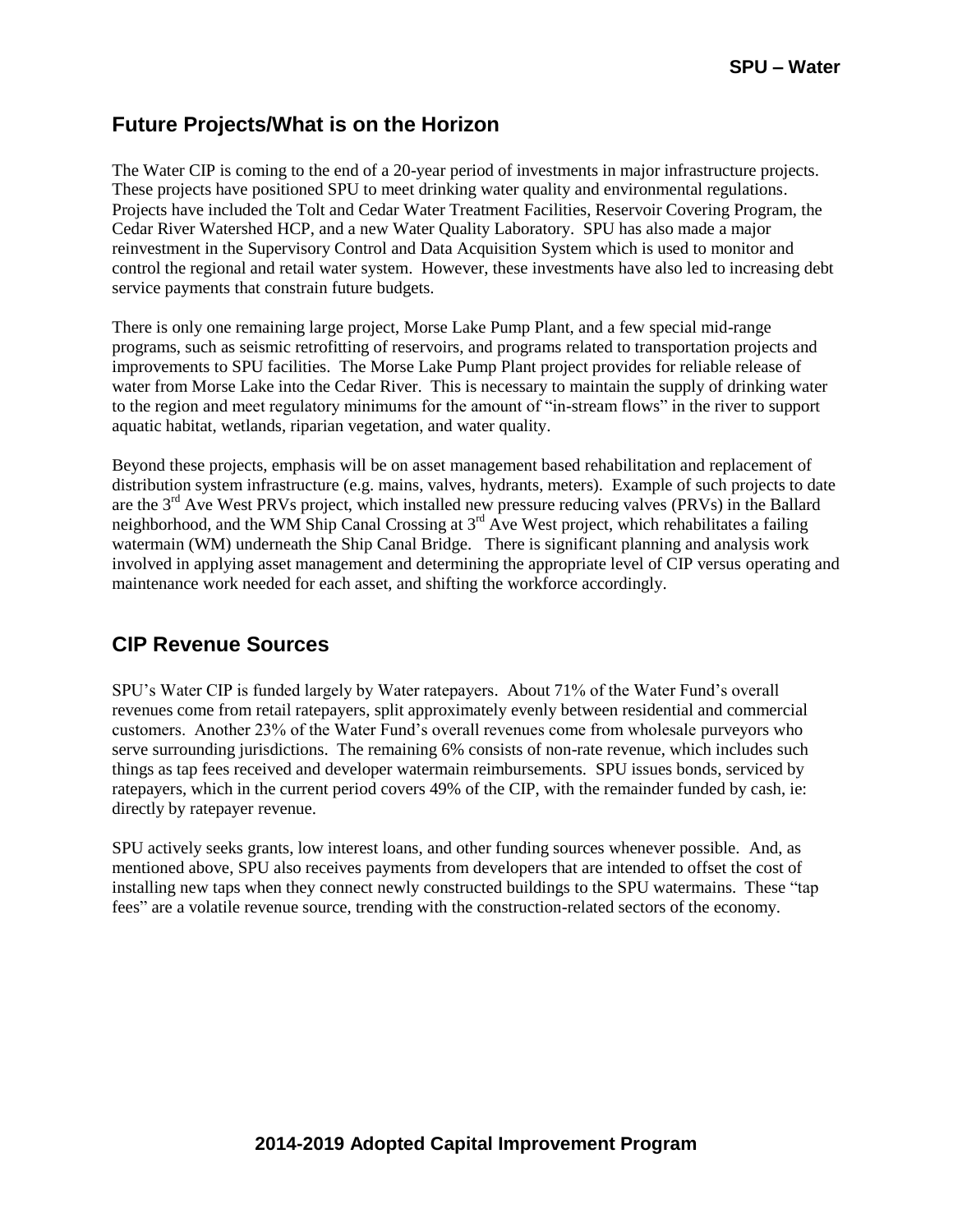# **CIP Spending by Major Category**

| <b>Water Fund</b>                                      | 2014   | 2015   | 2016   | 2017   | 2018   | 2019   | <b>Total</b> |
|--------------------------------------------------------|--------|--------|--------|--------|--------|--------|--------------|
| <b>DISTRIBUTION</b>                                    | 22,600 | 21,451 | 24,773 | 23,307 | 25,728 | 27,180 | 145,038      |
| <b>TRANSMISSION</b>                                    | 2,916  | 5,636  | 2,823  | 2,721  | 2,773  | 2,827  | 19,695       |
| <b>WATERSHED</b><br><b>STEWARDSHIP</b>                 | 27     | 6      | 451    | 451    | 250    | 250    | 1,435        |
| <b>WATER</b><br><b>QUALITY AND</b><br><b>TREATMENT</b> | 11,279 | 9,821  | 249    | 100    | 100    | 1,280  | 22,830       |
| <b>WATER</b><br><b>RESOURCES</b>                       | 4,215  | 13,167 | 24,976 | 11,073 | 3,953  | 3,612  | 60,995       |
| <b>HABITAT</b><br><b>CONSERVATION</b>                  | 2,610  | 2,375  | 2,680  | 2,121  | 1,934  | 1,941  | 13,661       |
| <b>SHARED COST</b>                                     | 23,387 | 18,957 | 15,880 | 11,764 | 13,280 | 15,393 | 98,662       |
| <b>TECHNOLOGY</b>                                      | 9,389  | 10,004 | 7,783  | 7,178  | 7,185  | 5,090  | 46,630       |
| <b>Total</b>                                           | 76,424 | 81,416 | 79,616 | 58,716 | 55,203 | 57,571 | 409,045      |

(In '000s; total may not sum due to rounding)

**Distribution:** Projects and programs in this category relate to rehabilitation and improvements to the City's water mains and appurtenances, pump stations, and other facilities that are part of the system that distributes treated water throughout the City of Seattle to retail customers.

Increases in the **Distribution BCL** for 2014, compared to amounts adopted in 2013 in the 2013-2018 CIP, reflect accelerating the schedule of the Watermain Rehabilitation project near Seward Park to replace corroded watermains located in corrosive soils and a Multiple Utility Relocation project that provides necessary modifications to pipes and related infrastructure in support of the City of Shoreline's Aurora Avenue North project. Reductions in 2015 reflect Tank Improvement projects starting in 2016 rather than 2015 as initially anticipated.

**Transmission:** The purpose of this program category is to rehabilitate and improve the City's large transmission pipelines that bring untreated water to the treatment facilities, and convey water from the treatment facilities to Seattle and to other local utilities that purchase a portion of SPU's supply for their customers.

Reductions in the **Transmission BCL** in 2014 compared to amounts adopted in 2013 in the 2013-2018 CIP, are primarily due to delays in 2013 of the presentation of plans for the Cathodic Protection program to SPU's Asset Management Committee. This program will begin to accelerate in 2015. An increase in

#### **2014-2019 Adopted Capital Improvement Program**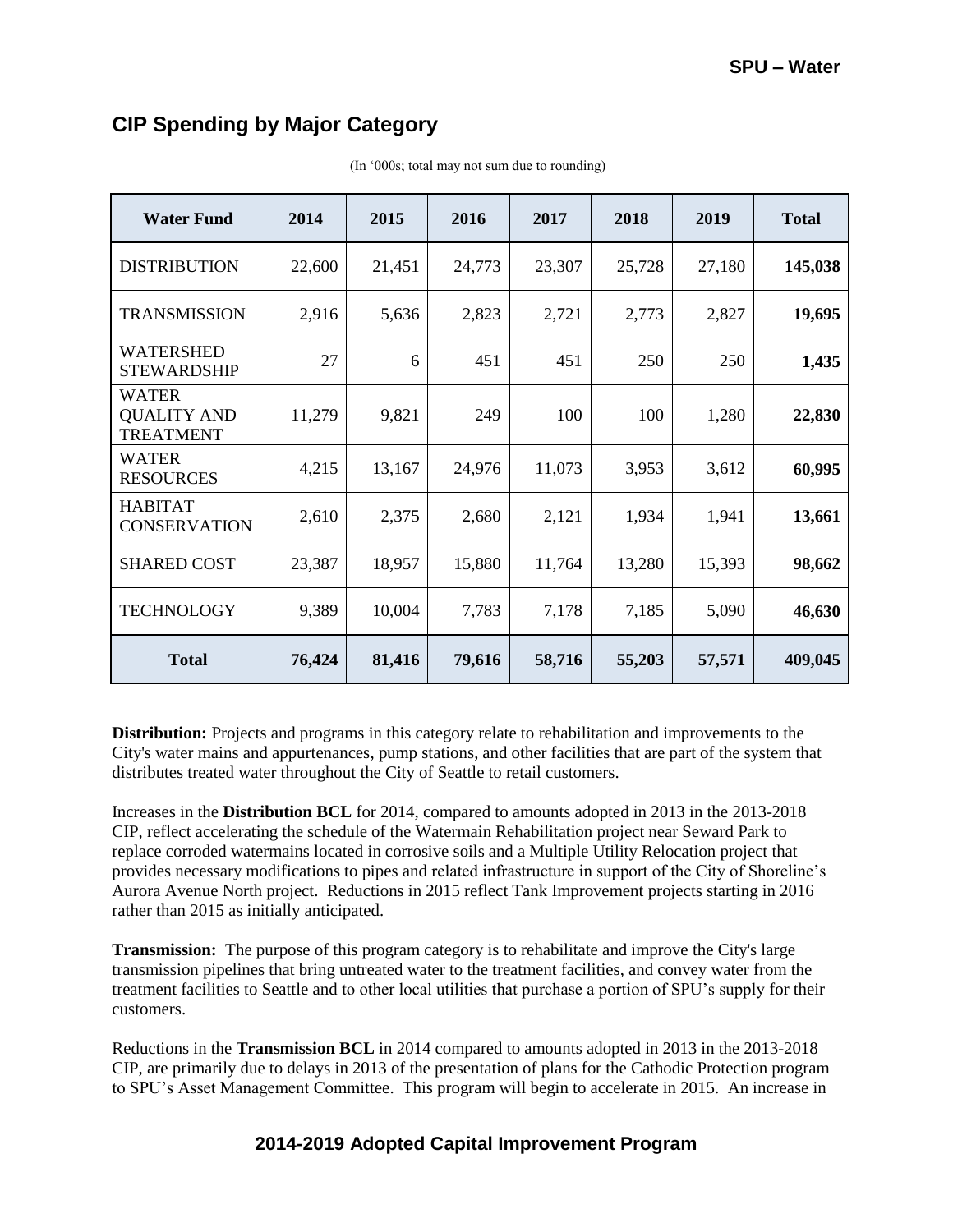2015 reflects critical work in the Transmission Pipelines Rehabilitation program in response to a slide area through which the Tolt Pipelines traverse.

**Watershed Stewardship:** Projects and programs in this category improve protection of our sources of drinking water, provide habitat protection and restoration, sustain the environment, and enhance environmental quality, both locally and regionally. Most of the projects in this program category are located within the Cedar and Tolt River municipal watersheds. Three of these projects are being carried out in response to the Endangered Species Act's designation of the Chinook salmon as a threatened species.

- The Cedar River Municipal Watershed is 90,638 acres of land owned by the City of Seattle and provides about 70% of the drinking water used by over 1.3 million people in the greater Seattle area. The City of Seattle is required by law to maintain a clean drinking water supply. To that end the City restricts public access and management is guided by a Habitat Conservation Plan. The Cedar River Watershed is an unfiltered surface water supply which produces some of the best water in the world.
- The South Fork Tolt River Watershed is the smaller and lesser known but still essential second supply watershed in SPU's freshwater supply system. Located in the foothills of the Cascades in east King County, it first came on-line in 1964, and since 1989 has also supported a small Seattle City Light hydro-electric facility. The Tolt Treatment Facilities can provide up to 120 million gallons of drinking water per day.

**Water Quality and Treatment:** The purpose of this program category is to construct, rehabilitate or improve water treatment facilities, and cover the remaining open water reservoirs. State and federal drinking water regulations and public health protection are key drivers of investments in this program category. To comply with regulations, SPU has invested hundreds of millions of dollars in building two new treatment facilities and burying five reservoirs that contain already treated water that is distributed directly to Seattle residents and wholesale customers for drinking purposes.

The **Water Quality and Treatment BCL** increase in 2014 and 2015 compared to the same years adopted in the 2013-2018 CIP reflects a new approach to expedite design and construction for all four reservoirs as well as adding construction costs for both Maple Leaf and Myrtle reservoirs (both had only accounted for design costs up to this point). Additionally, the increase reflects changes to the Landsburg Chlorination project at the Landsburg Facility. The current major issue that is affecting cost and schedule at Landsburg is the Puget Sound Energy (PSE) power pole relocation and King County building permit process.

**Water Resources:** The purpose of this program category is to manage our water resources to meet anticipated demands and in-stream flow requirements – the amount of water provided to the river to support aquatic habitat, wetlands, riparian vegetation, and water quality – and to promote residential and commercial water conservation. The requirements for in-stream flows are detailed in agreements with state and federal agencies and include provisions for minimum stream flows in the Cedar and South Fork Tolt Rivers. Examples of the types of projects in this category include the Dam Safety Program and the Morse Lake Pump Plant. The Morse Lake Pump Plant is one of the last big investments contemplated in the Water CIP in this decade.

Reductions in the **Water Resources BCL** in 2014 compared to amounts adopted in the 2013-2018 CIP, are primarily due to delays with the Morse Lake Pump Plant, which is pushing construction to start in late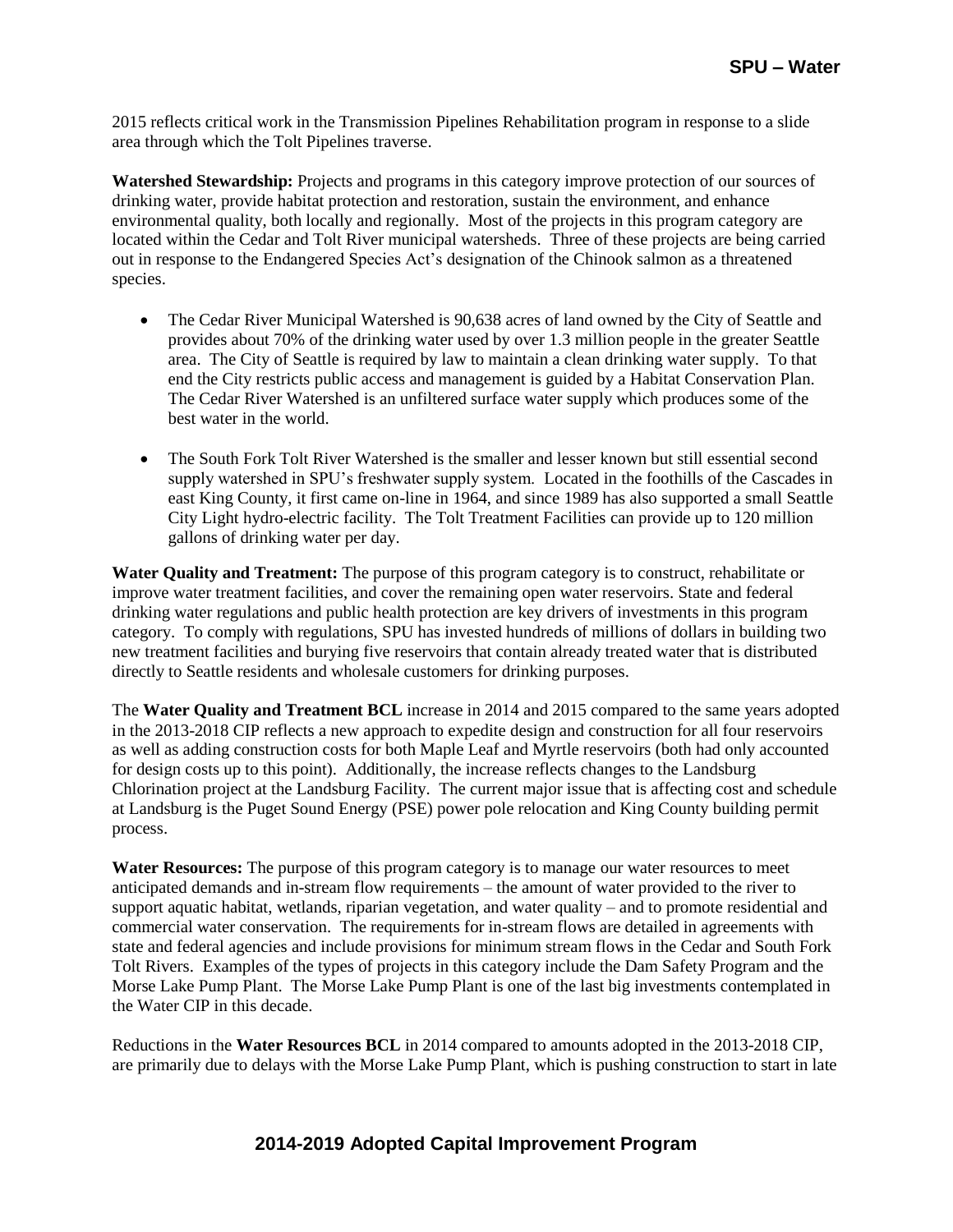2015. Schedule delays are due to additional departmental reviews of the project and permit requirements that could impact design.

**Habitat Conservation Program:** This program category includes projects and programs directly related to implementation of the Cedar River Watershed Habitat Conservation Plan. The Habitat Conservation Plan benefits the utility and the ratepayers it serves by providing legal certainty under the Endangered Species Act for the City's continued operations within the Cedar River Watershed, which supplies 70% of the region's drinking water. The Habitat Conservation Program requires SPU to invest \$100 million over 50 years, with \$60 million in the first decade, on approximately 30 capital projects and 60 O&M activities in three areas: management of in-stream flows for people and fish, forest and land conservation activities, and mitigation for the blockage of salmon and steelhead fish as they return to the Cedar River to spawn. The Water Fund's CIP projects in this area are grouped into eight categories: road improvements and decommissioning, stream and riparian restoration, upland forest restoration, Landsburg fish passage, Cedar River sockeye hatchery, improvements to the Ballard Locks for fish passage and water conservation, fish habitat protection and restoration in the lower Cedar River below the municipal watershed boundary, and evaluation of Cedar permanent dead storage in Chester Morse Lake.

The size of the **Habitat Conservation Program BCL** decreases over the course of the six-year CIP as major capital projects required under the Habitat Conservation Plan agreement are completed and landacquisition commitments are satisfied.

**Shared Cost Projects:** This program includes individual capital improvement projects which typically benefit multiple lines of business (e.g. the water line of business and the drainage and wastewater line of business) and whose costs are "shared," or paid for, by more than one of SPU's utility funds. In 2014, the Shared Cost program includes funding for a number of interdepartmental projects including the Alaskan Way Viaduct and Seawall Replacement, Yesler Terrace, Mercer Corridor and Sound Transit Link Light Rail. Funding is also included for SPU's Heavy Equipment Purchases, the Integrated Control Monitoring Program and a number of smaller projects.

The Shared Cost Projects BCL increases in 2014 and 2015 compared to the Adopted 2013-2018 CIP. Primary drivers of the increase include the Operations Control Center Main Warehouse Ventilation project, with increased costs related to a higher than anticipated consultant contract; and the Landsburg Facility Upgrades which added an antenna tower and is mitigating the addition of a power pole relocation. The Alaskan Way Viaduct project costs have also been revised to reflect the latest estimates.

**Technology:** The Technology capital portfolio is managed in six program areas, which provide a department-wide view of technology investments to address SPU's strategic, business, and City-wide priorities. These areas are:

- Customer Contact and Billing
- Enterprise Information Management
- IT Infrastructure
- Project Delivery & Performance
- Science & System Performance
- Asset Information Management

Investments in 2014 and 2015 address SPU's key initiatives, which focus on:

- Improving Internal Controls,
- Improving Productivity and Performance

#### **2014-2019 Adopted Capital Improvement Program**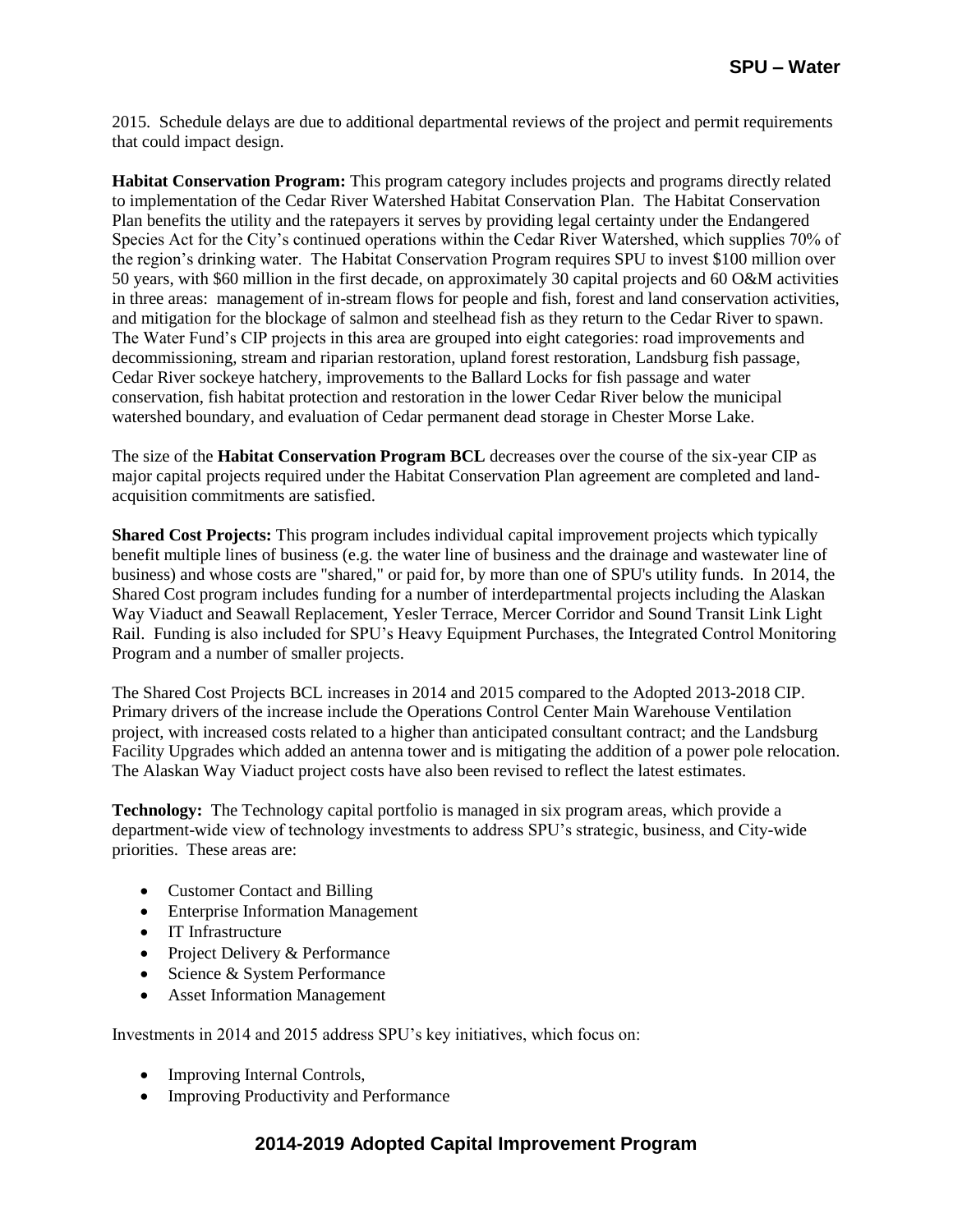- Improving Customer Service
- Transitioning from Data Rich to Knowledge Rich
- Improving Project Delivery

The 2014-2019 Adopted CIP increases Technology CIP spending for all utility funds by \$2.8 million in 2014 and \$10.4 million in 2015 as compared to the 2013-2018 Adopted CIP. The Water Utility's Technology CIP amount increases by \$0.79 million in 2014 and by \$3.65 million in 2015. These amounts are based on the Water Utility's share of benefit from these projects.

# **City Council Provisos to the CIP**

The City Council adopted the following budget proviso:

• None of the money appropriated in the 2014 budget for the Seattle Public Utilities' Shared Cost Projects BCL may be spent for the Yesler Terrace - DWF project (#C4136-DWF) or the Yesler Terrace – WF project (#C4136-WF) until Seattle Public Utilities (SPU) files a written notice with the City Clerk that SPU has made a presentation to the appropriate Council committee describing the scope of the projects, benefits for the SPU system as a whole, and the schedule for completing the projects in 2014.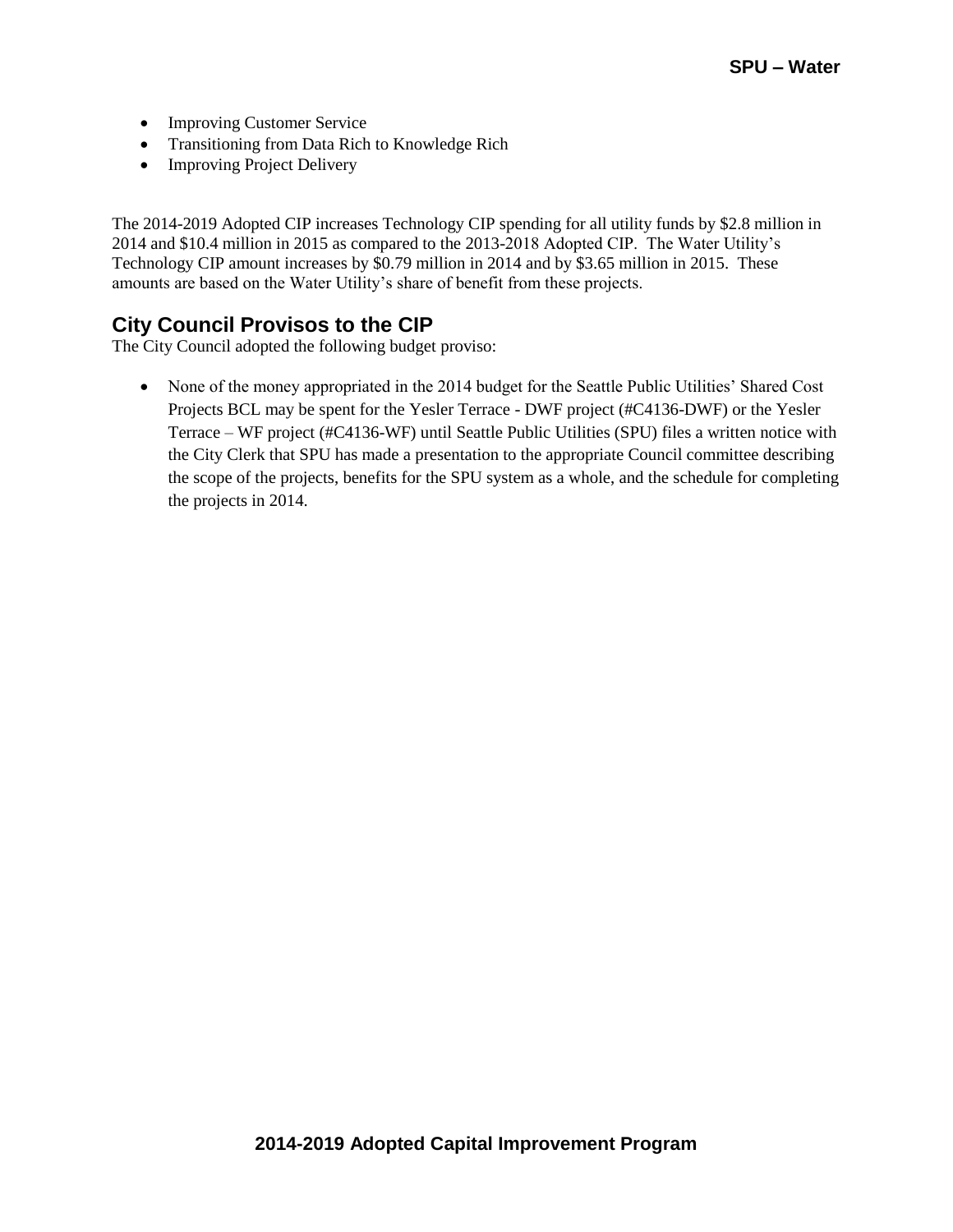| <b>BCL/Program Name/</b>                                               |                              |        |              |        |        |                               |                  |        |              |
|------------------------------------------------------------------------|------------------------------|--------|--------------|--------|--------|-------------------------------|------------------|--------|--------------|
| Project Title & ID                                                     | <b>LTD</b><br><b>Actuals</b> | 2013   | 2014         | 2015   | 2016   | 2017                          | 2018             | 2019   | <b>Total</b> |
| <b>Distribution</b>                                                    |                              |        |              |        |        | <b>BCL/Program Code:</b>      |                  |        | <b>C110B</b> |
| Chamber Upgrades -<br>Distribution (C1137)                             | 22                           | 38     | 27           | 27     | 28     | 28                            | 29               | 29     | 227          |
| Distribution System<br>Improvements (C1128)                            | 2,786                        | 1,556  | 3,530        | 3,800  | 4,800  | 5,490                         | 5,500            | 5,800  | 33,262       |
| Distribution System In-Line<br>Gate Valves (C1136)                     | 564                          | 300    | 318          | 325    | 331    | 338                           | 345              | 351    | 2,873        |
| Multiple Utility Relocation<br>(C1133)                                 | 5,114                        | 2,136  | 1,839        | 541    | 552    | 563                           | 574              | 586    | 11,904       |
| <b>Pump Station Improvements</b><br>(C1135)                            | 233                          | 200    | 250          | 541    | 552    | 563                           | 574              | 586    | 3,499        |
| Tank Improvements (C1134)                                              | 4,161                        | 120    | $\mathbf{0}$ | 500    | 2,500  | $\mathbf{0}$                  | $\boldsymbol{0}$ | 500    | 7,781        |
| Water Infrastructure -<br>Distribution System<br>Modifications (C1138) | $\boldsymbol{0}$             | 200    | 200          | 200    | 200    | 200                           | 200              | 200    | 1,400        |
| Water Infrastructure - Hydrant<br>Replacement/Relocation<br>(C1110)    | 4,667                        | 364    | 371          | 379    | 386    | 394                           | 402              | 410    | 7,374        |
| Water Infrastructure - New<br>Hydrants (C1112)                         | 514                          | 104    | 106          | 108    | 110    | 113                           | 115              | 117    | 1,287        |
| Water Infrastructure - New<br>Taps (C1113)                             | 94,646                       | 5,000  | 4,900        | 5,000  | 5,100  | 5,200                         | 5,300            | 5,406  | 130,552      |
| Water Infrastructure - Service<br>Renewal (C1109)                      | 96,458                       | 5,722  | 5,837        | 5,953  | 6,072  | 6,194                         | 6,318            | 6,444  | 138,998      |
| Water Infrastructure -<br>Watermain Extensions<br>(C1111)              | 12,861                       | 800    | 796          | 812    | 828    | 845                           | 862              | 1,000  | 18,803       |
| Watermain Rehabilitation<br>(C1129)                                    | 5,649                        | 3,866  | 4,426        | 3,264  | 3,313  | 3,379                         | 5,509            | 5,750  | 35,156       |
| <b>Distribution</b>                                                    | 227,674                      | 20,406 | 22,600       | 21,451 | 24,773 | 23,307                        | 25,728           | 27,180 | 393,118      |
| Transmission                                                           |                              |        |              |        |        | <b>BCL/Program Code:</b>      |                  |        | <b>C120B</b> |
| <b>Cathodic Protection Program</b><br>(C1208)                          | 608                          | 350    |              |        |        | 1,219 1,848 1,082 1,104 1,126 |                  | 1,149  | 8,486        |
| Purveyor Meters Replace -<br>SPU (C1206)                               | 690                          | 100    | 102          | 104    | 106    | 108                           | 111              | 113    | 1,433        |
| Replace Air Valve Chambers<br>(C1209)                                  | 1,647                        | 112    | 117          | 122    | 125    | 125                           | 127              | 130    | 2,505        |
| <b>Transmission Pipelines</b><br>Rehabilitation (C1207)                | 2,963                        | 1,040  | 1,376        | 3,457  | 1,404  | 1,276                         | 1,299            | 1,322  | 14,137       |
| Water System Dewatering<br>(C1205)                                     | 179                          | 100    | 102          | 104    | 106    | 108                           | 111              | 113    | 922          |
| Transmission                                                           | 6,086                        | 1,703  | 2,916        | 5,636  | 2,823  | 2,721                         | 2,773            | 2,827  | 27,484       |

# **Project Summary**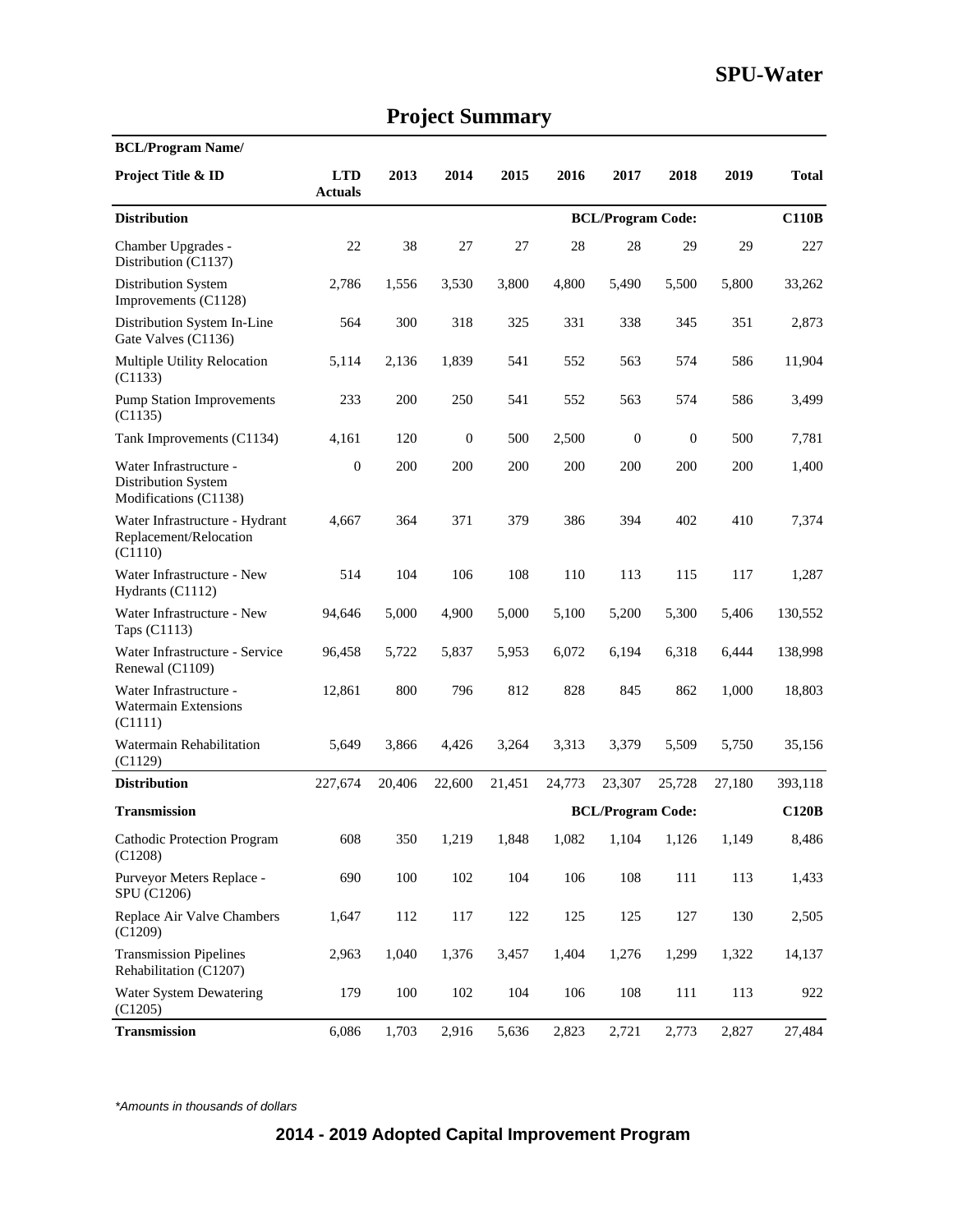| <b>BCL/Program Name/</b>                                                   |                              |                  |                  |                  |                  |                          |                  |                  |              |
|----------------------------------------------------------------------------|------------------------------|------------------|------------------|------------------|------------------|--------------------------|------------------|------------------|--------------|
| Project Title & ID                                                         | <b>LTD</b><br><b>Actuals</b> | 2013             | 2014             | 2015             | 2016             | 2017                     | 2018             | 2019             | <b>Total</b> |
| <b>Watershed Stewardship</b>                                               |                              |                  |                  |                  |                  | <b>BCL/Program Code:</b> |                  |                  | <b>C130B</b> |
| Cedar Bridges (C1307)                                                      | 1,618                        | $\mathbf{1}$     | $\mathbf{1}$     | 1                | 1                | 1                        | 250              | 250              | 2,123        |
| Tolt Bridges (C1308)                                                       | $\boldsymbol{0}$             | $\mathbf{1}$     | $\mathbf{0}$     | 0                | 450              | 450                      | $\boldsymbol{0}$ | $\mathbf{0}$     | 901          |
| <b>Tolt Watershed Restoration</b><br>(C1310)                               | 288                          | 28               | 6                | 5                | $\overline{0}$   | $\overline{0}$           | $\mathbf{0}$     | $\overline{0}$   | 327          |
| <b>Transmission Right-of-Way</b><br>Improvements (C1316)                   | 1                            | 70               | 20               | 0                | $\boldsymbol{0}$ | $\mathbf{0}$             | $\boldsymbol{0}$ | $\boldsymbol{0}$ | 91           |
| <b>Watershed Stewardship</b>                                               | 1,907                        | 100              | 27               | 6                | 451              | 451                      | 250              | 250              | 3,442        |
| <b>Water Quality &amp; Treatment</b>                                       |                              |                  |                  |                  |                  | <b>BCL/Program Code:</b> |                  |                  | <b>C140B</b> |
| Landsburg Chlorination<br>Upgrades (C1417)                                 | 172                          | 524              | 1,016            | 865              | 29               | $\boldsymbol{0}$         | $\mathbf{0}$     | $\boldsymbol{0}$ | 2,606        |
| Reservior Covering-Bitter<br>Lake (C1419)                                  | $\boldsymbol{0}$             | $\boldsymbol{0}$ | $\boldsymbol{0}$ | $\boldsymbol{0}$ | $\boldsymbol{0}$ | $\mathbf{0}$             | $\boldsymbol{0}$ | 590              | 590          |
| Reservoir Covering - Beacon<br>(C1408)                                     | 41,916                       | 650              | 925              | 4,243            | 50               | $\mathbf{0}$             | $\boldsymbol{0}$ | $\boldsymbol{0}$ | 47,784       |
| Reservoir Covering - Maple<br>Leaf $(C1411)$                               | 38,059                       | 1,250            | 4,760            | 3,328            | 50               | $\mathbf{0}$             | 0                | 0                | 47,447       |
| Reservoir Covering - Myrtle<br>(C1410)                                     | 12,273                       | 50               | 315              | 1,235            | 20               | $\mathbf{0}$             | $\boldsymbol{0}$ | 0                | 13,893       |
| Reservoir Covering -<br>Volunteer (C1407)                                  | 97                           | 20               | $\boldsymbol{0}$ | $\boldsymbol{0}$ | $\boldsymbol{0}$ | $\mathbf{0}$             | $\boldsymbol{0}$ | $\boldsymbol{0}$ | 117          |
| Reservoir Covering - West<br>Seattle (C1409)                               | 33,644                       | 750              | 4,020            | 50               | $\mathbf{0}$     | $\mathbf{0}$             | $\boldsymbol{0}$ | $\boldsymbol{0}$ | 38,464       |
| Reservoir Covering-Lake<br>Forest Park (C1418)                             | $\mathbf{0}$                 | $\boldsymbol{0}$ | $\boldsymbol{0}$ | $\boldsymbol{0}$ | 0                | $\mathbf{0}$             | $\boldsymbol{0}$ | 590              | 590          |
| Treatment Facility/Water<br><b>Quality Improvements</b><br>(C1413)         | 186                          | 30               | 100              | 100              | 100              | 100                      | 100              | 100              | 816          |
| Water Quality Equipment<br>(C1414)                                         | 249                          | 140              | 143              | $\mathbf{1}$     | $\boldsymbol{0}$ | $\mathbf{0}$             | $\boldsymbol{0}$ | $\mathbf{0}$     | 533          |
| <b>Water Quality &amp; Treatment</b>                                       | 126,596                      | 3,414            | 11,279           | 9,821            | 249              | 100                      | 100              | 1,280            | 152,840      |
| <b>Water Resources</b>                                                     |                              |                  |                  |                  |                  | <b>BCL/Program Code:</b> |                  |                  | <b>C150B</b> |
| Dam Safety Program (C1506)                                                 | 6,714                        | 315              | 150              | 2,025            | 1,432            | 1,040                    | 800              | 800              | 13,276       |
| Morse Lake Pump Plant<br>(C1508)                                           | 12,639                       | 3,800            | 1,372            | 7,119            | 18,788           | 6,846                    | $\boldsymbol{0}$ | $\boldsymbol{0}$ | 50,563       |
| <b>Regional Water Conservation</b><br>Program (C1504)                      | 17,526                       | 1,769            | 1,803            | 1,839            | 1,876            | 1,914                    | 1,952            | 1,991            | 30,671       |
| <b>Seattle Direct Service</b><br><b>Additional Conservation</b><br>(C1505) | 5,724                        | 676              | 690              | 704              | 718              | 732                      | 747              | 762              | 10,751       |
| Water Supply Flexibility<br>Program (C1507)                                | 333                          | 669              | 200              | 1,480            | 2,052            | $\boldsymbol{0}$         | $\boldsymbol{0}$ | $\boldsymbol{0}$ | 4,735        |

# **Project Summary**

\*Amounts in thousands of dollars

# **2014 - 2019 Adopted Capital Improvement Program**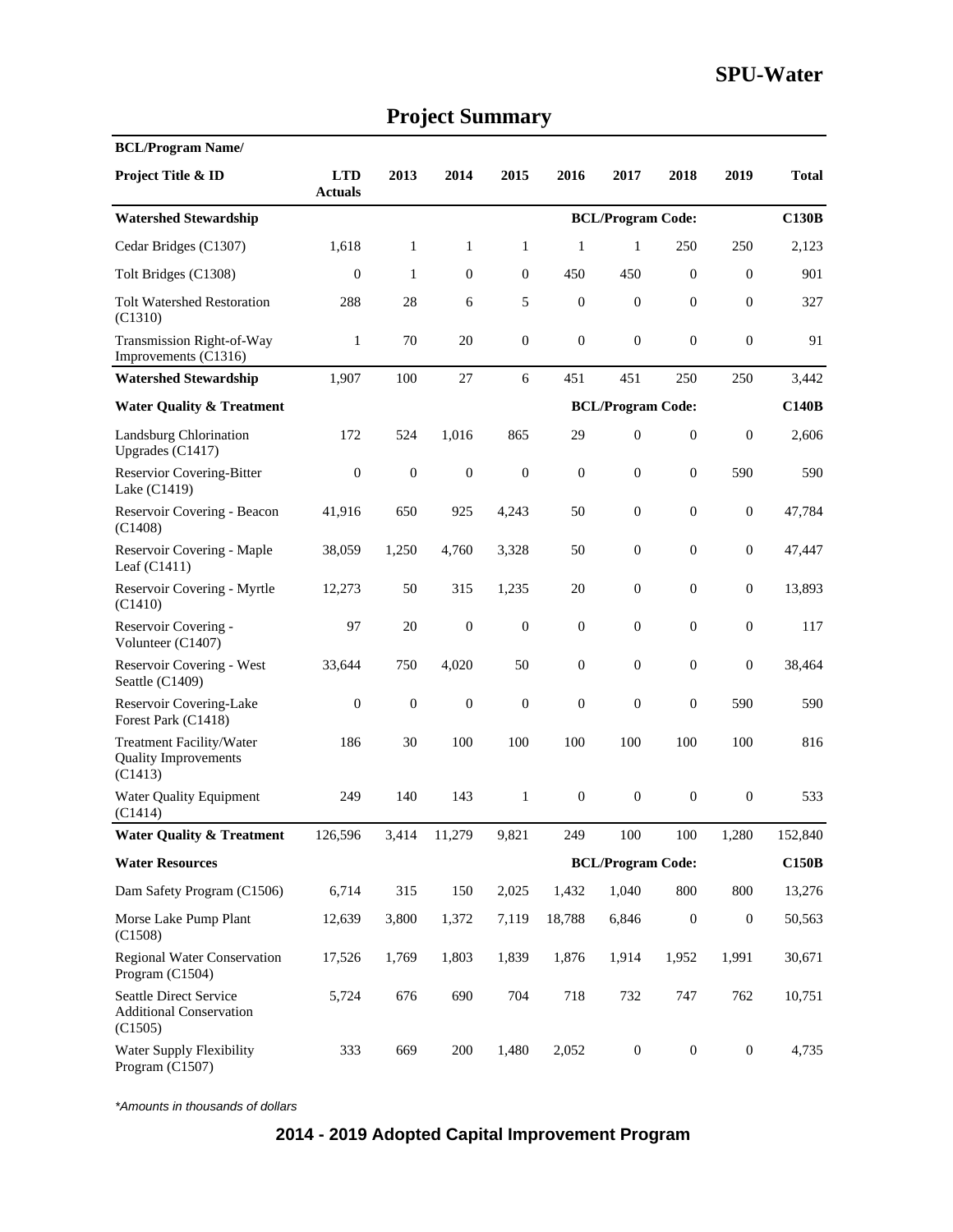# **Project Summary**

| <b>BCL/Program Name/</b>                                                 |                              |                  |                  |                  |                  |                          |                  |                  |              |
|--------------------------------------------------------------------------|------------------------------|------------------|------------------|------------------|------------------|--------------------------|------------------|------------------|--------------|
| Project Title & ID                                                       | <b>LTD</b><br><b>Actuals</b> | 2013             | 2014             | 2015             | 2016             | 2017                     | 2018             | 2019             | <b>Total</b> |
| Water System Plan - 2019<br>(C1510)                                      | $\overline{0}$               | $\boldsymbol{0}$ | $\boldsymbol{0}$ | $\overline{0}$   | 110              | 541                      | 454              | 59               | 1,164        |
| <b>Water Resources</b>                                                   | 42,937                       | 7,229            | 4,215            | 13,167           | 24,976           | 11,073                   | 3,953            | 3,612            | 111,160      |
| <b>Habitat Conservation Program</b>                                      |                              |                  |                  |                  |                  | <b>BCL/Program Code:</b> |                  |                  | <b>C160B</b> |
| <b>Ballard Locks Improvements</b><br>(C1606)                             | 9,145                        | $\boldsymbol{0}$ | $\boldsymbol{0}$ | $\boldsymbol{0}$ | 200              | 200                      | 200              | 200              | 9,945        |
| Cedar Sockeye Hatchery<br>(C1605)                                        | 21,380                       | 46               | 205              | 100              | 40               | $\mathbf{0}$             | $\mathbf{0}$     | $\mathbf{0}$     | 21,771       |
| Downstream Fish Habitat<br>(C1607)                                       | 3,687                        | 435              | 520              | 460              | 595              | 215                      | $\mathbf{0}$     | $\mathbf{0}$     | 5,912        |
| <b>Instream Flow Management</b><br>Studies (C1608)                       | 4,782                        | 229              | 204              | 208              | 212              | 216                      | 221              | 225              | 6,298        |
| Stream & Riparian Restoration<br>(C1602)                                 | 7,232                        | 383              | 394              | 395              | 397              | 292                      | 292              | 292              | 9,678        |
| <b>Upland Reserve Forest</b><br>Restoration (C1603)                      | 6,850                        | 530              | 283              | 188              | 192              | 132                      | 135              | 115              | 8,425        |
| Watershed Road<br>Improvement/Decommissionin<br>g (C1601)                | 11,170                       | 984              | 1,004            | 1,023            | 1,044            | 1,066                    | 1,087            | 1,108            | 18,486       |
| <b>Habitat Conservation</b><br>Program                                   | 64,247                       | 2,606            | 2,610            | 2,375            | 2,680            | 2,121                    | 1,934            | 1,941            | 80,514       |
| <b>Shared Cost Projects</b>                                              |                              |                  |                  |                  |                  | <b>BCL/Program Code:</b> |                  |                  | <b>C410B</b> |
| 1% for $Art - WF (C4118-WF)$                                             | 1,225                        | 181              | 125              | 109              | 64               | 66                       | 70               | 71               | 1,912        |
| Alaskan Way Viaduct &<br>Seawall Replacement Program<br>- $WF(C4102-WF)$ | 5,107                        | 2,430            | 4,682            | 3,074            | 2,380            | 930                      | 803              | 284              | 19,690       |
| Bridging the Gap - WF (C4119<br>$-WF)$                                   | 6,113                        | 1,572            | 1,604            | 1,636            | 1.668            | 100                      | 100              | 100              | 12,893       |
| <b>Emergency Storms - WF</b><br>$(C4120-WF)$                             | 95                           | 50               | 105              | 100              | 100              | 100                      | 100              | 100              | 750          |
| First Hill Streetcar - WF<br>$(C4130-WF)$                                | $\boldsymbol{0}$             | $\mathbf{0}$     | 150              | 500              | 1,000            | 50                       | $\mathbf{0}$     | $\mathbf{0}$     | 1,700        |
| Heavy Equipment Purchases -<br>WF (C4116-WF)                             | 8,427                        | 3,618            | 2,600            | 2,566            | 2,000            | 2,000                    | 2,000            | 2,000            | 25,210       |
| <b>Integrated Control Monitoring</b><br>Program - WF (C4108-WF)          | 7,385                        | 446              | 405              | 480              | 480              | 480                      | 480              | 480              | 10,636       |
| Mercer Corridor Project East<br>Phase - $WF(C4114-WF)$                   | 3,428                        | 520              | $30\,$           | $\boldsymbol{0}$ | $\boldsymbol{0}$ | $\boldsymbol{0}$         | $\boldsymbol{0}$ | $\boldsymbol{0}$ | 3,978        |
| Mercer Corridor Project West<br>Phase - WF (C4133-WF)                    | 162                          | 939              | 455              | 320              | $\boldsymbol{0}$ | $\boldsymbol{0}$         | $\boldsymbol{0}$ | $\mathbf{0}$     | 1,875        |
| Meter Replacement - WF<br>$(C4101-WF)$                                   | 4,666                        | 707              | 634              | 645              | 655              | 666                      | 683              | 689              | 9,345        |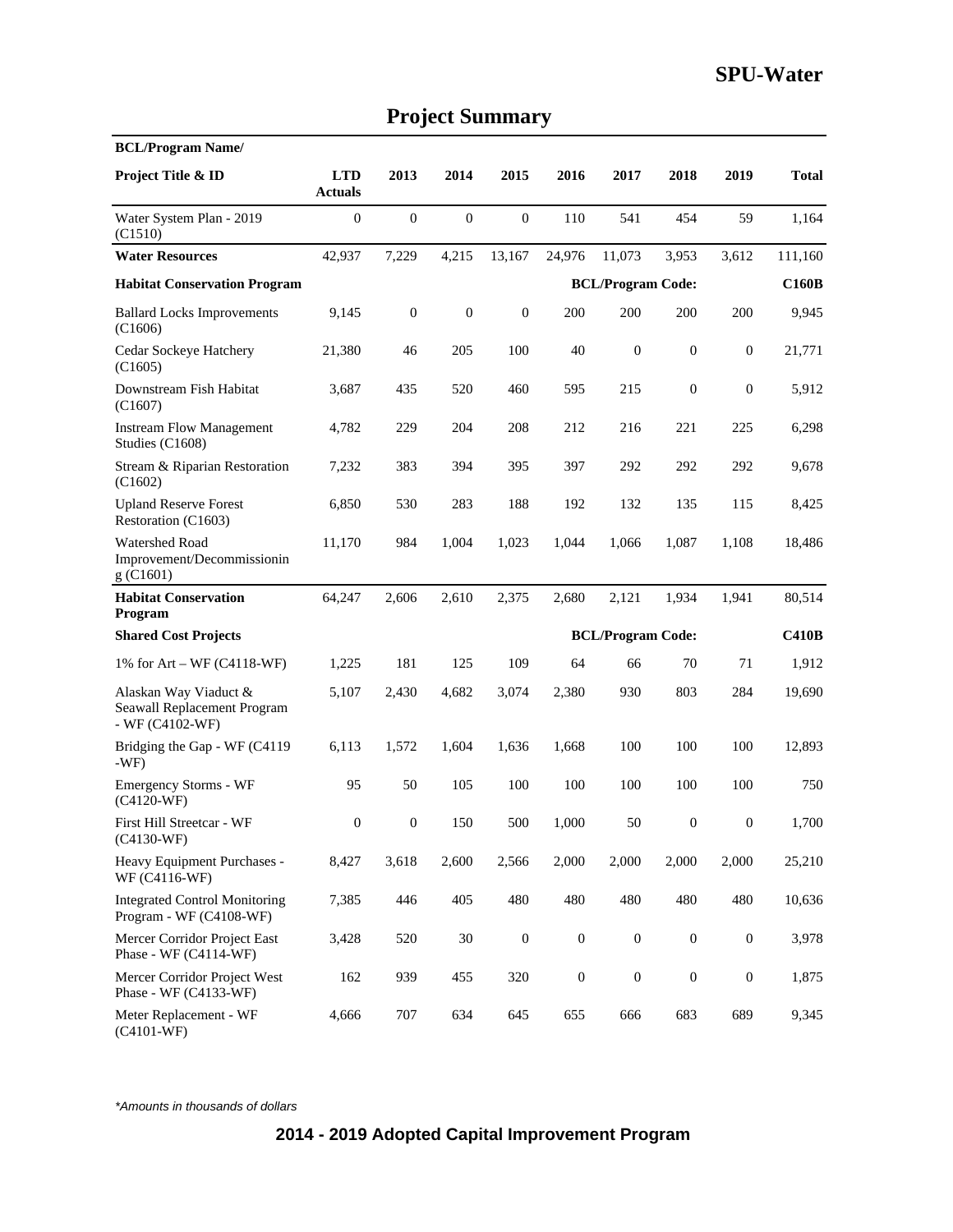| <b>BCL/Program Name/</b>                                   |                       |                  |        |                  |                  |                          |                  |                  |              |
|------------------------------------------------------------|-----------------------|------------------|--------|------------------|------------------|--------------------------|------------------|------------------|--------------|
| Project Title & ID                                         | <b>LTD</b><br>Actuals | 2013             | 2014   | 2015             | 2016             | 2017                     | 2018             | 2019             | <b>Total</b> |
| Operational Facility -<br>Construction - WF (C4106-<br>WF) | 14,724                | 1,416            | 1,492  | 1,048            | 690              | 2,829                    | 3,450            | 5,155            | 30,804       |
| Operational Facility - Other -<br>WF (C4115-WF)            | 973                   | 276              | 256    | 300              | 300              | $\mathbf{0}$             | $\boldsymbol{0}$ | $\boldsymbol{0}$ | 2,105        |
| Operations Control Center -<br>WF (C4105-WF)               | 4,555                 | 170              | 1,630  | 76               | 122              | 431                      | 623              | 783              | 8,390        |
| Other Major Transportation<br>Projects - WF (C4123-WF)     | 36                    | 290              | 265    | 54               | 105              | 50                       | 300              | 500              | 1,601        |
| Regional Facility - WF (C4107<br>$-WF)$                    | 3,713                 | 3,321            | 6,515  | 5,781            | 4,418            | 2,200                    | 2,825            | 3,425            | 32,197       |
| Security Improvements - WF<br>$(C4113-WF)$                 | 6,228                 | 2,000            | 1,713  | 2,038            | 1,788            | 1,763                    | 1,771            | 1,731            | 19,031       |
| Sound Transit - North Link -<br>WF (C4135-WF)              | 58                    | 87               | 300    | 125              | 100              | 100                      | 75               | 75               | 920          |
| Sound Transit - Water<br>Betterment (C4125)                | 1,502                 | $\boldsymbol{0}$ | 50     | 50               | $\boldsymbol{0}$ | $\boldsymbol{0}$         | $\boldsymbol{0}$ | $\boldsymbol{0}$ | 1,602        |
| Sound Transit - University<br>Link - WF (C4110-WF)         | 329                   | 202              | 137    | 41               | 10               | $\boldsymbol{0}$         | $\boldsymbol{0}$ | $\mathbf{0}$     | 719          |
| Sound Transit-East Link<br>$(C4122-WF)$                    | $\mathbf{0}$          | $\boldsymbol{0}$ | 40     | 15               | $\boldsymbol{0}$ | $\boldsymbol{0}$         | $\boldsymbol{0}$ | $\boldsymbol{0}$ | 55           |
| Yesler Terrace-WF (C4136-<br>WF)                           | $\mathbf{0}$          | $\boldsymbol{0}$ | 200    | $\boldsymbol{0}$ | $\mathbf{0}$     | $\mathbf{0}$             | $\boldsymbol{0}$ | $\boldsymbol{0}$ | 200          |
| <b>Shared Cost Projects</b>                                | 68,726                | 18,226           | 23,387 | 18,957           | 15,880           | 11,764                   | 13,280           | 15,393           | 185,613      |
| <b>Technology</b>                                          |                       |                  |        |                  |                  | <b>BCL/Program Code:</b> |                  |                  | <b>C510B</b> |
| Asset Information<br>Management (C5407)                    | 3,725                 | 2,188            | 1,060  | 1,048            | 1,048            | 1,093                    | 1,120            | 910              | 12,192       |
| Customer Contact & Billing<br>(C5402)                      | 663                   | 5,423            | 4,214  | 3,782            | 1,579            | 1,648                    | 1,689            | 550              | 19,549       |
| <b>Enterprise Information</b><br>Management (C5403)        | 66                    | 525              | 940    | 1,043            | 1,123            | 484                      | 598              | 1,150            | 5,929        |
| IT Infrastructure (C5404)                                  | 1,630                 | 1,215            | 1,369  | 990              | 1,364            | 858                      | 1,628            | 968              | 10,022       |
| Project Delivery &<br>Performance (C5405)                  | 2,444                 | 1,615            | 1,533  | 2,261            | 1,789            | 2,095                    | 1,229            | 1,012            | 13,979       |
| Science & System<br>Performance (C5406)                    | 75                    | $\boldsymbol{0}$ | 272    | 880              | 880              | 1,000                    | 921              | 500              | 4,529        |
| <b>Technology</b>                                          | 8,603                 | 10,966           | 9,389  | 10,004           | 7,783            | 7,178                    | 7,185            | 5,090            | 66,199       |
| <b>Department Total*:</b>                                  | 546,776               | 64,649           | 76,424 | 81,416           | 79,616           | 58,716                   | 55,203           | 57,571           | 1,020,371    |

# **Project Summary**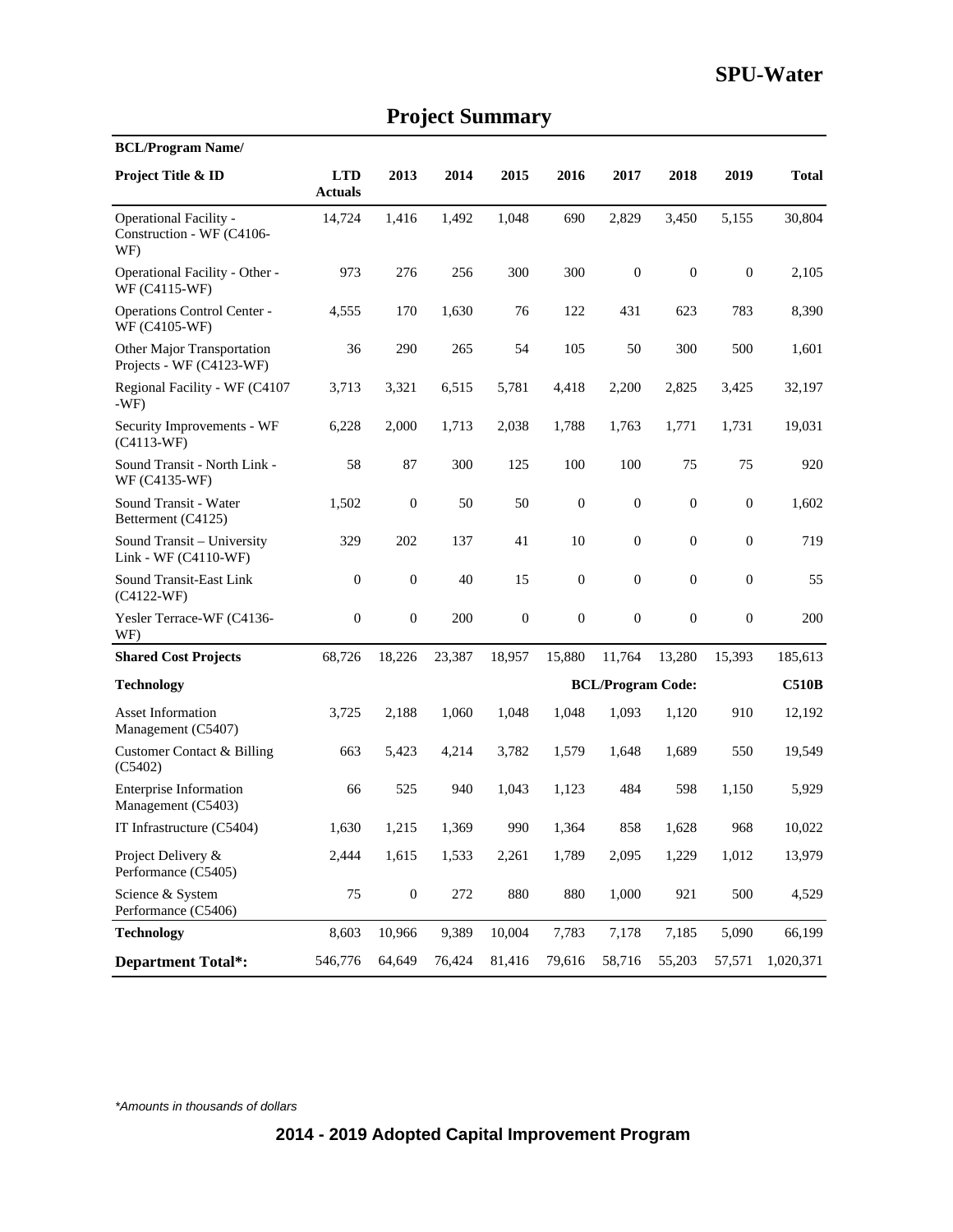| <b>Fund Name &amp; Code</b> | <b>LTD</b><br><b>Actuals</b> | 2013   | 2014 | 2015 | 2016 | 2017 | 2018 | 2019 | <b>Total</b>                                        |
|-----------------------------|------------------------------|--------|------|------|------|------|------|------|-----------------------------------------------------|
| Water Fund (43000)          | 546.776                      | 64.649 |      |      |      |      |      |      | 76,424 81,416 79,616 58,716 55,203 57,571 1,020,371 |
| <b>Department Total*:</b>   | 546.776                      | 64.649 |      |      |      |      |      |      | 76,424 81,416 79,616 58,716 55,203 57,571 1,020,371 |

# **Fund Summary**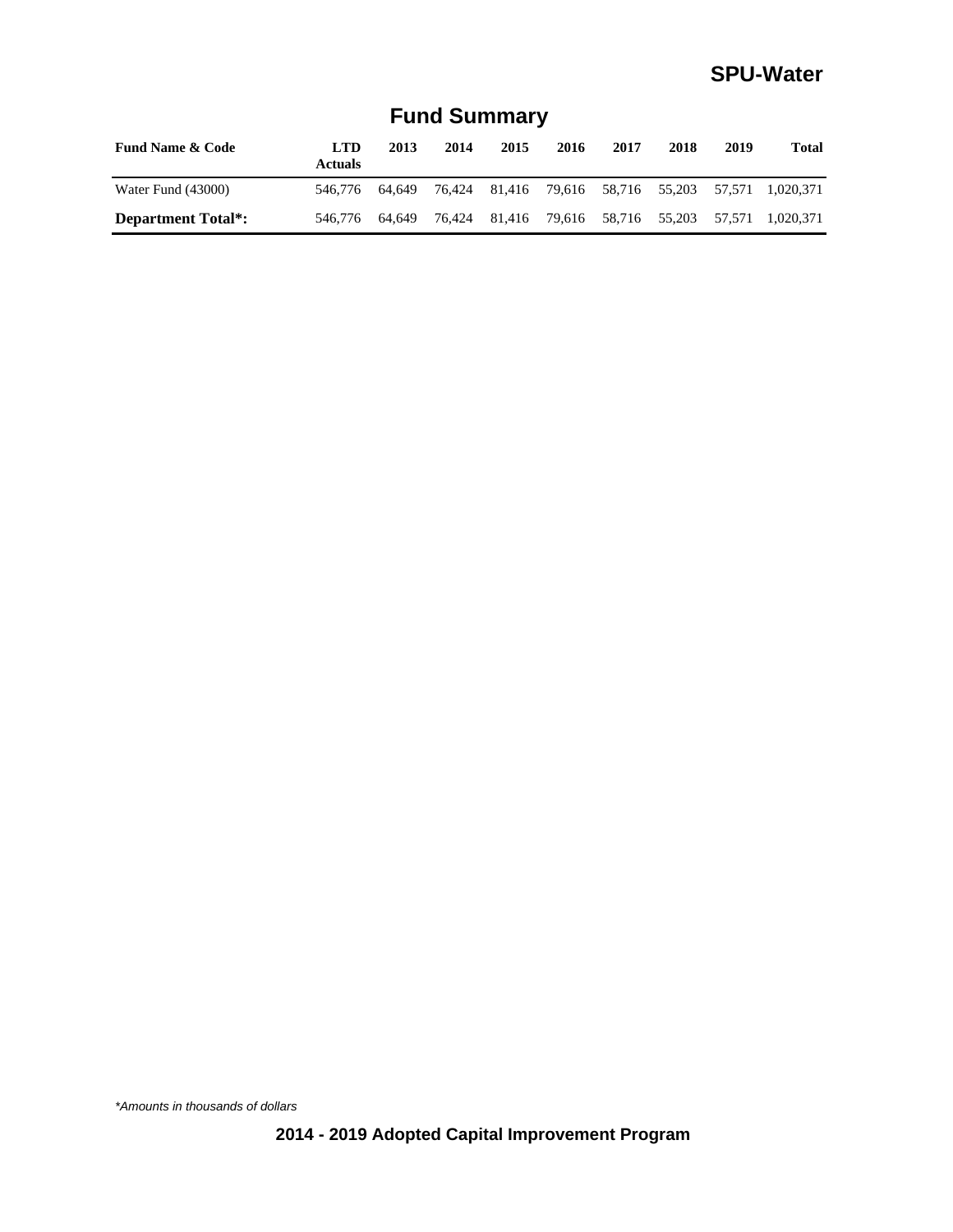#### **1% for Art – WF**

| <b>BCL/Program Name:</b>      | <b>Shared Cost Projects</b>    | <b>BCL/Program Code:</b>     | C410B                      |
|-------------------------------|--------------------------------|------------------------------|----------------------------|
| <b>Project Type:</b>          | <b>Improved Facility</b>       | <b>Start Date:</b>           | O1/2001                    |
| <b>Project ID:</b>            | C4118-WF                       | <b>End Date:</b>             | ONGOING                    |
| Location:                     | N/A                            |                              |                            |
| Neighborhood Plan:            | Not in a Neighborhood Plan     | Neighborhood Plan<br>Matrix: | N/A                        |
| <b>Neighborhood District:</b> | Not in a Neighborhood District | <b>Urban Village:</b>        | Not in an Urban<br>Village |

This ongoing program provides the Water funding for Seattle Public Utilities' 1% for Arts contribution. Eligibility is determined at the individual project level, with payment occurring from this program. Funds contributed to the 1% for Art program allow the commission, purchase, and installation of art in City-owned properties that are accessible to the public. The Municipal Arts Plan, prepared annually, describes the status of ongoing art projects and establishes the scope of work and allocations for new art projects.

|                                        | <b>LTD</b><br><b>Actuals</b> | 2013<br>Rev | 2014 | 2015 | 2016 | 2017 | 2018 | 2019 | <b>Total</b> |
|----------------------------------------|------------------------------|-------------|------|------|------|------|------|------|--------------|
| <b>Revenue Sources</b>                 |                              |             |      |      |      |      |      |      |              |
| <b>Water Rates</b>                     | 1,225                        | 181         | 125  | 109  | 64   | 66   | 70   | 71   | 1,912        |
| Total:                                 | 1,225                        | 181         | 125  | 109  | 64   | 66   | 70   | 71   | 1,912        |
| <b>Fund Appropriations/Allocations</b> |                              |             |      |      |      |      |      |      |              |
| Water Fund                             | 1,225                        | 181         | 125  | 109  | 64   | 66   | 70   | 71   | 1,912        |
| Total*:                                | 1,225                        | 181         | 125  | 109  | 64   | 66   | 70   | 71   | 1,912        |
| O & M Costs (Savings)                  |                              |             | 19   | 19   | 19   | 19   | 19   | 19   | 115          |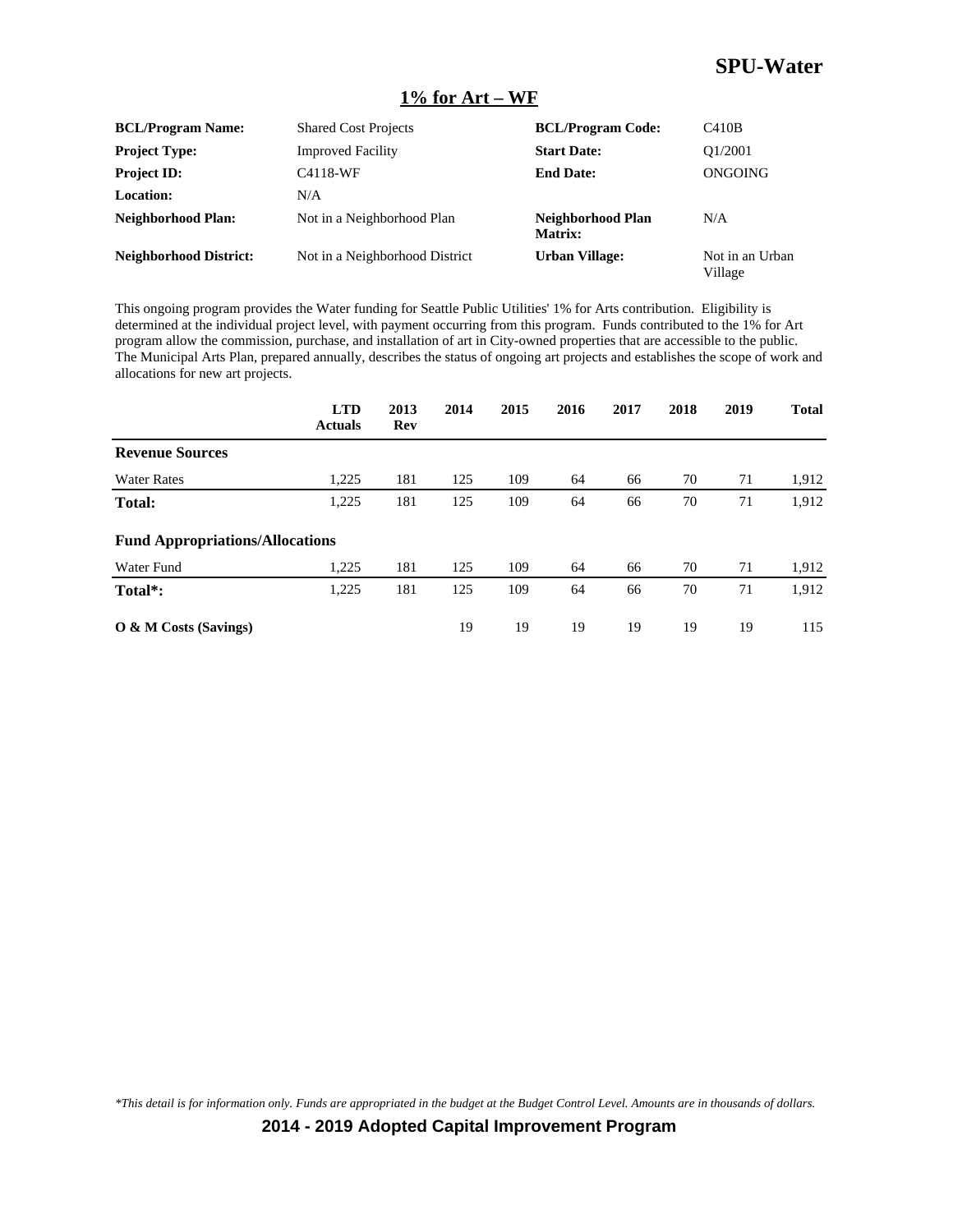|  | Alaskan Way Viaduct & Seawall Replacement Program - WF |  |
|--|--------------------------------------------------------|--|
|  |                                                        |  |

| <b>BCL/Program Name:</b>      | <b>Shared Cost Projects</b> | <b>BCL/Program Code:</b>     | C410B                             |
|-------------------------------|-----------------------------|------------------------------|-----------------------------------|
| <b>Project Type:</b>          | New Facility                | <b>Start Date:</b>           | O1/2004                           |
| <b>Project ID:</b>            | C4102-WF                    | <b>End Date:</b>             | O4/2019                           |
| <b>Location:</b>              | SR 99 / Battery St          |                              |                                   |
| Neighborhood Plan:            | In more than one Plan       | Neighborhood Plan<br>Matrix: | N/A                               |
| <b>Neighborhood District:</b> | In more than one District   | <b>Urban Village:</b>        | In more than one<br>Urban Village |

This program relocates, replaces, and protects water infrastructure affected by the replacement of the Alaskan Way Viaduct and Seawall. This project encompasses many sub-projects which are collectively known as the "Alaskan Way Viaduct and Seawall Replacement Program" (AWVSR Program.) The Washington State Department of Transportation (WSDOT) is the lead for the SR-99 replacement, while the City of Seattle is the lead on development of the waterfront public space, implementation of the new surface Alaskan Way, and design and construction of the seawall.

|                                        | <b>LTD</b><br><b>Actuals</b> | 2013<br>Rev | 2014  | 2015  | 2016  | 2017 | 2018 | 2019 | <b>Total</b> |
|----------------------------------------|------------------------------|-------------|-------|-------|-------|------|------|------|--------------|
| <b>Revenue Sources</b>                 |                              |             |       |       |       |      |      |      |              |
| <b>Water Rates</b>                     | 5,107                        | 2,430       | 4,682 | 3,074 | 2,380 | 930  | 803  | 284  | 19,690       |
| <b>Total:</b>                          | 5,107                        | 2,430       | 4,682 | 3,074 | 2,380 | 930  | 803  | 284  | 19,690       |
| <b>Fund Appropriations/Allocations</b> |                              |             |       |       |       |      |      |      |              |
| Water Fund                             | 5,107                        | 2,430       | 4,682 | 3,074 | 2,380 | 930  | 803  | 284  | 19,690       |
| Total*:                                | 5,107                        | 2,430       | 4,682 | 3,074 | 2,380 | 930  | 803  | 284  | 19,690       |
| O & M Costs (Savings)                  |                              |             | 197   | 197   | 197   | 197  | 197  | 197  | 1,181        |
| <b>Spending Plan by Fund</b>           |                              |             |       |       |       |      |      |      |              |
| Water Fund                             |                              | 1,080       | 4,682 | 3,074 | 2,380 | 930  | 803  | 284  | 13,233       |
| <b>Total:</b>                          |                              | 1,080       | 4,682 | 3,074 | 2,380 | 930  | 803  | 284  | 13,233       |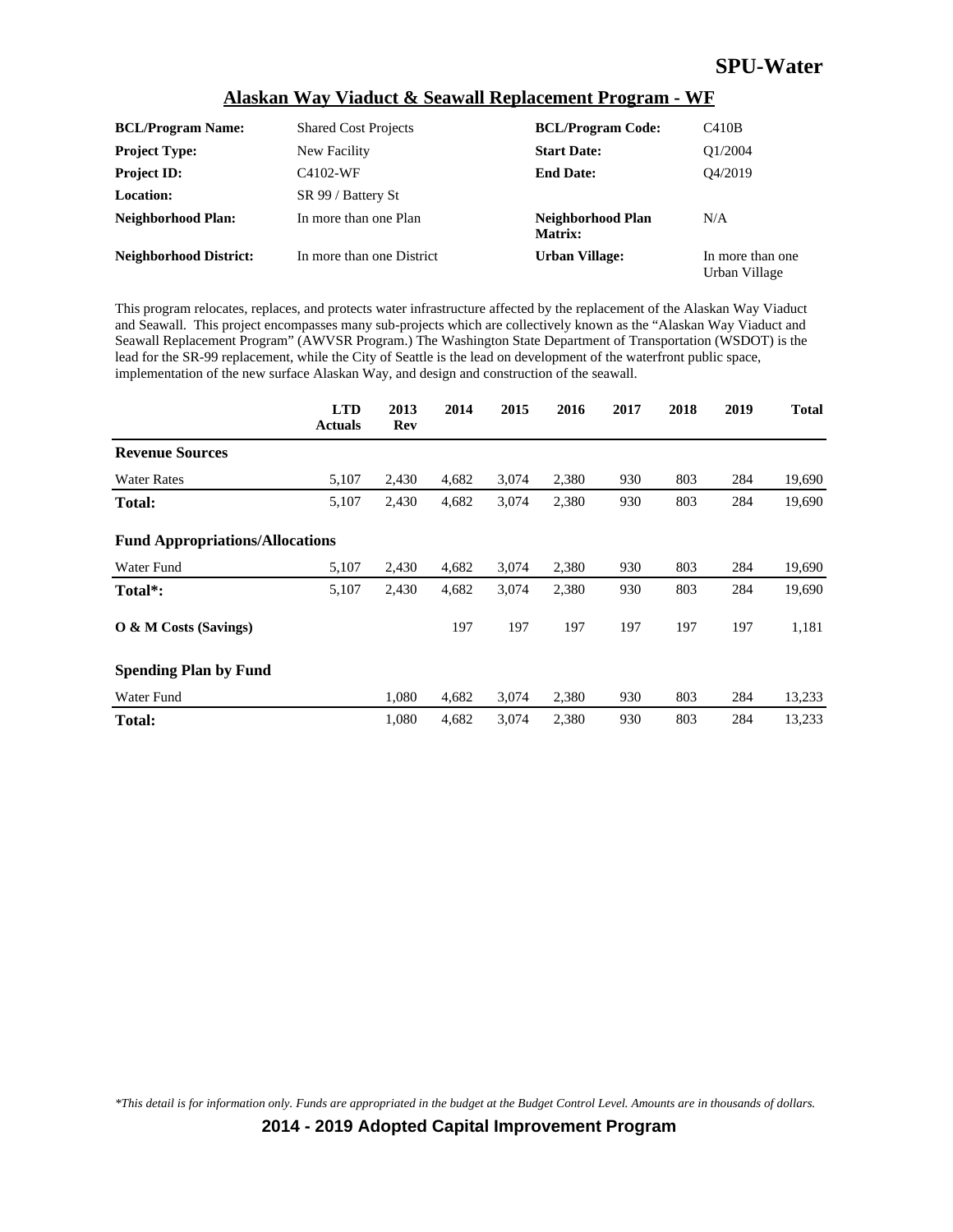#### **Ballard Locks Improvements**

| <b>BCL/Program Name:</b>      | <b>Habitat Conservation Program</b> | <b>BCL/Program Code:</b>     | C <sub>160</sub> B      |
|-------------------------------|-------------------------------------|------------------------------|-------------------------|
| <b>Project Type:</b>          | <b>Improved Facility</b>            | <b>Start Date:</b>           | O1/2000                 |
| <b>Project ID:</b>            | C <sub>1606</sub>                   | <b>End Date:</b>             | O4/2020                 |
| <b>Location:</b>              | NW 54th St /30th Ave NW             |                              |                         |
| Neighborhood Plan:            | Not in a Neighborhood Plan          | Neighborhood Plan<br>Matrix: | N/A                     |
| <b>Neighborhood District:</b> | <b>Ballard</b>                      | <b>Urban Village:</b>        | <b>Ballard Interbay</b> |

This program provides improvements at the Ballard Locks to upgrade conditions for salmon. Improvements are focused on conserving the amount of freshwater needed to operate the locks to reduce the demand for freshwater from the Cedar River and increase the availability of freshwater for salmon. This program is a requirement of the Cedar River Habitat Conservation Plan (HCP.)

|                                        | <b>LTD</b><br><b>Actuals</b> | 2013<br>Rev      | 2014     | 2015           | 2016 | 2017 | 2018 | 2019 | <b>Total</b> |
|----------------------------------------|------------------------------|------------------|----------|----------------|------|------|------|------|--------------|
| <b>Revenue Sources</b>                 |                              |                  |          |                |      |      |      |      |              |
| <b>Water Rates</b>                     | 9,145                        | $\mathbf{0}$     | $\theta$ | $\overline{0}$ | 200  | 200  | 200  | 200  | 9,945        |
| <b>Total:</b>                          | 9,145                        | $\boldsymbol{0}$ | $\theta$ | $\overline{0}$ | 200  | 200  | 200  | 200  | 9,945        |
| <b>Fund Appropriations/Allocations</b> |                              |                  |          |                |      |      |      |      |              |
| Water Fund                             | 9,145                        | $\overline{0}$   | $\theta$ | $\overline{0}$ | 200  | 200  | 200  | 200  | 9,945        |
| Total*:                                | 9,145                        | $\overline{0}$   | $\theta$ | $\overline{0}$ | 200  | 200  | 200  | 200  | 9,945        |
| O & M Costs (Savings)                  |                              |                  | 99       | 99             | 99   | 99   | 99   | 99   | 597          |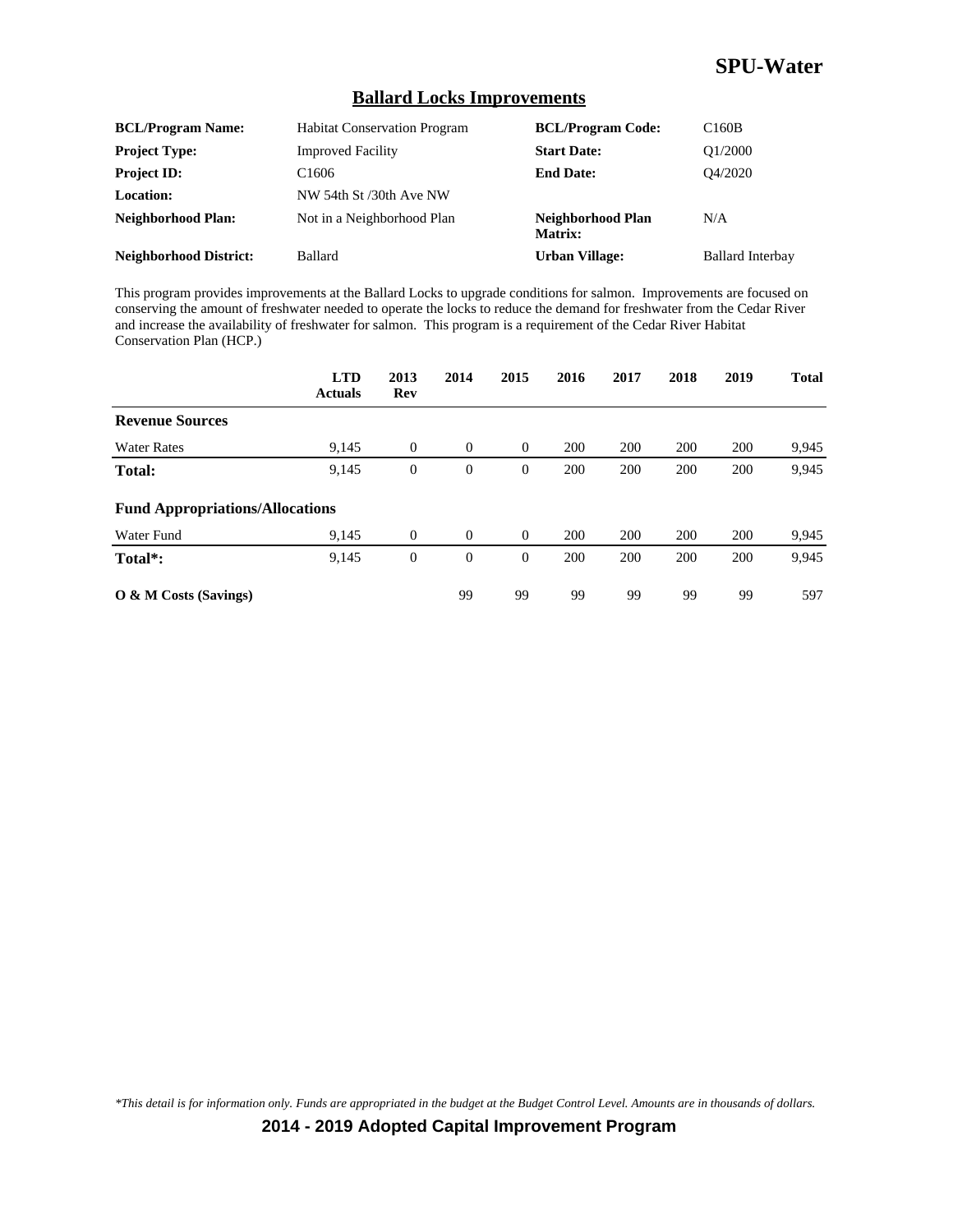#### **Bridging the Gap - WF**

| <b>BCL/Program Name:</b>      | <b>Shared Cost Projects</b>    | <b>BCL/Program Code:</b>     | C410B                      |
|-------------------------------|--------------------------------|------------------------------|----------------------------|
| <b>Project Type:</b>          | <b>Improved Facility</b>       | <b>Start Date:</b>           | O1/2008                    |
| <b>Project ID:</b>            | C4119-WF                       | <b>End Date:</b>             | ONGOING                    |
| <b>Location:</b>              | Various                        |                              |                            |
| Neighborhood Plan:            | Not in a Neighborhood Plan     | Neighborhood Plan<br>Matrix: | N/A                        |
| <b>Neighborhood District:</b> | Not in a Neighborhood District | <b>Urban Village:</b>        | Not in an Urban<br>Village |

This multi-year, multi-project program funds assessments, repairs, and improvements to SPU's drinking water utility infrastructure at sites chosen by the Seattle Department of Transportation (SDOT) for bridge improvements and pedestrian and bicycle safety improvements within its "Bridging the Gap" program. SPU assesses the condition of its utility infrastructure at SDOT's project sites and conducts repairs and improvements as needed.

|                                        | <b>LTD</b><br><b>Actuals</b> | 2013<br>Rev | 2014  | 2015  | 2016  | 2017 | 2018 | 2019 | <b>Total</b> |
|----------------------------------------|------------------------------|-------------|-------|-------|-------|------|------|------|--------------|
| <b>Revenue Sources</b>                 |                              |             |       |       |       |      |      |      |              |
| <b>Water Rates</b>                     | 6,113                        | 1,572       | 1,604 | 1,636 | 1,668 | 100  | 100  | 100  | 12,893       |
| <b>Total:</b>                          | 6,113                        | 1,572       | 1,604 | 1,636 | 1,668 | 100  | 100  | 100  | 12,893       |
| <b>Fund Appropriations/Allocations</b> |                              |             |       |       |       |      |      |      |              |
| Water Fund                             | 6,113                        | 1,572       | 1,604 | 1,636 | 1,668 | 100  | 100  | 100  | 12,893       |
| Total <sup>*</sup> :                   | 6,113                        | 1,572       | 1,604 | 1,636 | 1,668 | 100  | 100  | 100  | 12,893       |
| O & M Costs (Savings)                  |                              |             | 129   | 129   | 129   | 129  | 129  | 129  | 774          |
| <b>Spending Plan by Fund</b>           |                              |             |       |       |       |      |      |      |              |
| Water Fund                             |                              | 572         | 1,604 | 1,636 | 1,668 | 100  | 100  | 100  | 5,780        |
| <b>Total:</b>                          |                              | 572         | 1,604 | 1,636 | 1,668 | 100  | 100  | 100  | 5,780        |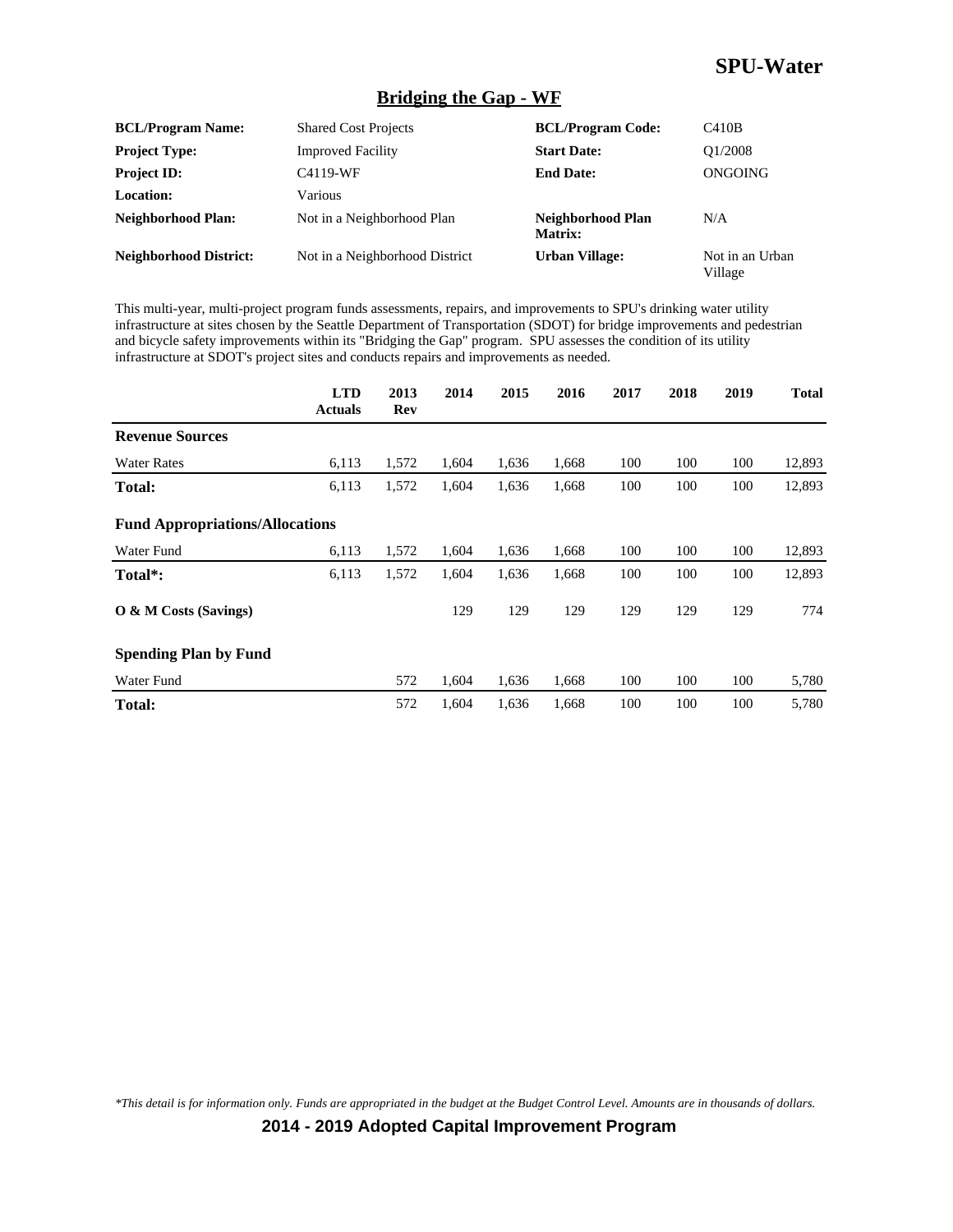#### **Cathodic Protection Program**

| <b>BCL/Program Name:</b>      | Transmission                         | <b>BCL/Program Code:</b>     | C120B                      |
|-------------------------------|--------------------------------------|------------------------------|----------------------------|
| <b>Project Type:</b>          | <b>Rehabilitation or Restoration</b> | <b>Start Date:</b>           | O1/2004                    |
| <b>Project ID:</b>            | C <sub>1208</sub>                    | <b>End Date:</b>             | ONGOING                    |
| Location:                     | Citywide                             |                              |                            |
| <b>Neighborhood Plan:</b>     | Not in a Neighborhood Plan           | Neighborhood Plan<br>Matrix: | N/A                        |
| <b>Neighborhood District:</b> | In more than one District            | <b>Urban Village:</b>        | Not in an Urban<br>Village |

This ongoing program installs corrosion protection systems that prevent external corrosion of water transmission pipelines located in Seattle and throughout King County. The cathodic protection systems extend the life of buried pipelines made of ductile iron, steel, and concrete cylinder pipe.

|                                        | <b>LTD</b><br><b>Actuals</b> | 2013<br>Rev | 2014  | 2015  | 2016  | 2017  | 2018  | 2019  | <b>Total</b> |
|----------------------------------------|------------------------------|-------------|-------|-------|-------|-------|-------|-------|--------------|
| <b>Revenue Sources</b>                 |                              |             |       |       |       |       |       |       |              |
| <b>Water Rates</b>                     | 608                          | 350         | 1,219 | 1,848 | 1,082 | 1,104 | 1,126 | 1,149 | 8,486        |
| <b>Total:</b>                          | 608                          | 350         | 1,219 | 1,848 | 1,082 | 1,104 | 1,126 | 1,149 | 8,486        |
| <b>Fund Appropriations/Allocations</b> |                              |             |       |       |       |       |       |       |              |
| Water Fund                             | 608                          | 350         | 1.219 | 1.848 | 1.082 | 1.104 | 1,126 | 1,149 | 8,486        |
| Total*:                                | 608                          | 350         | 1,219 | 1.848 | 1,082 | 1,104 | 1,126 | 1,149 | 8,486        |
| O & M Costs (Savings)                  |                              |             | 85    | 85    | 85    | 85    | 85    | 85    | 509          |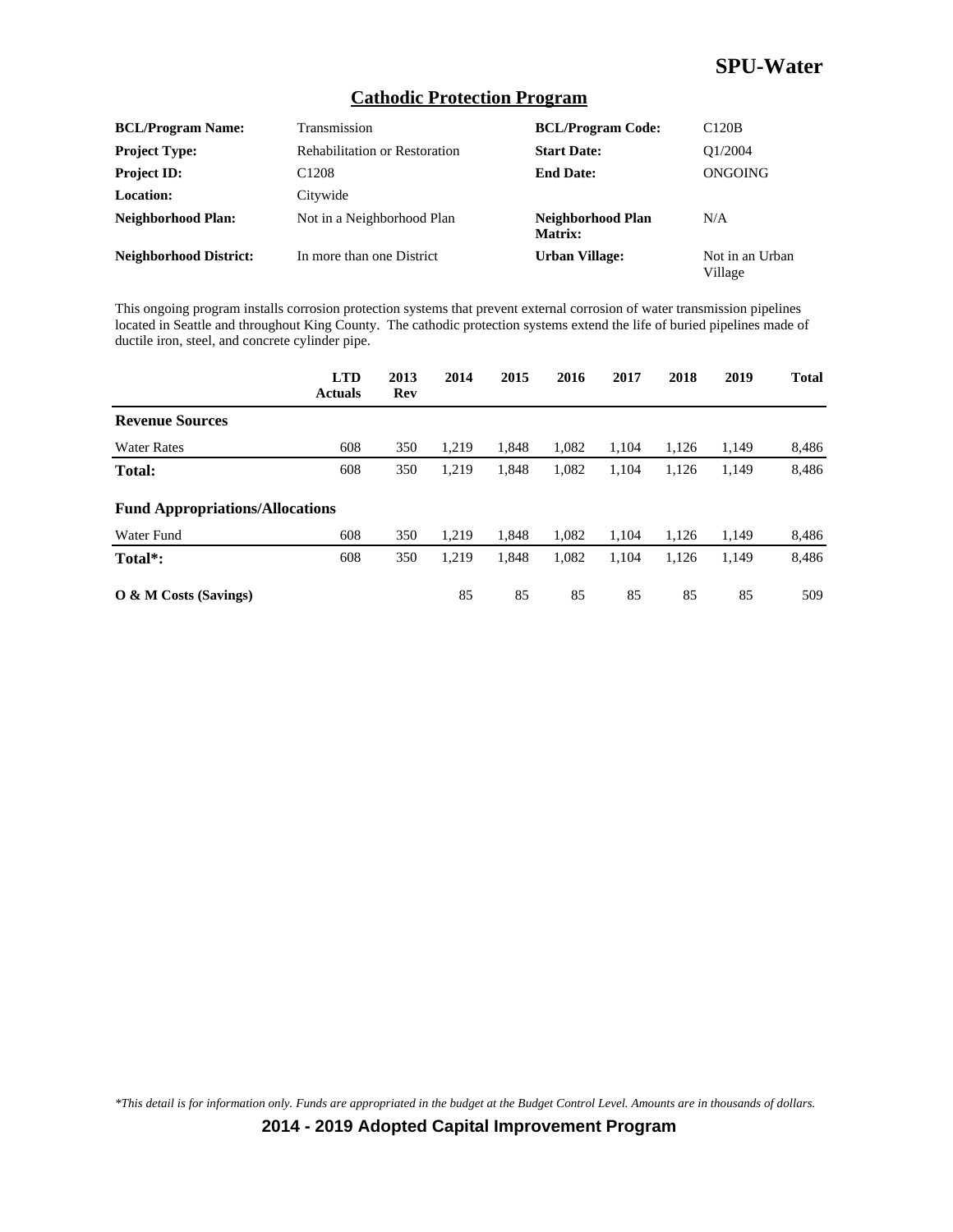#### **Cedar Bridges**

| <b>BCL/Program Name:</b>      | Watershed Stewardship          | <b>BCL/Program Code:</b>     | C130B                      |
|-------------------------------|--------------------------------|------------------------------|----------------------------|
| <b>Project Type:</b>          | <b>Improved Facility</b>       | <b>Start Date:</b>           | O1/2007                    |
| <b>Project ID:</b>            | C <sub>1307</sub>              | <b>End Date:</b>             | ONGOING                    |
| Location:                     | Cedar River Watershed          |                              |                            |
| Neighborhood Plan:            | Not in a Neighborhood Plan     | Neighborhood Plan<br>Matrix: | N/A                        |
| <b>Neighborhood District:</b> | Not in a Neighborhood District | <b>Urban Village:</b>        | Not in an Urban<br>Village |

This program replaces aging bridges and related structures, such as abutments, asphalt approaches, and guardrails in the Cedar River Watershed. Projects within this program improve aging bridge assets on priority roads in the watershed transportation system to provide City employees, City contractors, and visitors with safe and adequate access to City water supply and hydroelectric assets while minimizing and reducing environmental impacts over time. Work in this program also maintains compliance with state laws, safety and environmental regulations, and tribal access agreements including Washington Department of Natural Resources (WDNR) forest practice regulations, Washington Department of Health (DOH) Watershed Protection Plan regulations, and Cedar River Habitat Conservation Plan (HCP) restoration commitments.

|                                        | <b>LTD</b><br><b>Actuals</b> | 2013<br>Rev    | 2014         | 2015         | 2016 | 2017         | 2018 | 2019 | <b>Total</b> |
|----------------------------------------|------------------------------|----------------|--------------|--------------|------|--------------|------|------|--------------|
| <b>Revenue Sources</b>                 |                              |                |              |              |      |              |      |      |              |
| <b>Water Rates</b>                     | 1,618                        | 1              | 1            | 1            | 1    | 1            | 250  | 250  | 2,123        |
| <b>Total:</b>                          | 1,618                        | $\mathbf{1}$   | 1            | 1            | 1    | $\mathbf{1}$ | 250  | 250  | 2,123        |
| <b>Fund Appropriations/Allocations</b> |                              |                |              |              |      |              |      |      |              |
| Water Fund                             | 1,618                        | $\mathbf{1}$   | $\mathbf{1}$ | $\mathbf{1}$ | 1    | $\mathbf{1}$ | 250  | 250  | 2,123        |
| Total*:                                | 1,618                        | 1              | 1            | 1            | 1    | $\mathbf{1}$ | 250  | 250  | 2,123        |
| O & M Costs (Savings)                  |                              |                | 21           | 21           | 21   | 21           | 21   | 21   | 127          |
| <b>Spending Plan by Fund</b>           |                              |                |              |              |      |              |      |      |              |
| Water Fund                             |                              | $\theta$       | $\mathbf{1}$ | $\mathbf{1}$ | 1    | 1            | 250  | 250  | 504          |
| <b>Total:</b>                          |                              | $\overline{0}$ | 1            | 1            | 1    | 1            | 250  | 250  | 504          |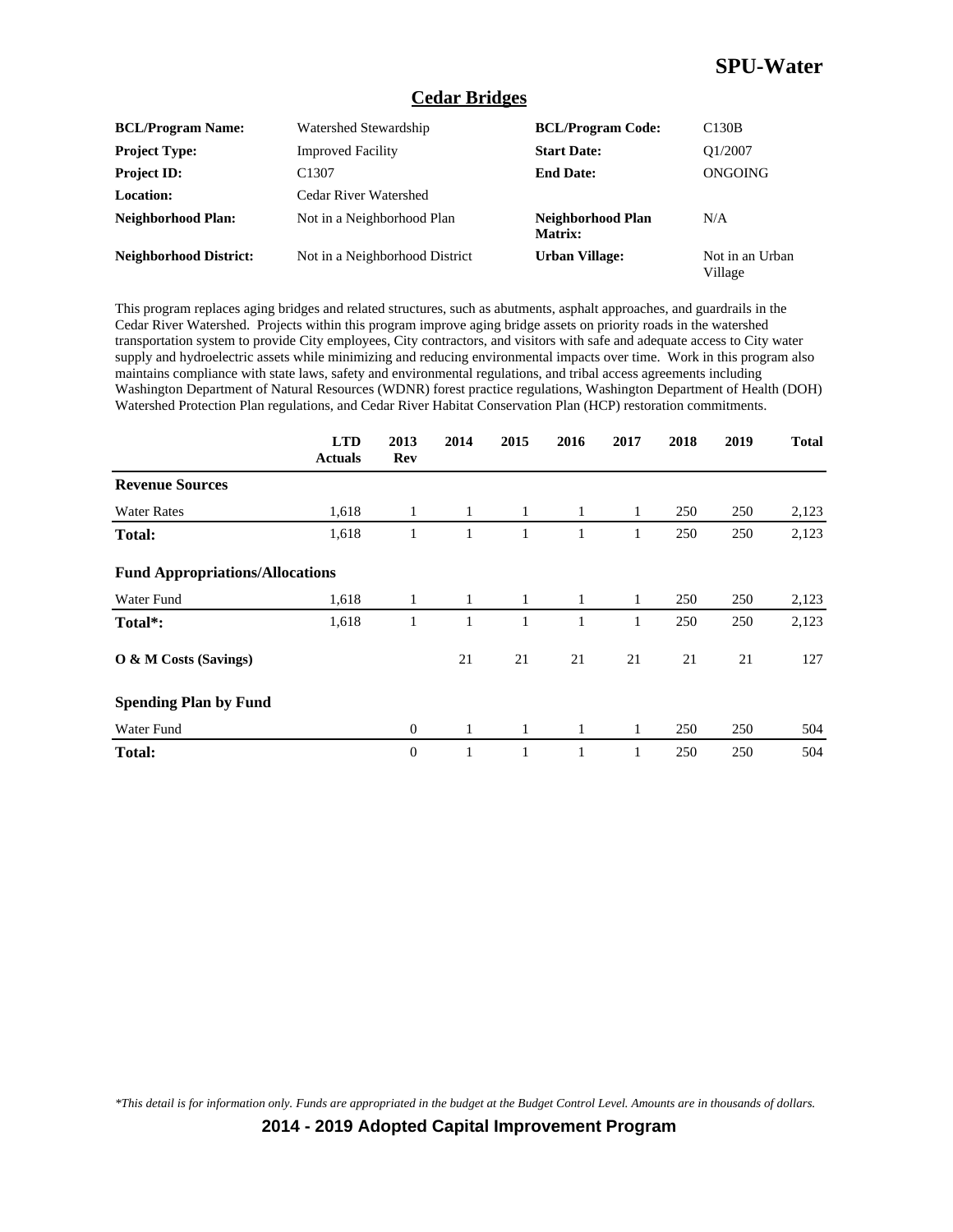#### **Cedar Sockeye Hatchery**

| <b>BCL/Program Name:</b>      | <b>Habitat Conservation Program</b> | <b>BCL/Program Code:</b>     | C <sub>160</sub> B         |
|-------------------------------|-------------------------------------|------------------------------|----------------------------|
| <b>Project Type:</b>          | New Facility                        | <b>Start Date:</b>           | O1/2000                    |
| <b>Project ID:</b>            | C <sub>1605</sub>                   | <b>End Date:</b>             | O <sub>2</sub> /2016       |
| <b>Location:</b>              | Cedar River Watershed               |                              |                            |
| Neighborhood Plan:            | Not in a Neighborhood Plan          | Neighborhood Plan<br>Matrix: | N/A                        |
| <b>Neighborhood District:</b> | Not in a Neighborhood District      | <b>Urban Village:</b>        | Not in an Urban<br>Village |

This program provides a sockeye salmon hatchery to replace the interim hatchery on the Cedar River at Landsburg Dam, and includes a broodstock collection facility in Renton near the I-405 overpass, and a state-of-the-art hatchery facility located near the Landsburg Dam. These facilities are a requirement of the Cedar River Habitat Conservation Plan (HCP).

|                                        | <b>LTD</b><br><b>Actuals</b> | 2013<br>Rev | 2014 | 2015 | 2016 | 2017           | 2018           | 2019             | <b>Total</b> |
|----------------------------------------|------------------------------|-------------|------|------|------|----------------|----------------|------------------|--------------|
| <b>Revenue Sources</b>                 |                              |             |      |      |      |                |                |                  |              |
| <b>Water Rates</b>                     | 21,380                       | 46          | 205  | 100  | 40   | $\overline{0}$ | $\overline{0}$ | $\overline{0}$   | 21,771       |
| <b>Total:</b>                          | 21,380                       | 46          | 205  | 100  | 40   | $\mathbf{0}$   | $\theta$       | $\boldsymbol{0}$ | 21,771       |
| <b>Fund Appropriations/Allocations</b> |                              |             |      |      |      |                |                |                  |              |
| Water Fund                             | 21,380                       | 46          | 205  | 100  | 40   | $\overline{0}$ | $\overline{0}$ | $\overline{0}$   | 21,771       |
| Total*:                                | 21,380                       | 46          | 205  | 100  | 40   | $\theta$       | $\theta$       | $\overline{0}$   | 21,771       |
| O & M Costs (Savings)                  |                              |             | 218  | 218  | 218  | 218            | 218            | 218              | 1,306        |
| <b>Spending Plan by Fund</b>           |                              |             |      |      |      |                |                |                  |              |
| Water Fund                             |                              | 295         | 205  | 100  | 40   | $\overline{0}$ | $\mathbf{0}$   | $\mathbf{0}$     | 640          |
| <b>Total:</b>                          |                              | 295         | 205  | 100  | 40   | $\theta$       | $\theta$       | $\overline{0}$   | 640          |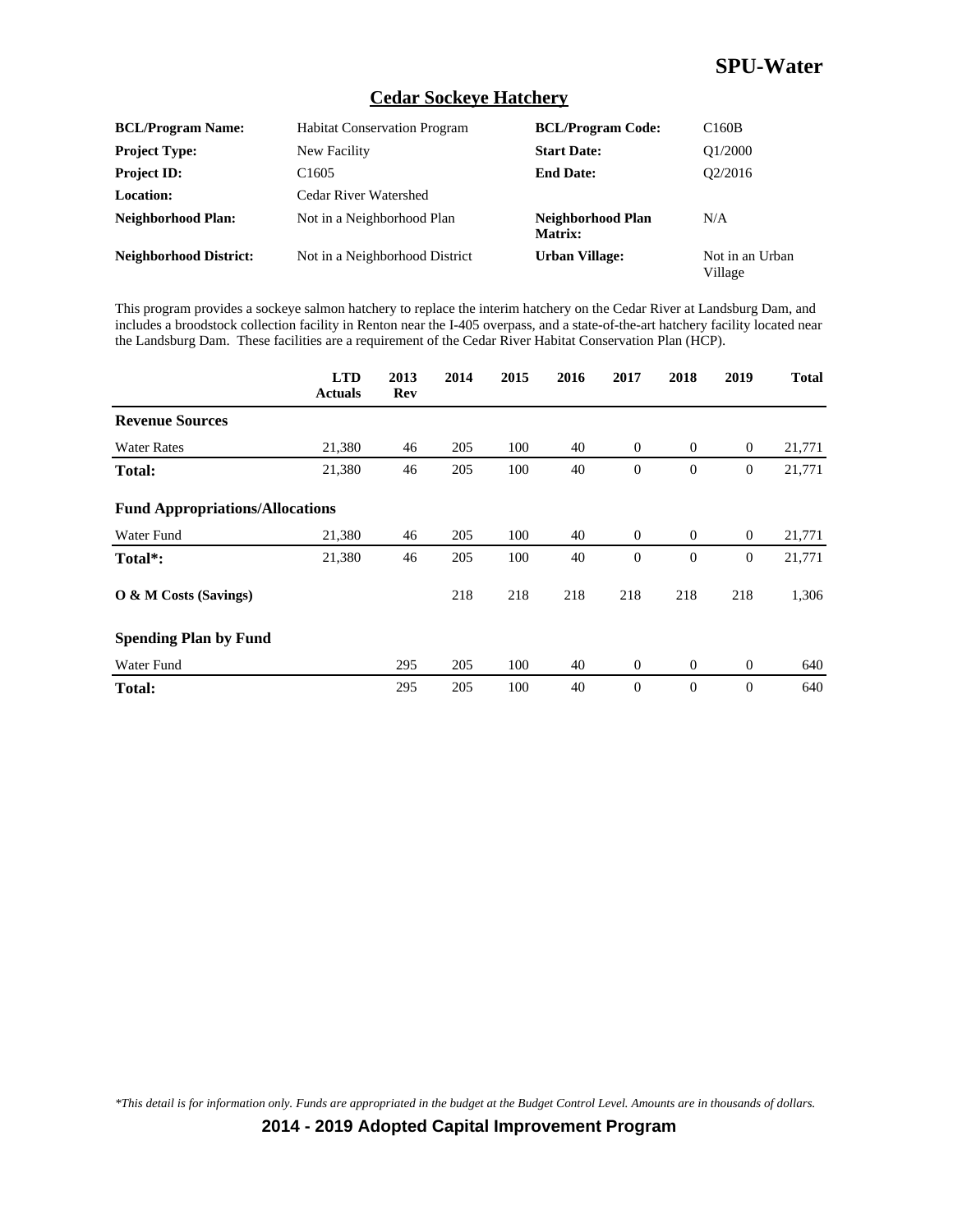#### **Chamber Upgrades - Distribution**

| <b>BCL/Program Name:</b>      | Distribution                         | <b>BCL/Program Code:</b>     | C110B                             |
|-------------------------------|--------------------------------------|------------------------------|-----------------------------------|
| <b>Project Type:</b>          | <b>Rehabilitation or Restoration</b> | <b>Start Date:</b>           | O1/2003                           |
| <b>Project ID:</b>            | C <sub>1137</sub>                    | <b>End Date:</b>             | ONGOING                           |
| <b>Location:</b>              | Citywide                             |                              |                                   |
| <b>Neighborhood Plan:</b>     | Not in a Neighborhood Plan           | Neighborhood Plan<br>Matrix: | N/A                               |
| <b>Neighborhood District:</b> | Not in a Neighborhood District       | <b>Urban Village:</b>        | In more than one<br>Urban Village |

This ongoing project improves access to the chambers throughout the water distribution system. The replacement and/or enlargement of the entrance to distribution chambers improves the health and safety of workers who need to access chambers and meets Occupational, Safety, and Health Administration (OSHA) and Washington Safety and Health Administration (WSHA) safety and health requirements.

|                                        | <b>LTD</b><br><b>Actuals</b> | 2013<br>Rev | 2014           | 2015           | 2016 | 2017           | 2018           | 2019           | <b>Total</b> |
|----------------------------------------|------------------------------|-------------|----------------|----------------|------|----------------|----------------|----------------|--------------|
| <b>Revenue Sources</b>                 |                              |             |                |                |      |                |                |                |              |
| <b>Water Rates</b>                     | 22                           | 38          | 27             | 27             | 28   | 28             | 29             | 29             | 227          |
| <b>Total:</b>                          | 22                           | 38          | 27             | 27             | 28   | 28             | 29             | 29             | 227          |
| <b>Fund Appropriations/Allocations</b> |                              |             |                |                |      |                |                |                |              |
| Water Fund                             | 22                           | 38          | 27             | 27             | 28   | 28             | 29             | 29             | 227          |
| Total*:                                | 22                           | 38          | 27             | 27             | 28   | 28             | 29             | 29             | 227          |
| O & M Costs (Savings)                  |                              |             | $\overline{2}$ | $\overline{c}$ | 2    | $\overline{2}$ | $\overline{c}$ | $\overline{2}$ | 14           |
| <b>Spending Plan by Fund</b>           |                              |             |                |                |      |                |                |                |              |
| Water Fund                             |                              | 50          | 27             | 27             | 28   | 28             | 29             | 29             | 217          |
| <b>Total:</b>                          |                              | 50          | 27             | 27             | 28   | 28             | 29             | 29             | 217          |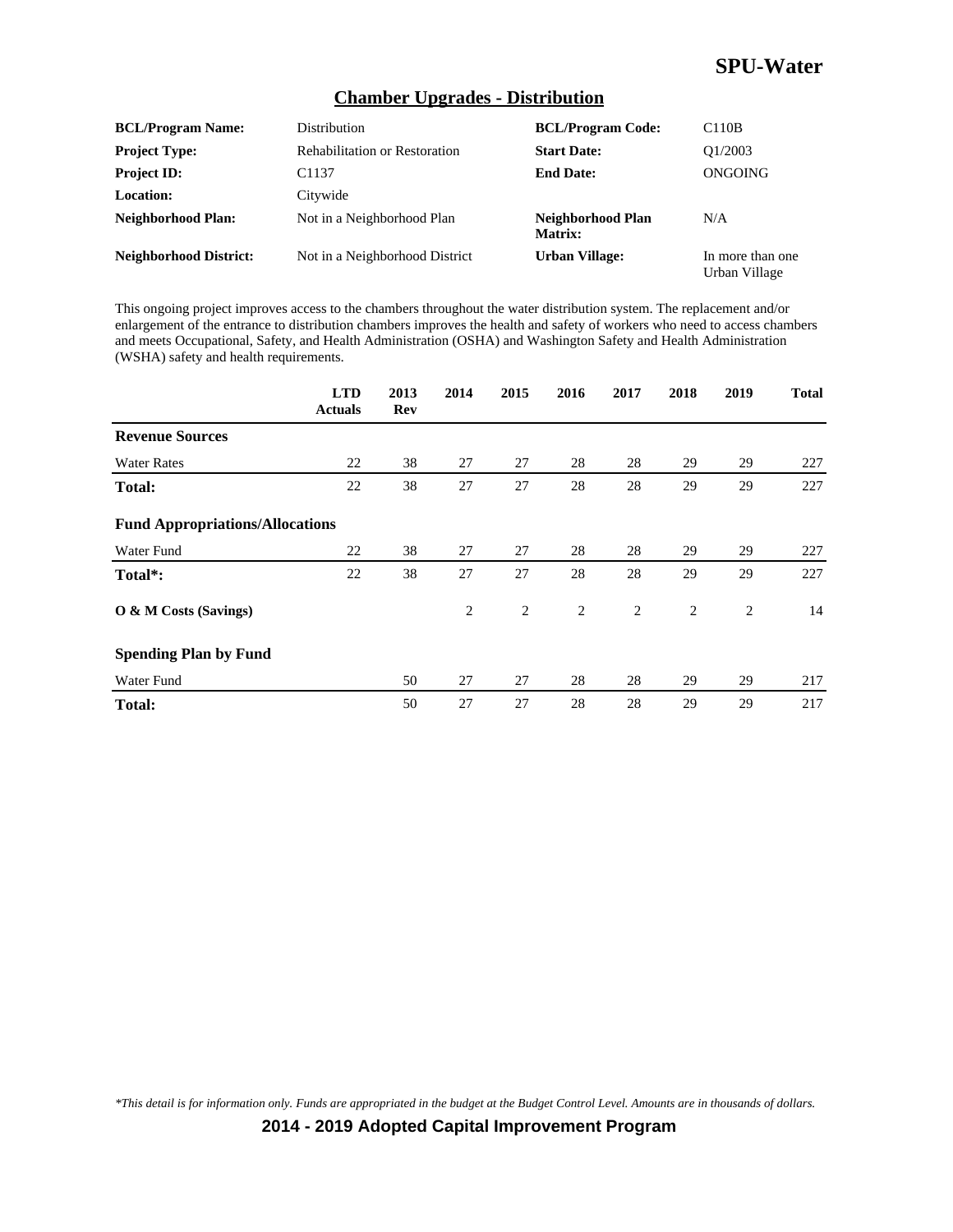#### **Dam Safety Program**

| <b>BCL/Program Name:</b>      | <b>Water Resources</b>               | <b>BCL/Program Code:</b>     | C <sub>150</sub> B         |
|-------------------------------|--------------------------------------|------------------------------|----------------------------|
| <b>Project Type:</b>          | <b>Rehabilitation or Restoration</b> | <b>Start Date:</b>           | O1/2008                    |
| <b>Project ID:</b>            | C <sub>1506</sub>                    | <b>End Date:</b>             | ONGOING                    |
| Location:                     | N/A                                  |                              |                            |
| Neighborhood Plan:            | Not in a Neighborhood Plan           | Neighborhood Plan<br>Matrix: | N/A                        |
| <b>Neighborhood District:</b> | Not in a Neighborhood District       | <b>Urban Village:</b>        | Not in an Urban<br>Village |

This ongoing program maintains the safety of SPU's water supply dams in the Cedar River and South Fork Tolt River Municipal Watersheds and the in-town reservoir dams. Typical improvements may include, but are not limited to, upgrades to the dams' failure warning systems, spillways, outlet works, piping, and other civil, mechanical, and structural systems. This program ensures the continuing safe functioning, operation and monitoring of SPU's water supply dams and associated facilities per Federal Energy Regulatory Commission (FERC), state and local regulations, and SPU requirements to prevent loss of life and/or property damage and loss of SPU's ability to deliver reliable drinking water supply to its customers.

|                                        | <b>LTD</b><br><b>Actuals</b> | 2013<br>Rev | 2014 | 2015  | 2016  | 2017  | 2018 | 2019 | <b>Total</b> |
|----------------------------------------|------------------------------|-------------|------|-------|-------|-------|------|------|--------------|
| <b>Revenue Sources</b>                 |                              |             |      |       |       |       |      |      |              |
| <b>Water Rates</b>                     | 6,714                        | 315         | 150  | 2,025 | 1,432 | 1,040 | 800  | 800  | 13,276       |
| Total:                                 | 6,714                        | 315         | 150  | 2,025 | 1,432 | 1,040 | 800  | 800  | 13,276       |
| <b>Fund Appropriations/Allocations</b> |                              |             |      |       |       |       |      |      |              |
| Water Fund                             | 6,714                        | 315         | 150  | 2,025 | 1,432 | 1,040 | 800  | 800  | 13,276       |
| Total <sup>*</sup> :                   | 6,714                        | 315         | 150  | 2,025 | 1,432 | 1,040 | 800  | 800  | 13,276       |
| O & M Costs (Savings)                  |                              |             | 133  | 133   | 133   | 133   | 133  | 133  | 797          |
| <b>Spending Plan by Fund</b>           |                              |             |      |       |       |       |      |      |              |
| Water Fund                             |                              | 315         | 150  | 2,025 | 1,432 | 1,040 | 800  | 800  | 6,562        |
| Total:                                 |                              | 315         | 150  | 2,025 | 1,432 | 1,040 | 800  | 800  | 6,562        |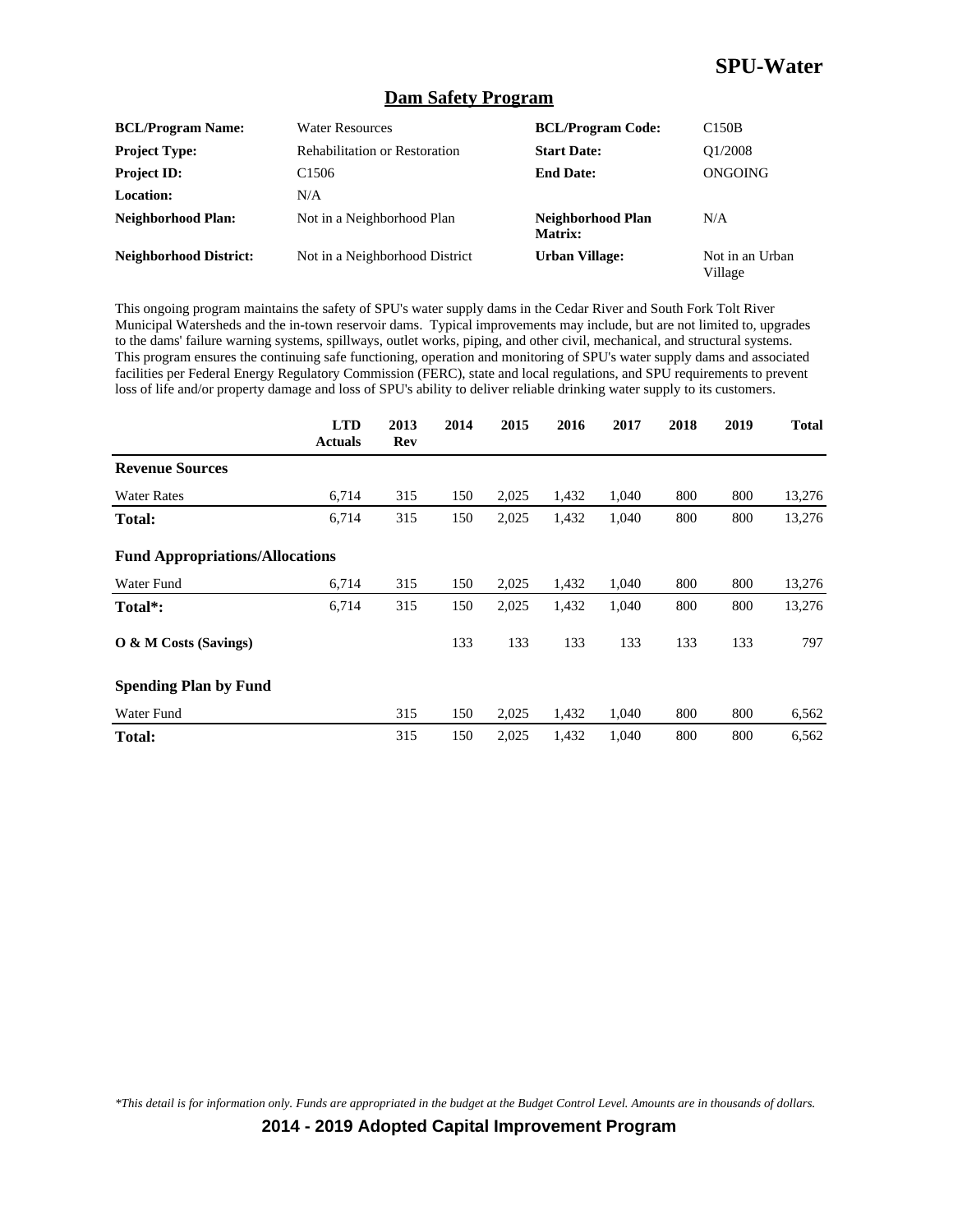#### **Distribution System Improvements**

| <b>BCL/Program Name:</b>      | Distribution               | <b>BCL/Program Code:</b>     | C110B                             |
|-------------------------------|----------------------------|------------------------------|-----------------------------------|
| <b>Project Type:</b>          | <b>Improved Facility</b>   | <b>Start Date:</b>           | O <sub>1</sub> /2003              |
| <b>Project ID:</b>            | C <sub>1128</sub>          | <b>End Date:</b>             | ONGOING                           |
| <b>Location:</b>              | Citywide                   |                              |                                   |
| Neighborhood Plan:            | Not in a Neighborhood Plan | Neighborhood Plan<br>Matrix: | N/A                               |
| <b>Neighborhood District:</b> | In more than one District  | <b>Urban Village:</b>        | In more than one<br>Urban Village |

This ongoing program improves service reliability, pressure, capacity, and fire flow in the City's water distribution system. Typical improvements may include, but are not limited to, booster pump station installation, creation of new service zones, and tank elevation or replacement, as well as additional watermain pipelines and pressure reducing valves. These improvements to service levels meet Washington Department of Health (DOH) regulations and SPU's Distribution System Pressure Policy to provide greater than 20 psi service pressure. These improvements provide higher flow of water for fire protection which improves public safety and results in smaller and shorter fires.

|                                        | <b>LTD</b><br><b>Actuals</b> | 2013<br>Rev | 2014  | 2015  | 2016  | 2017  | 2018  | 2019  | <b>Total</b> |
|----------------------------------------|------------------------------|-------------|-------|-------|-------|-------|-------|-------|--------------|
| <b>Revenue Sources</b>                 |                              |             |       |       |       |       |       |       |              |
| <b>Water Rates</b>                     | 2,786                        | 1,556       | 3,530 | 3,800 | 4,800 | 5,490 | 5,500 | 5,800 | 33,262       |
| <b>Total:</b>                          | 2,786                        | 1,556       | 3,530 | 3,800 | 4,800 | 5,490 | 5,500 | 5,800 | 33,262       |
| <b>Fund Appropriations/Allocations</b> |                              |             |       |       |       |       |       |       |              |
| Water Fund                             | 2,786                        | 1,556       | 3,530 | 3,800 | 4,800 | 5,490 | 5,500 | 5,800 | 33,262       |
| Total <sup>*</sup> :                   | 2,786                        | 1,556       | 3,530 | 3,800 | 4,800 | 5,490 | 5,500 | 5,800 | 33,262       |
| $\overline{O}$ & M Costs (Savings)     |                              |             | 333   | 333   | 333   | 333   | 333   | 333   | 1,996        |
| <b>Spending Plan by Fund</b>           |                              |             |       |       |       |       |       |       |              |
| Water Fund                             |                              | 3,133       | 3,530 | 3,800 | 4,800 | 5,490 | 5,500 | 5,800 | 32,053       |
| Total:                                 |                              | 3,133       | 3,530 | 3,800 | 4,800 | 5,490 | 5,500 | 5,800 | 32,053       |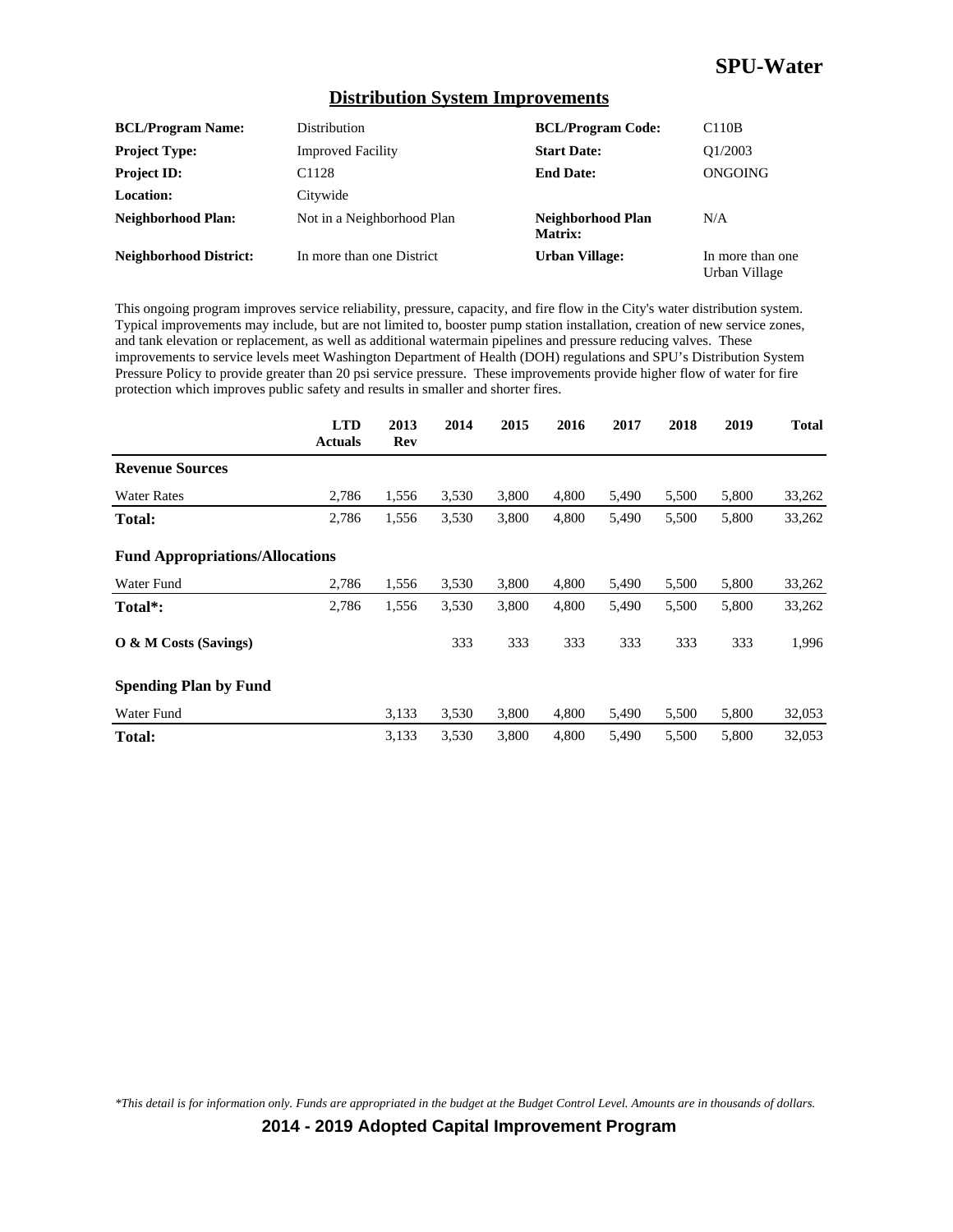#### **Distribution System In-Line Gate Valves**

| <b>BCL/Program Name:</b>      | Distribution                         | <b>BCL/Program Code:</b>     | C110B                             |
|-------------------------------|--------------------------------------|------------------------------|-----------------------------------|
| <b>Project Type:</b>          | <b>Rehabilitation or Restoration</b> | <b>Start Date:</b>           | O1/1999                           |
| <b>Project ID:</b>            | C1136                                | <b>End Date:</b>             | ONGOING                           |
| <b>Location:</b>              | Citywide                             |                              |                                   |
| Neighborhood Plan:            | Not in a Neighborhood Plan           | Neighborhood Plan<br>Matrix: | N/A                               |
| <b>Neighborhood District:</b> | In more than one District            | <b>Urban Village:</b>        | In more than one<br>Urban Village |

This ongoing project replaces line valves in the water distribution system throughout the City of Seattle that fail or are obsolete due to age or lack of replacement parts. The replacement of these gate valves extends the useful life of the watermain and restores the performance of the water distribution system. This ongoing project also adds valves within the system to enhance system performance, enhance operational control, and reduce the number of customers whose service is interrupted during a watermain shut down.

|                                        | <b>LTD</b><br><b>Actuals</b> | 2013<br>Rev | 2014 | 2015 | 2016 | 2017 | 2018 | 2019 | <b>Total</b> |
|----------------------------------------|------------------------------|-------------|------|------|------|------|------|------|--------------|
| <b>Revenue Sources</b>                 |                              |             |      |      |      |      |      |      |              |
| <b>Water Rates</b>                     | 564                          | 300         | 318  | 325  | 331  | 338  | 345  | 351  | 2,873        |
| Total:                                 | 564                          | 300         | 318  | 325  | 331  | 338  | 345  | 351  | 2,873        |
| <b>Fund Appropriations/Allocations</b> |                              |             |      |      |      |      |      |      |              |
| Water Fund                             | 564                          | 300         | 318  | 325  | 331  | 338  | 345  | 351  | 2,873        |
| Total*:                                | 564                          | 300         | 318  | 325  | 331  | 338  | 345  | 351  | 2,873        |
| O & M Costs (Savings)                  |                              |             | 29   | 29   | 29   | 29   | 29   | 29   | 172          |
| <b>Spending Plan by Fund</b>           |                              |             |      |      |      |      |      |      |              |
| Water Fund                             |                              | 300         | 318  | 325  | 331  | 338  | 345  | 351  | 2,308        |
| <b>Total:</b>                          |                              | 300         | 318  | 325  | 331  | 338  | 345  | 351  | 2,308        |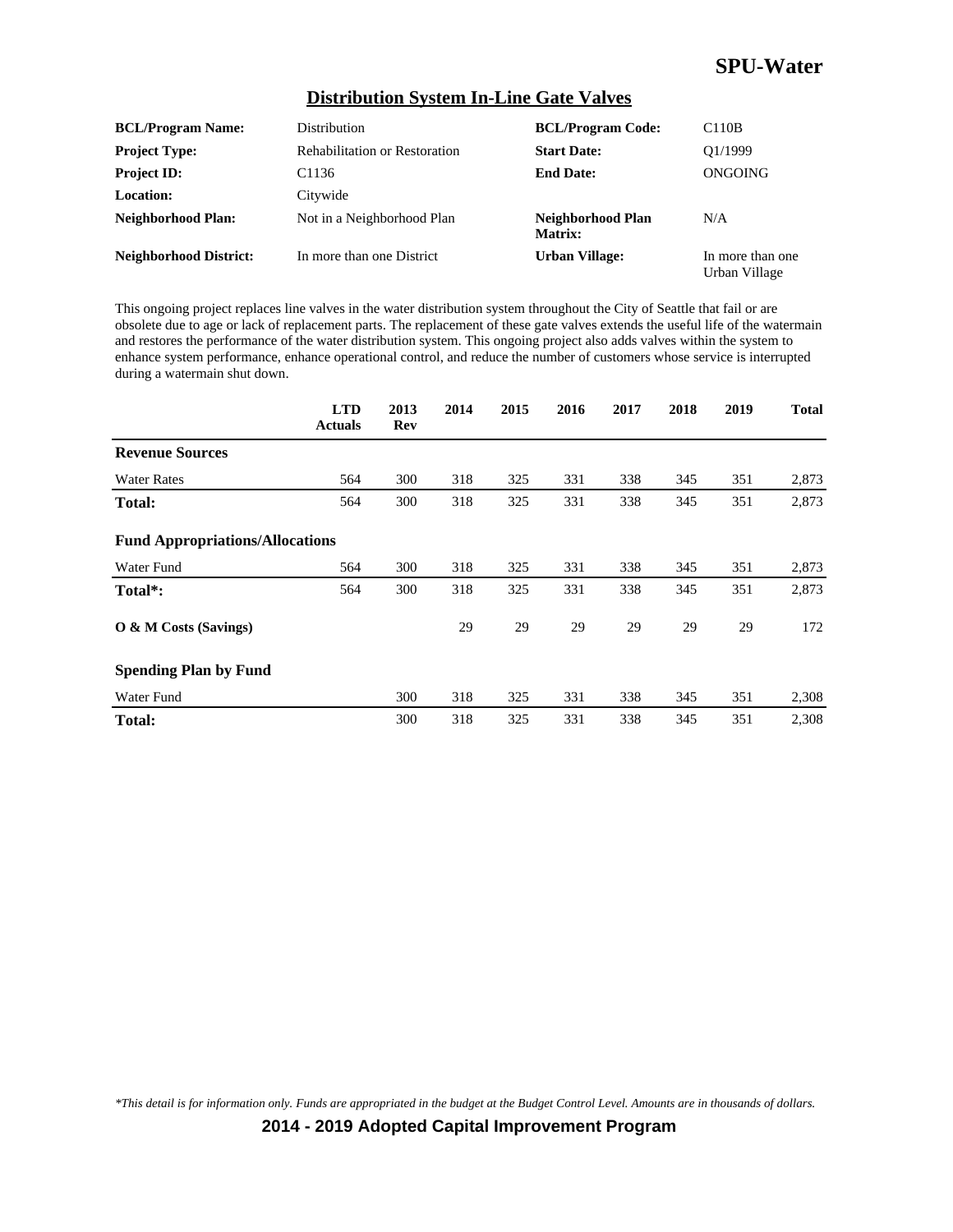#### **Downstream Fish Habitat**

| <b>BCL/Program Name:</b>      | <b>Habitat Conservation Program</b>  | <b>BCL/Program Code:</b>     | C <sub>160</sub> B         |
|-------------------------------|--------------------------------------|------------------------------|----------------------------|
| <b>Project Type:</b>          | <b>Rehabilitation or Restoration</b> | <b>Start Date:</b>           | O1/2001                    |
| <b>Project ID:</b>            | C <sub>1607</sub>                    | <b>End Date:</b>             | O4/2017                    |
| Location:                     | Cedar River Watershed                |                              |                            |
| <b>Neighborhood Plan:</b>     | Not in a Neighborhood Plan           | Neighborhood Plan<br>Matrix: | N/A                        |
| <b>Neighborhood District:</b> | Not in a Neighborhood District       | <b>Urban Village:</b>        | Not in an Urban<br>Village |

This ongoing program provides protection and restoration of fish habitat along the lower Cedar River, below the City's municipal watershed boundary at the Landsburg Dam and includes both acquisition of habitat lands and habitat restoration on the mainstem of the Cedar River. Although this is an ongoing program, no work is currently planned for 2018. This program is a requirement of the Cedar River Habitat Conservation Plan (HCP.)

|                                        | <b>LTD</b><br><b>Actuals</b> | 2013<br>Rev | 2014 | 2015 | 2016 | 2017 | 2018             | 2019         | <b>Total</b> |
|----------------------------------------|------------------------------|-------------|------|------|------|------|------------------|--------------|--------------|
| <b>Revenue Sources</b>                 |                              |             |      |      |      |      |                  |              |              |
| <b>Water Rates</b>                     | 3,687                        | 435         | 520  | 460  | 595  | 215  | $\mathbf{0}$     | $\mathbf{0}$ | 5,912        |
| <b>Total:</b>                          | 3,687                        | 435         | 520  | 460  | 595  | 215  | $\boldsymbol{0}$ | $\theta$     | 5,912        |
| <b>Fund Appropriations/Allocations</b> |                              |             |      |      |      |      |                  |              |              |
| Water Fund                             | 3,687                        | 435         | 520  | 460  | 595  | 215  | $\mathbf{0}$     | $\mathbf{0}$ | 5,912        |
| Total*:                                | 3,687                        | 435         | 520  | 460  | 595  | 215  | $\mathbf{0}$     | $\mathbf{0}$ | 5,912        |
| O & M Costs (Savings)                  |                              |             | 59   | 59   | 59   | 59   | 59               | 59           | 355          |
| <b>Spending Plan by Fund</b>           |                              |             |      |      |      |      |                  |              |              |
| Water Fund                             |                              | 1,248       | 520  | 460  | 595  | 215  | $\mathbf{0}$     | $\mathbf{0}$ | 3,038        |
| <b>Total:</b>                          |                              | 1,248       | 520  | 460  | 595  | 215  | $\theta$         | $\mathbf{0}$ | 3,038        |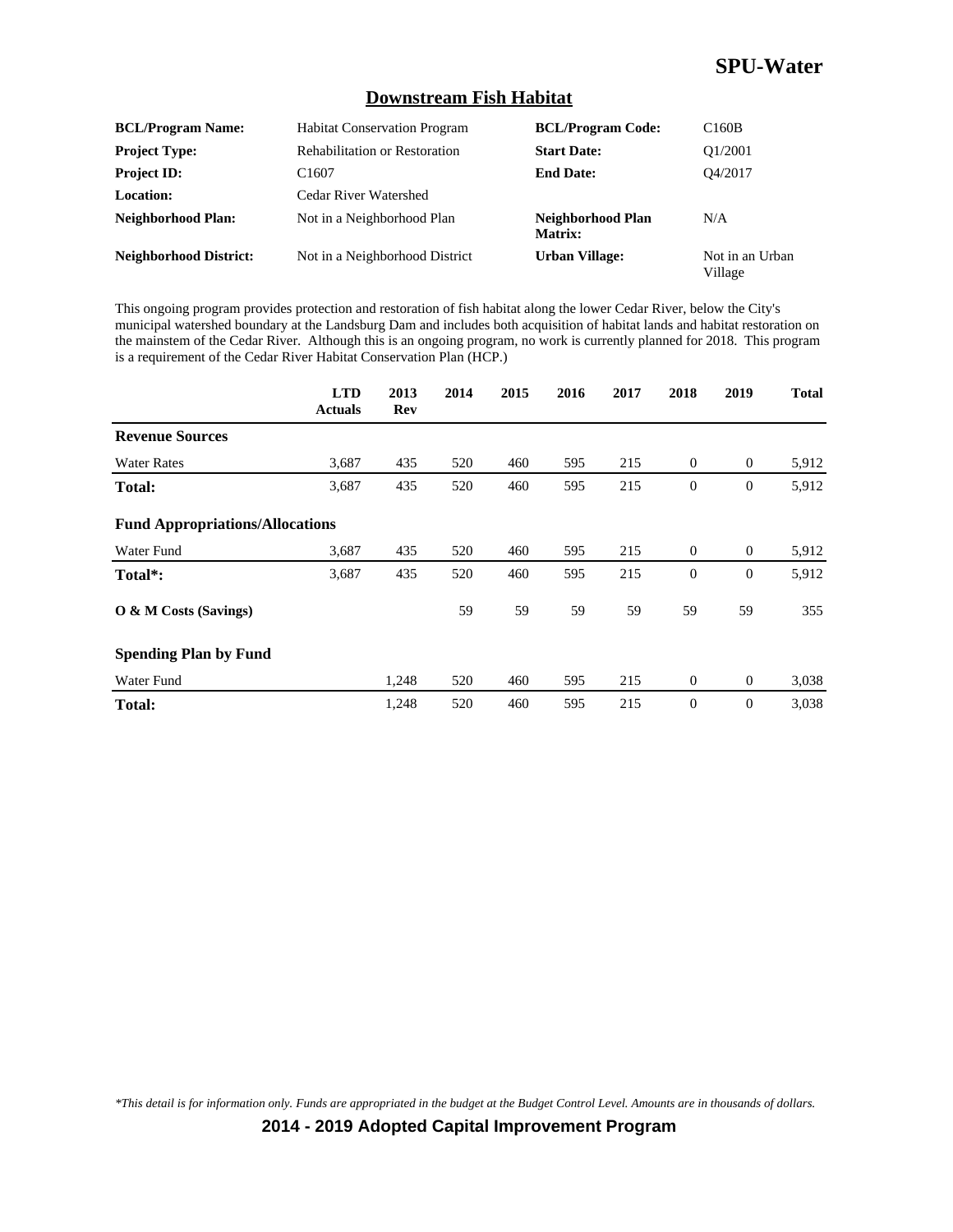#### **Emergency Storms - WF**

| <b>BCL/Program Name:</b>      | <b>Shared Cost Projects</b>          | <b>BCL/Program Code:</b>     | C410B                      |
|-------------------------------|--------------------------------------|------------------------------|----------------------------|
| <b>Project Type:</b>          | <b>Rehabilitation or Restoration</b> | <b>Start Date:</b>           | O3/2007                    |
| <b>Project ID:</b>            | C4120-WF                             | <b>End Date:</b>             | ONGOING                    |
| Location:                     | Various                              |                              |                            |
| Neighborhood Plan:            | Not in a Neighborhood Plan           | Neighborhood Plan<br>Matrix: | N/A                        |
| <b>Neighborhood District:</b> | Not in a Neighborhood District       | <b>Urban Village:</b>        | Not in an Urban<br>Village |

This ongoing program funds water infrastructure capital improvement projects resulting from previous and possible future storm events. Projects within this program are potentially Federal Emergency Management Agency (FEMA) reimbursable and need to be separated for tracking and reimbursement purposes. Typical improvements include, but are not limited to, repairing and improving roads, bridges, and other stream crossing structures in the City's Municipal Watersheds, as well as replacing damaged equipment, such as pumps and security gates, and stabilizing debris slide areas and stream banks.

|                                        | <b>LTD</b><br><b>Actuals</b> | 2013<br>Rev  | 2014 | 2015 | 2016 | 2017 | 2018 | 2019 | <b>Total</b> |
|----------------------------------------|------------------------------|--------------|------|------|------|------|------|------|--------------|
| <b>Revenue Sources</b>                 |                              |              |      |      |      |      |      |      |              |
| <b>Water Rates</b>                     | 95                           | 50           | 105  | 100  | 100  | 100  | 100  | 100  | 750          |
| <b>Total:</b>                          | 95                           | 50           | 105  | 100  | 100  | 100  | 100  | 100  | 750          |
| <b>Fund Appropriations/Allocations</b> |                              |              |      |      |      |      |      |      |              |
| Water Fund                             | 95                           | 50           | 105  | 100  | 100  | 100  | 100  | 100  | 750          |
| Total*:                                | 95                           | 50           | 105  | 100  | 100  | 100  | 100  | 100  | 750          |
| O & M Costs (Savings)                  |                              |              | 8    | 8    | 8    | 8    | 8    | 8    | 45           |
| <b>Spending Plan by Fund</b>           |                              |              |      |      |      |      |      |      |              |
| Water Fund                             |                              | $\mathbf{0}$ | 105  | 100  | 100  | 100  | 100  | 100  | 605          |
| <b>Total:</b>                          |                              | $\theta$     | 105  | 100  | 100  | 100  | 100  | 100  | 605          |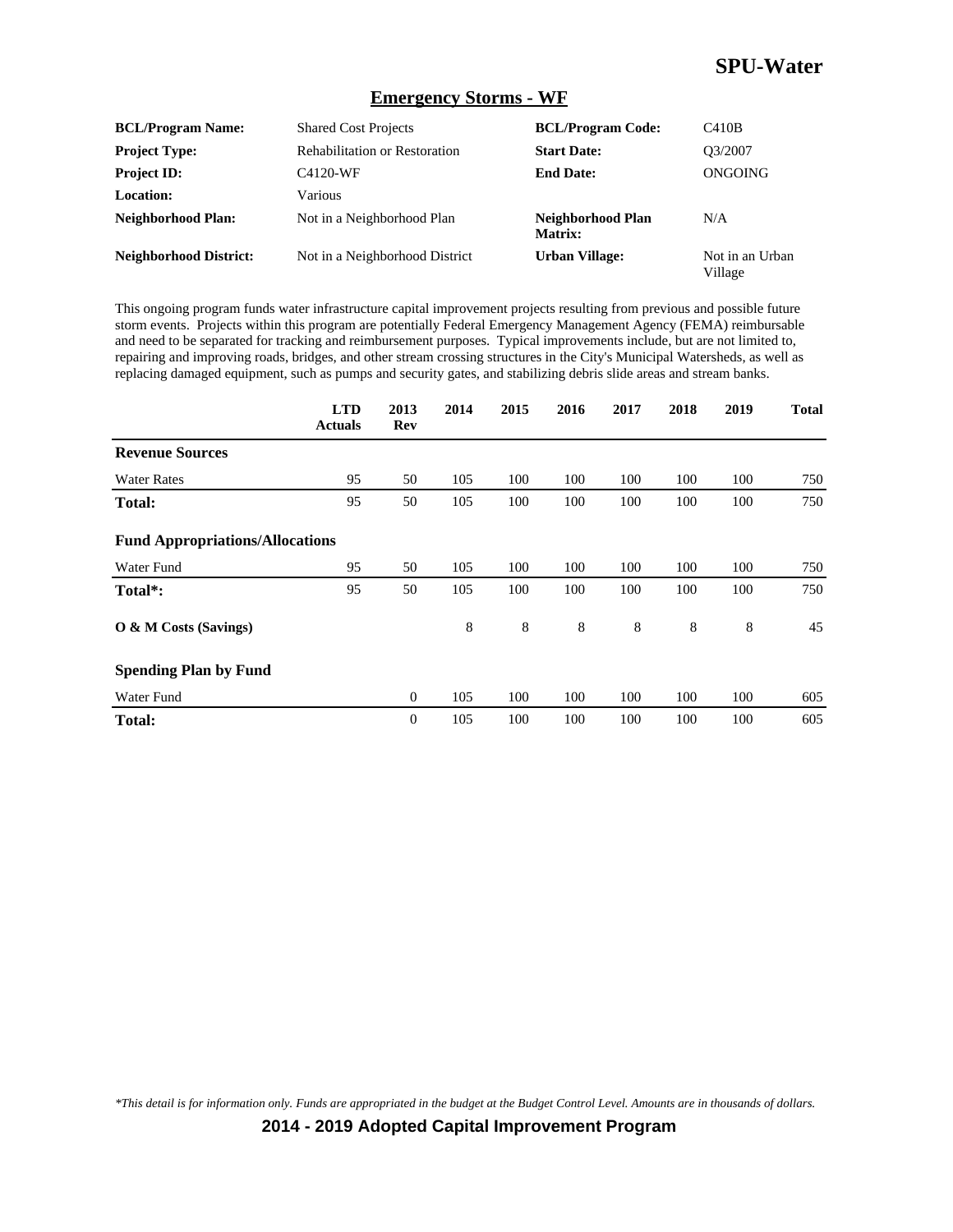#### **First Hill Streetcar - WF**

| <b>BCL/Program Name:</b>      | <b>Shared Cost Projects</b> | <b>BCL/Program Code:</b>     | C410B                             |
|-------------------------------|-----------------------------|------------------------------|-----------------------------------|
| <b>Project Type:</b>          | <b>Improved Facility</b>    | <b>Start Date:</b>           | O1/2010                           |
| <b>Project ID:</b>            | C4130-WF                    | <b>End Date:</b>             | O4/2017                           |
| Location:                     | First Hill                  |                              |                                   |
| Neighborhood Plan:            | Not in a Neighborhood Plan  | Neighborhood Plan<br>Matrix: | N/A                               |
| <b>Neighborhood District:</b> | In more than one District   | <b>Urban Village:</b>        | In more than one<br>Urban Village |

This project plans and relocates water facilities that will be impacted by the SDOT-led First Hill Streetcar project, which will connect major employment centers on First Hill to the regional light rail system stations on Capitol Hill and in the International District. It is currently in the planning phase.

|                                        | <b>LTD</b><br><b>Actuals</b> | 2013<br>Rev    | 2014 | 2015 | 2016  | 2017 | 2018     | 2019             | <b>Total</b> |
|----------------------------------------|------------------------------|----------------|------|------|-------|------|----------|------------------|--------------|
| <b>Revenue Sources</b>                 |                              |                |      |      |       |      |          |                  |              |
| <b>Water Rates</b>                     | $\overline{0}$               | $\theta$       | 150  | 500  | 1,000 | 50   | $\theta$ | $\boldsymbol{0}$ | 1,700        |
| Total:                                 | $\theta$                     | $\overline{0}$ | 150  | 500  | 1,000 | 50   | $\theta$ | $\mathbf{0}$     | 1,700        |
| <b>Fund Appropriations/Allocations</b> |                              |                |      |      |       |      |          |                  |              |
| Water Fund                             | $\overline{0}$               | $\theta$       | 150  | 500  | 1,000 | 50   | $\theta$ | $\overline{0}$   | 1,700        |
| Total*:                                | $\overline{0}$               | $\mathbf{0}$   | 150  | 500  | 1,000 | 50   | $\theta$ | $\mathbf{0}$     | 1,700        |
| O & M Costs (Savings)                  |                              |                | 17   | 17   | 17    | 17   | 17       | 17               | 102          |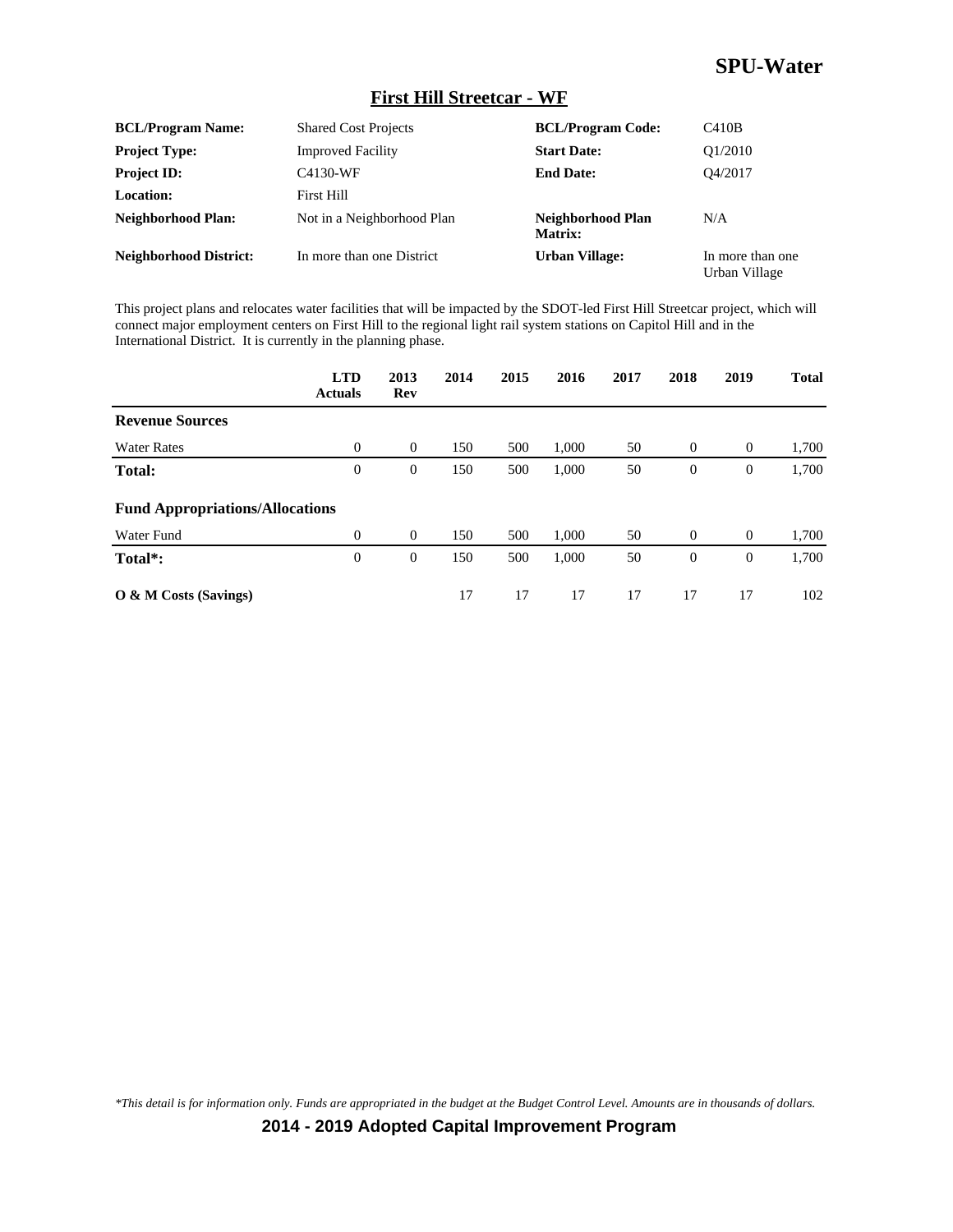#### **Heavy Equipment Purchases - WF**

| <b>BCL/Program Name:</b>      | <b>Shared Cost Projects</b>    | <b>BCL/Program Code:</b>     | C410B                      |
|-------------------------------|--------------------------------|------------------------------|----------------------------|
| <b>Project Type:</b>          | New Investment                 | <b>Start Date:</b>           | ONGOING                    |
| <b>Project ID:</b>            | C4116-WF                       | <b>End Date:</b>             | ONGOING                    |
| Location:                     | N/A                            |                              |                            |
| Neighborhood Plan:            | Not in a Neighborhood Plan     | Neighborhood Plan<br>Matrix: | N/A                        |
| <b>Neighborhood District:</b> | Not in a Neighborhood District | <b>Urban Village:</b>        | Not in an Urban<br>Village |

This ongoing program provides SPU's Water Utility crews with new and replacement heavy equipment that is used throughout Seattle and King County. Typical purchases include backhoes, graders, loaders, dozers, service trucks, and dump trucks. This equipment transports work crews and tools to jobsites and supports the safe and efficient replacement, repair, and maintenance of infrastructure that delivers high quality drinking water to 1.5 million customers in King County. This project is one of four SPU fund-specific heavy equipment CIP projects.

|                                        | <b>LTD</b><br><b>Actuals</b> | 2013<br>Rev | 2014  | 2015  | 2016  | 2017  | 2018  | 2019  | <b>Total</b> |
|----------------------------------------|------------------------------|-------------|-------|-------|-------|-------|-------|-------|--------------|
| <b>Revenue Sources</b>                 |                              |             |       |       |       |       |       |       |              |
| <b>Water Rates</b>                     | 8,427                        | 3,618       | 2,600 | 2,566 | 2,000 | 2,000 | 2,000 | 2,000 | 25,210       |
| <b>Total:</b>                          | 8,427                        | 3,618       | 2,600 | 2,566 | 2,000 | 2,000 | 2,000 | 2,000 | 25,210       |
| <b>Fund Appropriations/Allocations</b> |                              |             |       |       |       |       |       |       |              |
| Water Fund                             | 8,427                        | 3,618       | 2,600 | 2,566 | 2,000 | 2,000 | 2,000 | 2,000 | 25,210       |
| Total*:                                | 8,427                        | 3,618       | 2,600 | 2,566 | 2,000 | 2,000 | 2,000 | 2,000 | 25,210       |
| O & M Costs (Savings)                  |                              |             | 252   | 252   | 252   | 252   | 252   | 252   | 1,513        |
| <b>Spending Plan by Fund</b>           |                              |             |       |       |       |       |       |       |              |
| Water Fund                             |                              | 2,929       | 2,600 | 2,566 | 2,000 | 2,000 | 2,000 | 2,000 | 16,095       |
| <b>Total:</b>                          |                              | 2,929       | 2.600 | 2,566 | 2,000 | 2.000 | 2.000 | 2.000 | 16,095       |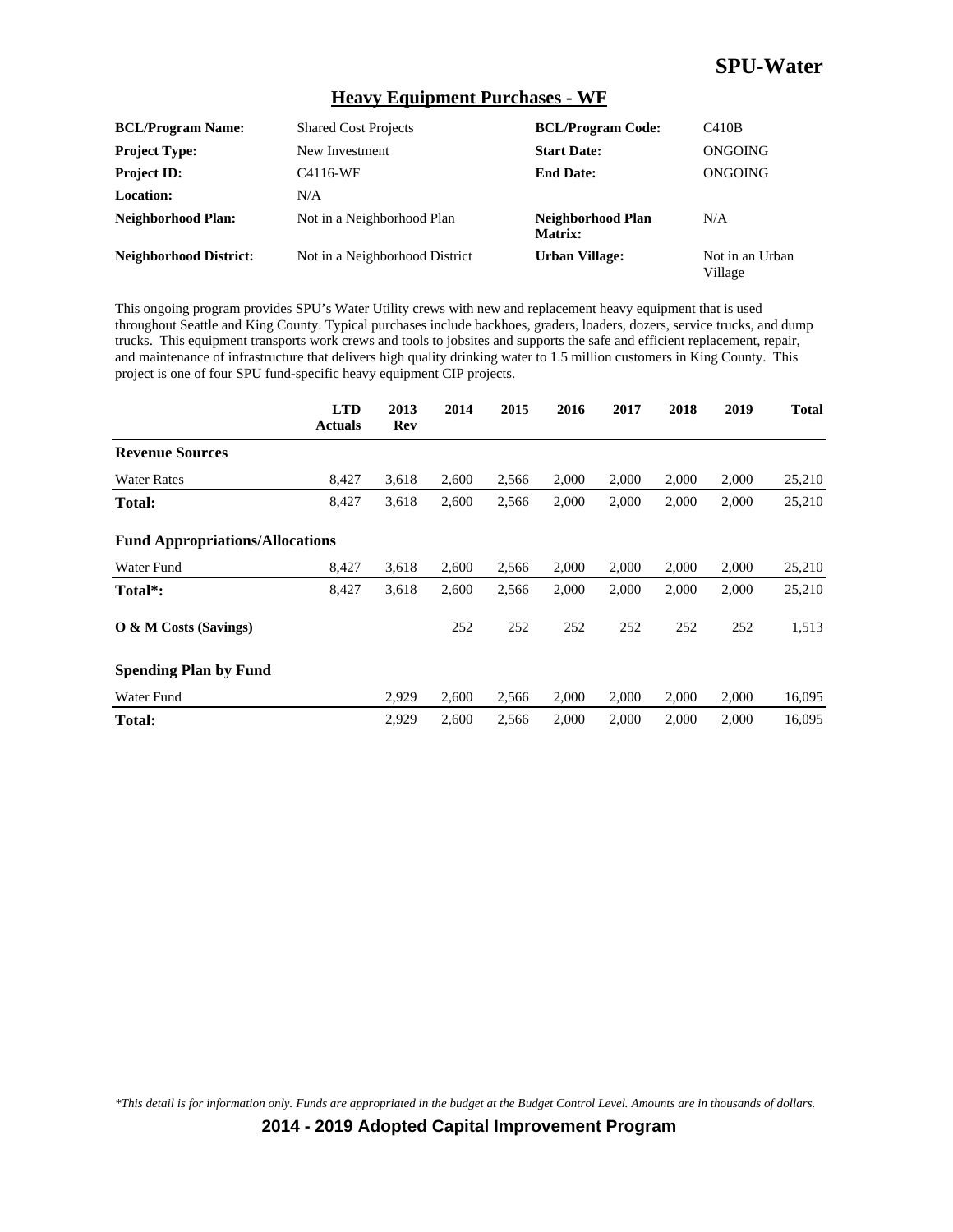#### **Instream Flow Management Studies**

| <b>BCL/Program Name:</b>      | <b>Habitat Conservation Program</b> | <b>BCL/Program Code:</b>     | C <sub>160</sub> B         |
|-------------------------------|-------------------------------------|------------------------------|----------------------------|
| <b>Project Type:</b>          | <b>Improved Facility</b>            | <b>Start Date:</b>           | O4/2003                    |
| <b>Project ID:</b>            | C <sub>1608</sub>                   | <b>End Date:</b>             | ONGOING                    |
| <b>Location:</b>              | Cedar River Watershed               |                              |                            |
| Neighborhood Plan:            | Not in a Neighborhood Plan          | Neighborhood Plan<br>Matrix: | N/A                        |
| <b>Neighborhood District:</b> | Not in a Neighborhood District      | <b>Urban Village:</b>        | Not in an Urban<br>Village |

This program provides research and monitoring to examine the effects of instream flows on salmon species in the Cedar River. This program monitors flow compliance, verifies accretion flows downstream of Landsburg, improves flow-switching criteria, and develops a better understanding of relationships between stream flow and aquatic habitat. This program is a requirement of the Cedar River Habitat Conservation Plan (HCP.)

|                                        | <b>LTD</b><br><b>Actuals</b> | 2013<br>Rev | 2014 | 2015 | 2016 | 2017 | 2018 | 2019 | <b>Total</b> |
|----------------------------------------|------------------------------|-------------|------|------|------|------|------|------|--------------|
| <b>Revenue Sources</b>                 |                              |             |      |      |      |      |      |      |              |
| <b>Water Rates</b>                     | 4,782                        | 229         | 204  | 208  | 212  | 216  | 221  | 225  | 6,298        |
| <b>Total:</b>                          | 4,782                        | 229         | 204  | 208  | 212  | 216  | 221  | 225  | 6,298        |
| <b>Fund Appropriations/Allocations</b> |                              |             |      |      |      |      |      |      |              |
| Water Fund                             | 4,782                        | 229         | 204  | 208  | 212  | 216  | 221  | 225  | 6,298        |
| Total*:                                | 4,782                        | 229         | 204  | 208  | 212  | 216  | 221  | 225  | 6,298        |
| O & M Costs (Savings)                  |                              |             | 63   | 63   | 63   | 63   | 63   | 63   | 378          |
| <b>Spending Plan by Fund</b>           |                              |             |      |      |      |      |      |      |              |
| Water Fund                             |                              | 200         | 204  | 208  | 212  | 216  | 221  | 225  | 1,487        |
| <b>Total:</b>                          |                              | 200         | 204  | 208  | 212  | 216  | 221  | 225  | 1,487        |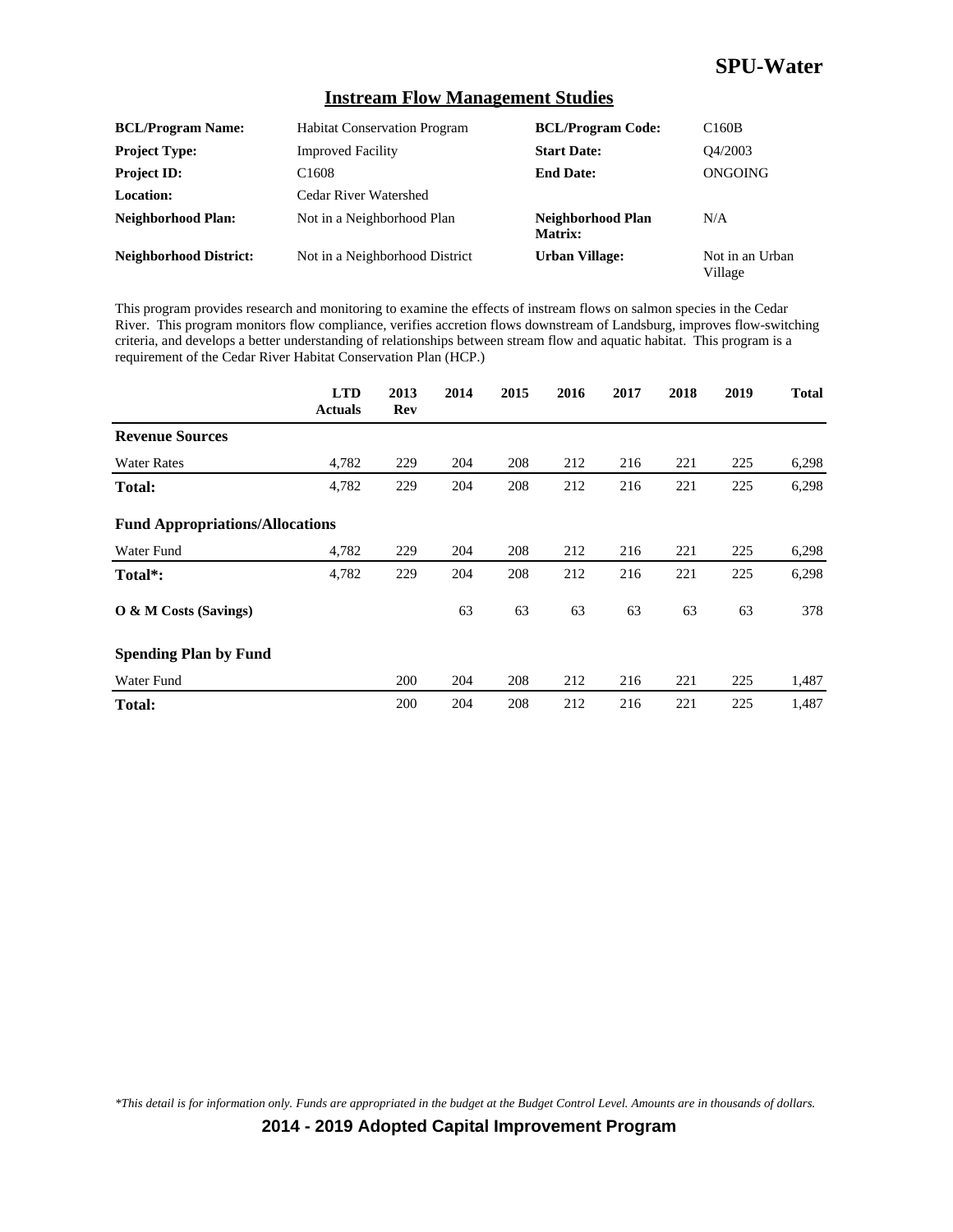#### **Integrated Control Monitoring Program - WF**

| <b>BCL/Program Name:</b>      | <b>Shared Cost Projects</b>    | <b>BCL/Program Code:</b>     | C410B                      |
|-------------------------------|--------------------------------|------------------------------|----------------------------|
| <b>Project Type:</b>          | New Investment                 | <b>Start Date:</b>           | O1/2002                    |
| <b>Project ID:</b>            | C4108-WF                       | <b>End Date:</b>             | ONGOING                    |
| <b>Location:</b>              | Various                        |                              |                            |
| Neighborhood Plan:            | Not in a Neighborhood Plan     | Neighborhood Plan<br>Matrix: | N/A                        |
| <b>Neighborhood District:</b> | Not in a Neighborhood District | <b>Urban Village:</b>        | Not in an Urban<br>Village |

This ongoing program funds improvements to the centralized monitoring and control of the drinking water portion of the overall Supervisory Control and Data Acquisition (SCADA) system infrastructure throughout King County. Infrastructure affected may include, but is not limited to, flow and pressure sensors, remote control pumps, and valves. This program enhances the delivery and quality of drinking water and the delivery of water to fire hydrants, also known as "fire flow."

|                                        | <b>LTD</b><br><b>Actuals</b> | 2013<br>Rev | 2014 | 2015 | 2016 | 2017 | 2018 | 2019 | <b>Total</b> |
|----------------------------------------|------------------------------|-------------|------|------|------|------|------|------|--------------|
| <b>Revenue Sources</b>                 |                              |             |      |      |      |      |      |      |              |
| <b>Water Rates</b>                     | 7,385                        | 446         | 405  | 480  | 480  | 480  | 480  | 480  | 10,636       |
| <b>Total:</b>                          | 7,385                        | 446         | 405  | 480  | 480  | 480  | 480  | 480  | 10,636       |
| <b>Fund Appropriations/Allocations</b> |                              |             |      |      |      |      |      |      |              |
| Water Fund                             | 7,385                        | 446         | 405  | 480  | 480  | 480  | 480  | 480  | 10,636       |
| Total*:                                | 7,385                        | 446         | 405  | 480  | 480  | 480  | 480  | 480  | 10,636       |
| O & M Costs (Savings)                  |                              |             | 106  | 106  | 106  | 106  | 106  | 106  | 638          |
| <b>Spending Plan by Fund</b>           |                              |             |      |      |      |      |      |      |              |
| Water Fund                             |                              | 660         | 405  | 480  | 480  | 480  | 480  | 480  | 3,465        |
| <b>Total:</b>                          |                              | 660         | 405  | 480  | 480  | 480  | 480  | 480  | 3,465        |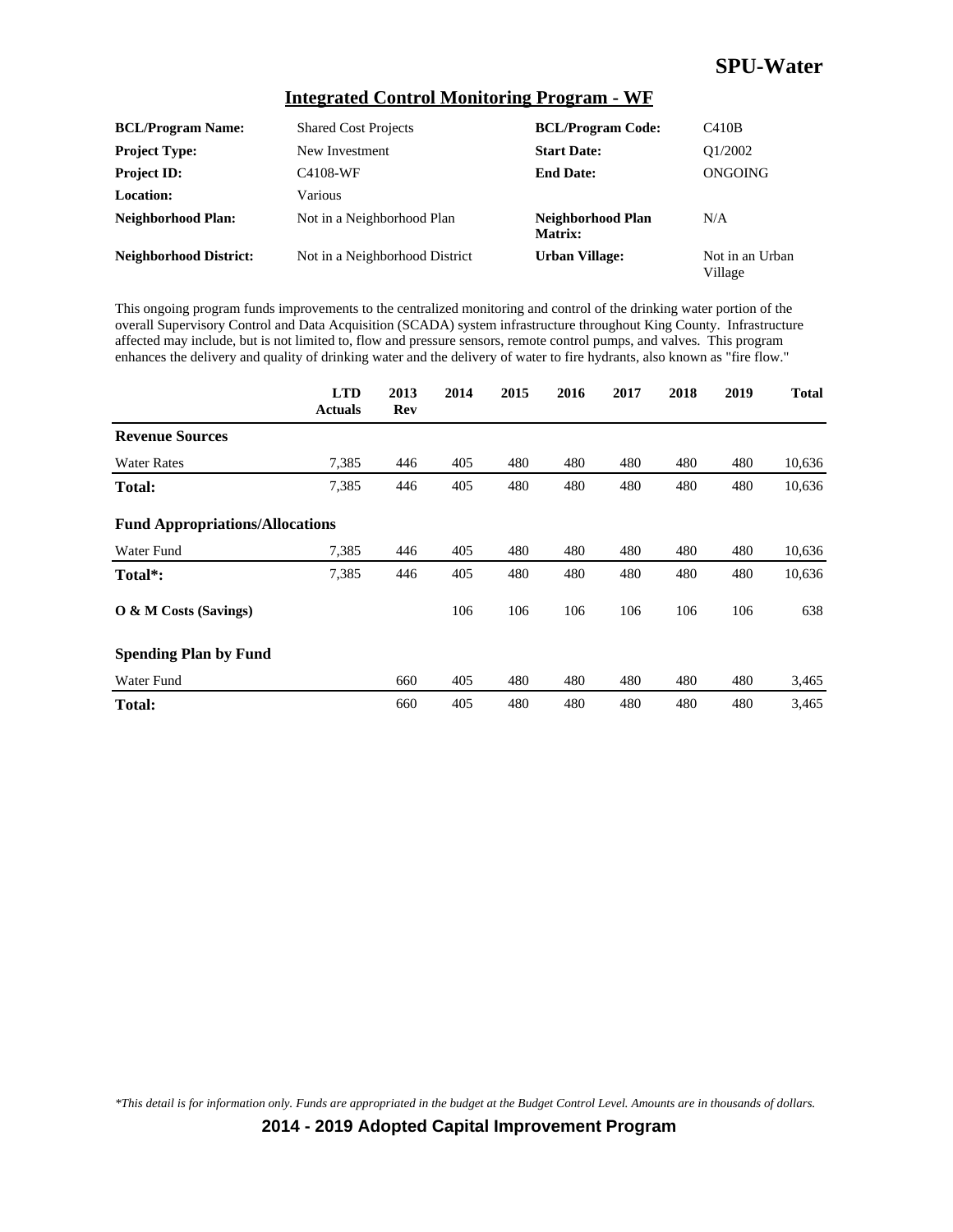#### **Landsburg Chlorination Upgrades**

| <b>BCL/Program Name:</b>      | Water Quality & Treatment      | <b>BCL/Program Code:</b>     | C140B                      |
|-------------------------------|--------------------------------|------------------------------|----------------------------|
| <b>Project Type:</b>          | <b>Improved Facility</b>       | <b>Start Date:</b>           | O1/2011                    |
| <b>Project ID:</b>            | C <sub>1417</sub>              | <b>End Date:</b>             | O4/2016                    |
| Location:                     | Cedar River Watershed          |                              |                            |
| Neighborhood Plan:            | Not in a Neighborhood Plan     | Neighborhood Plan<br>Matrix: | N/A                        |
| <b>Neighborhood District:</b> | Not in a Neighborhood District | <b>Urban Village:</b>        | Not in an Urban<br>Village |

This project constructs new sodium hypochlorite (liquid) chlorination facilities at the Landsburg Cedar River Diversion Facilities. The project will enhance safety and site security through replacement of the aging gas chlorine facilities at the site.

|                                        | <b>LTD</b><br><b>Actuals</b> | 2013<br><b>Rev</b> | 2014  | 2015 | 2016 | 2017           | 2018           | 2019             | <b>Total</b> |
|----------------------------------------|------------------------------|--------------------|-------|------|------|----------------|----------------|------------------|--------------|
| <b>Revenue Sources</b>                 |                              |                    |       |      |      |                |                |                  |              |
| <b>Water Rates</b>                     | 172                          | 524                | 1,016 | 865  | 29   | $\theta$       | $\overline{0}$ | $\mathbf{0}$     | 2,606        |
| <b>Total:</b>                          | 172                          | 524                | 1,016 | 865  | 29   | $\theta$       | $\mathbf{0}$   | $\boldsymbol{0}$ | 2,606        |
| <b>Fund Appropriations/Allocations</b> |                              |                    |       |      |      |                |                |                  |              |
| Water Fund                             | 172                          | 524                | 1,016 | 865  | 29   | $\overline{0}$ | $\overline{0}$ | $\overline{0}$   | 2,606        |
| Total*:                                | 172                          | 524                | 1,016 | 865  | 29   | $\theta$       | $\mathbf{0}$   | $\theta$         | 2,606        |
| O & M Costs (Savings)                  |                              |                    | 26    | 26   | 26   | 26             | 26             | 26               | 156          |
| <b>Spending Plan by Fund</b>           |                              |                    |       |      |      |                |                |                  |              |
| Water Fund                             |                              | 266                | 1,016 | 865  | 29   | $\theta$       | $\mathbf{0}$   | $\boldsymbol{0}$ | 2,177        |
| <b>Total:</b>                          |                              | 266                | 1,016 | 865  | 29   | $\theta$       | $\mathbf{0}$   | $\boldsymbol{0}$ | 2,177        |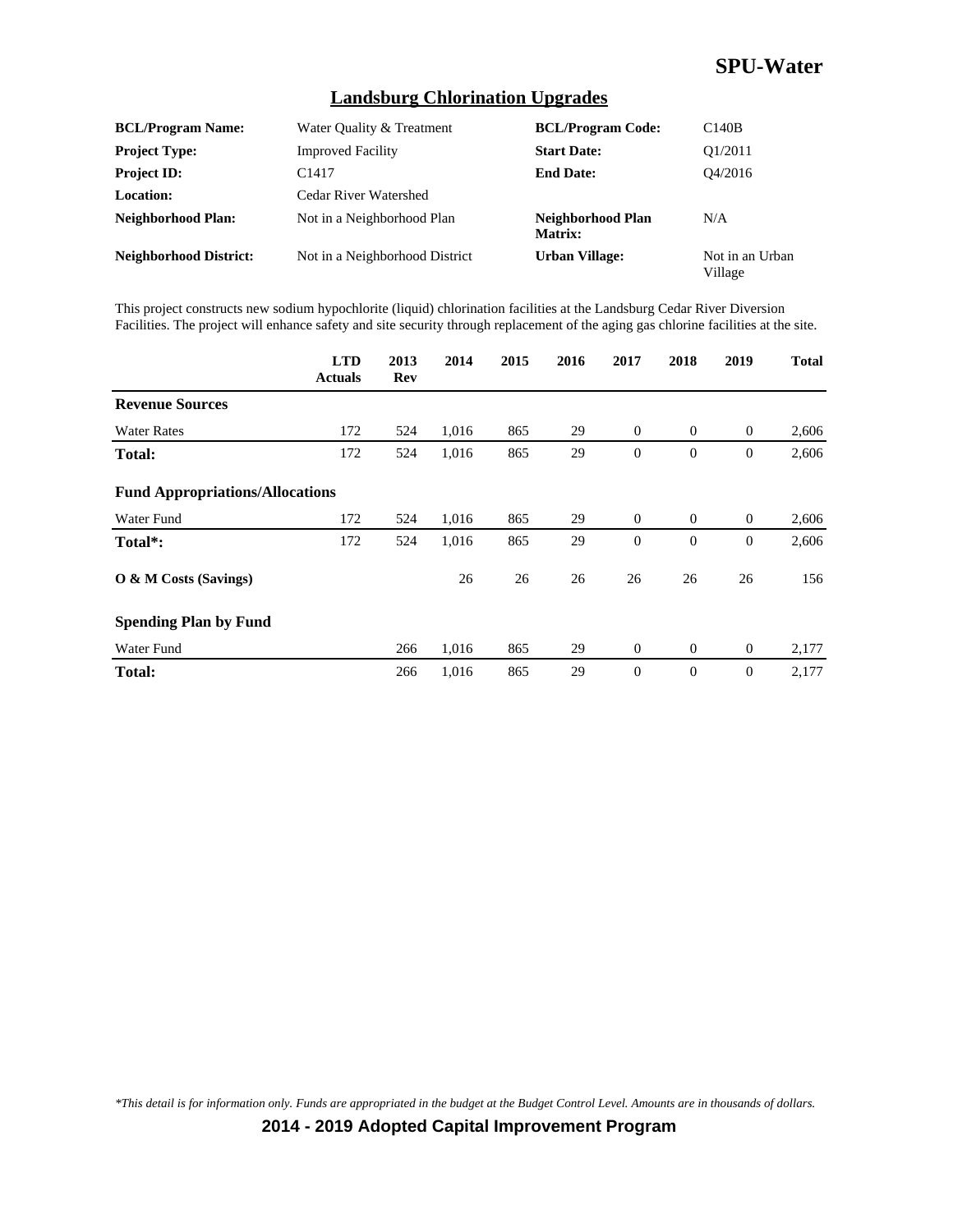#### **Mercer Corridor Project East Phase - WF**

| <b>BCL/Program Name:</b>      | <b>Shared Cost Projects</b> | <b>BCL/Program Code:</b>            | C410B            |
|-------------------------------|-----------------------------|-------------------------------------|------------------|
| <b>Project Type:</b>          | <b>Improved Facility</b>    | <b>Start Date:</b>                  | O1/2007          |
| <b>Project ID:</b>            | C4114-WF                    | <b>End Date:</b>                    | O4/2014          |
| <b>Location:</b>              | South Lake Union            |                                     |                  |
| Neighborhood Plan:            | South Lake Union            | Neighborhood Plan<br><b>Matrix:</b> | N/A              |
| <b>Neighborhood District:</b> | Lake Union                  | Urban Village:                      | South Lake Union |
|                               |                             |                                     |                  |

This program funds the repair, relocation, protection, and upgrade of water infrastructure related to the redevelopment of the South Lake Union neighborhood. This effort identifies SPU water system direct impacts, opportunities for system improvements, and cost responsibility. This program also funds planning-level coordination with other City departments on projects within the South Lake Union area.

|                                        | <b>LTD</b><br><b>Actuals</b> | 2013<br>Rev | 2014 | 2015             | 2016           | 2017           | 2018           | 2019             | <b>Total</b> |
|----------------------------------------|------------------------------|-------------|------|------------------|----------------|----------------|----------------|------------------|--------------|
| <b>Revenue Sources</b>                 |                              |             |      |                  |                |                |                |                  |              |
| <b>Water Rates</b>                     | 3,428                        | 520         | 30   | $\mathbf{0}$     | $\mathbf{0}$   | $\overline{0}$ | $\overline{0}$ | $\overline{0}$   | 3,978        |
| <b>Total:</b>                          | 3,428                        | 520         | 30   | $\boldsymbol{0}$ | $\mathbf{0}$   | $\mathbf{0}$   | $\theta$       | $\boldsymbol{0}$ | 3,978        |
| <b>Fund Appropriations/Allocations</b> |                              |             |      |                  |                |                |                |                  |              |
| Water Fund                             | 3,428                        | 520         | 30   | $\overline{0}$   | $\overline{0}$ | $\overline{0}$ | $\overline{0}$ | $\overline{0}$   | 3,978        |
| Total*:                                | 3,428                        | 520         | 30   | $\boldsymbol{0}$ | $\theta$       | $\theta$       | $\theta$       | $\boldsymbol{0}$ | 3,978        |
| O & M Costs (Savings)                  |                              |             | 40   | 40               | 40             | 40             | 40             | 40               | 239          |
| <b>Spending Plan by Fund</b>           |                              |             |      |                  |                |                |                |                  |              |
| Water Fund                             |                              | 300         | 30   | $\mathbf{0}$     | $\theta$       | $\overline{0}$ | $\mathbf{0}$   | $\mathbf{0}$     | 330          |
| <b>Total:</b>                          |                              | 300         | 30   | $\overline{0}$   | $\theta$       | $\theta$       | $\Omega$       | $\overline{0}$   | 330          |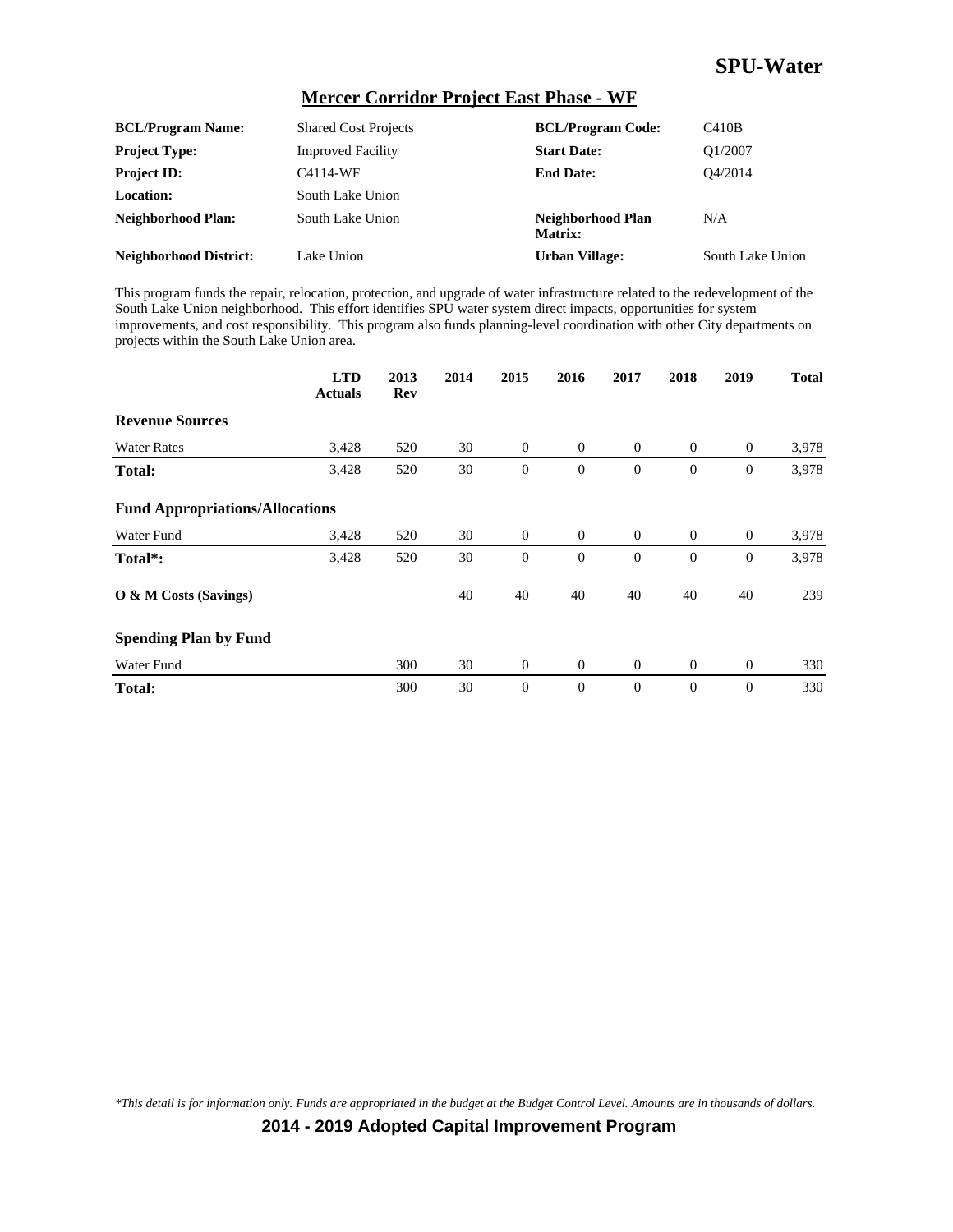#### **Mercer Corridor Project West Phase - WF**

| <b>BCL/Program Name:</b>      | <b>Shared Cost Projects</b>              | <b>BCL/Program Code:</b>     | C410B                                  |
|-------------------------------|------------------------------------------|------------------------------|----------------------------------------|
| <b>Project Type:</b>          | <b>Improved Facility</b>                 | <b>Start Date:</b>           | O1/2010                                |
| <b>Project ID:</b>            | C4133-WF                                 | <b>End Date:</b>             | O4/2015                                |
| <b>Location:</b>              | Mercer ST / Elliot AVE W/Dexter AVE<br>N |                              |                                        |
| Neighborhood Plan:            | In more than one Plan                    | Neighborhood Plan<br>Matrix: | T01, T02, T03, T11,<br>T <sub>15</sub> |
| <b>Neighborhood District:</b> | In more than one District                | Urban Village:               | In more than one<br>Urban Village      |

This project provides water utility improvements and relocations related to the Mercer Corridor Project, West phase. Work in this project will convert Mercer Street to a two-way street between Dexter Ave and Elliott Ave West. The Mercer underpass at Aurora Ave will be widened to allow for six travel lanes and a bicycle/pedestrian shared use path between Dexter Ave and 5th Ave North. Roy Street, between Aurora and Queen Anne Ave., will also be converted to a two-way street with on-road bicycle lanes.

|                                        | <b>LTD</b><br><b>Actuals</b> | 2013<br>Rev | 2014 | 2015 | 2016         | 2017           | 2018           | 2019             | <b>Total</b> |
|----------------------------------------|------------------------------|-------------|------|------|--------------|----------------|----------------|------------------|--------------|
| <b>Revenue Sources</b>                 |                              |             |      |      |              |                |                |                  |              |
| <b>Water Rates</b>                     | 162                          | 939         | 455  | 320  | $\mathbf{0}$ | $\overline{0}$ | $\overline{0}$ | $\overline{0}$   | 1,875        |
| <b>Total:</b>                          | 162                          | 939         | 455  | 320  | $\theta$     | $\theta$       | $\theta$       | $\mathbf{0}$     | 1,875        |
| <b>Fund Appropriations/Allocations</b> |                              |             |      |      |              |                |                |                  |              |
| Water Fund                             | 162                          | 939         | 455  | 320  | $\mathbf{0}$ | $\mathbf{0}$   | $\mathbf{0}$   | $\mathbf{0}$     | 1,875        |
| Total <sup>*</sup> :                   | 162                          | 939         | 455  | 320  | $\theta$     | $\theta$       | $\theta$       | $\theta$         | 1,875        |
| O & M Costs (Savings)                  |                              |             | 19   | 19   | 19           | 19             | 19             | 19               | 112          |
| <b>Spending Plan by Fund</b>           |                              |             |      |      |              |                |                |                  |              |
| Water Fund                             |                              | 675         | 455  | 320  | $\theta$     | $\theta$       | $\theta$       | $\mathbf{0}$     | 1,449        |
| <b>Total:</b>                          |                              | 675         | 455  | 320  | $\theta$     | $\overline{0}$ | $\theta$       | $\boldsymbol{0}$ | 1,449        |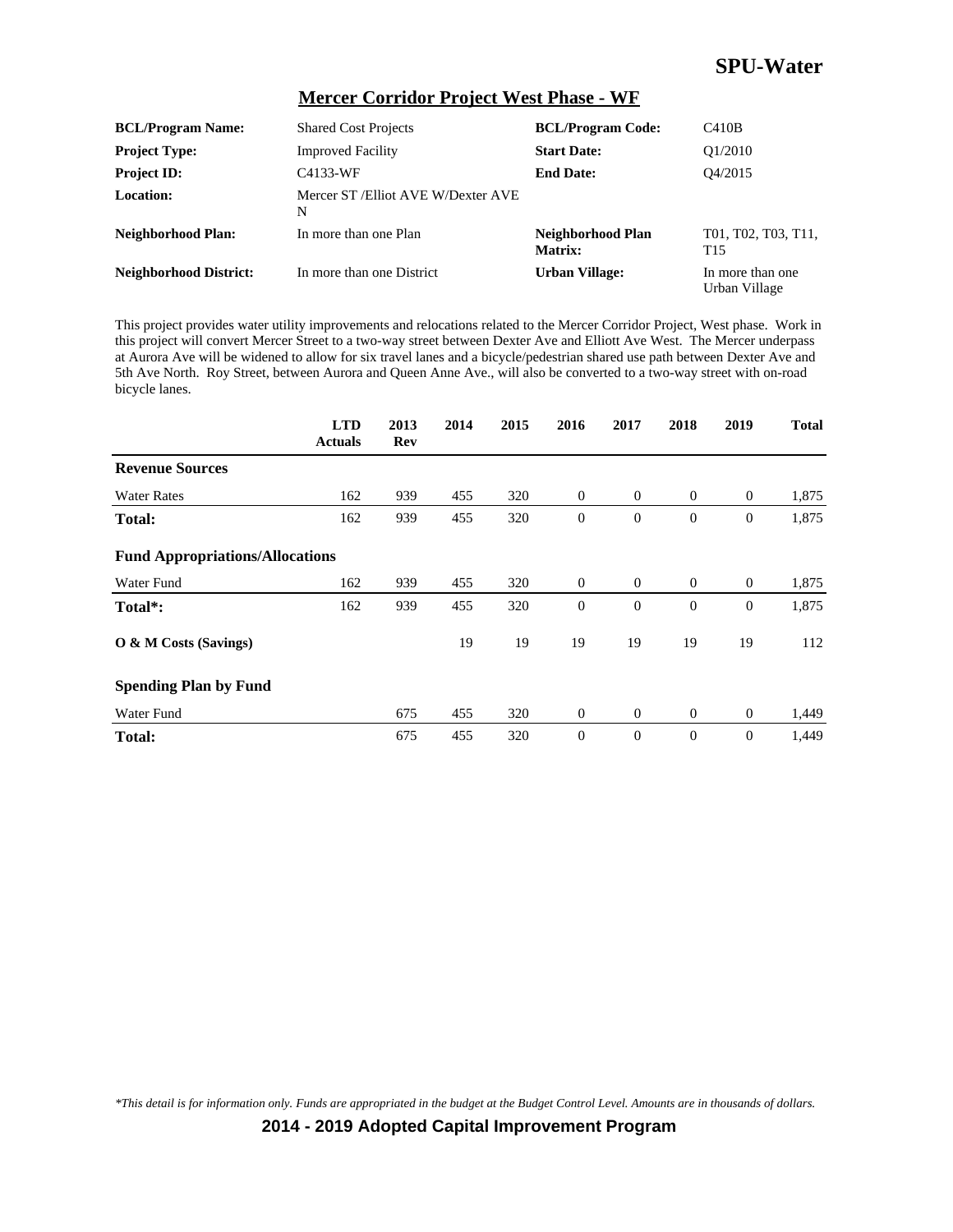### **Meter Replacement - WF**

| <b>BCL/Program Name:</b>      | <b>Shared Cost Projects</b>          | <b>BCL/Program Code:</b>     | C410B                             |
|-------------------------------|--------------------------------------|------------------------------|-----------------------------------|
| <b>Project Type:</b>          | <b>Rehabilitation or Restoration</b> | <b>Start Date:</b>           | O1/2004                           |
| <b>Project ID:</b>            | C4101-WF                             | <b>End Date:</b>             | ONGOING                           |
| Location:                     | Citywide                             |                              |                                   |
| Neighborhood Plan:            | Not in a Neighborhood Plan           | Neighborhood Plan<br>Matrix: | N/A                               |
| <b>Neighborhood District:</b> | In more than one District            | <b>Urban Village:</b>        | In more than one<br>Urban Village |

This ongoing program funds replacement of existing water meters when they fail or become obsolete. Meters measuring up to two inches are replaced when they stop running. Meters measuring three inches or more are repaired when possible, but are replaced when repair costs exceed replacement costs. Accurate water meters ensure that customers are billed fairly for the water they use. Since water meters also are used to bill customers for their wastewater discharges, 48 percent of the funding is allocated to the Drainage and Wastewater line of business.

|                                        | <b>LTD</b><br><b>Actuals</b> | 2013<br>Rev | 2014 | 2015 | 2016 | 2017 | 2018 | 2019 | <b>Total</b> |
|----------------------------------------|------------------------------|-------------|------|------|------|------|------|------|--------------|
| <b>Revenue Sources</b>                 |                              |             |      |      |      |      |      |      |              |
| <b>Water Rates</b>                     | 4,666                        | 707         | 634  | 645  | 655  | 666  | 683  | 689  | 9,345        |
| <b>Total:</b>                          | 4,666                        | 707         | 634  | 645  | 655  | 666  | 683  | 689  | 9,345        |
| <b>Fund Appropriations/Allocations</b> |                              |             |      |      |      |      |      |      |              |
| Water Fund                             | 4,666                        | 707         | 634  | 645  | 655  | 666  | 683  | 689  | 9,345        |
| Total <sup>*</sup> :                   | 4,666                        | 707         | 634  | 645  | 655  | 666  | 683  | 689  | 9,345        |
| O & M Costs (Savings)                  |                              |             | 93   | 93   | 93   | 93   | 93   | 93   | 561          |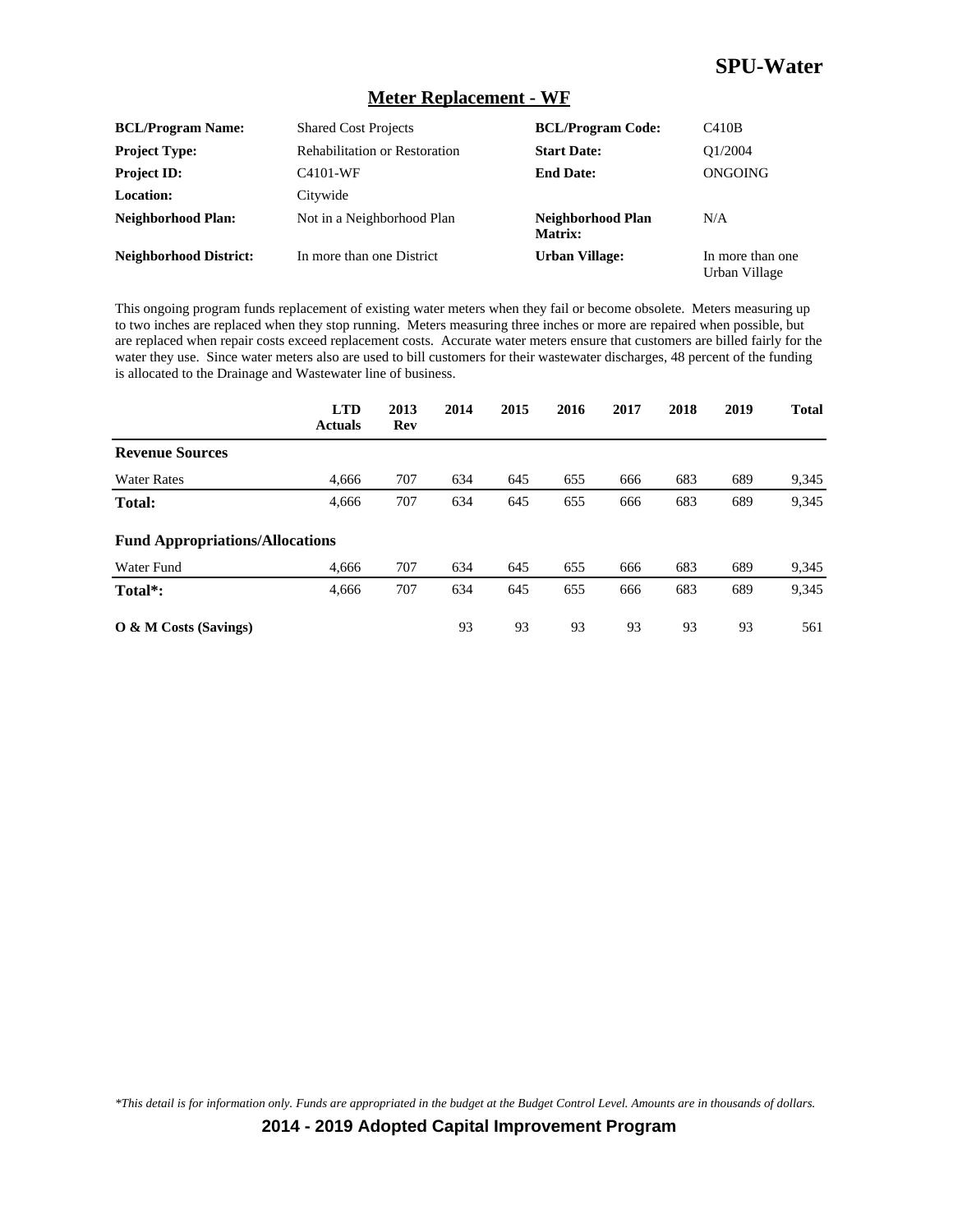#### **Morse Lake Pump Plant**

| <b>BCL/Program Name:</b>      | <b>Water Resources</b>         | <b>BCL/Program Code:</b>     | C <sub>150</sub> B         |
|-------------------------------|--------------------------------|------------------------------|----------------------------|
| <b>Project Type:</b>          | <b>Improved Facility</b>       | <b>Start Date:</b>           | O1/2003                    |
| <b>Project ID:</b>            | C <sub>1508</sub>              | <b>End Date:</b>             | O4/2017                    |
| Location:                     | Cedar River Watershed          |                              |                            |
| Neighborhood Plan:            | Not in a Neighborhood Plan     | Neighborhood Plan<br>Matrix: | N/A                        |
| <b>Neighborhood District:</b> | Not in a Neighborhood District | <b>Urban Village:</b>        | Not in an Urban<br>Village |

This project includes funding to replace the existing barge-mounted pump plants at Chester Morse Lake. The pump plants at Chester Morse Lake are nearing the end of their useful lives. These pumps are designed for drought situations to access socalled "dead storage" at the lake, which is at or below the level that drains by gravity. The improvements enhance the ability to provide reliable water supply and in-stream flows in the Cedar River during drought conditions and to address requirements of the Habitat Conservation Plan. Most pre-2012 costs are deferred costs that will be amortized over ten years.

|                                        | <b>LTD</b><br><b>Actuals</b> | 2013<br>Rev | 2014  | 2015  | 2016   | 2017  | 2018             | 2019             | <b>Total</b> |
|----------------------------------------|------------------------------|-------------|-------|-------|--------|-------|------------------|------------------|--------------|
| <b>Revenue Sources</b>                 |                              |             |       |       |        |       |                  |                  |              |
| <b>Water Rates</b>                     | 12,639                       | 3,800       | 1,372 | 7,119 | 18,788 | 6,846 | $\boldsymbol{0}$ | $\mathbf{0}$     | 50,563       |
| <b>Total:</b>                          | 12,639                       | 3,800       | 1,372 | 7,119 | 18,788 | 6,846 | $\boldsymbol{0}$ | $\boldsymbol{0}$ | 50,563       |
| <b>Fund Appropriations/Allocations</b> |                              |             |       |       |        |       |                  |                  |              |
| Water Fund                             | 12,639                       | 3,800       | 1,372 | 7,119 | 18,788 | 6,846 | $\boldsymbol{0}$ | $\overline{0}$   | 50,563       |
| Total*:                                | 12,639                       | 3,800       | 1,372 | 7,119 | 18,788 | 6,846 | $\boldsymbol{0}$ | $\boldsymbol{0}$ | 50,563       |
| O & M Costs (Savings)                  |                              |             | 506   | 506   | 506    | 506   | 506              | 506              | 3,034        |
| <b>Spending Plan by Fund</b>           |                              |             |       |       |        |       |                  |                  |              |
| Water Fund                             |                              | 3,800       | 1,372 | 7,119 | 18,788 | 6,846 | $\boldsymbol{0}$ | $\mathbf{0}$     | 37,924       |
| <b>Total:</b>                          |                              | 3,800       | 1,372 | 7.119 | 18.788 | 6,846 | $\overline{0}$   | $\mathbf{0}$     | 37,924       |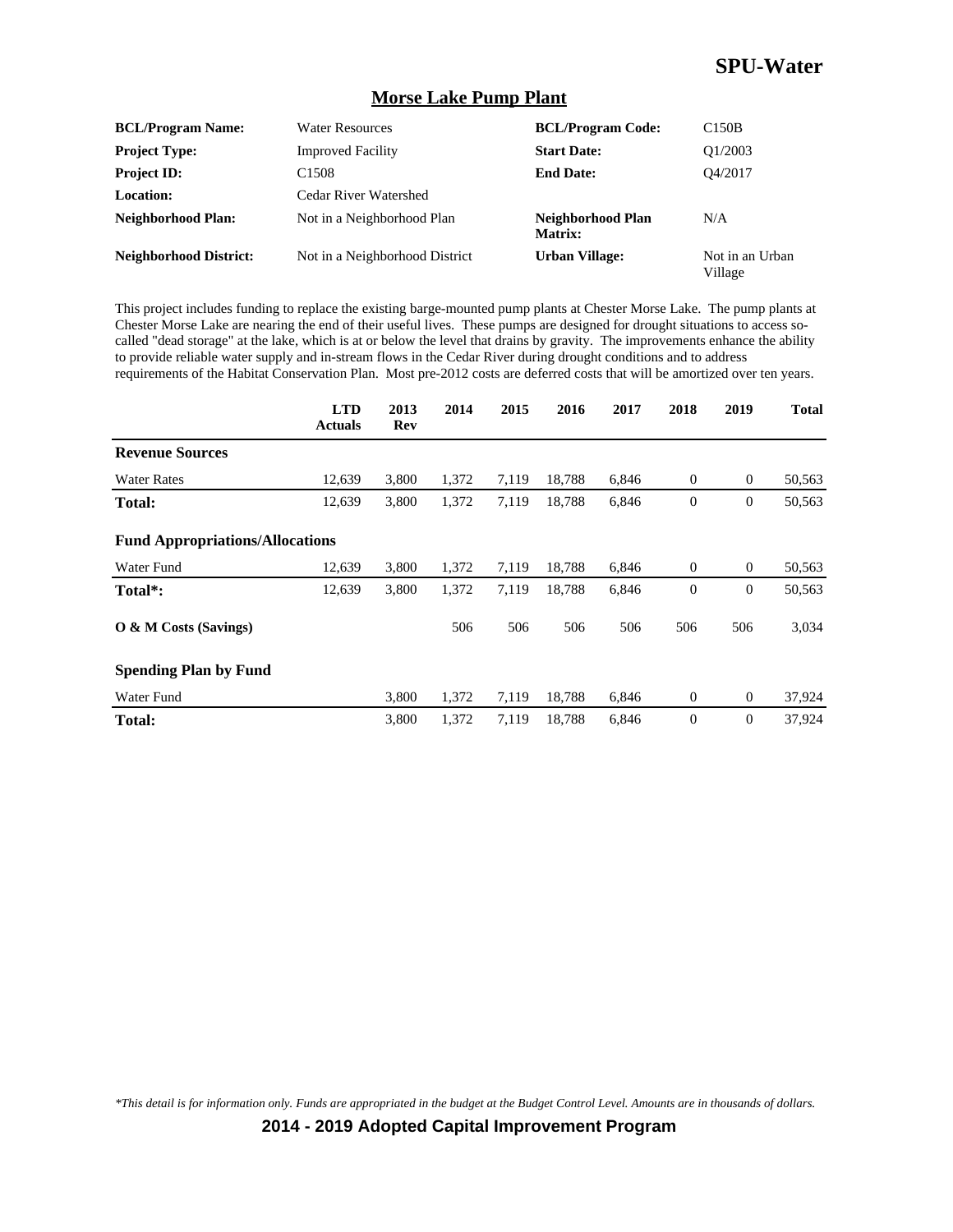### **Multiple Utility Relocation**

| <b>BCL/Program Name:</b>      | <b>Distribution</b>           | <b>BCL/Program Code:</b>     | C110B                             |
|-------------------------------|-------------------------------|------------------------------|-----------------------------------|
| <b>Project Type:</b>          | Rehabilitation or Restoration | <b>Start Date:</b>           | O1/2007                           |
| <b>Project ID:</b>            | C <sub>1133</sub>             | <b>End Date:</b>             | ONGOING                           |
| Location:                     | Citywide                      |                              |                                   |
| Neighborhood Plan:            | Not in a Neighborhood Plan    | Neighborhood Plan<br>Matrix: | N/A                               |
| <b>Neighborhood District:</b> | In more than one District     | <b>Urban Village:</b>        | In more than one<br>Urban Village |

This ongoing program provides funding for necessary modifications to the location and depth of water pipes when they come into conflict with street improvements or other utility projects. The benefit is continued water service to customers while accommodating transportation and other needs in the street right-of-way.

|                                        | <b>LTD</b><br><b>Actuals</b> | 2013<br>Rev | 2014  | 2015 | 2016 | 2017 | 2018 | 2019 | <b>Total</b> |
|----------------------------------------|------------------------------|-------------|-------|------|------|------|------|------|--------------|
| <b>Revenue Sources</b>                 |                              |             |       |      |      |      |      |      |              |
| <b>Water Rates</b>                     | 5,114                        | 2,136       | 1,839 | 541  | 552  | 563  | 574  | 586  | 11,904       |
| <b>Total:</b>                          | 5,114                        | 2,136       | 1,839 | 541  | 552  | 563  | 574  | 586  | 11,904       |
| <b>Fund Appropriations/Allocations</b> |                              |             |       |      |      |      |      |      |              |
| Water Fund                             | 5,114                        | 2,136       | 1,839 | 541  | 552  | 563  | 574  | 586  | 11,904       |
| Total <sup>*</sup> :                   | 5,114                        | 2,136       | 1,839 | 541  | 552  | 563  | 574  | 586  | 11,904       |
| $\overline{O}$ & M Costs (Savings)     |                              |             | 119   | 119  | 119  | 119  | 119  | 119  | 714          |
| <b>Spending Plan by Fund</b>           |                              |             |       |      |      |      |      |      |              |
| Water Fund                             |                              | 1,430       | 1,839 | 541  | 552  | 563  | 574  | 586  | 6,085        |
| <b>Total:</b>                          |                              | 1,430       | 1,839 | 541  | 552  | 563  | 574  | 586  | 6,085        |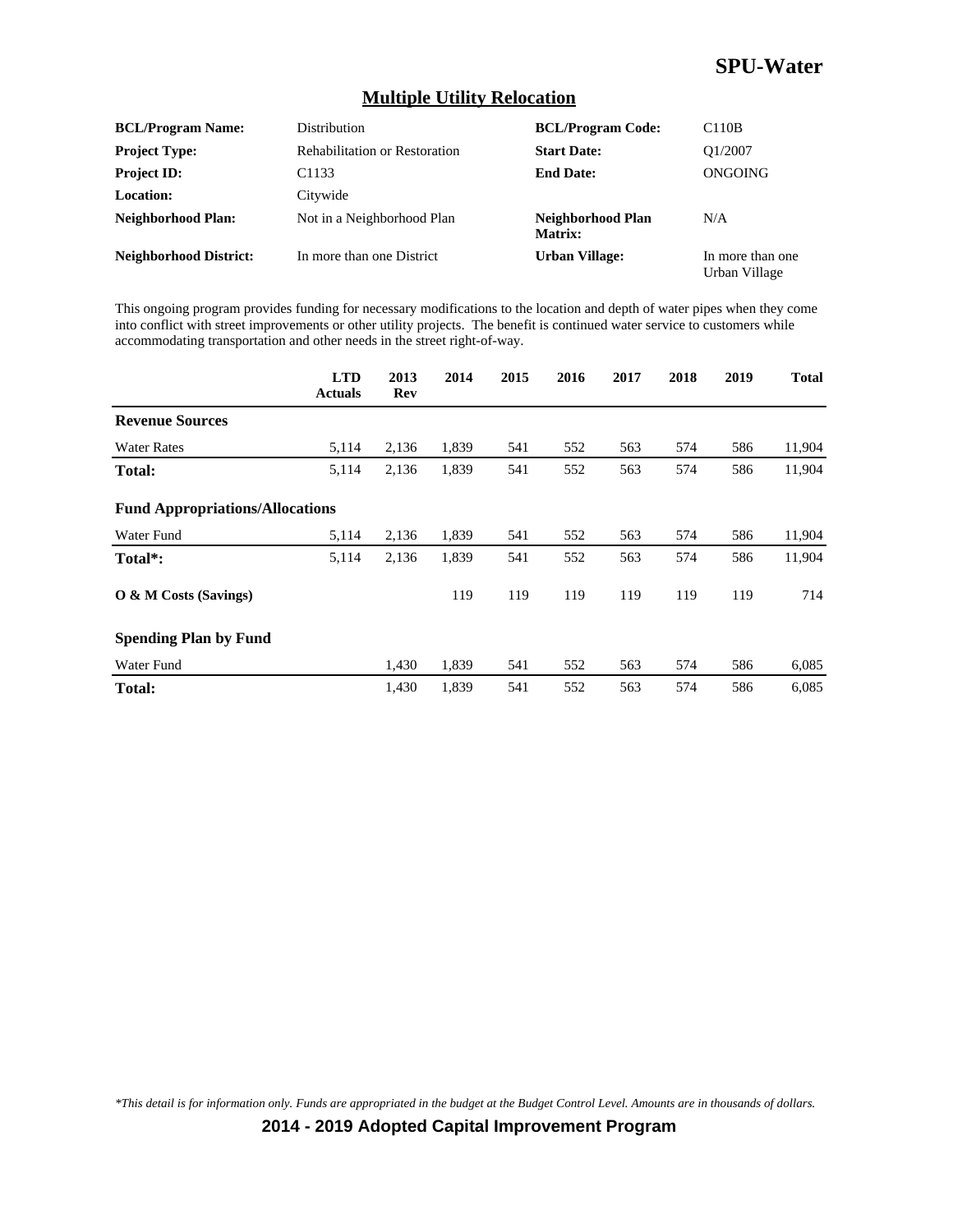#### **Operational Facility - Construction - WF**

| <b>BCL/Program Name:</b>      | <b>Shared Cost Projects</b> | <b>BCL/Program Code:</b>     | C410B                      |
|-------------------------------|-----------------------------|------------------------------|----------------------------|
| <b>Project Type:</b>          | <b>Improved Facility</b>    | <b>Start Date:</b>           | O1/2004                    |
| <b>Project ID:</b>            | C4106-WF                    | <b>End Date:</b>             | ONGOING                    |
| <b>Location:</b>              | Citywide                    |                              |                            |
| Neighborhood Plan:            | Not in a Neighborhood Plan  | Neighborhood Plan<br>Matrix: | N/A                        |
| <b>Neighborhood District:</b> | In more than one District   | <b>Urban Village:</b>        | Not in an Urban<br>Village |

This ongoing facilities program renovates, rehabilitates, and replaces existing buildings and constructs new facilities at various locations within the city limits to address deficiencies, failures, and functional changes in the SPU Lines of Business. Typical improvements include, but are not limited to, roof replacements, exterior wall or cladding replacements, and improvements to administrative office space, crew and shop space, lighting, heating and ventilation systems, and facilities structures. These improvements increase the useful life of the facilities, preserve the value of the assets, and provide a safe working environment.

|                                        | <b>LTD</b><br><b>Actuals</b> | 2013<br>Rev | 2014  | 2015  | 2016 | 2017  | 2018  | 2019  | <b>Total</b> |
|----------------------------------------|------------------------------|-------------|-------|-------|------|-------|-------|-------|--------------|
| <b>Revenue Sources</b>                 |                              |             |       |       |      |       |       |       |              |
| <b>Water Rates</b>                     | 14,724                       | 1,416       | 1,492 | 1,048 | 690  | 2,829 | 3,450 | 5,155 | 30,804       |
| <b>Total:</b>                          | 14,724                       | 1,416       | 1,492 | 1,048 | 690  | 2,829 | 3,450 | 5,155 | 30,804       |
| <b>Fund Appropriations/Allocations</b> |                              |             |       |       |      |       |       |       |              |
| Water Fund                             | 14,724                       | 1,416       | 1,492 | 1,048 | 690  | 2,829 | 3,450 | 5,155 | 30,804       |
| Total*:                                | 14,724                       | 1,416       | 1,492 | 1,048 | 690  | 2,829 | 3,450 | 5,155 | 30,804       |
| O & M Costs (Savings)                  |                              |             | 308   | 308   | 308  | 308   | 308   | 308   | 1,848        |
| <b>Spending Plan by Fund</b>           |                              |             |       |       |      |       |       |       |              |
| Water Fund                             |                              | 1,571       | 1,492 | 1,048 | 690  | 2,829 | 3,450 | 5,155 | 16,235       |
| <b>Total:</b>                          |                              | 1,571       | 1,492 | 1,048 | 690  | 2,829 | 3,450 | 5,155 | 16,235       |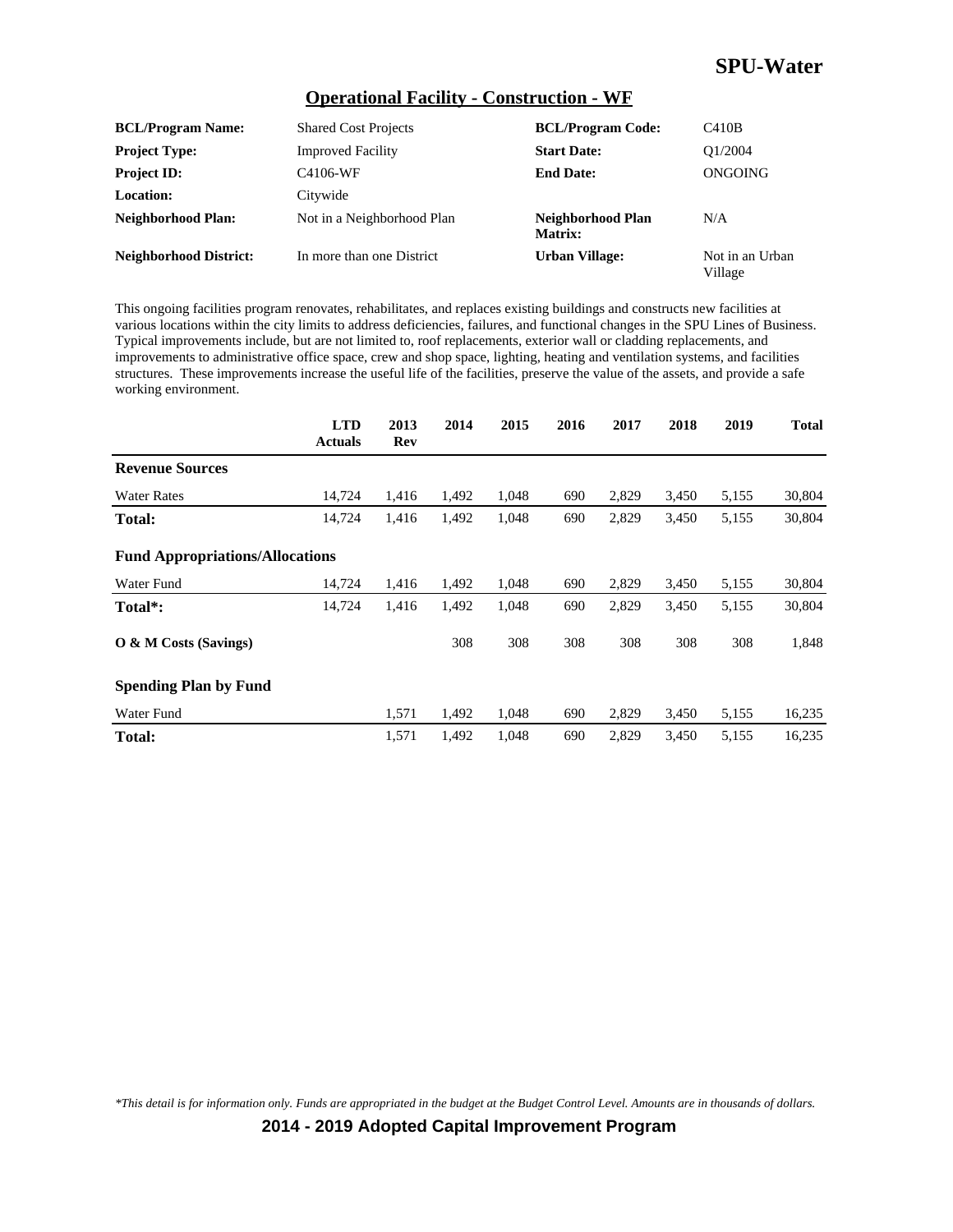### **Operational Facility - Other - WF**

| <b>BCL/Program Name:</b>      | <b>Shared Cost Projects</b> | <b>BCL/Program Code:</b>     | C410B                      |
|-------------------------------|-----------------------------|------------------------------|----------------------------|
| <b>Project Type:</b>          | <b>Improved Facility</b>    | <b>Start Date:</b>           | O4/2006                    |
| <b>Project ID:</b>            | C4115-WF                    | <b>End Date:</b>             | ONGOING                    |
| Location:                     | Various                     |                              |                            |
| <b>Neighborhood Plan:</b>     | Not in a Neighborhood Plan  | Neighborhood Plan<br>Matrix: | N/A                        |
| <b>Neighborhood District:</b> | In more than one District   | <b>Urban Village:</b>        | Not in an Urban<br>Village |

This ongoing facilities program provides funding to purchase, replace, or install new building materials or building equipment within the city limits to address deficiencies, failures, and functional changes in the SPU Lines of Business. Typical improvements include, but are not limited to, water systems, prefabricated buildings, storage buildings, and fencing. Specific projects have been identified through 2016. As future projects are identified, necessary funding will be requested.

|                                        | <b>LTD</b><br><b>Actuals</b> | 2013<br>Rev | 2014 | 2015 | 2016 | 2017           | 2018             | 2019             | <b>Total</b> |
|----------------------------------------|------------------------------|-------------|------|------|------|----------------|------------------|------------------|--------------|
| <b>Revenue Sources</b>                 |                              |             |      |      |      |                |                  |                  |              |
| <b>Water Rates</b>                     | 973                          | 276         | 256  | 300  | 300  | $\overline{0}$ | $\boldsymbol{0}$ | $\overline{0}$   | 2,105        |
| <b>Total:</b>                          | 973                          | 276         | 256  | 300  | 300  | $\theta$       | $\theta$         | $\mathbf{0}$     | 2,105        |
| <b>Fund Appropriations/Allocations</b> |                              |             |      |      |      |                |                  |                  |              |
| Water Fund                             | 973                          | 276         | 256  | 300  | 300  | $\bf{0}$       | $\mathbf{0}$     | $\boldsymbol{0}$ | 2,105        |
| Total <sup>*</sup> :                   | 973                          | 276         | 256  | 300  | 300  | $\theta$       | $\theta$         | $\mathbf{0}$     | 2,105        |
| O & M Costs (Savings)                  |                              |             | 21   | 21   | 21   | 21             | 21               | 21               | 126          |
| <b>Spending Plan by Fund</b>           |                              |             |      |      |      |                |                  |                  |              |
| Water Fund                             |                              | 276         | 256  | 300  | 300  | $\theta$       | $\theta$         | $\mathbf{0}$     | 1,132        |
| <b>Total:</b>                          |                              | 276         | 256  | 300  | 300  | $\theta$       | $\theta$         | $\boldsymbol{0}$ | 1,132        |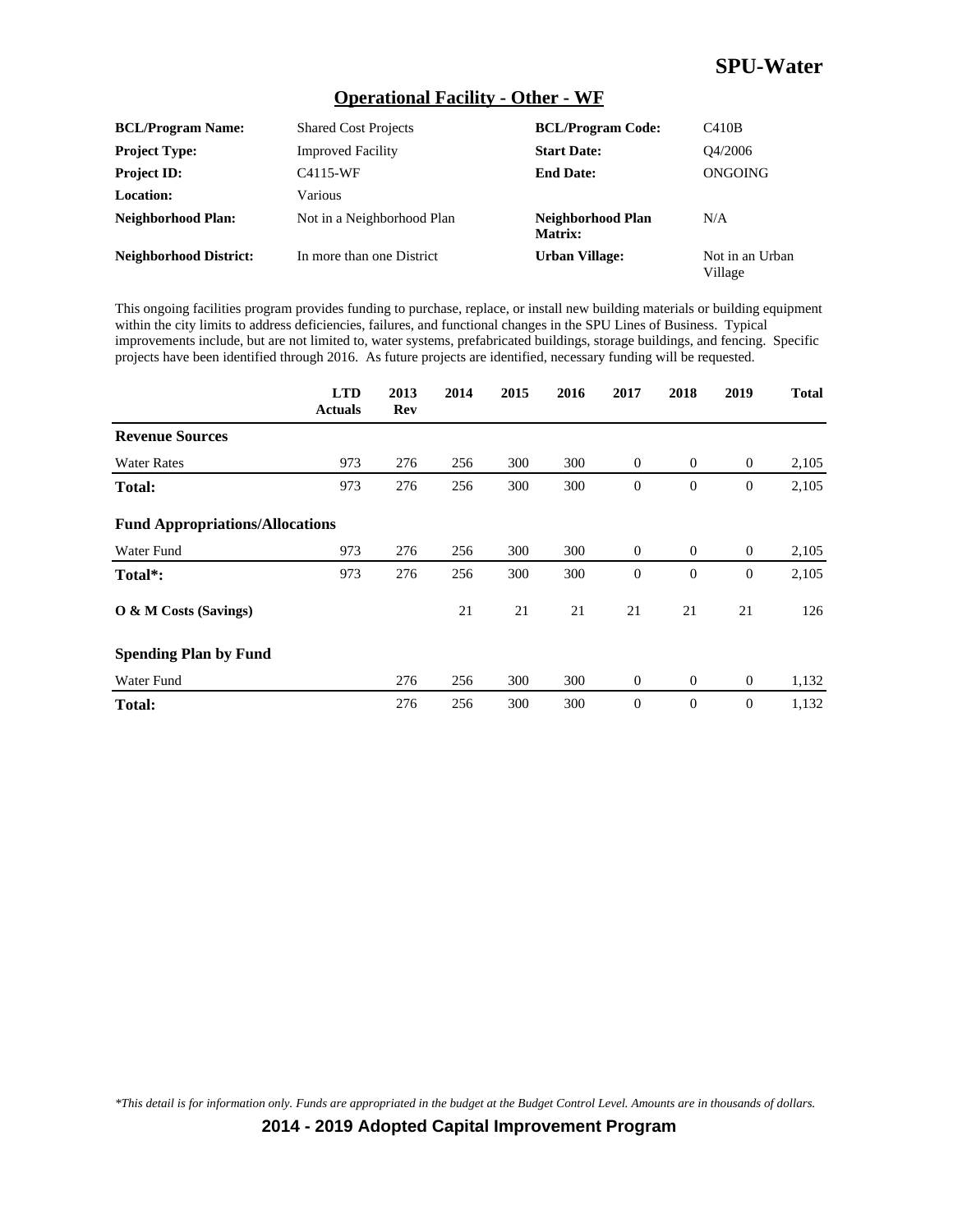#### **Operations Control Center - WF**

| <b>BCL/Program Name:</b>      | <b>Shared Cost Projects</b> | <b>BCL/Program Code:</b>     | C410B    |
|-------------------------------|-----------------------------|------------------------------|----------|
| <b>Project Type:</b>          | <b>Improved Facility</b>    | <b>Start Date:</b>           | O1/2003  |
| <b>Project ID:</b>            | C4105-WF                    | <b>End Date:</b>             | ONGOING  |
| Location:                     | 2700 Airport Way S          |                              |          |
| Neighborhood Plan:            | Not in a Neighborhood Plan  | Neighborhood Plan<br>Matrix: | N/A      |
| <b>Neighborhood District:</b> | Greater Duwamish            | Urban Village:               | Duwamish |

This ongoing facilities program renovates, rehabilitates, and replaces existing buildings and constructs new facilities at the Operations Control Center located at 2700 Airport Way South to improve the efficiency and effectiveness of the field crews delivering utility services to customers. Typical improvements include, but are not limited to, roof and other exterior replacements, improvements to public spaces, office and crew spaces and lighting, and heating and ventilation systems. These improvements increase the useful life of the facility, preserve the value of the asset, and provide a safe work and public space environment.

|                                        | <b>LTD</b><br><b>Actuals</b> | 2013<br>Rev | 2014  | 2015 | 2016 | 2017 | 2018 | 2019 | <b>Total</b> |
|----------------------------------------|------------------------------|-------------|-------|------|------|------|------|------|--------------|
| <b>Revenue Sources</b>                 |                              |             |       |      |      |      |      |      |              |
| <b>Water Rates</b>                     | 4,555                        | 170         | 1,630 | 76   | 122  | 431  | 623  | 783  | 8,390        |
| Total:                                 | 4,555                        | 170         | 1,630 | 76   | 122  | 431  | 623  | 783  | 8,390        |
| <b>Fund Appropriations/Allocations</b> |                              |             |       |      |      |      |      |      |              |
| Water Fund                             | 4,555                        | 170         | 1,630 | 76   | 122  | 431  | 623  | 783  | 8,390        |
| Total*:                                | 4,555                        | 170         | 1,630 | 76   | 122  | 431  | 623  | 783  | 8,390        |
| O & M Costs (Savings)                  |                              |             | 84    | 84   | 84   | 84   | 84   | 84   | 503          |
| <b>Spending Plan by Fund</b>           |                              |             |       |      |      |      |      |      |              |
| Water Fund                             |                              | 134         | 1,630 | 76   | 122  | 431  | 623  | 783  | 3,799        |
| <b>Total:</b>                          |                              | 134         | 1,630 | 76   | 122  | 431  | 623  | 783  | 3.799        |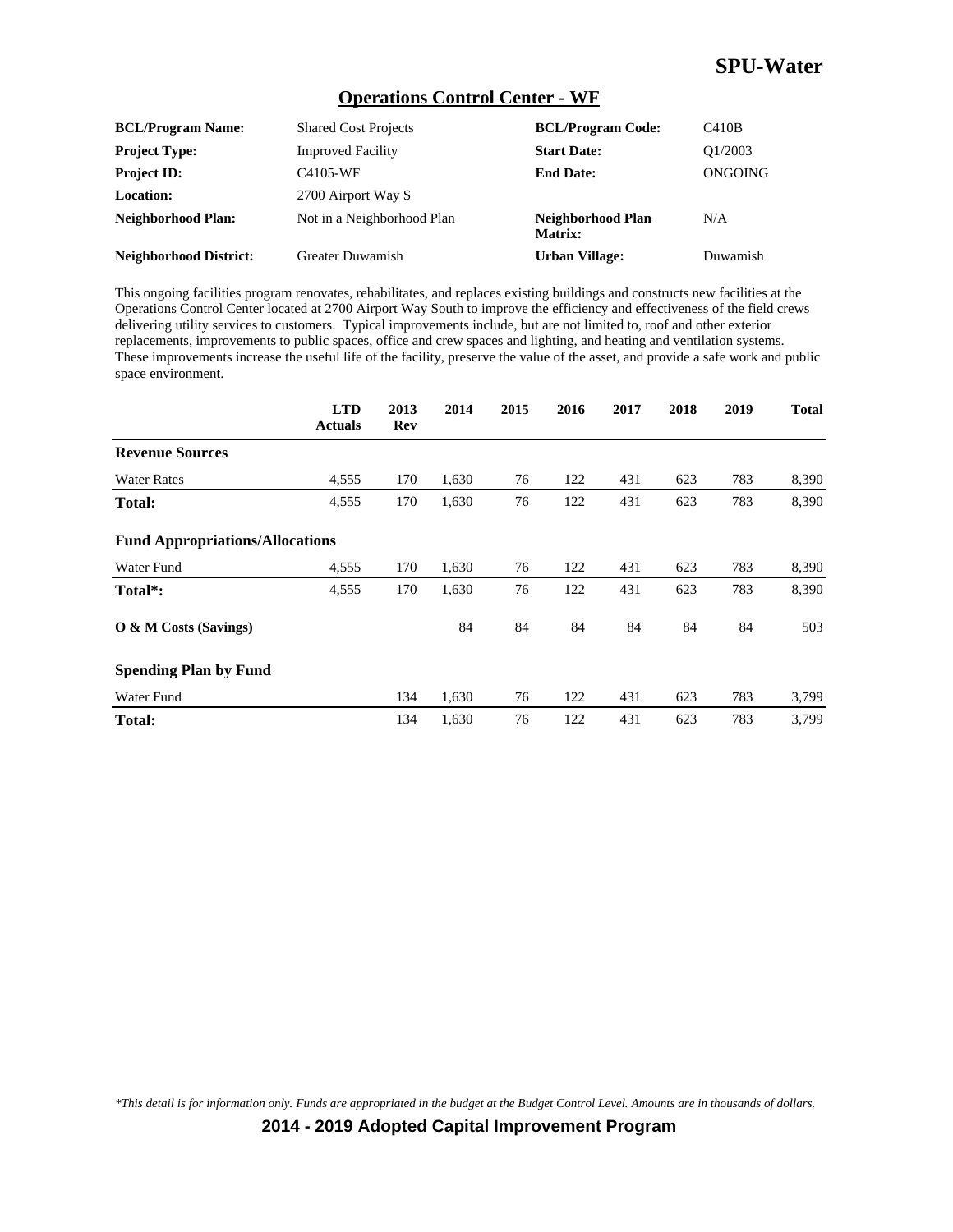#### **Other Major Transportation Projects - WF**

| <b>BCL/Program Name:</b>      | <b>Shared Cost Projects</b>          | <b>BCL/Program Code:</b>     | C410B                      |
|-------------------------------|--------------------------------------|------------------------------|----------------------------|
| <b>Project Type:</b>          | <b>Rehabilitation or Restoration</b> | <b>Start Date:</b>           | O <sub>2</sub> /2008       |
| <b>Project ID:</b>            | C4123-WF                             | <b>End Date:</b>             | ONGOING                    |
| Location:                     | Various                              |                              |                            |
| Neighborhood Plan:            | Not in a Neighborhood Plan           | Neighborhood Plan<br>Matrix: | N/A                        |
| <b>Neighborhood District:</b> | Not in a Neighborhood District       | <b>Urban Village:</b>        | Not in an Urban<br>Village |

This ongoing program funds Water projects that mitigate undesirable impacts and take advantage of opportunities generated by the capital transportation projects of the Washington State Department of Transportation (WSDOT) and the Seattle Department of Transportation (SDOT) throughout the City. Work may include, but is not limited to, physically protecting the infrastructure during the transportation construction process, repairing and replacing damaged infrastructure, and improving existing infrastructure to meet higher standards. Project sites may include, but are not limited to, State Route 520, Interstate 5, and Interstate 90.

|                                        | <b>LTD</b><br><b>Actuals</b> | 2013<br>Rev | 2014 | 2015 | 2016 | 2017 | 2018 | 2019 | <b>Total</b> |
|----------------------------------------|------------------------------|-------------|------|------|------|------|------|------|--------------|
| <b>Revenue Sources</b>                 |                              |             |      |      |      |      |      |      |              |
| <b>Water Rates</b>                     | 36                           | 290         | 265  | 54   | 105  | 50   | 300  | 500  | 1,601        |
| <b>Total:</b>                          | 36                           | 290         | 265  | 54   | 105  | 50   | 300  | 500  | 1,601        |
| <b>Fund Appropriations/Allocations</b> |                              |             |      |      |      |      |      |      |              |
| Water Fund                             | 36                           | 290         | 265  | 54   | 105  | 50   | 300  | 500  | 1,601        |
| Total*:                                | 36                           | 290         | 265  | 54   | 105  | 50   | 300  | 500  | 1,601        |
| O & M Costs (Savings)                  |                              |             | 16   | 16   | 16   | 16   | 16   | 16   | 96           |
| <b>Spending Plan by Fund</b>           |                              |             |      |      |      |      |      |      |              |
| Water Fund                             |                              | 80          | 265  | 54   | 105  | 50   | 300  | 500  | 1,355        |
| <b>Total:</b>                          |                              | 80          | 265  | 54   | 105  | 50   | 300  | 500  | 1,355        |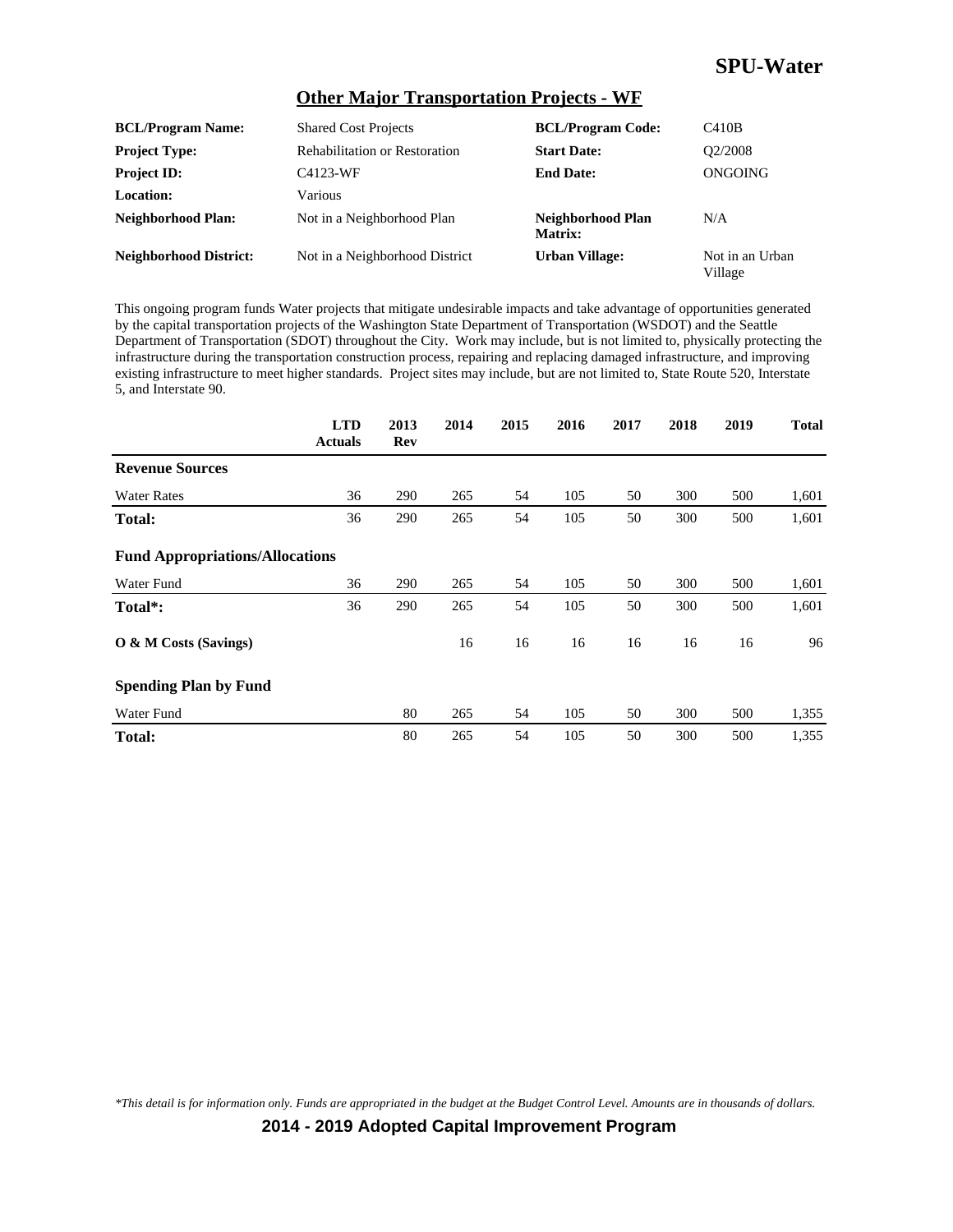### **Pump Station Improvements**

| <b>BCL/Program Name:</b>      | Distribution                         | <b>BCL/Program Code:</b>     | C110B                             |
|-------------------------------|--------------------------------------|------------------------------|-----------------------------------|
| <b>Project Type:</b>          | <b>Rehabilitation or Restoration</b> | <b>Start Date:</b>           | O3/2008                           |
| <b>Project ID:</b>            | C <sub>1135</sub>                    | <b>End Date:</b>             | ONGOING                           |
| <b>Location:</b>              | Citywide                             |                              |                                   |
| <b>Neighborhood Plan:</b>     | Not in a Neighborhood Plan           | Neighborhood Plan<br>Matrix: | N/A                               |
| <b>Neighborhood District:</b> | In more than one District            | <b>Urban Village:</b>        | In more than one<br>Urban Village |

This ongoing program makes improvements to water pump stations by replacing electric motors, starters, control systems, and other elements. The benefit is improved reliability of water pump stations which in turn reduces the likelihood of large scale water outages.

|                                        | <b>LTD</b><br><b>Actuals</b> | 2013<br>Rev | 2014 | 2015 | 2016 | 2017 | 2018 | 2019 | <b>Total</b> |
|----------------------------------------|------------------------------|-------------|------|------|------|------|------|------|--------------|
| <b>Revenue Sources</b>                 |                              |             |      |      |      |      |      |      |              |
| <b>Water Rates</b>                     | 233                          | 200         | 250  | 541  | 552  | 563  | 574  | 586  | 3,499        |
| <b>Total:</b>                          | 233                          | 200         | 250  | 541  | 552  | 563  | 574  | 586  | 3,499        |
| <b>Fund Appropriations/Allocations</b> |                              |             |      |      |      |      |      |      |              |
| Water Fund                             | 233                          | 200         | 250  | 541  | 552  | 563  | 574  | 586  | 3,499        |
| Total*:                                | 233                          | 200         | 250  | 541  | 552  | 563  | 574  | 586  | 3,499        |
| $\overline{O}$ & M Costs (Savings)     |                              |             | 35   | 35   | 35   | 35   | 35   | 35   | 210          |
| <b>Spending Plan by Fund</b>           |                              |             |      |      |      |      |      |      |              |
| Water Fund                             |                              | 100         | 250  | 541  | 552  | 563  | 574  | 586  | 3,167        |
| <b>Total:</b>                          |                              | 100         | 250  | 541  | 552  | 563  | 574  | 586  | 3,167        |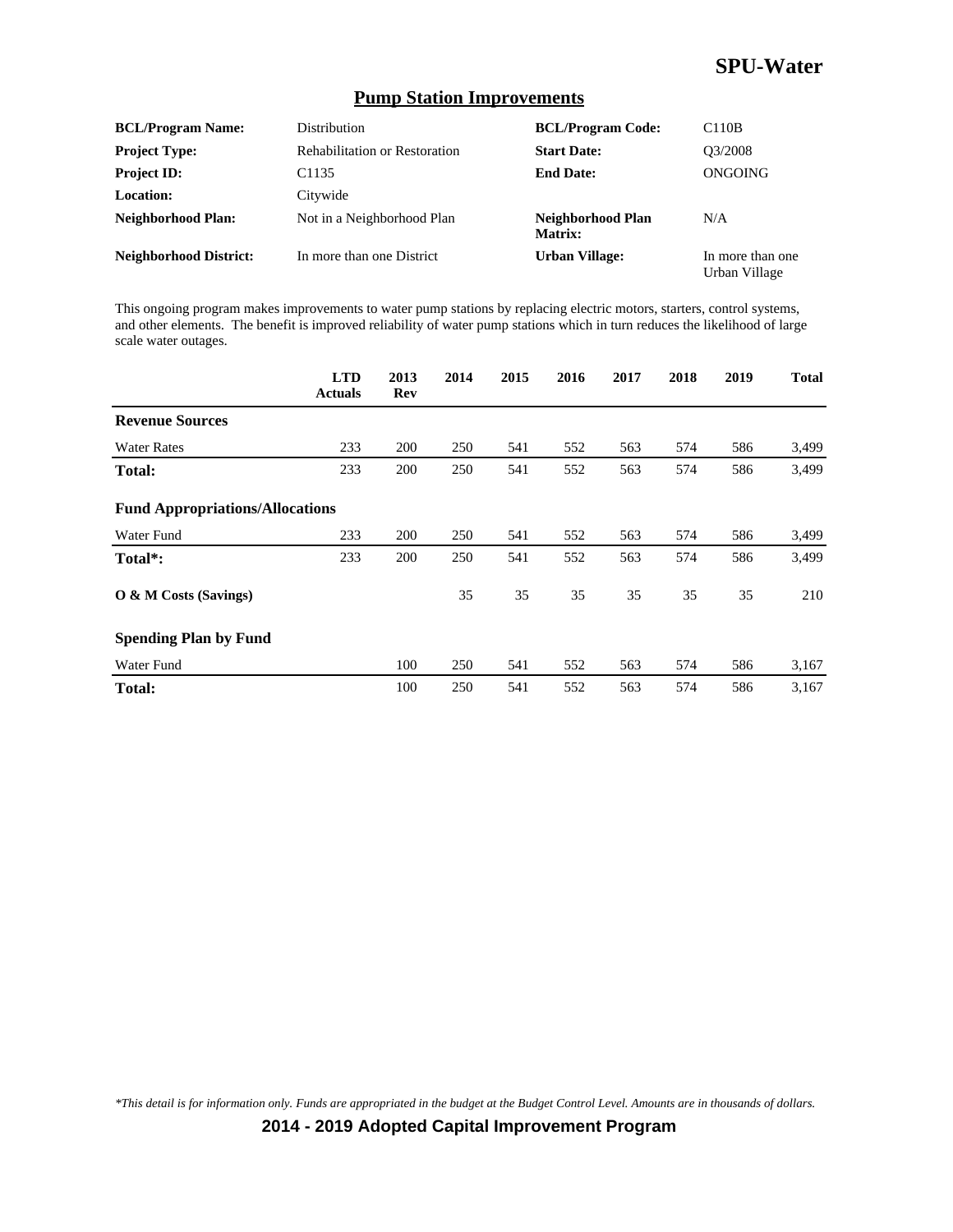### **Purveyor Meters Replace - SPU**

| <b>BCL/Program Name:</b>      | Transmission                         | <b>BCL/Program Code:</b>     | C120B                      |
|-------------------------------|--------------------------------------|------------------------------|----------------------------|
| <b>Project Type:</b>          | <b>Rehabilitation or Restoration</b> | <b>Start Date:</b>           | O1/2000                    |
| <b>Project ID:</b>            | C <sub>1206</sub>                    | <b>End Date:</b>             | ONGOING                    |
| Location:                     | Regional                             |                              |                            |
| <b>Neighborhood Plan:</b>     | Not in a Neighborhood Plan           | Neighborhood Plan<br>Matrix: | N/A                        |
| <b>Neighborhood District:</b> | In more than one District            | <b>Urban Village:</b>        | Not in an Urban<br>Village |

This ongoing program installs new meters for Seattle's wholesale customers at the customer's request. In addition, existing meters are upgraded to current safety standards. The benefits are accurate metering and billing for Seattle's wholesale customers while meeting their water needs.

|                                        | <b>LTD</b><br><b>Actuals</b> | 2013<br>Rev | 2014 | 2015 | 2016 | 2017 | 2018 | 2019 | <b>Total</b> |
|----------------------------------------|------------------------------|-------------|------|------|------|------|------|------|--------------|
| <b>Revenue Sources</b>                 |                              |             |      |      |      |      |      |      |              |
| <b>Water Rates</b>                     | 690                          | 100         | 102  | 104  | 106  | 108  | 111  | 113  | 1,433        |
| <b>Total:</b>                          | 690                          | 100         | 102  | 104  | 106  | 108  | 111  | 113  | 1,433        |
| <b>Fund Appropriations/Allocations</b> |                              |             |      |      |      |      |      |      |              |
| Water Fund                             | 690                          | 100         | 102  | 104  | 106  | 108  | 111  | 113  | 1,433        |
| Total <sup>*</sup> :                   | 690                          | 100         | 102  | 104  | 106  | 108  | 111  | 113  | 1,433        |
| O & M Costs (Savings)                  |                              |             | 14   | 14   | 14   | 14   | 14   | 14   | 86           |
| <b>Spending Plan by Fund</b>           |                              |             |      |      |      |      |      |      |              |
| Water Fund                             |                              | 200         | 102  | 104  | 106  | 108  | 111  | 113  | 844          |
| <b>Total:</b>                          |                              | 200         | 102  | 104  | 106  | 108  | 111  | 113  | 844          |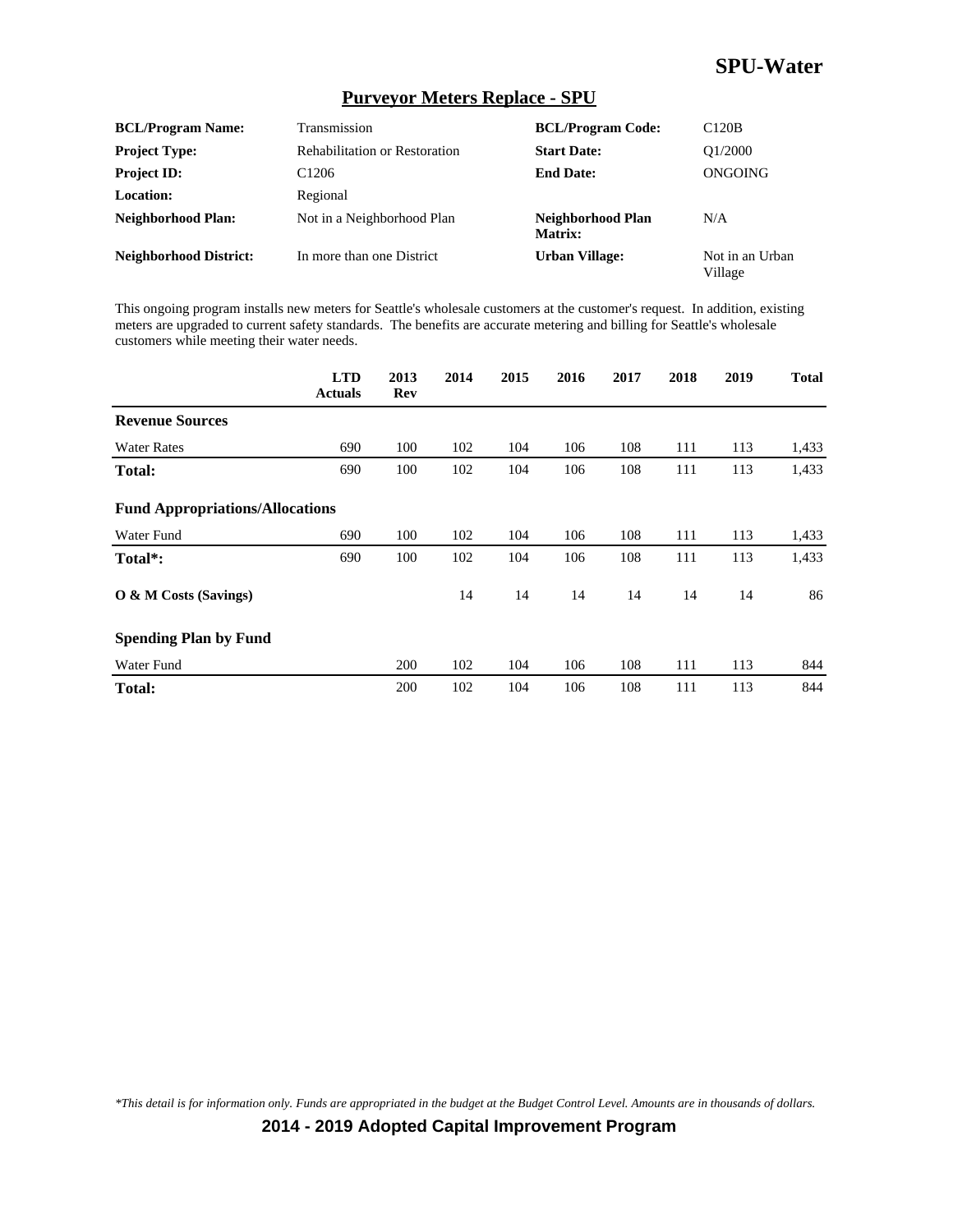### **Regional Facility - WF**

| <b>BCL/Program Name:</b>      | <b>Shared Cost Projects</b>    | <b>BCL/Program Code:</b>     | C410B                      |
|-------------------------------|--------------------------------|------------------------------|----------------------------|
| <b>Project Type:</b>          | <b>Improved Facility</b>       | <b>Start Date:</b>           | O1/2007                    |
| <b>Project ID:</b>            | C4107-WF                       | <b>End Date:</b>             | ONGOING                    |
| Location:                     | Various                        |                              |                            |
| <b>Neighborhood Plan:</b>     | Not in a Neighborhood Plan     | Neighborhood Plan<br>Matrix: | N/A                        |
| <b>Neighborhood District:</b> | Not in a Neighborhood District | <b>Urban Village:</b>        | Not in an Urban<br>Village |

This ongoing facilities program renovates, rehabilitates, replaces existing buildings, and constructs new facilities at various locations outside the city limits to address deficiencies, failures, and functional changes in the drinking water system.

|                                        | <b>LTD</b><br><b>Actuals</b> | 2013<br>Rev | 2014  | 2015  | 2016  | 2017  | 2018  | 2019  | <b>Total</b> |
|----------------------------------------|------------------------------|-------------|-------|-------|-------|-------|-------|-------|--------------|
| <b>Revenue Sources</b>                 |                              |             |       |       |       |       |       |       |              |
| <b>Water Rates</b>                     | 3,713                        | 3,321       | 6,515 | 5,781 | 4,418 | 2,200 | 2,825 | 3,425 | 32,197       |
| Total:                                 | 3,713                        | 3,321       | 6,515 | 5,781 | 4,418 | 2,200 | 2,825 | 3,425 | 32,197       |
| <b>Fund Appropriations/Allocations</b> |                              |             |       |       |       |       |       |       |              |
| Water Fund                             | 3,713                        | 3,321       | 6,515 | 5,781 | 4,418 | 2,200 | 2,825 | 3,425 | 32,197       |
| Total <sup>*</sup> :                   | 3,713                        | 3,321       | 6,515 | 5,781 | 4,418 | 2,200 | 2,825 | 3,425 | 32,197       |
| $\overline{O}$ & M Costs (Savings)     |                              |             | 322   | 322   | 322   | 322   | 322   | 322   | 1,932        |
| <b>Spending Plan by Fund</b>           |                              |             |       |       |       |       |       |       |              |
| Water Fund                             |                              | 2,291       | 6,515 | 5,781 | 4,418 | 2,200 | 2,825 | 3,425 | 27,455       |
| <b>Total:</b>                          |                              | 2,291       | 6,515 | 5,781 | 4,418 | 2,200 | 2,825 | 3,425 | 27,455       |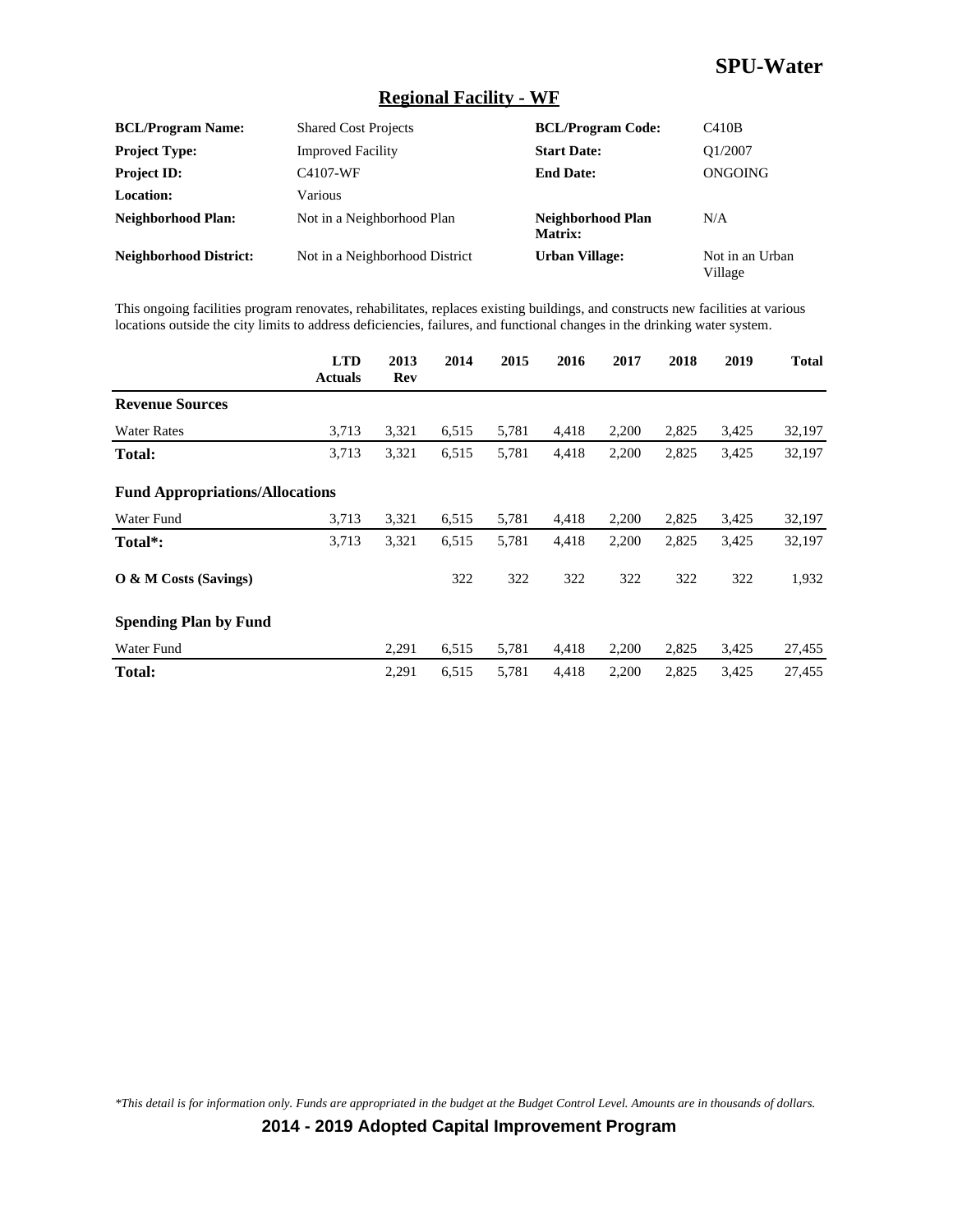#### **Regional Water Conservation Program**

| <b>BCL/Program Name:</b>      | <b>Water Resources</b>     | <b>BCL/Program Code:</b>     | C150B                             |
|-------------------------------|----------------------------|------------------------------|-----------------------------------|
| <b>Project Type:</b>          | <b>Improved Facility</b>   | <b>Start Date:</b>           | O1/1999                           |
| <b>Project ID:</b>            | C <sub>1504</sub>          | <b>End Date:</b>             | ONGOING                           |
| <b>Location:</b>              | Citywide Plus Wholesale    |                              |                                   |
| Neighborhood Plan:            | Not in a Neighborhood Plan | Neighborhood Plan<br>Matrix: | N/A                               |
| <b>Neighborhood District:</b> | In more than one District  | <b>Urban Village:</b>        | In more than one<br>Urban Village |

This ongoing program provides customer incentives for residential, commercial, institutional, and industrial water efficiency capital improvements. Typical examples include, but are not limited to, water efficient toilets and urinals, clothes washers, landscape irrigation devices, upgrades in industrial process water, and replacing water-cooled equipment with air-cooled versions. The program benefits both existing and future ratepayers. Water conservation provides low-cost options for meeting potential challenges from climate change, managing Seattle's drinking water resources, and customer efficiency and potential cost savings on water bills.

|                                        | <b>LTD</b><br><b>Actuals</b> | 2013<br>Rev | 2014  | 2015  | 2016  | 2017  | 2018  | 2019  | <b>Total</b> |
|----------------------------------------|------------------------------|-------------|-------|-------|-------|-------|-------|-------|--------------|
| <b>Revenue Sources</b>                 |                              |             |       |       |       |       |       |       |              |
| <b>Water Rates</b>                     | 17,526                       | 1,769       | 1,803 | 1,839 | 1,876 | 1,914 | 1,952 | 1,991 | 30,671       |
| <b>Total:</b>                          | 17,526                       | 1,769       | 1,803 | 1,839 | 1,876 | 1,914 | 1,952 | 1,991 | 30,671       |
| <b>Fund Appropriations/Allocations</b> |                              |             |       |       |       |       |       |       |              |
| Water Fund                             | 17,526                       | 1,769       | 1,803 | 1,839 | 1,876 | 1,914 | 1,952 | 1,991 | 30,671       |
| Total <sup>*</sup> :                   | 17,526                       | 1,769       | 1,803 | 1,839 | 1,876 | 1,914 | 1,952 | 1,991 | 30,671       |
| O & M Costs (Savings)                  |                              |             | 307   | 307   | 307   | 307   | 307   | 307   | 1,840        |
| <b>Spending Plan by Fund</b>           |                              |             |       |       |       |       |       |       |              |
| Water Fund                             |                              | 1,768       | 1,803 | 1,839 | 1,876 | 1,914 | 1,952 | 1,991 | 13,144       |
| <b>Total:</b>                          |                              | 1,768       | 1,803 | 1,839 | 1,876 | 1,914 | 1,952 | 1,991 | 13,144       |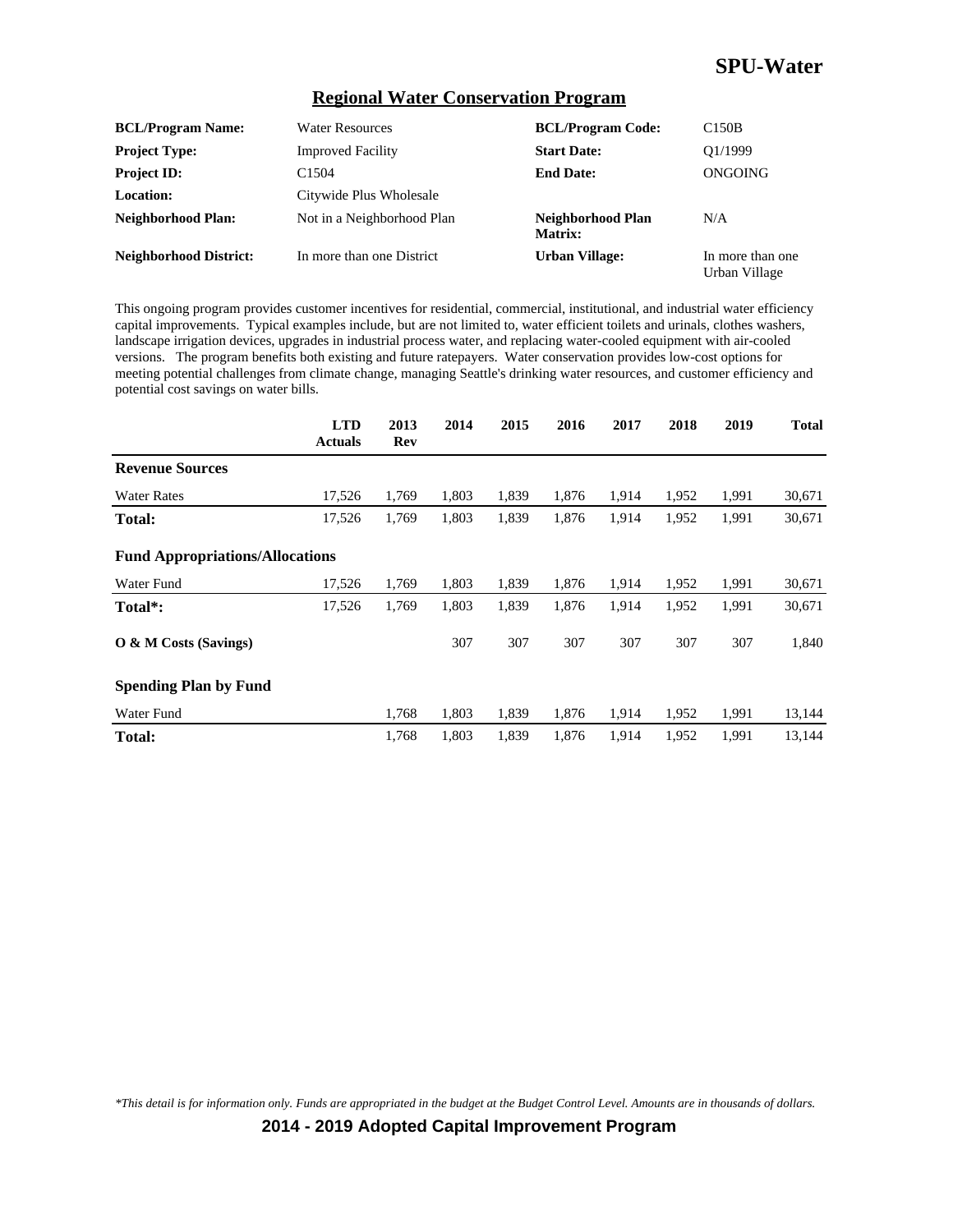### **Replace Air Valve Chambers**

| <b>BCL/Program Name:</b>      | Transmission                         | <b>BCL/Program Code:</b>     | C120B                      |
|-------------------------------|--------------------------------------|------------------------------|----------------------------|
| <b>Project Type:</b>          | <b>Rehabilitation or Restoration</b> | <b>Start Date:</b>           | O3/1999                    |
| <b>Project ID:</b>            | C <sub>1209</sub>                    | <b>End Date:</b>             | ONGOING                    |
| Location:                     | Citywide                             |                              |                            |
| <b>Neighborhood Plan:</b>     | Not in a Neighborhood Plan           | Neighborhood Plan<br>Matrix: | N/A                        |
| <b>Neighborhood District:</b> | In more than one District            | <b>Urban Village:</b>        | Not in an Urban<br>Village |

This ongoing project improves access to the chambers located throughout the transmission water system. The replacement and enlargement of the entrance to transmission chambers increase the safety for workers that need to enter the chambers twice per year.

|                                        | <b>LTD</b><br><b>Actuals</b> | 2013<br>Rev | 2014 | 2015 | 2016 | 2017 | 2018 | 2019 | <b>Total</b> |
|----------------------------------------|------------------------------|-------------|------|------|------|------|------|------|--------------|
| <b>Revenue Sources</b>                 |                              |             |      |      |      |      |      |      |              |
| <b>Water Rates</b>                     | 1.647                        | 112         | 117  | 122  | 125  | 125  | 127  | 130  | 2,505        |
| <b>Total:</b>                          | 1,647                        | 112         | 117  | 122  | 125  | 125  | 127  | 130  | 2,505        |
| <b>Fund Appropriations/Allocations</b> |                              |             |      |      |      |      |      |      |              |
| Water Fund                             | 1,647                        | 112         | 117  | 122  | 125  | 125  | 127  | 130  | 2,505        |
| Total <sup>*</sup> :                   | 1,647                        | 112         | 117  | 122  | 125  | 125  | 127  | 130  | 2,505        |
| O & M Costs (Savings)                  |                              |             | 25   | 25   | 25   | 25   | 25   | 25   | 150          |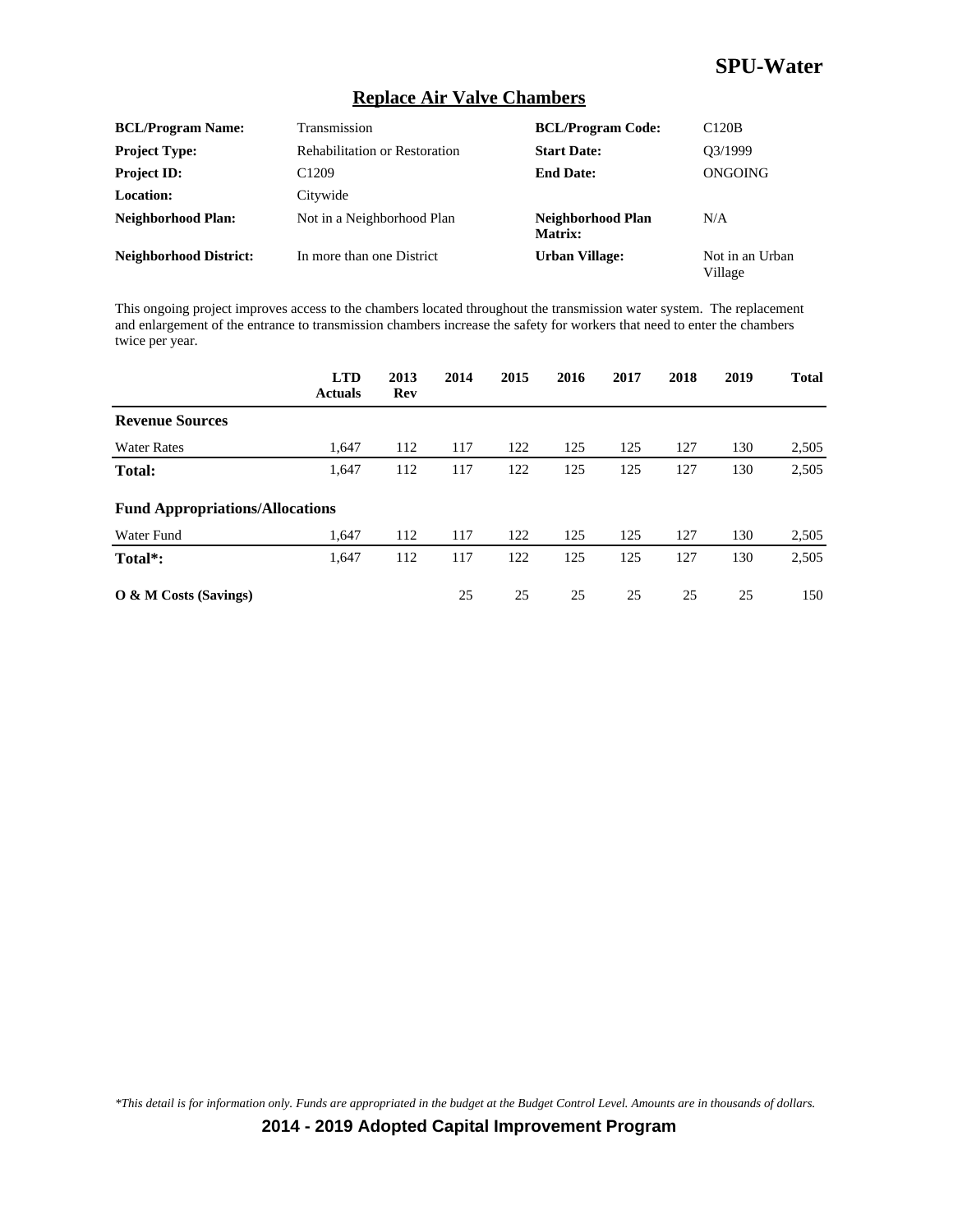### **Reservior Covering-Bitter Lake**

| <b>BCL/Program Name:</b>      | Water Quality & Treatment   | <b>BCL/Program Code:</b>     | C140B                      |
|-------------------------------|-----------------------------|------------------------------|----------------------------|
| <b>Project Type:</b>          | <b>Improved Facility</b>    | <b>Start Date:</b>           | O1/2019                    |
| <b>Project ID:</b>            | C <sub>1419</sub>           | <b>End Date:</b>             | O4/2020                    |
| Location:                     | N 143rd St and Linden Ave N |                              |                            |
| Neighborhood Plan:            | Not in a Neighborhood Plan  | Neighborhood Plan<br>Matrix: | N/A                        |
| <b>Neighborhood District:</b> | Northwest                   | <b>Urban Village:</b>        | Not in an Urban<br>Village |

This project addresses the need for a new cover on Bitter Lake Reservoir once the existing floating cover has reached the end of its useful life. Replacing the existing structure with a new hard covered structure within the same footprint will be one of the options considered. A new cover will be designed and constructed to improve and maintain the water quality protection and security enhancement functions of the existing cover.

|                                        | <b>LTD</b><br><b>Actuals</b> | 2013<br>Rev    | 2014     | 2015           | 2016           | 2017           | 2018           | 2019 | <b>Total</b> |
|----------------------------------------|------------------------------|----------------|----------|----------------|----------------|----------------|----------------|------|--------------|
| <b>Revenue Sources</b>                 |                              |                |          |                |                |                |                |      |              |
| <b>Water Rates</b>                     | $\overline{0}$               | $\overline{0}$ | $\theta$ | $\overline{0}$ | $\overline{0}$ | $\overline{0}$ | $\overline{0}$ | 590  | 590          |
| <b>Total:</b>                          | $\overline{0}$               | $\theta$       | $\theta$ | $\overline{0}$ | $\theta$       | $\theta$       | $\theta$       | 590  | 590          |
| <b>Fund Appropriations/Allocations</b> |                              |                |          |                |                |                |                |      |              |
| <b>Water Fund</b>                      | $\overline{0}$               | $\theta$       | $\theta$ | $\overline{0}$ | $\overline{0}$ | $\theta$       | $\overline{0}$ | 590  | 590          |
| Total*:                                | $\overline{0}$               | $\overline{0}$ | $\theta$ | $\overline{0}$ | $\overline{0}$ | $\theta$       | $\theta$       | 590  | 590          |
| O & M Costs (Savings)                  |                              |                | $\theta$ | $\overline{0}$ | $\overline{0}$ | $\overline{0}$ | $\overline{0}$ | 6    | 6            |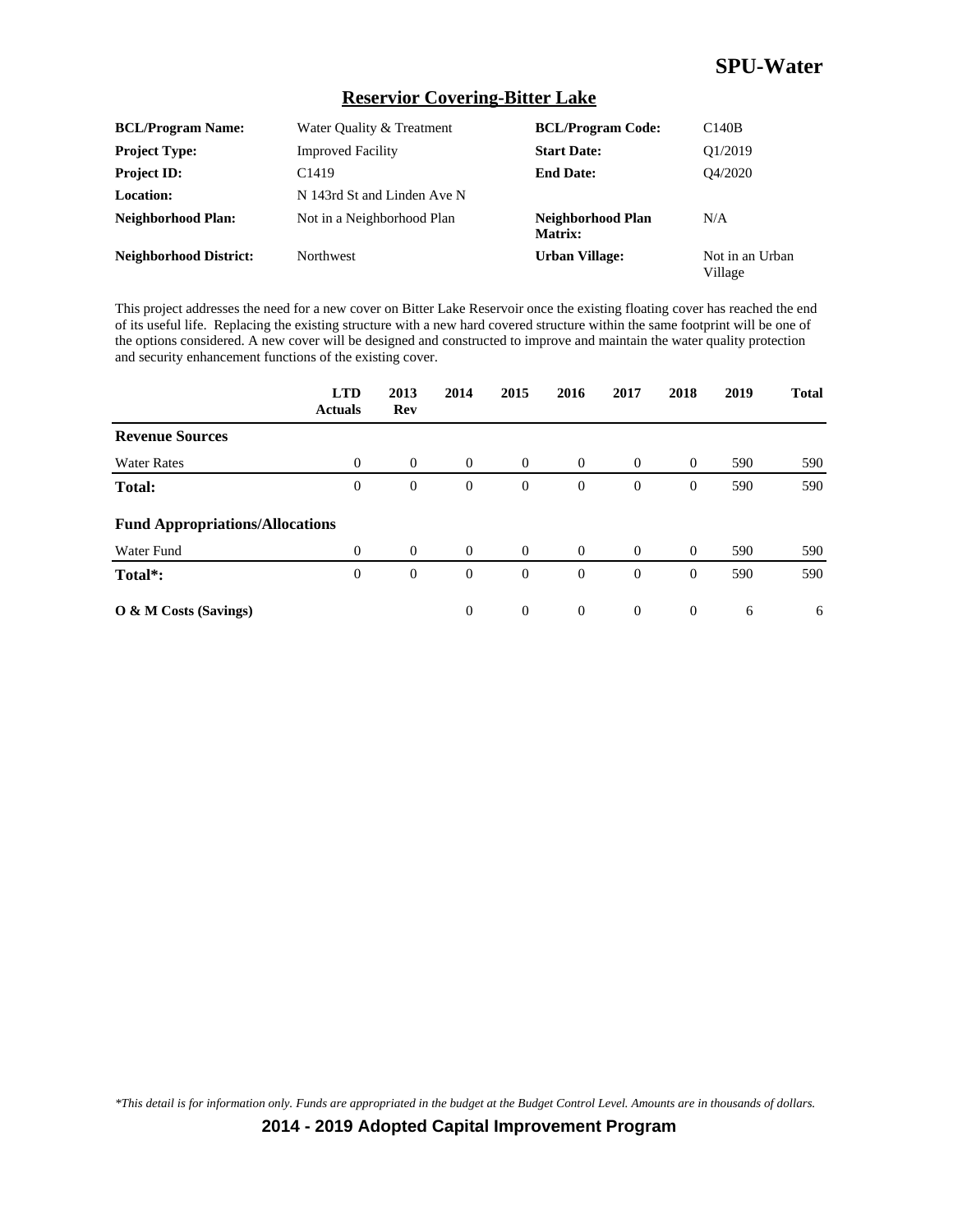### **Reservoir Covering - Beacon**

| <b>BCL/Program Name:</b>      | Water Quality & Treatment | <b>BCL/Program Code:</b>     | C140B                      |
|-------------------------------|---------------------------|------------------------------|----------------------------|
| <b>Project Type:</b>          | <b>Improved Facility</b>  | <b>Start Date:</b>           | O1/2001                    |
| <b>Project ID:</b>            | C <sub>1408</sub>         | <b>End Date:</b>             | O4/2016                    |
| <b>Location:</b>              | S Spokane St/Beacon Ave S |                              |                            |
| Neighborhood Plan:            | North Beacon Hill         | Neighborhood Plan<br>Matrix: | N/A                        |
| <b>Neighborhood District:</b> | Greater Duwamish          | <b>Urban Village:</b>        | Not in an Urban<br>Village |

This project will construct a 50 million gallon reinforced concrete buried reservoir in compliance with new state and federal regulations and improves water quality as well as the security of the drinking water system. It is part of the reservoir burying program which was adopted by Ordinance 120899 in August 2002.

|                                        | <b>LTD</b><br><b>Actuals</b> | 2013<br>Rev | 2014 | 2015  | 2016 | 2017         | 2018           | 2019         | <b>Total</b> |
|----------------------------------------|------------------------------|-------------|------|-------|------|--------------|----------------|--------------|--------------|
| <b>Revenue Sources</b>                 |                              |             |      |       |      |              |                |              |              |
| <b>Water Rates</b>                     | 41,916                       | 650         | 925  | 4,243 | 50   | $\mathbf{0}$ | $\mathbf{0}$   | $\mathbf{0}$ | 47,784       |
| <b>Total:</b>                          | 41,916                       | 650         | 925  | 4,243 | 50   | $\theta$     | $\theta$       | $\mathbf{0}$ | 47,784       |
| <b>Fund Appropriations/Allocations</b> |                              |             |      |       |      |              |                |              |              |
| Water Fund                             | 41,916                       | 650         | 925  | 4,243 | 50   | $\theta$     | $\overline{0}$ | $\mathbf{0}$ | 47,784       |
| Total*:                                | 41,916                       | 650         | 925  | 4,243 | 50   | $\theta$     | $\theta$       | $\mathbf{0}$ | 47,784       |
| O & M Costs (Savings)                  |                              |             | 478  | 478   | 478  | 478          | 478            | 478          | 2,867        |
| <b>Spending Plan by Fund</b>           |                              |             |      |       |      |              |                |              |              |
| Water Fund                             |                              | 650         | 925  | 4,243 | 50   | $\theta$     | $\overline{0}$ | $\mathbf{0}$ | 5,868        |
| <b>Total:</b>                          |                              | 650         | 925  | 4,243 | 50   | $\theta$     | $\theta$       | $\mathbf{0}$ | 5,868        |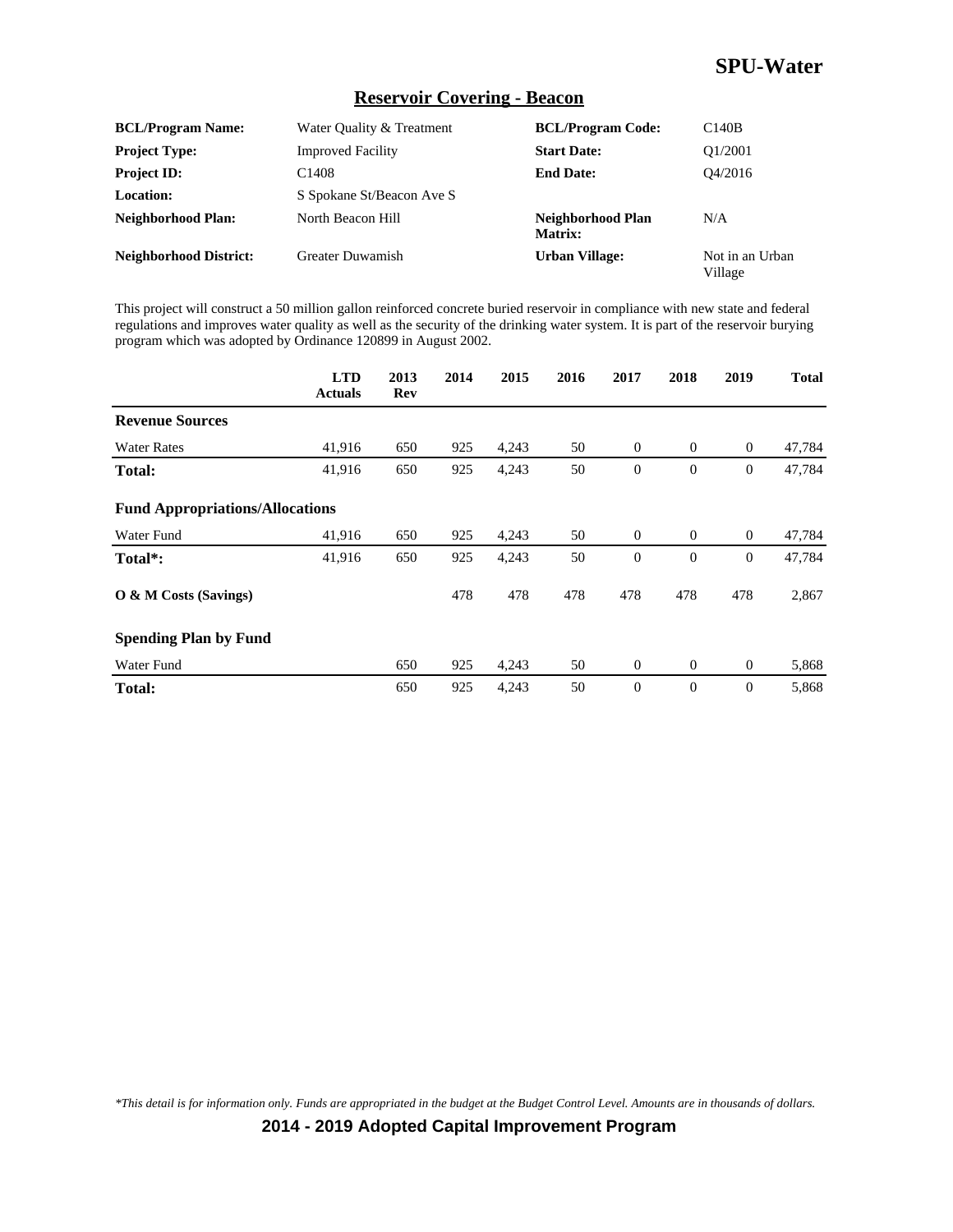### **Reservoir Covering - Maple Leaf**

| <b>BCL/Program Name:</b>      | Water Quality & Treatment  | <b>BCL/Program Code:</b>     | C140B                      |
|-------------------------------|----------------------------|------------------------------|----------------------------|
| <b>Project Type:</b>          | <b>Improved Facility</b>   | <b>Start Date:</b>           | O4/2001                    |
| <b>Project ID:</b>            | C <sub>1411</sub>          | <b>End Date:</b>             | Q2/2016                    |
| <b>Location:</b>              | NE 86th St/Roosevelt Wy NE |                              |                            |
| <b>Neighborhood Plan:</b>     | Not in a Neighborhood Plan | Neighborhood Plan<br>Matrix: | N/A                        |
| <b>Neighborhood District:</b> | North                      | <b>Urban Village:</b>        | Not in an Urban<br>Village |

This project will construct a 60 million gallon, dual-cell, reinforced concrete buried reservoir in compliance with new state and federal regulations. This effort improves water quality and the security of the drinking water system. It is part of the Reservoir burying program which was adopted by Ordinance 120899 in August 2002.

|                                        | <b>LTD</b><br><b>Actuals</b> | 2013<br>Rev | 2014  | 2015  | 2016 | 2017           | 2018           | 2019           | <b>Total</b> |
|----------------------------------------|------------------------------|-------------|-------|-------|------|----------------|----------------|----------------|--------------|
| <b>Revenue Sources</b>                 |                              |             |       |       |      |                |                |                |              |
| <b>Water Rates</b>                     | 38,059                       | 1,250       | 4,760 | 3,328 | 50   | $\theta$       | $\overline{0}$ | $\mathbf{0}$   | 47,447       |
| <b>Total:</b>                          | 38,059                       | 1,250       | 4,760 | 3,328 | 50   | $\theta$       | $\overline{0}$ | $\overline{0}$ | 47,447       |
| <b>Fund Appropriations/Allocations</b> |                              |             |       |       |      |                |                |                |              |
| Water Fund                             | 38,059                       | 1,250       | 4,760 | 3,328 | 50   | $\theta$       | $\overline{0}$ | $\overline{0}$ | 47,447       |
| Total*:                                | 38,059                       | 1,250       | 4,760 | 3,328 | 50   | $\overline{0}$ | $\overline{0}$ | $\overline{0}$ | 47,447       |
| O & M Costs (Savings)                  |                              |             | 474   | 474   | 474  | 474            | 474            | 474            | 2,847        |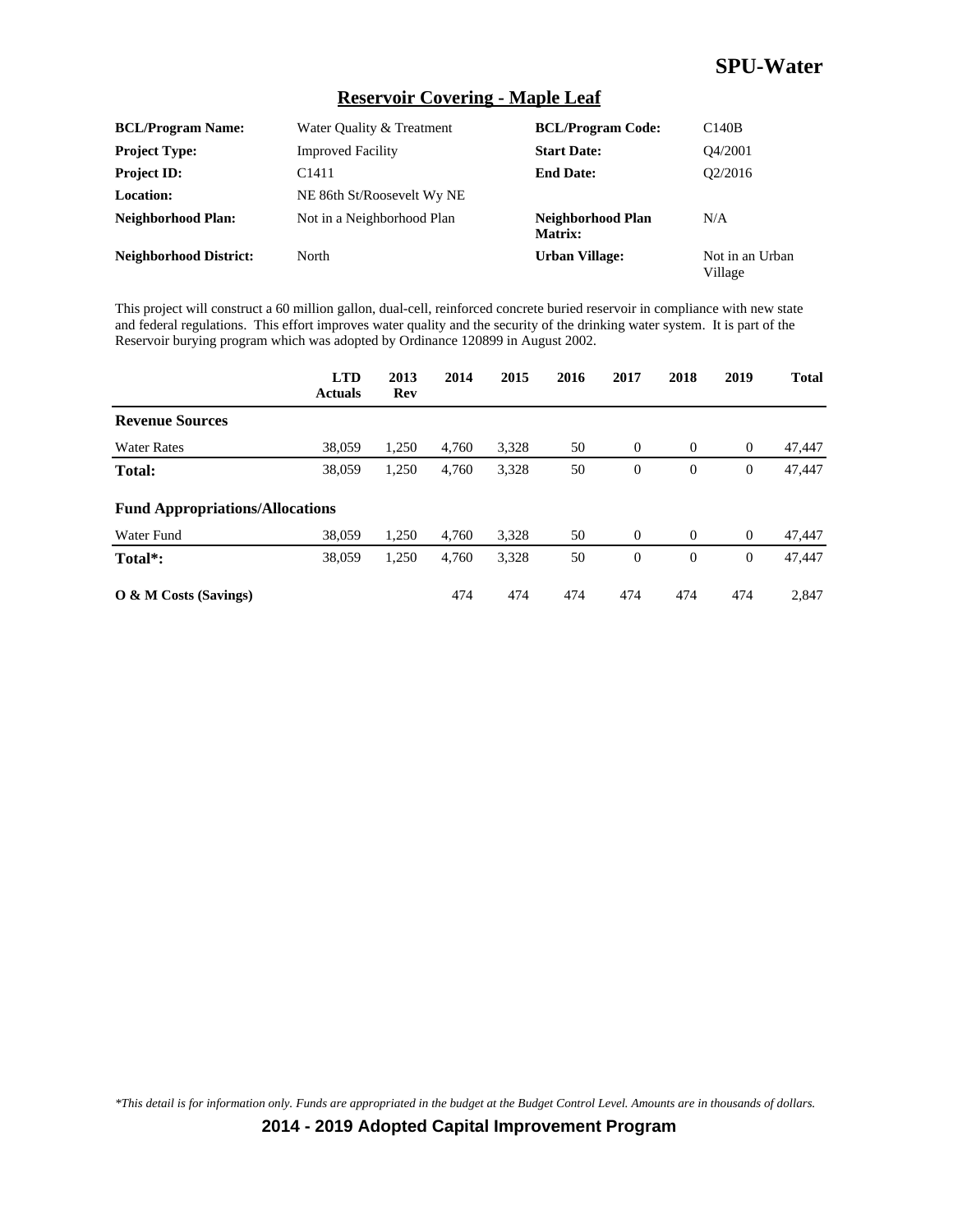### **Reservoir Covering - Myrtle**

| <b>BCL/Program Name:</b>      | Water Quality & Treatment  | <b>BCL/Program Code:</b>     | C140B                      |
|-------------------------------|----------------------------|------------------------------|----------------------------|
| <b>Project Type:</b>          | <b>Improved Facility</b>   | <b>Start Date:</b>           | O4/2001                    |
| <b>Project ID:</b>            | C <sub>1410</sub>          | <b>End Date:</b>             | O4/2016                    |
| <b>Location:</b>              | SW Myrtle St/35th Ave SW   |                              |                            |
| Neighborhood Plan:            | Not in a Neighborhood Plan | Neighborhood Plan<br>Matrix: | N/A                        |
| <b>Neighborhood District:</b> | <b>Southwest</b>           | <b>Urban Village:</b>        | Not in an Urban<br>Village |

This project will construct a 5 million gallon reinforced concrete buried reservoir in compliance with new state and federal regulations. This effort improves water quality and the security of the drinking water system. It is part of the Reservoir burying program which was adopted by Ordinance 120899 in August 2002.

|                                        | <b>LTD</b><br><b>Actuals</b> | 2013<br>Rev | 2014 | 2015  | 2016 | 2017           | 2018           | 2019           | <b>Total</b> |
|----------------------------------------|------------------------------|-------------|------|-------|------|----------------|----------------|----------------|--------------|
| <b>Revenue Sources</b>                 |                              |             |      |       |      |                |                |                |              |
| <b>Water Rates</b>                     | 12,273                       | 50          | 315  | 1,235 | 20   | $\theta$       | $\overline{0}$ | $\overline{0}$ | 13,893       |
| <b>Total:</b>                          | 12,273                       | 50          | 315  | 1,235 | 20   | $\overline{0}$ | $\overline{0}$ | $\overline{0}$ | 13,893       |
| <b>Fund Appropriations/Allocations</b> |                              |             |      |       |      |                |                |                |              |
| Water Fund                             | 12,273                       | 50          | 315  | 1,235 | 20   | $\theta$       | $\overline{0}$ | $\overline{0}$ | 13,893       |
| Total <sup>*</sup> :                   | 12,273                       | 50          | 315  | 1,235 | 20   | $\theta$       | $\overline{0}$ | $\overline{0}$ | 13,893       |
| O & M Costs (Savings)                  |                              |             | 139  | 139   | 139  | 139            | 139            | 139            | 834          |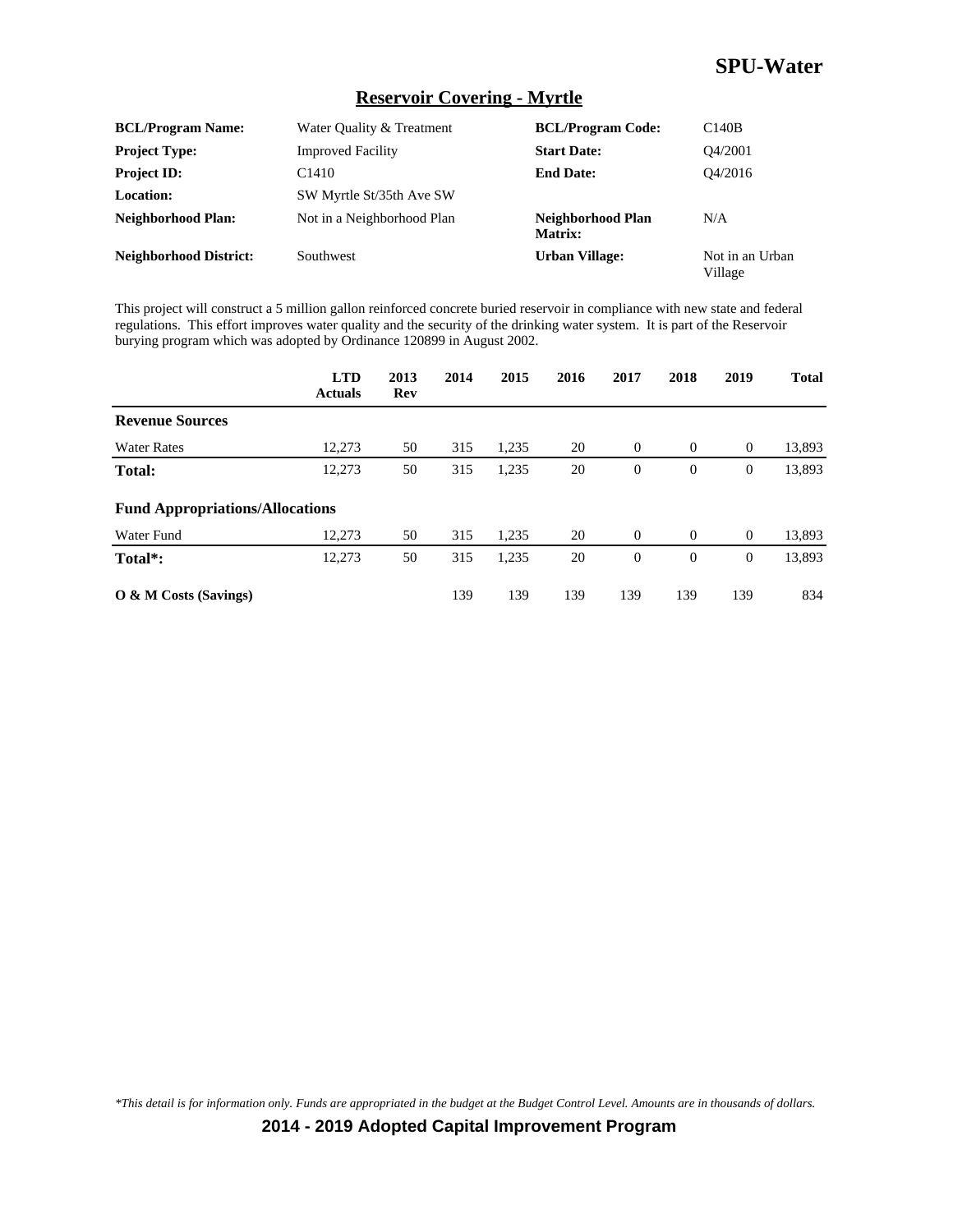#### **Reservoir Covering - Volunteer**

| <b>BCL/Program Name:</b>      | Water Quality & Treatment  | <b>BCL/Program Code:</b>     | C140B        |
|-------------------------------|----------------------------|------------------------------|--------------|
| <b>Project Type:</b>          | <b>Improved Facility</b>   | <b>Start Date:</b>           | O4/2001      |
| <b>Project ID:</b>            | C <sub>1407</sub>          | <b>End Date:</b>             | O4/2013      |
| <b>Location:</b>              | E Prospect St./12th Ave. E |                              |              |
| Neighborhood Plan:            | Not in a Neighborhood Plan | Neighborhood Plan<br>Matrix: | N/A          |
| <b>Neighborhood District:</b> | <b>East District</b>       | <b>Urban Village:</b>        | Capitol Hill |

This project will either reconstruct the 20 million gallon concrete-lined reservoir in compliance with new state and federal regulations, or remove it from service and construct a bypass pipe system around the Reservoir. SPU will be taking the reservoir offline in 2013 to evaluate the impact to the water system. Pending the outcome of the evaluation, the reservoir will either be decommissioned or buried and SPU will seek appropriations for those costs when more information is available. Permanent action is not expected to occur until after Maple Leaf Reservoir is completed and the City has had an opportunity to take the Volunteer Reservoir off-line for a period of time to observe the water system's performance without it. Thus no spending is planned between 2014 and 2016. LTD expenditures in this project are related to preliminary engineering. This effort improves water quality and the security of the drinking water system and is part of the Reservoir burying program which was adopted by Ordinance 120899 in August 2002.

|                                        | <b>LTD</b><br><b>Actuals</b> | 2013<br>Rev | 2014           | 2015           | 2016           | 2017           | 2018         | 2019         | <b>Total</b> |
|----------------------------------------|------------------------------|-------------|----------------|----------------|----------------|----------------|--------------|--------------|--------------|
| <b>Revenue Sources</b>                 |                              |             |                |                |                |                |              |              |              |
| <b>Water Rates</b>                     | 97                           | 20          | $\overline{0}$ | $\overline{0}$ | $\overline{0}$ | $\overline{0}$ | $\mathbf{0}$ | $\mathbf{0}$ | 117          |
| <b>Total:</b>                          | 97                           | 20          | $\theta$       | $\theta$       | $\theta$       | $\overline{0}$ | $\mathbf{0}$ | $\mathbf{0}$ | 117          |
| <b>Fund Appropriations/Allocations</b> |                              |             |                |                |                |                |              |              |              |
| Water Fund                             | 97                           | 20          | $\overline{0}$ | $\overline{0}$ | $\mathbf{0}$   | $\overline{0}$ | $\mathbf{0}$ | $\mathbf{0}$ | 117          |
| Total <sup>*</sup> :                   | 97                           | 20          | $\theta$       | $\theta$       | $\Omega$       | $\Omega$       | $\theta$     | $\mathbf{0}$ | 117          |
| O & M Costs (Savings)                  |                              |             | $\mathbf{1}$   | 1              | 1              | $\mathbf{1}$   | 1            | 1            | $\tau$       |
| <b>Spending Plan by Fund</b>           |                              |             |                |                |                |                |              |              |              |
| Water Fund                             |                              | 100         | $\overline{0}$ | $\theta$       | $\theta$       | $\overline{0}$ | $\mathbf{0}$ | $\mathbf{0}$ | 100          |
| <b>Total:</b>                          |                              | 100         | $\theta$       | $\mathbf{0}$   | $\theta$       | $\theta$       | $\theta$     | $\theta$     | 100          |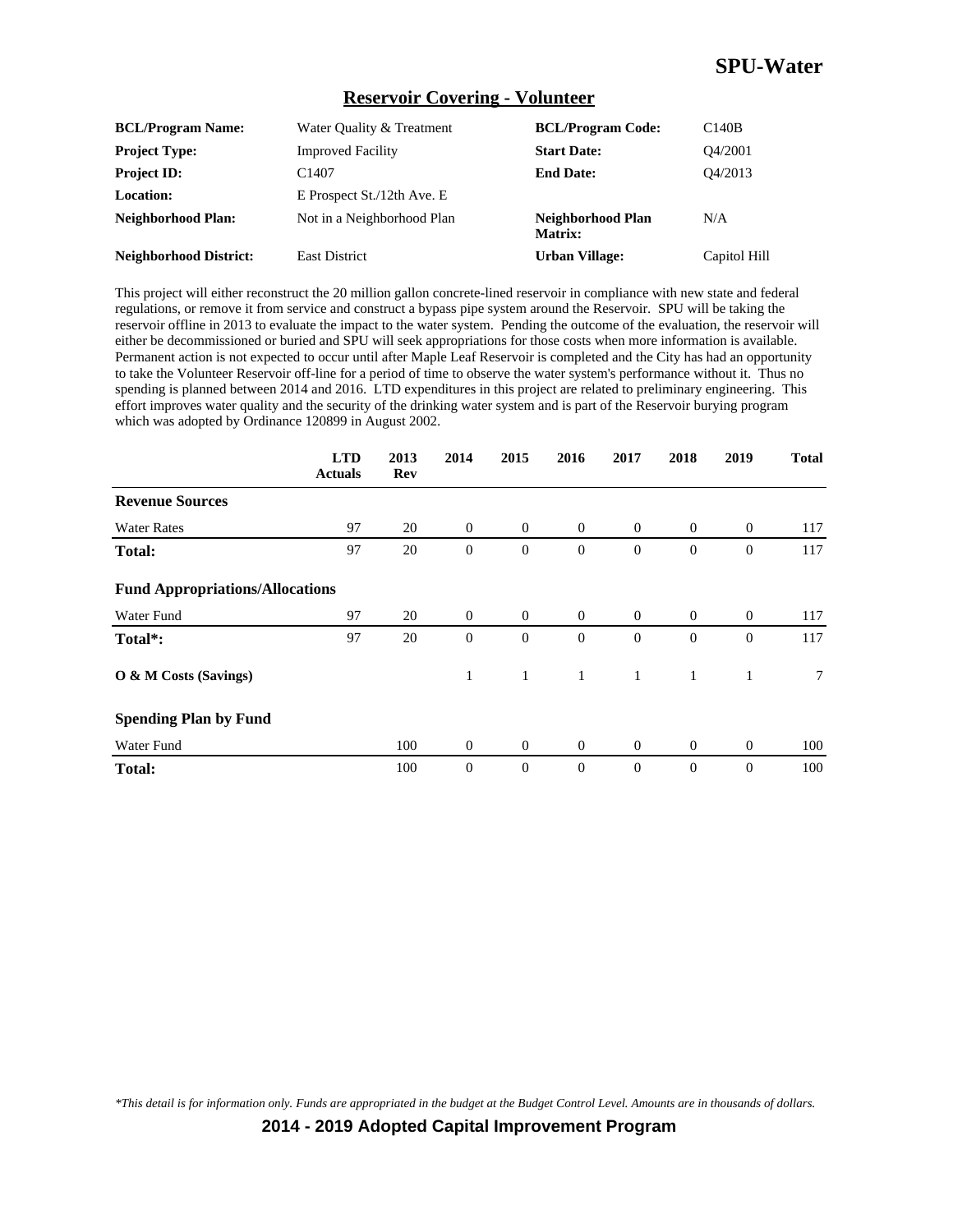### **Reservoir Covering - West Seattle**

| <b>BCL/Program Name:</b>      | Water Quality & Treatment  | <b>BCL/Program Code:</b>     | C140B                      |
|-------------------------------|----------------------------|------------------------------|----------------------------|
| <b>Project Type:</b>          | <b>Improved Facility</b>   | <b>Start Date:</b>           | O4/2001                    |
| <b>Project ID:</b>            | C <sub>1409</sub>          | <b>End Date:</b>             | O1/2015                    |
| Location:                     | SW Henderson St/8th Ave SW |                              |                            |
| <b>Neighborhood Plan:</b>     | Not in a Neighborhood Plan | Neighborhood Plan<br>Matrix: | N/A                        |
| <b>Neighborhood District:</b> | Delridge                   | <b>Urban Village:</b>        | Not in an Urban<br>Village |

This project will construct a 30 million gallon reinforced concrete buried reservoir in compliance with new state and federal regulations. This effort improves water quality and the security of the drinking water system. It is part of the Reservoir burying program which was adopted by Ordinance 120899 in August 2002.

|                                        | <b>LTD</b><br><b>Actuals</b> | 2013<br>Rev | 2014  | 2015 | 2016           | 2017         | 2018     | 2019           | <b>Total</b> |
|----------------------------------------|------------------------------|-------------|-------|------|----------------|--------------|----------|----------------|--------------|
| <b>Revenue Sources</b>                 |                              |             |       |      |                |              |          |                |              |
| <b>Water Rates</b>                     | 33,644                       | 750         | 4,020 | 50   | $\overline{0}$ | $\theta$     | $\theta$ | $\mathbf{0}$   | 38,464       |
| <b>Total:</b>                          | 33,644                       | 750         | 4,020 | 50   | $\mathbf{0}$   | $\mathbf{0}$ | $\theta$ | $\overline{0}$ | 38,464       |
| <b>Fund Appropriations/Allocations</b> |                              |             |       |      |                |              |          |                |              |
| Water Fund                             | 33,644                       | 750         | 4,020 | 50   | $\overline{0}$ | $\theta$     | $\theta$ | $\overline{0}$ | 38,464       |
| Total <sup>*</sup> :                   | 33,644                       | 750         | 4,020 | 50   | $\overline{0}$ | $\theta$     | $\theta$ | $\overline{0}$ | 38,464       |
| $\overline{O}$ & M Costs (Savings)     |                              |             | 385   | 385  | 385            | 385          | 385      | 385            | 2,308        |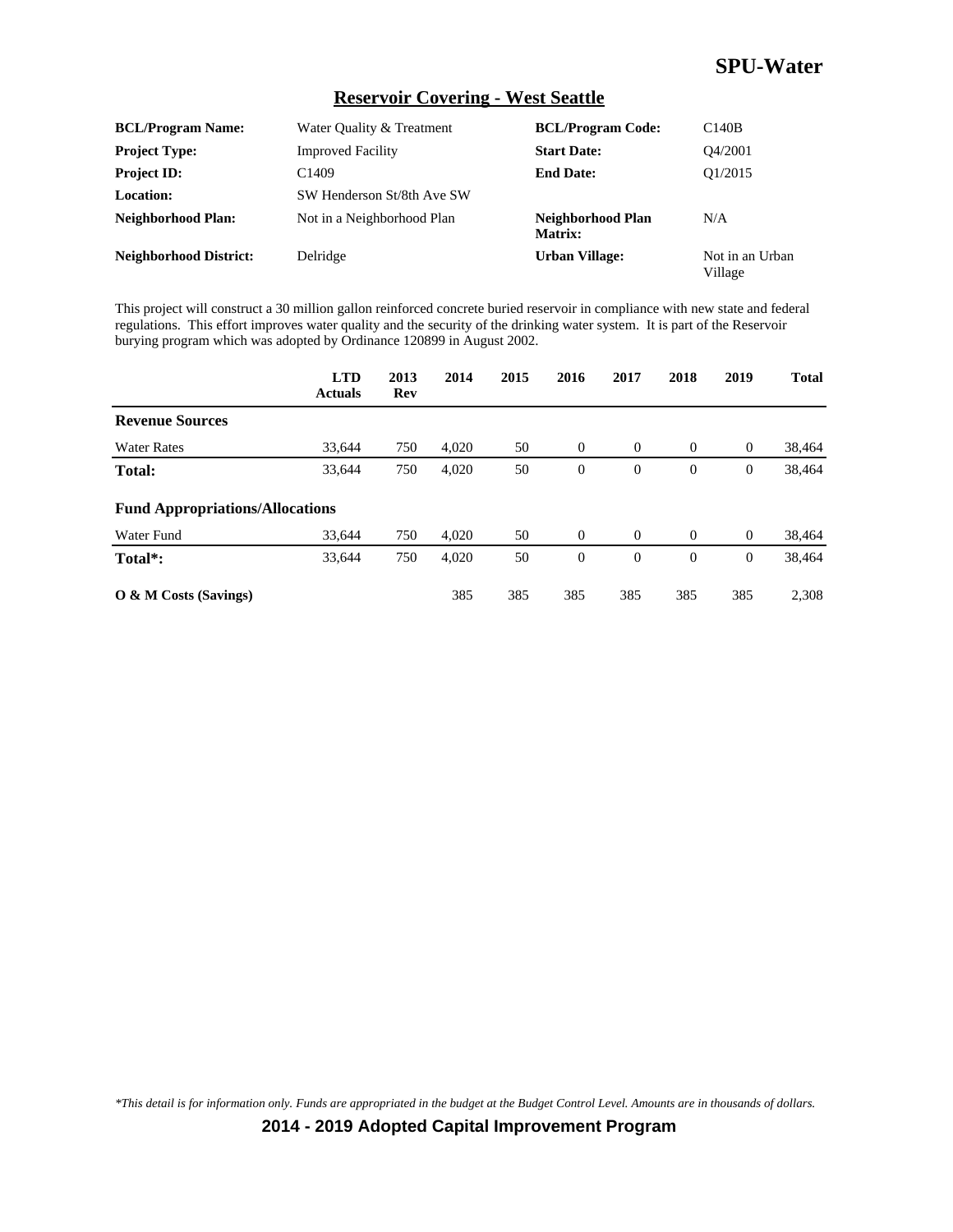### **Reservoir Covering-Lake Forest Park**

| <b>BCL/Program Name:</b>      | Water Quality & Treatment   | <b>BCL/Program Code:</b>     | C140B                      |
|-------------------------------|-----------------------------|------------------------------|----------------------------|
| <b>Project Type:</b>          | <b>Improved Facility</b>    | <b>Start Date:</b>           | O1/2019                    |
| <b>Project ID:</b>            | C <sub>1418</sub>           | <b>End Date:</b>             | O4/2020                    |
| Location:                     |                             |                              |                            |
| Neighborhood Plan:            | Not in a Neighborhood Plan  | Neighborhood Plan<br>Matrix: | N/A                        |
| <b>Neighborhood District:</b> | <b>Outside Seattle City</b> | <b>Urban Village:</b>        | Not in an Urban<br>Village |

This project addresses the need for a new cover on Lake Forest Park Reservoir once it has reached the end of its useful life. The project will evaluate options for a new cover, including replacing the existing floating Hypolan cover with a similar design. A new cover will be designed and constructed to maintain and improve the water quality protection and security enhancement functions of the existing cover.

|                                        | <b>LTD</b><br><b>Actuals</b> | 2013<br>Rev    | 2014     | 2015           | 2016           | 2017           | 2018           | 2019 | <b>Total</b> |
|----------------------------------------|------------------------------|----------------|----------|----------------|----------------|----------------|----------------|------|--------------|
| <b>Revenue Sources</b>                 |                              |                |          |                |                |                |                |      |              |
| <b>Water Rates</b>                     | $\overline{0}$               | $\overline{0}$ | $\theta$ | $\overline{0}$ | $\overline{0}$ | $\overline{0}$ | $\overline{0}$ | 590  | 590          |
| <b>Total:</b>                          | $\overline{0}$               | $\theta$       | $\theta$ | $\overline{0}$ | $\theta$       | $\theta$       | $\theta$       | 590  | 590          |
| <b>Fund Appropriations/Allocations</b> |                              |                |          |                |                |                |                |      |              |
| Water Fund                             | $\Omega$                     | $\Omega$       | $\Omega$ | $\overline{0}$ | $\theta$       | $\Omega$       | $\theta$       | 590  | 590          |
| Total*:                                | $\theta$                     | $\overline{0}$ | $\theta$ | $\overline{0}$ | $\overline{0}$ | $\Omega$       | $\Omega$       | 590  | 590          |
| O & M Costs (Savings)                  |                              |                | $\theta$ | $\overline{0}$ | $\overline{0}$ | $\overline{0}$ | $\overline{0}$ | 6    | 6            |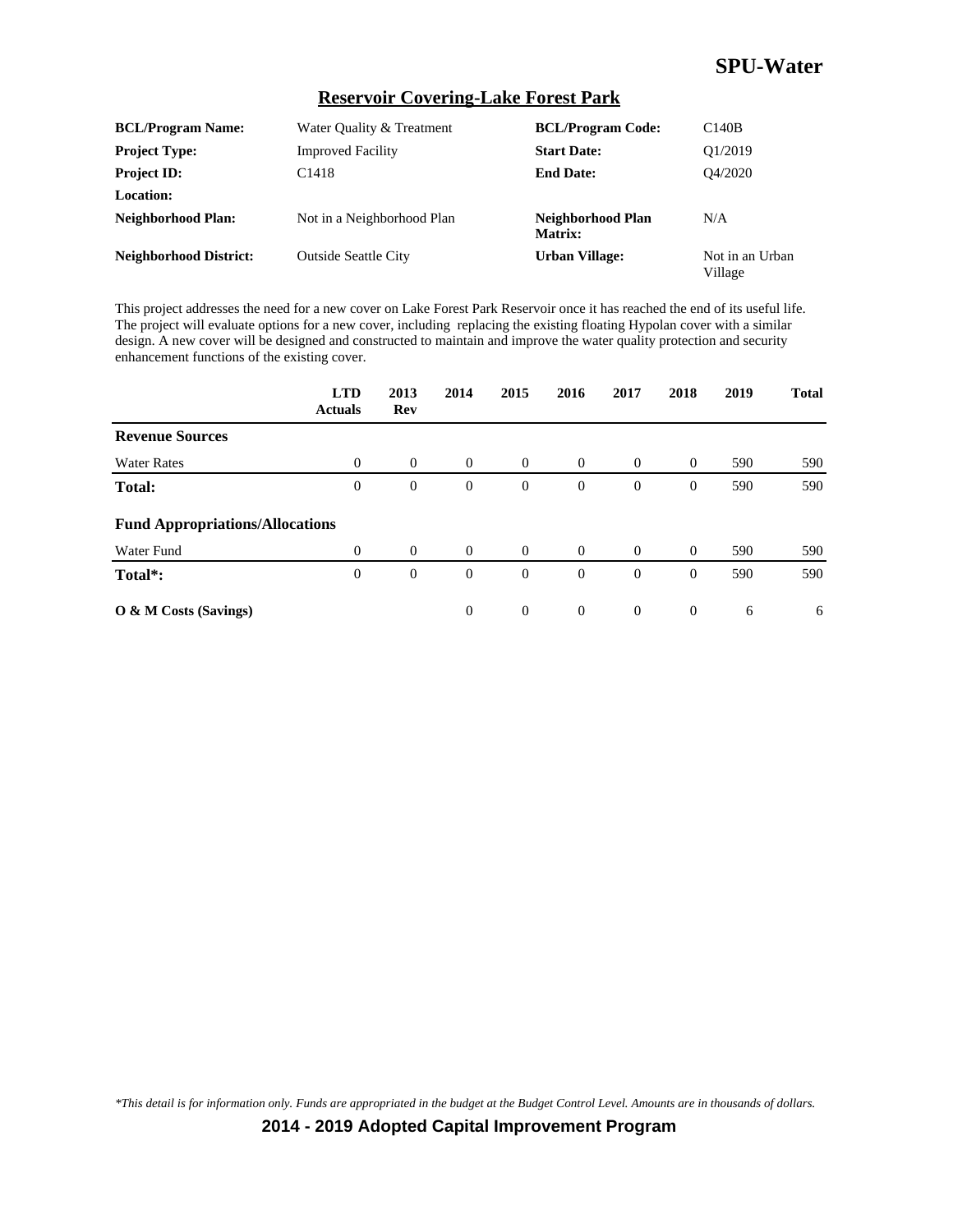#### **Seattle Direct Service Additional Conservation**

| <b>BCL/Program Name:</b>      | <b>Water Resources</b>     | <b>BCL/Program Code:</b>     | C150B                             |
|-------------------------------|----------------------------|------------------------------|-----------------------------------|
| <b>Project Type:</b>          | <b>Improved Facility</b>   | <b>Start Date:</b>           | O1/2001                           |
| <b>Project ID:</b>            | C <sub>1505</sub>          | <b>End Date:</b>             | ONGOING                           |
| <b>Location:</b>              | Citywide & Direct Service  |                              |                                   |
| Neighborhood Plan:            | Not in a Neighborhood Plan | Neighborhood Plan<br>Matrix: | N/A                               |
| <b>Neighborhood District:</b> | In more than one District  | <b>Urban Village:</b>        | In more than one<br>Urban Village |

This ongoing program provides water use efficiency resources to the City's low-income customers to implement water conservation measures authorized by Ordinance 120532, adopted in 2001, and supplements funding provided under SPU's Regional Water Conservation Program (C1504). Typical improvements consist of, but are not limited to, installing waterefficient fixtures, such as aerating showerheads and faucets, low water use toilets and efficient clothes washers. The program is cooperatively managed by SPU and the City's Human Services Department and requires an annual report to be provided to Council.

|                                        | <b>LTD</b><br><b>Actuals</b> | 2013<br>Rev | 2014 | 2015 | 2016 | 2017 | 2018 | 2019 | <b>Total</b> |
|----------------------------------------|------------------------------|-------------|------|------|------|------|------|------|--------------|
| <b>Revenue Sources</b>                 |                              |             |      |      |      |      |      |      |              |
| <b>Water Rates</b>                     | 5.724                        | 676         | 690  | 704  | 718  | 732  | 747  | 762  | 10,751       |
| <b>Total:</b>                          | 5,724                        | 676         | 690  | 704  | 718  | 732  | 747  | 762  | 10,751       |
| <b>Fund Appropriations/Allocations</b> |                              |             |      |      |      |      |      |      |              |
| Water Fund                             | 5,724                        | 676         | 690  | 704  | 718  | 732  | 747  | 762  | 10,751       |
| Total <sup>*</sup> :                   | 5,724                        | 676         | 690  | 704  | 718  | 732  | 747  | 762  | 10,751       |
| $\overline{O}$ & M Costs (Savings)     |                              |             | 108  | 108  | 108  | 108  | 108  | 108  | 645          |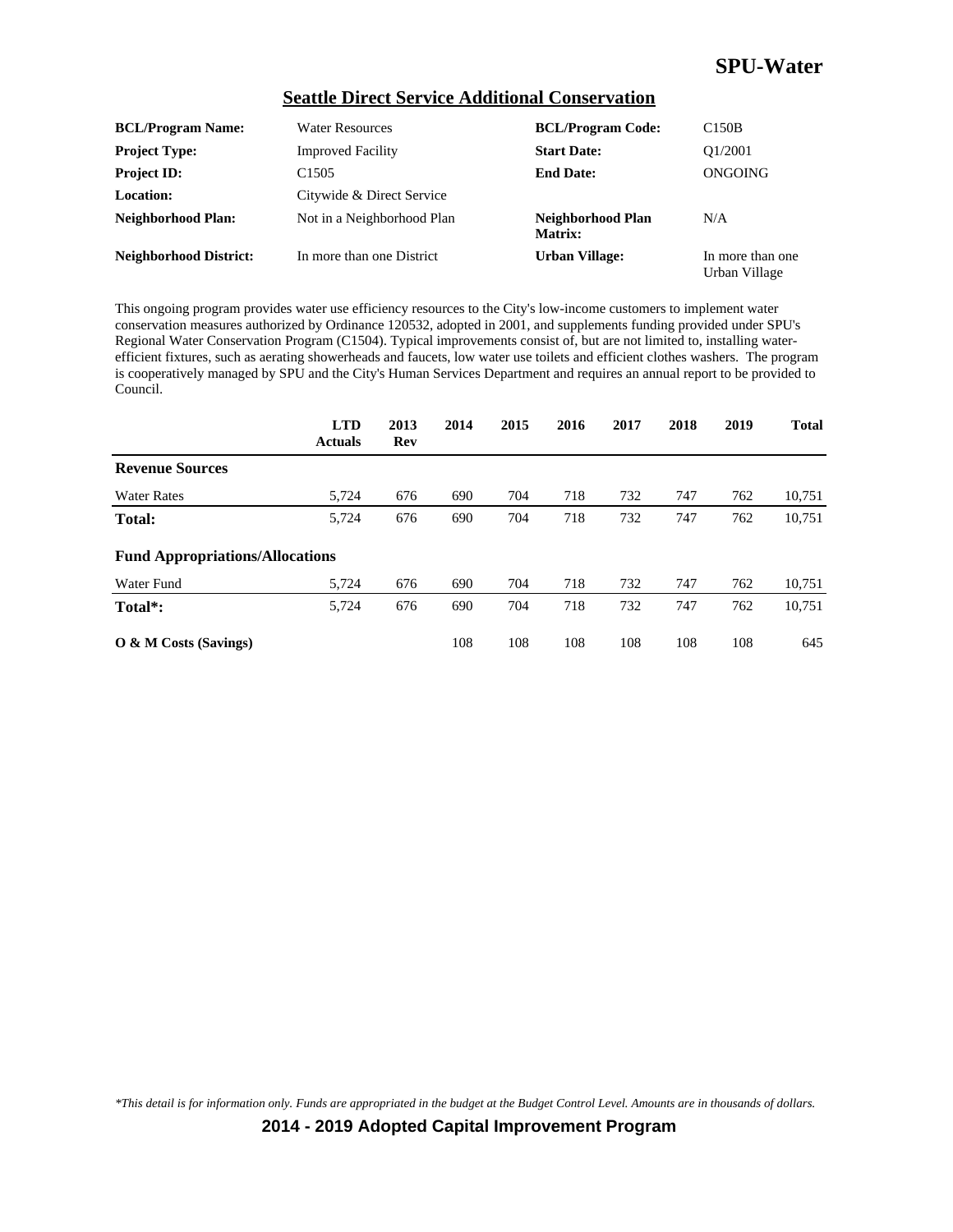#### **Security Improvements - WF**

| <b>BCL/Program Name:</b>      | <b>Shared Cost Projects</b> | <b>BCL/Program Code:</b>     | C410B                      |
|-------------------------------|-----------------------------|------------------------------|----------------------------|
| <b>Project Type:</b>          | <b>Improved Facility</b>    | <b>Start Date:</b>           | O1/2005                    |
| <b>Project ID:</b>            | C4113-WF                    | <b>End Date:</b>             | ONGOING                    |
| Location:                     | Citywide                    |                              |                            |
| Neighborhood Plan:            | Not in a Neighborhood Plan  | Neighborhood Plan<br>Matrix: | N/A                        |
| <b>Neighborhood District:</b> | In more than one District   | <b>Urban Village:</b>        | Not in an Urban<br>Village |

This ongoing program funds physical, integrated security system components on water infrastructure throughout the City. Components may include, but are not limited to, fences, gates, access control card readers, intercoms, lighting, door and hatch contacts, CCTV cameras, motion detection devices, and fiber and conduit. This program enhances protection of SPU's critical infrastructure and addresses vulnerabilities identified in U.S. Environmental Protection Agency (EPA) mandated vulnerability assessments.

|                                        | <b>LTD</b><br><b>Actuals</b> | 2013<br>Rev | 2014  | 2015  | 2016  | 2017  | 2018  | 2019  | <b>Total</b> |
|----------------------------------------|------------------------------|-------------|-------|-------|-------|-------|-------|-------|--------------|
| <b>Revenue Sources</b>                 |                              |             |       |       |       |       |       |       |              |
| <b>Water Rates</b>                     | 6,228                        | 2,000       | 1,713 | 2,038 | 1,788 | 1,763 | 1,771 | 1,731 | 19,031       |
| Total:                                 | 6,228                        | 2,000       | 1,713 | 2,038 | 1,788 | 1,763 | 1,771 | 1,731 | 19,031       |
| <b>Fund Appropriations/Allocations</b> |                              |             |       |       |       |       |       |       |              |
| Water Fund                             | 6,228                        | 2,000       | 1,713 | 2,038 | 1,788 | 1,763 | 1,771 | 1,731 | 19,031       |
| Total*:                                | 6,228                        | 2,000       | 1,713 | 2,038 | 1,788 | 1,763 | 1,771 | 1,731 | 19,031       |
| O & M Costs (Savings)                  |                              |             | 190   | 190   | 190   | 190   | 190   | 190   | 1,142        |
| <b>Spending Plan by Fund</b>           |                              |             |       |       |       |       |       |       |              |
| Water Fund                             |                              | 2,000       | 1,713 | 2,038 | 1,788 | 1,763 | 1,771 | 1,731 | 12,803       |
| <b>Total:</b>                          |                              | 2,000       | 1,713 | 2,038 | 1,788 | 1,763 | 1,771 | 1,731 | 12,803       |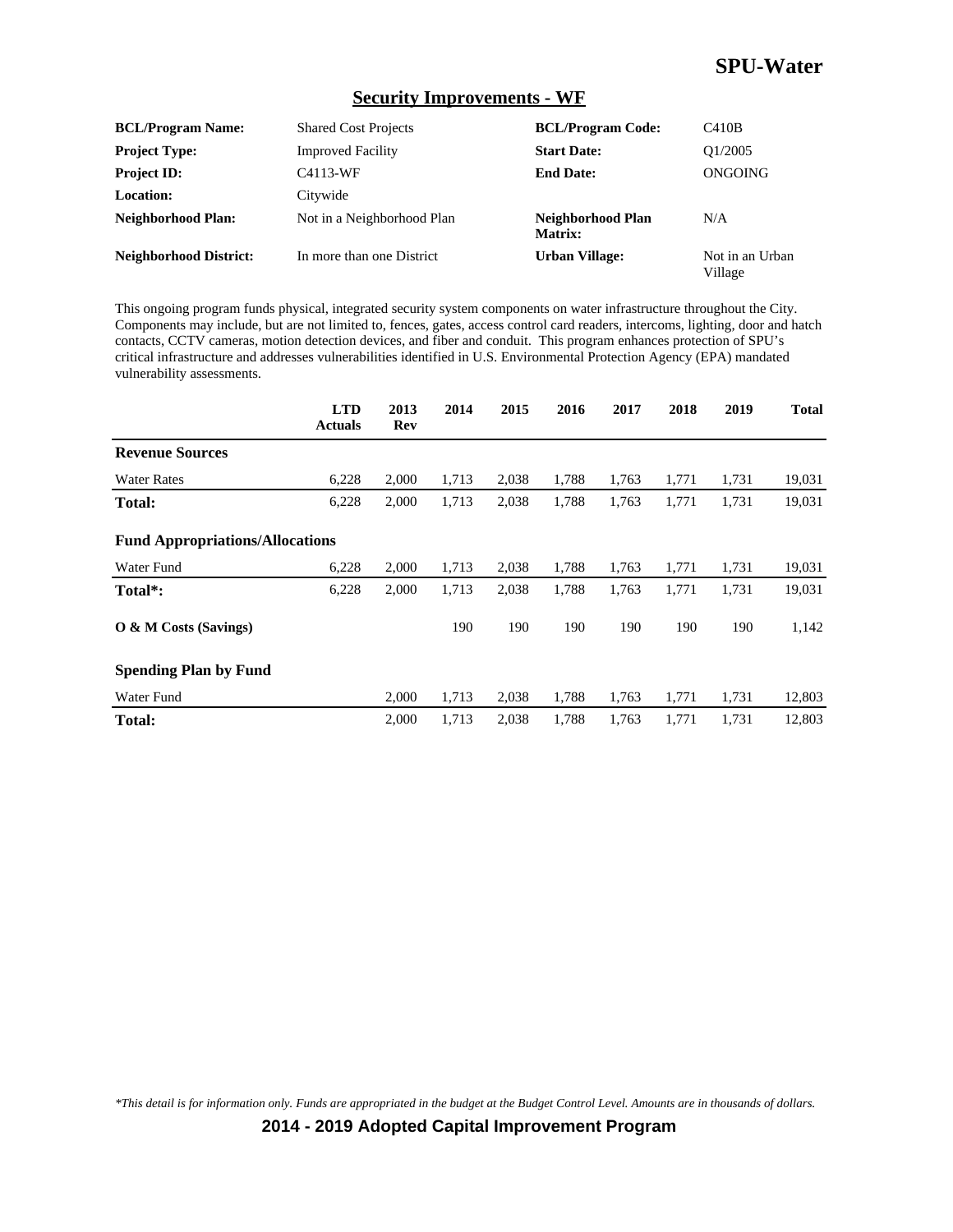### **Sound Transit - North Link - WF**

| <b>BCL/Program Name:</b>      | <b>Shared Cost Projects</b> | <b>BCL/Program Code:</b>     | C410B                             |
|-------------------------------|-----------------------------|------------------------------|-----------------------------------|
| <b>Project Type:</b>          | New Facility                | <b>Start Date:</b>           | O1/2012                           |
| <b>Project ID:</b>            | C4135-WF                    | <b>End Date:</b>             | O4/2020                           |
| <b>Location:</b>              | Various                     |                              |                                   |
| <b>Neighborhood Plan:</b>     | In more than one Plan       | Neighborhood Plan<br>Matrix: |                                   |
| <b>Neighborhood District:</b> | In more than one District   | <b>Urban Village:</b>        | In more than one<br>Urban Village |

This program funds relocation, replacement, and protection of water infrastructure affected by the development of Sound Transit's Link Light Rail System. Sound Transit is constructing the third segment of their electrical light rail transit system that includes 4.3 mile light rail extension, three additional stations, and other supporting facilities from the University of Washington to Northgate.

|                                        | <b>LTD</b><br><b>Actuals</b> | 2013<br>Rev | 2014 | 2015 | 2016 | 2017 | 2018 | 2019 | <b>Total</b> |
|----------------------------------------|------------------------------|-------------|------|------|------|------|------|------|--------------|
| <b>Revenue Sources</b>                 |                              |             |      |      |      |      |      |      |              |
| <b>Water Rates</b>                     | 58                           | 87          | 300  | 125  | 100  | 100  | 75   | 75   | 920          |
| <b>Total:</b>                          | 58                           | 87          | 300  | 125  | 100  | 100  | 75   | 75   | 920          |
| <b>Fund Appropriations/Allocations</b> |                              |             |      |      |      |      |      |      |              |
| Water Fund                             | 58                           | 87          | 300  | 125  | 100  | 100  | 75   | 75   | 920          |
| Total*:                                | 58                           | 87          | 300  | 125  | 100  | 100  | 75   | 75   | 920          |
| O & M Costs (Savings)                  |                              |             | 9    | 9    | 9    | 9    | 9    | 9    | 55           |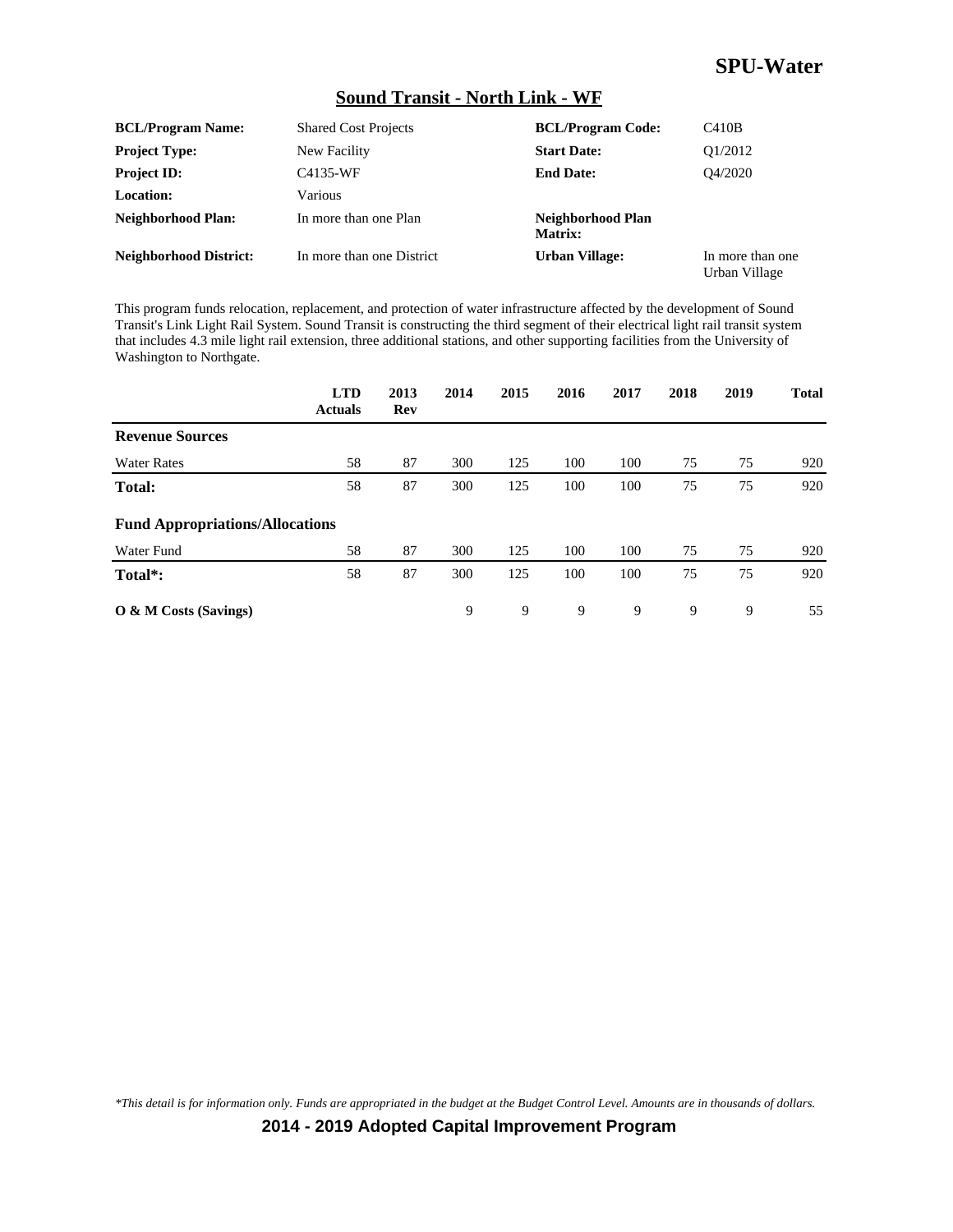### **Sound Transit - Water Betterment**

| <b>BCL/Program Name:</b>      | <b>Shared Cost Projects</b>      | <b>BCL/Program Code:</b>     | C410B                             |
|-------------------------------|----------------------------------|------------------------------|-----------------------------------|
| <b>Project Type:</b>          | <b>Improved Facility</b>         | <b>Start Date:</b>           | O1/2014                           |
| <b>Project ID:</b>            | C <sub>4</sub> 125               | <b>End Date:</b>             | O4/2015                           |
| <b>Location:</b>              | Central & South areas of Seattle |                              |                                   |
| Neighborhood Plan:            | In more than one Plan            | Neighborhood Plan<br>Matrix: | N/A                               |
| <b>Neighborhood District:</b> | In more than one District        | <b>Urban Village:</b>        | In more than one<br>Urban Village |

This project funds improvements to watermains and appurtenances (hydrants, valves, coatings, cathodic protection, etc.) affected by the development of Sound Transit's Light Rail System. These improvements are "opportunity" projects that become available and are cost effective as Sound Transit constructs Light Rail and rebuilds the street right-of-way. This project covers Sound Transit's alignment within SPU's service area, including the South Link to SeaTac International Airport, the University Link, and the North Link towards Northgate.

|                                        | <b>LTD</b><br><b>Actuals</b> | 2013<br>Rev      | 2014 | 2015 | 2016             | 2017           | 2018           | 2019           | <b>Total</b> |
|----------------------------------------|------------------------------|------------------|------|------|------------------|----------------|----------------|----------------|--------------|
| <b>Revenue Sources</b>                 |                              |                  |      |      |                  |                |                |                |              |
| <b>Water Rates</b>                     | 1,502                        | $\mathbf{0}$     | 50   | 50   | $\theta$         | $\overline{0}$ | $\overline{0}$ | $\mathbf{0}$   | 1,602        |
| <b>Total:</b>                          | 1,502                        | $\boldsymbol{0}$ | 50   | 50   | $\boldsymbol{0}$ | $\mathbf{0}$   | $\overline{0}$ | $\mathbf{0}$   | 1,602        |
| <b>Fund Appropriations/Allocations</b> |                              |                  |      |      |                  |                |                |                |              |
| Water Fund                             | 1,502                        | $\theta$         | 50   | 50   | $\overline{0}$   | $\theta$       | $\overline{0}$ | $\overline{0}$ | 1,602        |
| Total*:                                | 1,502                        | $\boldsymbol{0}$ | 50   | 50   | $\mathbf{0}$     | $\theta$       | $\overline{0}$ | $\overline{0}$ | 1,602        |
| $\overline{O}$ & M Costs (Savings)     |                              |                  | 16   | 16   | 16               | 16             | 16             | 16             | 96           |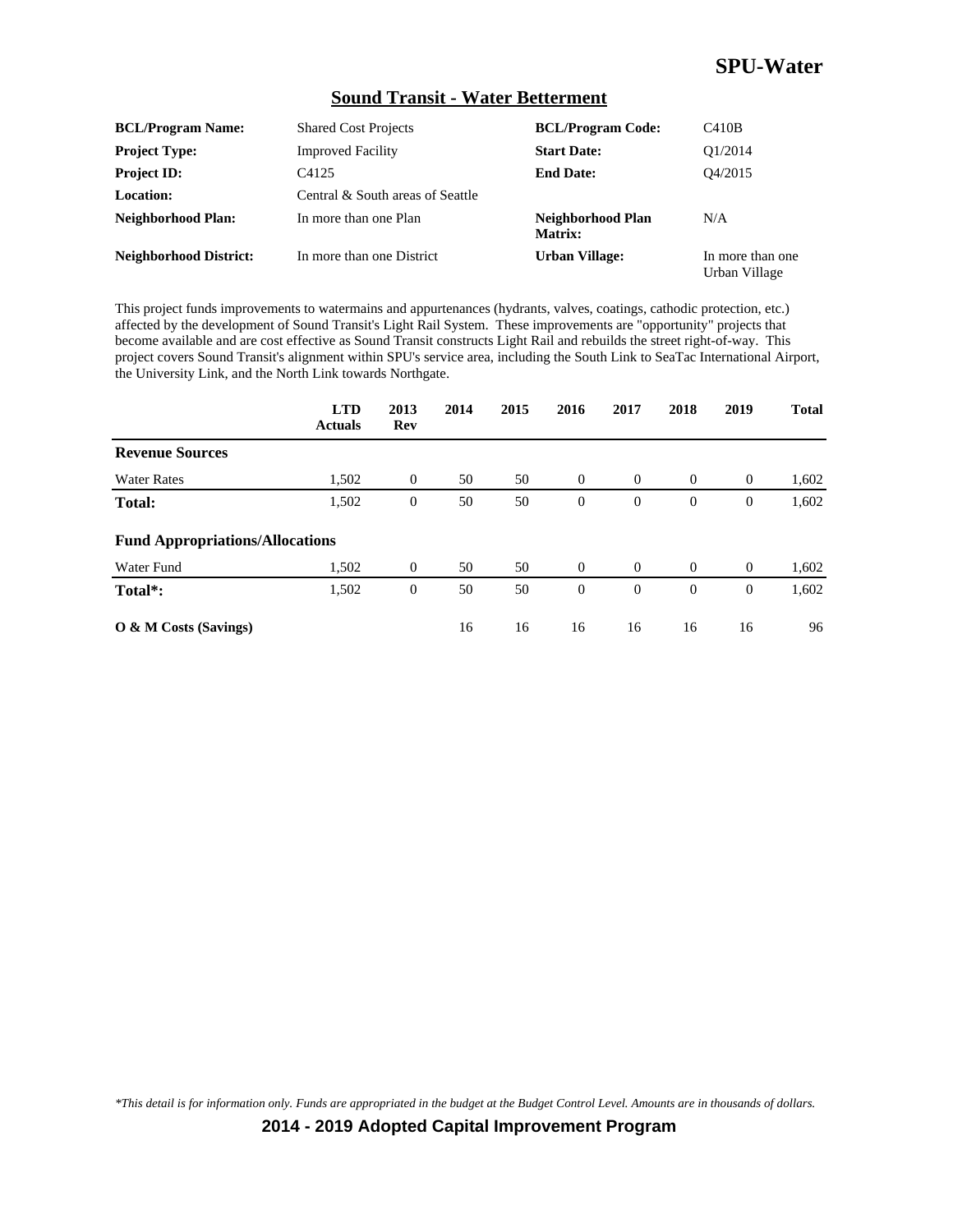### **Sound Transit – University Link - WF**

| <b>BCL/Program Name:</b>      | <b>Shared Cost Projects</b> | <b>BCL/Program Code:</b>     | C410B                             |
|-------------------------------|-----------------------------|------------------------------|-----------------------------------|
| <b>Project Type:</b>          | New Facility                | <b>Start Date:</b>           | O1/2007                           |
| <b>Project ID:</b>            | C4110-WF                    | <b>End Date:</b>             | O <sub>2</sub> /2016              |
| <b>Location:</b>              | Various                     |                              |                                   |
| <b>Neighborhood Plan:</b>     | In more than one Plan       | Neighborhood Plan<br>Matrix: | N/A                               |
| <b>Neighborhood District:</b> | In more than one District   | <b>Urban Village:</b>        | In more than one<br>Urban Village |

This program funds relocation, replacement, and protection of water system infrastructure affected by the development of Sound Transit's Link Light Rail System. Sound Transit is constructing the second segment of their electrical light rail transit system that includes 3.15 miles of tunnel, two additional stations, and other supporting facilities from downtown to the University of Washington.

|                                        | <b>LTD</b><br><b>Actuals</b> | 2013<br>Rev | 2014 | 2015 | 2016   | 2017           | 2018             | 2019             | <b>Total</b> |
|----------------------------------------|------------------------------|-------------|------|------|--------|----------------|------------------|------------------|--------------|
| <b>Revenue Sources</b>                 |                              |             |      |      |        |                |                  |                  |              |
| <b>Water Rates</b>                     | 329                          | 202         | 137  | 41   | 10     | $\overline{0}$ | $\overline{0}$   | $\theta$         | 719          |
| Total:                                 | 329                          | 202         | 137  | 41   | 10     | $\theta$       | $\boldsymbol{0}$ | $\boldsymbol{0}$ | 719          |
| <b>Fund Appropriations/Allocations</b> |                              |             |      |      |        |                |                  |                  |              |
| Water Fund                             | 329                          | 202         | 137  | 41   | 10     | $\overline{0}$ | $\overline{0}$   | $\mathbf{0}$     | 719          |
| Total*:                                | 329                          | 202         | 137  | 41   | 10     | $\theta$       | $\mathbf{0}$     | $\theta$         | 719          |
| O & M Costs (Savings)                  |                              |             | 7    | 7    | $\tau$ | $\tau$         | 7                | 7                | 43           |
| <b>Spending Plan by Fund</b>           |                              |             |      |      |        |                |                  |                  |              |
| Water Fund                             |                              | 202         | 137  | 41   | 10     | $\overline{0}$ | $\mathbf{0}$     | $\theta$         | 390          |
| <b>Total:</b>                          |                              | 202         | 137  | 41   | 10     | $\theta$       | $\theta$         | $\theta$         | 390          |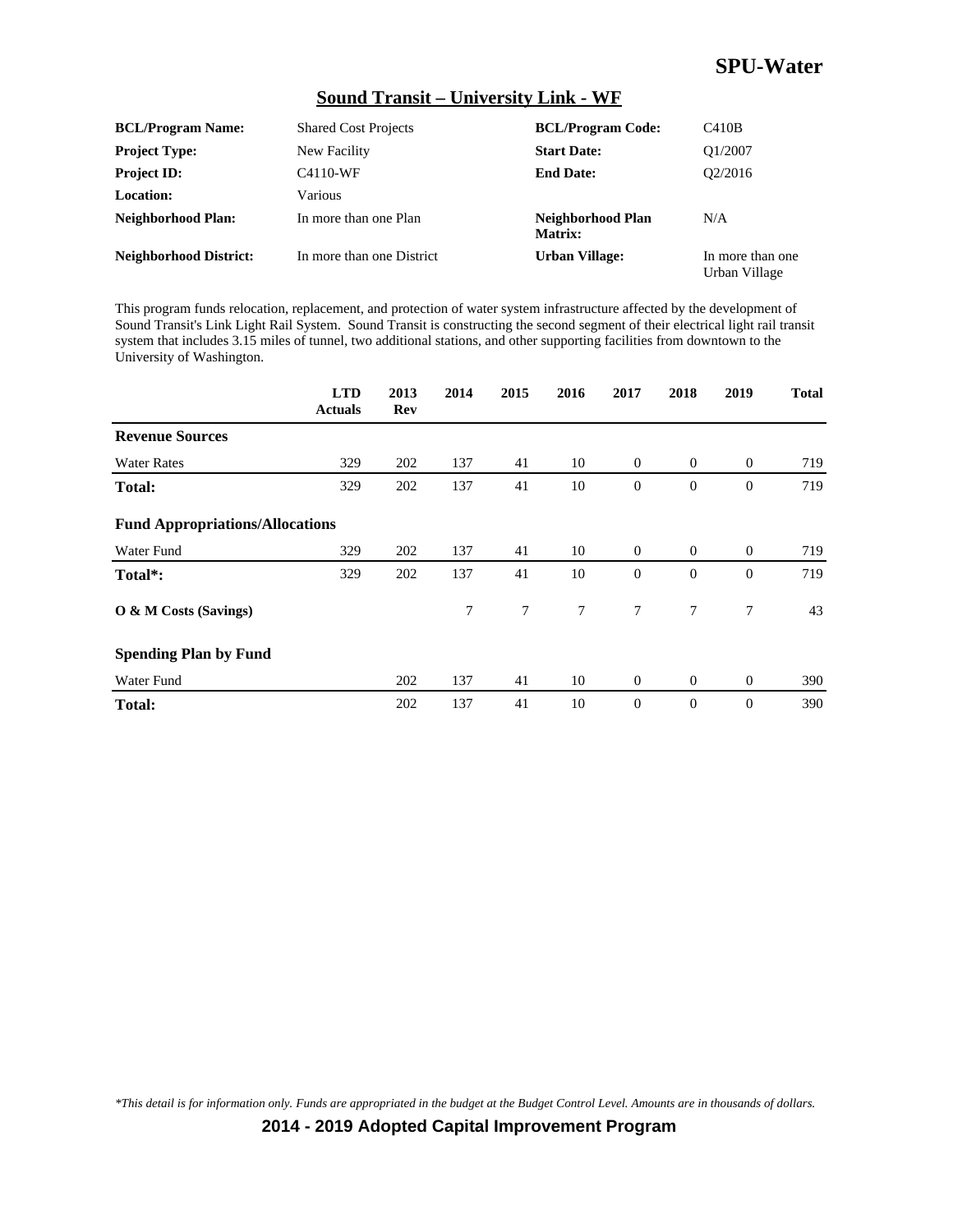### **Sound Transit-East Link**

| <b>BCL/Program Name:</b>      | <b>Shared Cost Projects</b>    | <b>BCL/Program Code:</b>     | C410B                      |
|-------------------------------|--------------------------------|------------------------------|----------------------------|
| <b>Project Type:</b>          | New Facility                   | <b>Start Date:</b>           | Q2/2013                    |
| <b>Project ID:</b>            | C4122-WF                       | <b>End Date:</b>             | O4/2015                    |
| <b>Location:</b>              | Various                        |                              |                            |
| <b>Neighborhood Plan:</b>     | Not in a Neighborhood Plan     | Neighborhood Plan<br>Matrix: | N/A                        |
| <b>Neighborhood District:</b> | Not in a Neighborhood District | <b>Urban Village:</b>        | Not in an Urban<br>Village |

This program funds relocation, replacement, and protection of water infrastructure affected by the development of Sound Transit's Link Light Rail System. Sound Transit is constructing the next segment of their electrical light rail transit system that includes 14 mile light rail extension, 10 additional stations total (one in Seattle) and other supporting facilities from the International District (ID) across I-90 to Bellevue/Redmond.

|                                        | <b>LTD</b><br><b>Actuals</b> | 2013<br>Rev    | 2014 | 2015 | 2016           | 2017           | 2018           | 2019             | <b>Total</b> |
|----------------------------------------|------------------------------|----------------|------|------|----------------|----------------|----------------|------------------|--------------|
| <b>Revenue Sources</b>                 |                              |                |      |      |                |                |                |                  |              |
| <b>Water Rates</b>                     | $\theta$                     | $\overline{0}$ | 40   | 15   | $\overline{0}$ | $\overline{0}$ | $\mathbf{0}$   | $\boldsymbol{0}$ | 55           |
| <b>Total:</b>                          | $\theta$                     | $\theta$       | 40   | 15   | $\theta$       | $\theta$       | $\overline{0}$ | $\overline{0}$   | 55           |
| <b>Fund Appropriations/Allocations</b> |                              |                |      |      |                |                |                |                  |              |
| Water Fund                             | $\theta$                     | $\overline{0}$ | 40   | 15   | $\overline{0}$ | $\theta$       | $\overline{0}$ | $\overline{0}$   | 55           |
| Total*:                                | $\theta$                     | $\theta$       | 40   | 15   | $\overline{0}$ | $\theta$       | $\overline{0}$ | $\overline{0}$   | 55           |
| O & M Costs (Savings)                  |                              |                | 1    |      |                | 1              |                |                  | 3            |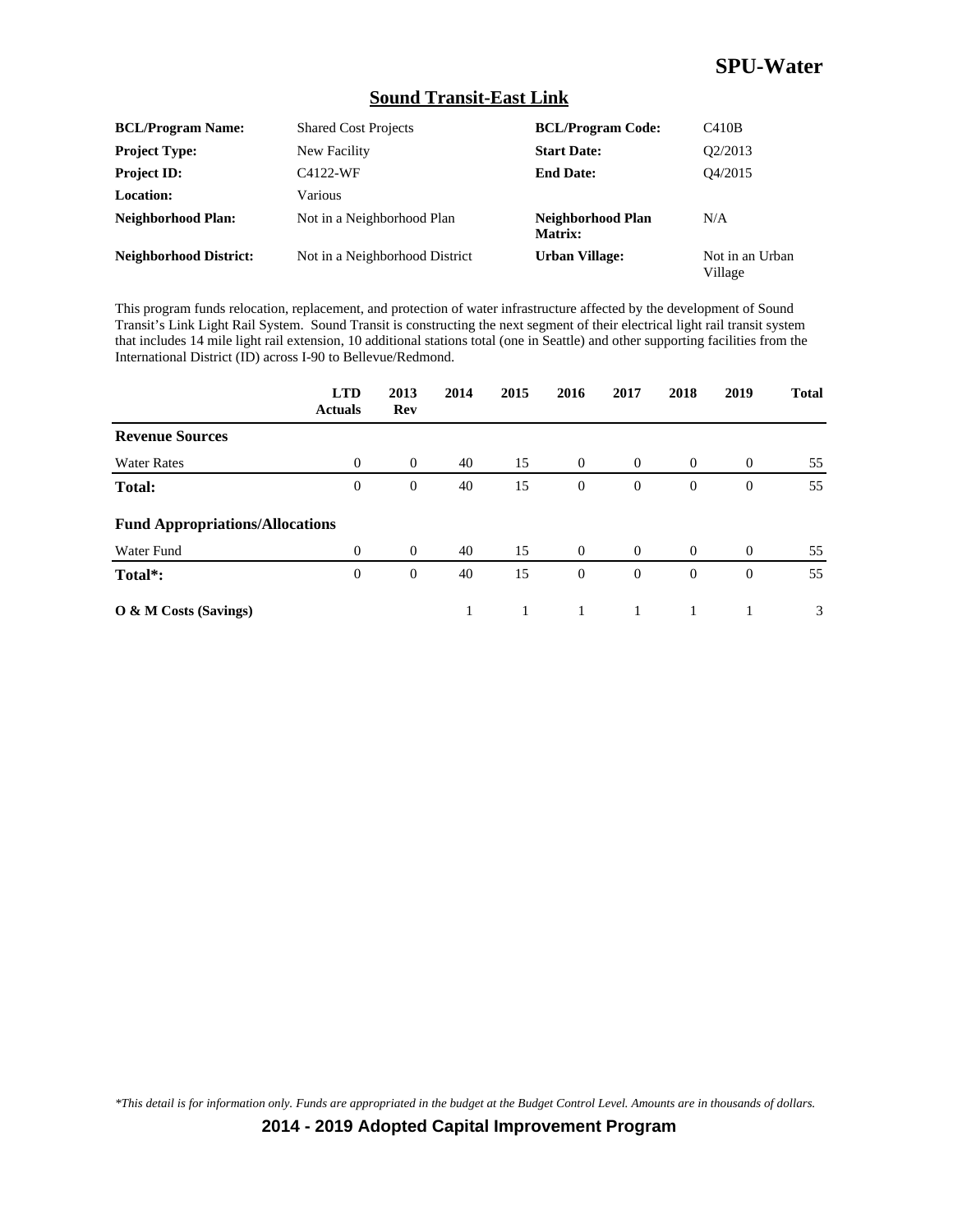### **Stream & Riparian Restoration**

| <b>BCL/Program Name:</b>      | <b>Habitat Conservation Program</b>  | <b>BCL/Program Code:</b>     | C160B                      |
|-------------------------------|--------------------------------------|------------------------------|----------------------------|
| <b>Project Type:</b>          | <b>Rehabilitation or Restoration</b> | <b>Start Date:</b>           | O2/2000                    |
| <b>Project ID:</b>            | C <sub>1602</sub>                    | <b>End Date:</b>             | ONGOING                    |
| Location:                     | Cedar River Watershed                |                              |                            |
| <b>Neighborhood Plan:</b>     | Not in a Neighborhood Plan           | Neighborhood Plan<br>Matrix: | N/A                        |
| <b>Neighborhood District:</b> | Not in a Neighborhood District       | <b>Urban Village:</b>        | Not in an Urban<br>Village |

This program provides stream and riparian restoration in the Cedar River Watershed, including large woody debris placement, riparian conifer underplanting, and culvert replacement for fish passage and peak storm flows. This program is a requirement under the Cedar River Habitat Conservation Plan (HCP.)

|                                        | <b>LTD</b><br><b>Actuals</b> | 2013<br>Rev | 2014 | 2015 | 2016 | 2017 | 2018 | 2019 | <b>Total</b> |
|----------------------------------------|------------------------------|-------------|------|------|------|------|------|------|--------------|
| <b>Revenue Sources</b>                 |                              |             |      |      |      |      |      |      |              |
| <b>Water Rates</b>                     | 7,232                        | 383         | 394  | 395  | 397  | 292  | 292  | 292  | 9,678        |
| <b>Total:</b>                          | 7,232                        | 383         | 394  | 395  | 397  | 292  | 292  | 292  | 9,678        |
| <b>Fund Appropriations/Allocations</b> |                              |             |      |      |      |      |      |      |              |
| Water Fund                             | 7,232                        | 383         | 394  | 395  | 397  | 292  | 292  | 292  | 9,678        |
| Total*:                                | 7,232                        | 383         | 394  | 395  | 397  | 292  | 292  | 292  | 9,678        |
| O & M Costs (Savings)                  |                              |             | 97   | 97   | 97   | 97   | 97   | 97   | 581          |
| <b>Spending Plan by Fund</b>           |                              |             |      |      |      |      |      |      |              |
| Water Fund                             |                              | 377         | 394  | 395  | 397  | 292  | 292  | 292  | 2,440        |
| <b>Total:</b>                          |                              | 377         | 394  | 395  | 397  | 292  | 292  | 292  | 2,440        |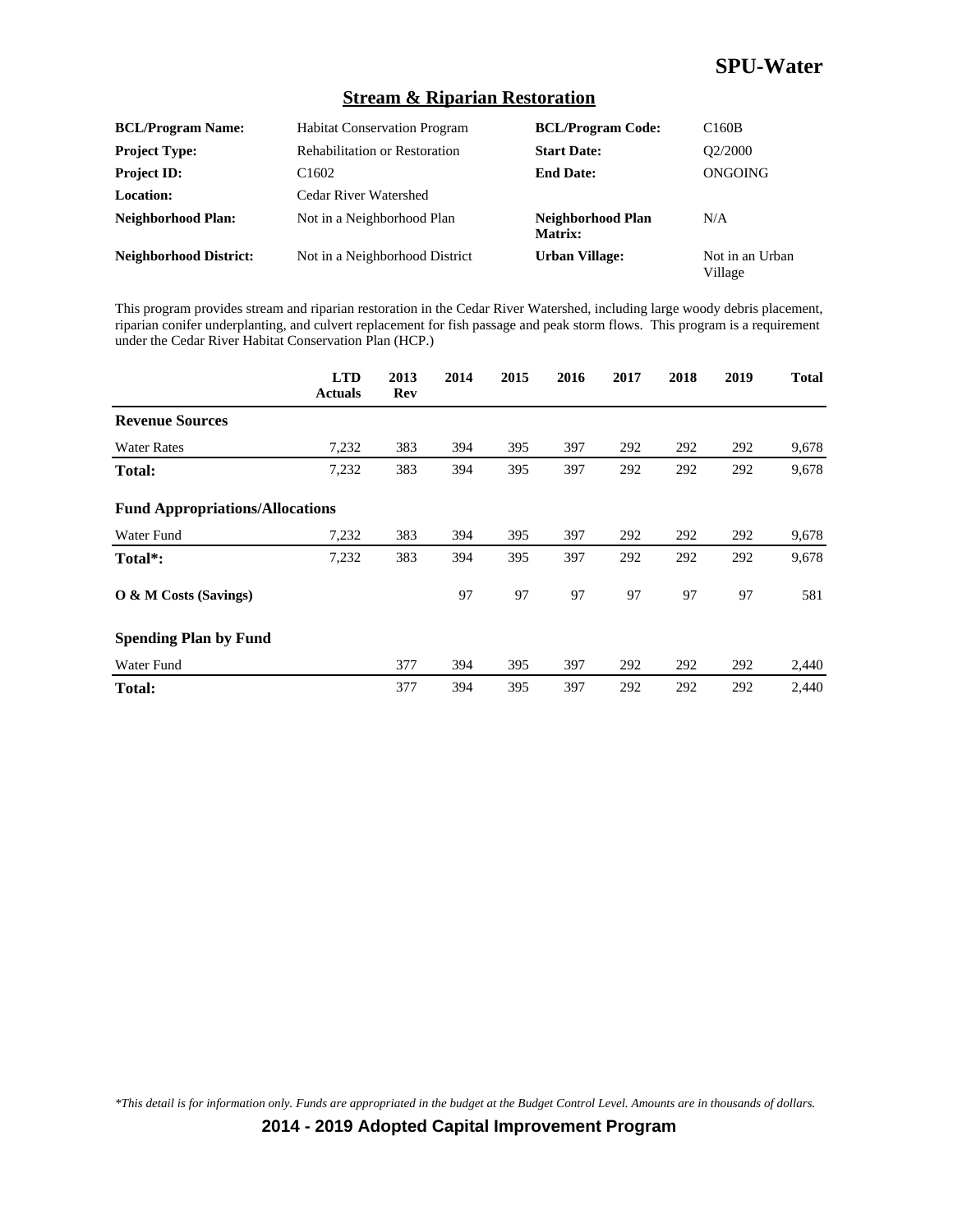#### **Tank Improvements**

| <b>BCL/Program Name:</b>      | <b>Distribution</b>                  | <b>BCL/Program Code:</b>     | C110B                             |
|-------------------------------|--------------------------------------|------------------------------|-----------------------------------|
| <b>Project Type:</b>          | <b>Rehabilitation or Restoration</b> | <b>Start Date:</b>           | O1/2008                           |
| <b>Project ID:</b>            | C <sub>1134</sub>                    | <b>End Date:</b>             | ONGOING                           |
| <b>Location:</b>              | Citywide                             |                              |                                   |
| Neighborhood Plan:            | Not in a Neighborhood Plan           | Neighborhood Plan<br>Matrix: | N/A                               |
| <b>Neighborhood District:</b> | In more than one District            | <b>Urban Village:</b>        | In more than one<br>Urban Village |

This ongoing program implements water quality, seismic, and other improvements to steel water tanks in Seattle. Functional water tanks are essential to public health protection as they assure that the distribution system is under pressure at all times, even when pump stations or control valves malfunction. Depressurization of the water system may result in siphoning back contaminants from faulty private systems and from the ground into the water pipes.

|                                        | <b>LTD</b><br><b>Actuals</b> | 2013<br>Rev | 2014             | 2015 | 2016  | 2017             | 2018             | 2019 | <b>Total</b> |
|----------------------------------------|------------------------------|-------------|------------------|------|-------|------------------|------------------|------|--------------|
| <b>Revenue Sources</b>                 |                              |             |                  |      |       |                  |                  |      |              |
| <b>Water Rates</b>                     | 4,161                        | 120         | $\mathbf{0}$     | 500  | 2,500 | $\bf{0}$         | $\mathbf{0}$     | 500  | 7,781        |
| <b>Total:</b>                          | 4,161                        | 120         | $\boldsymbol{0}$ | 500  | 2,500 | $\mathbf{0}$     | $\boldsymbol{0}$ | 500  | 7,781        |
| <b>Fund Appropriations/Allocations</b> |                              |             |                  |      |       |                  |                  |      |              |
| Water Fund                             | 4,161                        | 120         | $\mathbf{0}$     | 500  | 2,500 | $\boldsymbol{0}$ | $\mathbf{0}$     | 500  | 7,781        |
| Total <sup>*</sup> :                   | 4,161                        | 120         | $\theta$         | 500  | 2,500 | $\theta$         | $\theta$         | 500  | 7,781        |
| O & M Costs (Savings)                  |                              |             | 78               | 78   | 78    | 78               | 78               | 78   | 467          |
| <b>Spending Plan by Fund</b>           |                              |             |                  |      |       |                  |                  |      |              |
| Water Fund                             |                              | 135         | $\theta$         | 500  | 2,500 | $\theta$         | $\mathbf{0}$     | 500  | 3,635        |
| <b>Total:</b>                          |                              | 135         | $\mathbf{0}$     | 500  | 2,500 | $\mathbf{0}$     | $\boldsymbol{0}$ | 500  | 3,635        |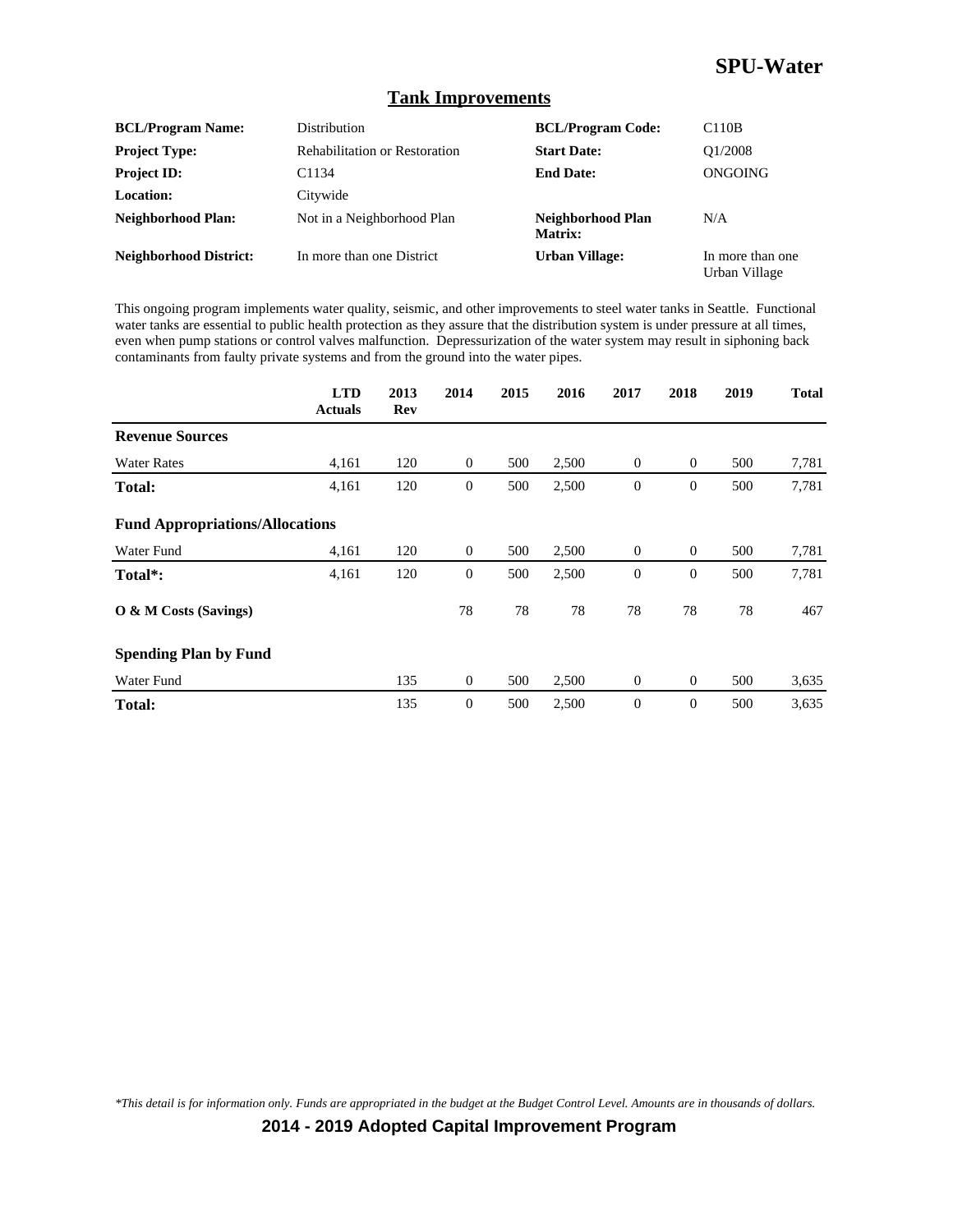#### **Tolt Bridges**

| <b>BCL/Program Name:</b>      | Watershed Stewardship                | <b>BCL/Program Code:</b>     | C130B                      |
|-------------------------------|--------------------------------------|------------------------------|----------------------------|
| <b>Project Type:</b>          | <b>Rehabilitation or Restoration</b> | <b>Start Date:</b>           | O1/2004                    |
| <b>Project ID:</b>            | C <sub>1308</sub>                    | <b>End Date:</b>             | ONGOING                    |
| <b>Location:</b>              | <b>Tolt River Watershed</b>          |                              |                            |
| Neighborhood Plan:            | Not in a Neighborhood Plan           | Neighborhood Plan<br>Matrix: | N/A                        |
| <b>Neighborhood District:</b> | Not in a Neighborhood District       | <b>Urban Village:</b>        | Not in an Urban<br>Village |

This program replaces aging bridges on forest roads in the Tolt River Watershed, including Chuck Judd Creek Bridge and Siwash Creek Bridge. It improves aging bridge assets in the watershed transportation system to provide City employees, City contractors, and visitors with safe and adequate access to City water supply and hydroelectric assets while minimizing and reducing environmental impacts over time. This program maintains compliance with state laws and safety and environmental regulations, including Washington Department of Natural Resources (WDNR) forest practice regulations and Washington Department of Health (DOH) Watershed Protection Plan regulations.

|                                        | <b>LTD</b><br><b>Actuals</b> | 2013<br>Rev  | 2014             | 2015             | 2016 | 2017 | 2018             | 2019         | <b>Total</b> |
|----------------------------------------|------------------------------|--------------|------------------|------------------|------|------|------------------|--------------|--------------|
| <b>Revenue Sources</b>                 |                              |              |                  |                  |      |      |                  |              |              |
| <b>Water Rates</b>                     | $\overline{0}$               | $\mathbf{1}$ | $\overline{0}$   | $\overline{0}$   | 450  | 450  | $\overline{0}$   | $\mathbf{0}$ | 901          |
| <b>Total:</b>                          | $\theta$                     | 1            | $\theta$         | $\mathbf{0}$     | 450  | 450  | $\mathbf{0}$     | $\mathbf{0}$ | 901          |
| <b>Fund Appropriations/Allocations</b> |                              |              |                  |                  |      |      |                  |              |              |
| Water Fund                             | $\mathbf{0}$                 | 1            | $\boldsymbol{0}$ | $\boldsymbol{0}$ | 450  | 450  | $\boldsymbol{0}$ | $\mathbf{0}$ | 901          |
| Total <sup>*</sup> :                   | $\overline{0}$               | $\mathbf{1}$ | $\theta$         | $\mathbf{0}$     | 450  | 450  | $\mathbf{0}$     | $\mathbf{0}$ | 901          |
| O & M Costs (Savings)                  |                              |              | 9                | 9                | 9    | 9    | 9                | 9            | 54           |
| <b>Spending Plan by Fund</b>           |                              |              |                  |                  |      |      |                  |              |              |
| Water Fund                             |                              | $\theta$     | $\theta$         | $\mathbf{0}$     | 450  | 450  | $\overline{0}$   | $\mathbf{0}$ | 900          |
| <b>Total:</b>                          |                              | $\theta$     | $\theta$         | $\mathbf{0}$     | 450  | 450  | $\overline{0}$   | $\mathbf{0}$ | 900          |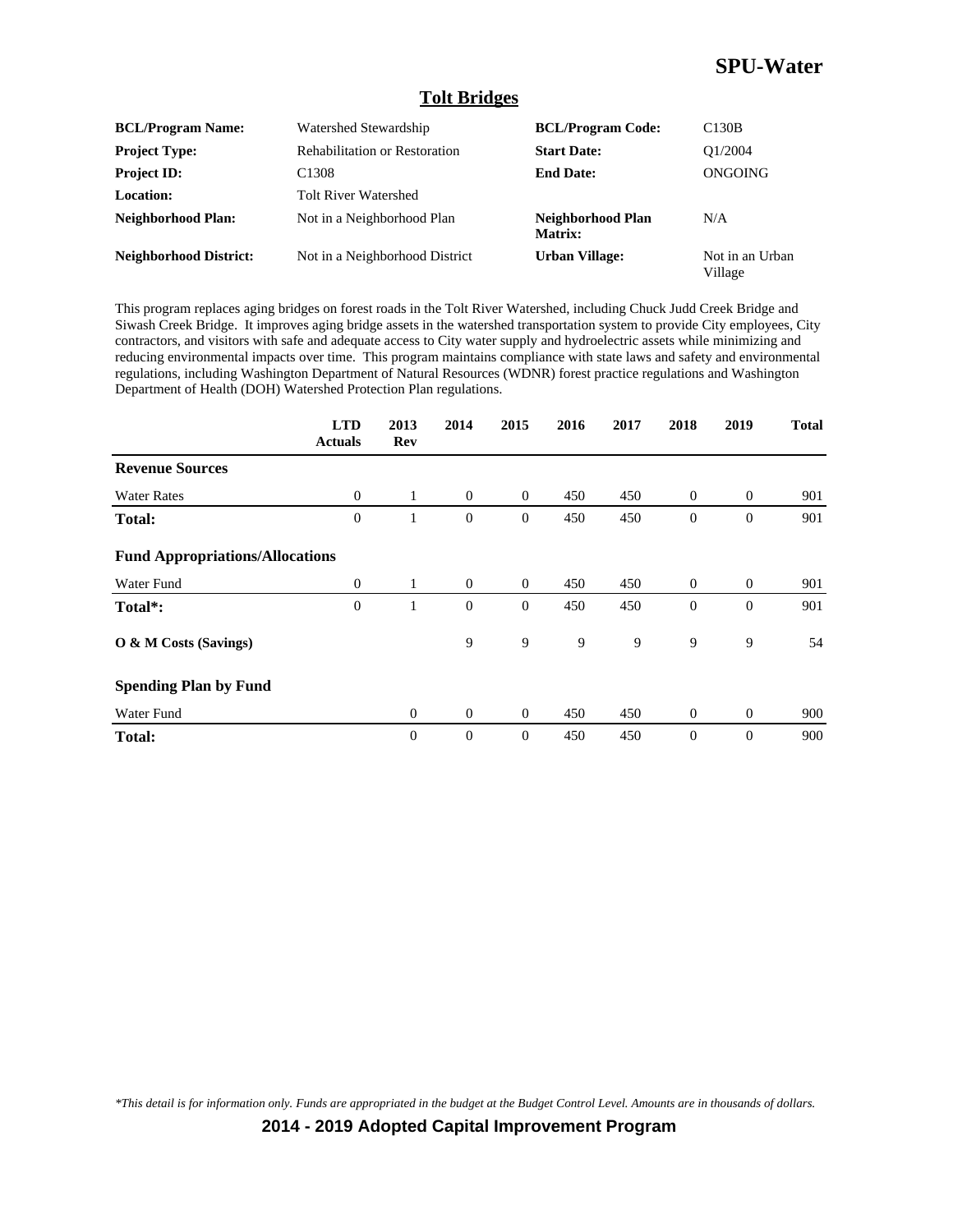### **Tolt Watershed Restoration**

| <b>BCL/Program Name:</b>      | Watershed Stewardship                | <b>BCL/Program Code:</b>     | C <sub>130</sub> B         |
|-------------------------------|--------------------------------------|------------------------------|----------------------------|
| <b>Project Type:</b>          | <b>Rehabilitation or Restoration</b> | <b>Start Date:</b>           | O1/2009                    |
| <b>Project ID:</b>            | C <sub>1310</sub>                    | <b>End Date:</b>             | O4/2020                    |
| <b>Location:</b>              | <b>Tolt River Watershed</b>          |                              |                            |
| <b>Neighborhood Plan:</b>     | Not in a Neighborhood Plan           | Neighborhood Plan<br>Matrix: | N/A                        |
| <b>Neighborhood District:</b> | Not in a Neighborhood District       | <b>Urban Village:</b>        | Not in an Urban<br>Village |

This program provides aquatic and riparian restoration, and funds improvements and decommissioning of the road system in the Tolt River Municipal Watershed. This program improves Tolt Watershed management practices to be consistent with the land management practices in the Cedar River Watershed, the City's other primary water supply watershed. Projects are based upon recommendations of the 2011 Tolt Watershed Management Plan.

|                                        | <b>LTD</b><br><b>Actuals</b> | 2013<br>Rev | 2014 | 2015 | 2016           | 2017           | 2018           | 2019           | <b>Total</b> |
|----------------------------------------|------------------------------|-------------|------|------|----------------|----------------|----------------|----------------|--------------|
| <b>Revenue Sources</b>                 |                              |             |      |      |                |                |                |                |              |
| <b>Water Rates</b>                     | 288                          | 28          | 6    | 5    | $\theta$       | $\theta$       | $\overline{0}$ | $\theta$       | 327          |
| <b>Total:</b>                          | 288                          | 28          | 6    | 5    | $\theta$       | $\theta$       | $\mathbf{0}$   | $\theta$       | 327          |
| <b>Fund Appropriations/Allocations</b> |                              |             |      |      |                |                |                |                |              |
| Water Fund                             | 288                          | 28          | 6    | 5    | $\overline{0}$ | $\overline{0}$ | $\overline{0}$ | $\mathbf{0}$   | 327          |
| Total*:                                | 288                          | 28          | 6    | 5    | $\theta$       | $\Omega$       | $\mathbf{0}$   | $\overline{0}$ | 327          |
| O & M Costs (Savings)                  |                              |             | 3    | 3    | 3              | 3              | 3              | $\mathfrak{Z}$ | 20           |
| <b>Spending Plan by Fund</b>           |                              |             |      |      |                |                |                |                |              |
| Water Fund                             |                              | 29          | 6    | 5    | $\mathbf{0}$   | $\theta$       | $\overline{0}$ | $\mathbf{0}$   | 40           |
| <b>Total:</b>                          |                              | 29          | 6    | 5    | $\theta$       | $\theta$       | $\mathbf{0}$   | $\theta$       | 40           |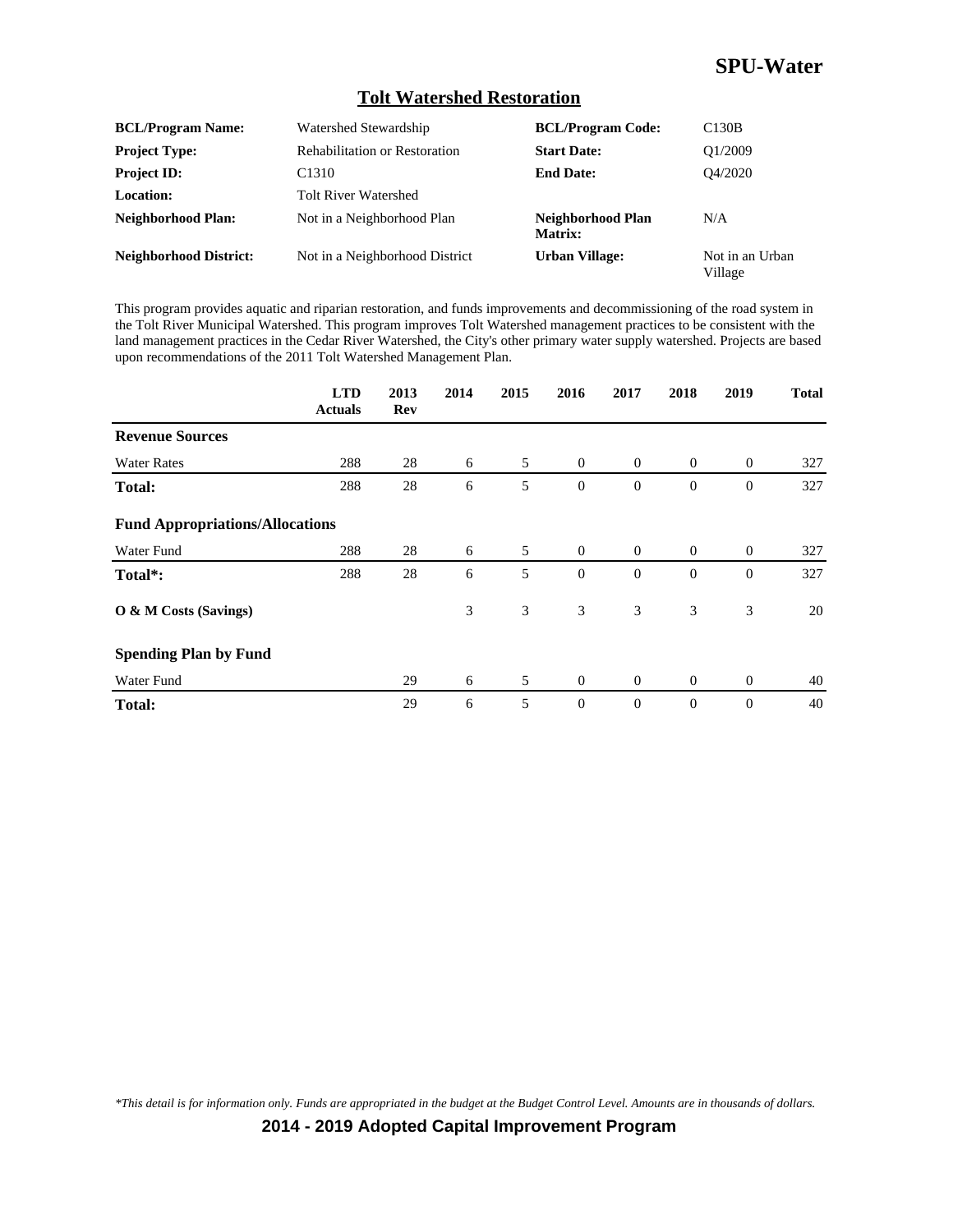### **Transmission Pipelines Rehabilitation**

| <b>BCL/Program Name:</b>      | Transmission                         | <b>BCL/Program Code:</b>     | C120B                      |
|-------------------------------|--------------------------------------|------------------------------|----------------------------|
| <b>Project Type:</b>          | <b>Rehabilitation or Restoration</b> | <b>Start Date:</b>           | O <sub>1</sub> /2005       |
| <b>Project ID:</b>            | C <sub>1207</sub>                    | <b>End Date:</b>             | ONGOING                    |
| Location:                     | Regional                             |                              |                            |
| Neighborhood Plan:            | Not in a Neighborhood Plan           | Neighborhood Plan<br>Matrix: | N/A                        |
| <b>Neighborhood District:</b> | In more than one District            | <b>Urban Village:</b>        | Not in an Urban<br>Village |

This program rehabilitates and upgrades water pipes and associated structures in the City of Seattle's transmission system. It assists SPU in providing agreed-upon pressure and flow for wholesale customers, limiting drinking water supply outages, and meeting applicable regulatory requirements of the Washington Department of Health (DOH).

|                                        | <b>LTD</b><br><b>Actuals</b> | 2013<br>Rev | 2014  | 2015  | 2016  | 2017  | 2018  | 2019  | <b>Total</b> |
|----------------------------------------|------------------------------|-------------|-------|-------|-------|-------|-------|-------|--------------|
| <b>Revenue Sources</b>                 |                              |             |       |       |       |       |       |       |              |
| <b>Water Rates</b>                     | 2,963                        | 1,040       | 1,376 | 3,457 | 1,404 | 1,276 | 1,299 | 1,322 | 14,137       |
| <b>Total:</b>                          | 2,963                        | 1,040       | 1,376 | 3,457 | 1,404 | 1,276 | 1,299 | 1,322 | 14,137       |
| <b>Fund Appropriations/Allocations</b> |                              |             |       |       |       |       |       |       |              |
| Water Fund                             | 2,963                        | 1,040       | 1,376 | 3,457 | 1,404 | 1,276 | 1,299 | 1,322 | 14,137       |
| Total*:                                | 2,963                        | 1,040       | 1,376 | 3,457 | 1,404 | 1,276 | 1,299 | 1,322 | 14,137       |
| $\overline{O}$ & M Costs (Savings)     |                              |             | 141   | 141   | 141   | 141   | 141   | 141   | 848          |
| <b>Spending Plan by Fund</b>           |                              |             |       |       |       |       |       |       |              |
| Water Fund                             |                              | 450         | 1,376 | 3,457 | 1,404 | 1,276 | 1,299 | 1,322 | 10,584       |
| <b>Total:</b>                          |                              | 450         | 1,376 | 3,457 | 1,404 | 1,276 | 1,299 | 1,322 | 10,584       |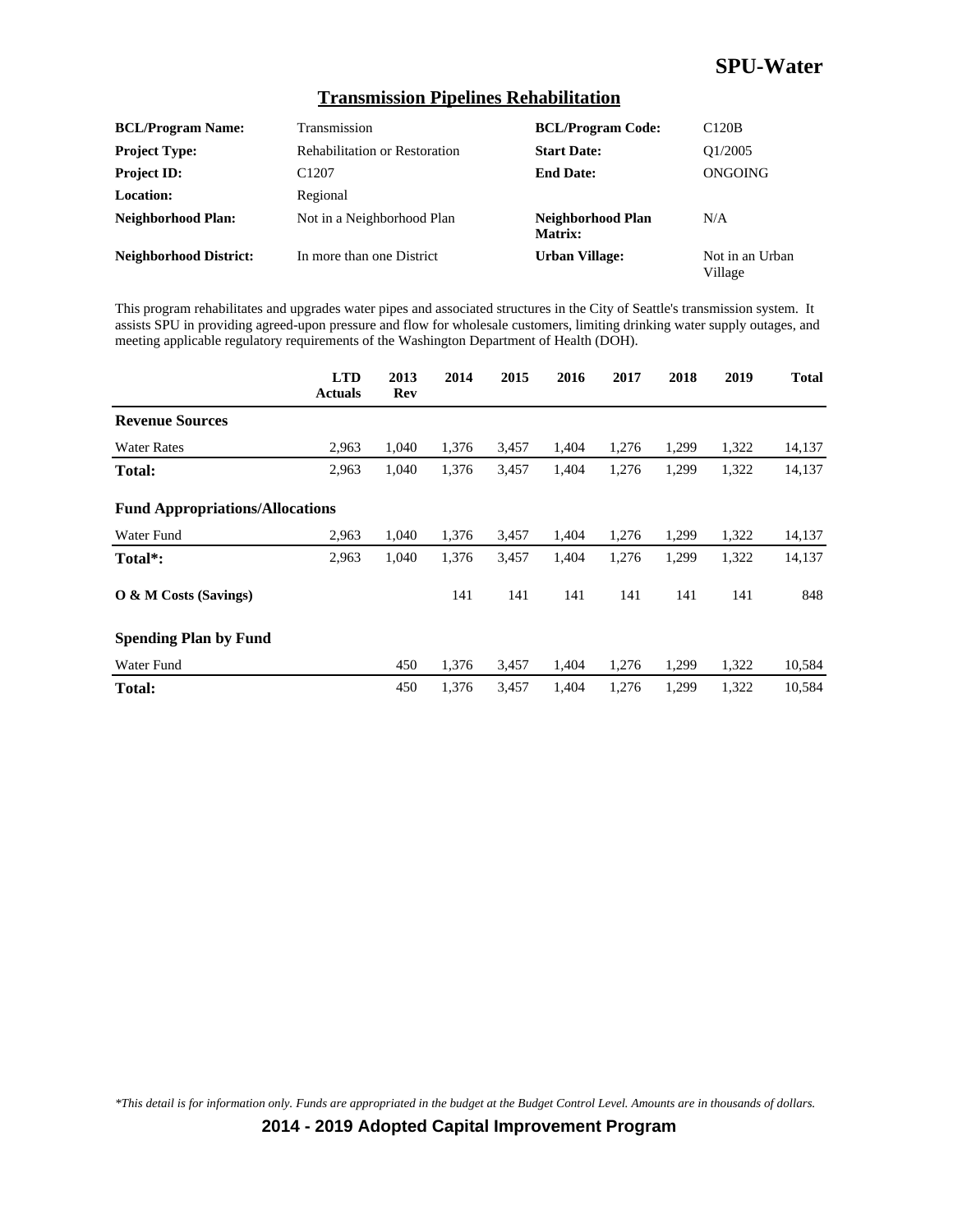### **Transmission Right-of-Way Improvements**

| <b>BCL/Program Name:</b>      | Watershed Stewardship                | <b>BCL/Program Code:</b>     | C130B                      |
|-------------------------------|--------------------------------------|------------------------------|----------------------------|
| <b>Project Type:</b>          | <b>Rehabilitation or Restoration</b> | <b>Start Date:</b>           | O1/2012                    |
| <b>Project ID:</b>            | C <sub>1316</sub>                    | <b>End Date:</b>             | O4/2014                    |
| Location:                     | Various                              |                              |                            |
| <b>Neighborhood Plan:</b>     | Not in a Neighborhood Plan           | Neighborhood Plan<br>Matrix: | N/A                        |
| <b>Neighborhood District:</b> | Not in a Neighborhood District       | <b>Urban Village:</b>        | Not in an Urban<br>Village |

This project provides drainage and vegetation improvements within and adjacent to water transmission rights-of-way and in the Lake Youngs Reserve. These improvements will reduce long-term maintenance costs, contribute to worker safety, and reduce sediment delivery adjacent waterways.

|                                        | <b>LTD</b><br><b>Actuals</b> | 2013<br>Rev | 2014 | 2015           | 2016           | 2017           | 2018           | 2019           | <b>Total</b> |
|----------------------------------------|------------------------------|-------------|------|----------------|----------------|----------------|----------------|----------------|--------------|
| <b>Revenue Sources</b>                 |                              |             |      |                |                |                |                |                |              |
| <b>Water Rates</b>                     |                              | 70          | 20   | $\overline{0}$ | $\overline{0}$ | $\overline{0}$ | $\overline{0}$ | $\theta$       | 91           |
| <b>Total:</b>                          |                              | 70          | 20   | $\overline{0}$ | $\theta$       | $\theta$       | $\overline{0}$ | $\overline{0}$ | 91           |
| <b>Fund Appropriations/Allocations</b> |                              |             |      |                |                |                |                |                |              |
| <b>Water Fund</b>                      |                              | 70          | 20   | $\overline{0}$ | $\overline{0}$ | $\overline{0}$ | $\overline{0}$ | $\theta$       | 91           |
| Total <sup>*</sup> :                   | $\perp$                      | 70          | 20   | $\mathbf{0}$   | $\theta$       | $\overline{0}$ | $\overline{0}$ | $\mathbf{0}$   | 91           |
| O & M Costs (Savings)                  |                              |             | 1    |                | 1              |                | 1              |                | 5            |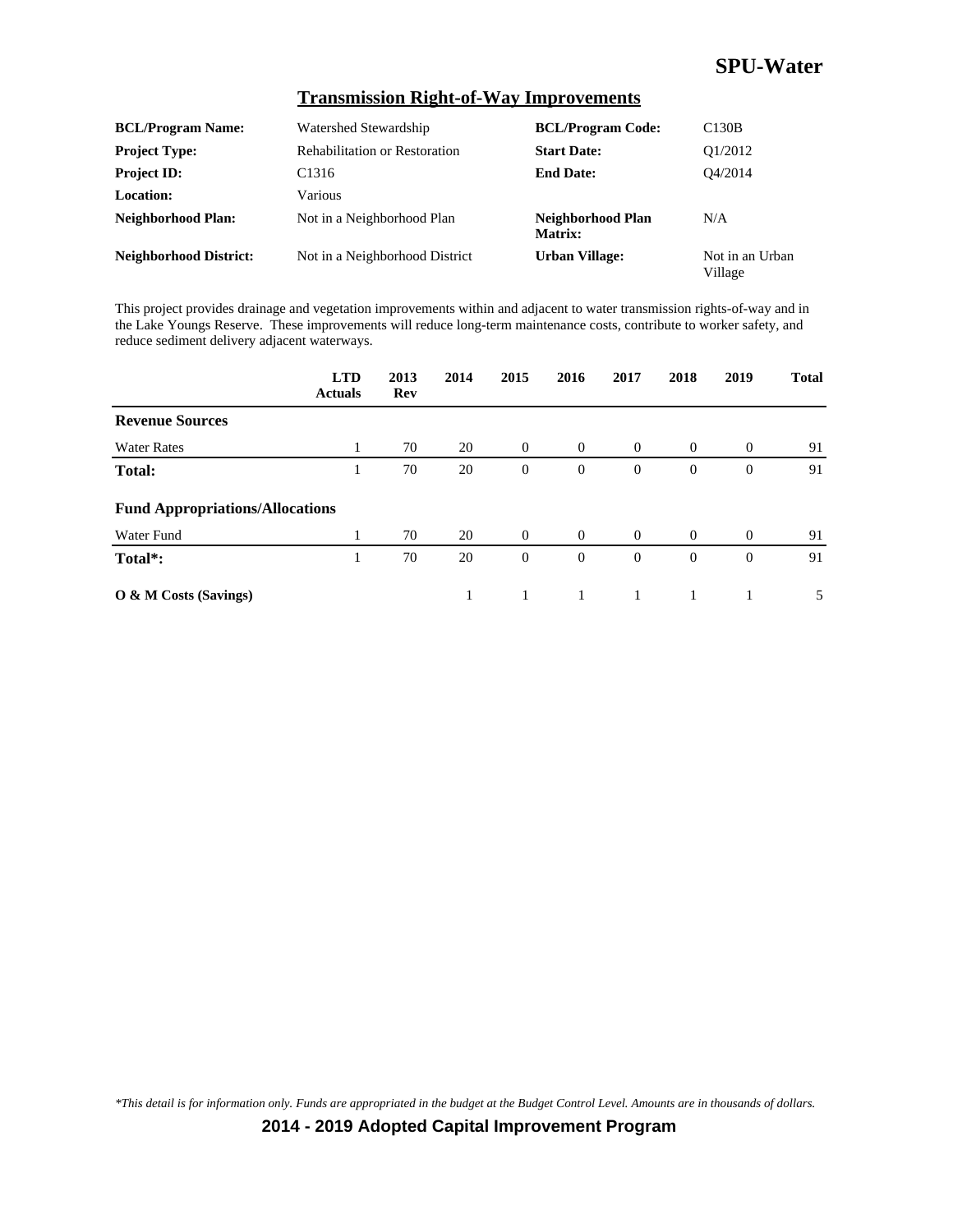### **Treatment Facility/Water Quality Improvements**

| <b>BCL/Program Name:</b>      | Water Quality & Treatment            | <b>BCL/Program Code:</b>     | C140B                      |
|-------------------------------|--------------------------------------|------------------------------|----------------------------|
| <b>Project Type:</b>          | <b>Rehabilitation or Restoration</b> | <b>Start Date:</b>           | O1/2007                    |
| <b>Project ID:</b>            | C <sub>1413</sub>                    | <b>End Date:</b>             | ONGOING                    |
| <b>Location:</b>              | Various                              |                              |                            |
| <b>Neighborhood Plan:</b>     | Not in a Neighborhood Plan           | Neighborhood Plan<br>Matrix: | N/A                        |
| <b>Neighborhood District:</b> | Not in a Neighborhood District       | <b>Urban Village:</b>        | Not in an Urban<br>Village |

This ongoing program provides construction of various smaller scale water quality and treatment facility rehabilitation and improvement projects that may develop on short notice over the course of each year. It enhances SPU's ability to address water system improvement needs that relate to public health protection and drinking water regulatory compliance.

|                                        | <b>LTD</b><br><b>Actuals</b> | 2013<br>Rev | 2014 | 2015 | 2016 | 2017 | 2018 | 2019 | <b>Total</b> |
|----------------------------------------|------------------------------|-------------|------|------|------|------|------|------|--------------|
| <b>Revenue Sources</b>                 |                              |             |      |      |      |      |      |      |              |
| <b>Water Rates</b>                     | 186                          | 30          | 100  | 100  | 100  | 100  | 100  | 100  | 816          |
| <b>Total:</b>                          | 186                          | 30          | 100  | 100  | 100  | 100  | 100  | 100  | 816          |
| <b>Fund Appropriations/Allocations</b> |                              |             |      |      |      |      |      |      |              |
| Water Fund                             | 186                          | 30          | 100  | 100  | 100  | 100  | 100  | 100  | 816          |
| Total <sup>*</sup> :                   | 186                          | 30          | 100  | 100  | 100  | 100  | 100  | 100  | 816          |
| O & M Costs (Savings)                  |                              |             | 8    | 8    | 8    | 8    | 8    | 8    | 49           |
| <b>Spending Plan by Fund</b>           |                              |             |      |      |      |      |      |      |              |
| Water Fund                             |                              | 30          | 100  | 100  | 100  | 100  | 100  | 100  | 630          |
| <b>Total:</b>                          |                              | 30          | 100  | 100  | 100  | 100  | 100  | 100  | 630          |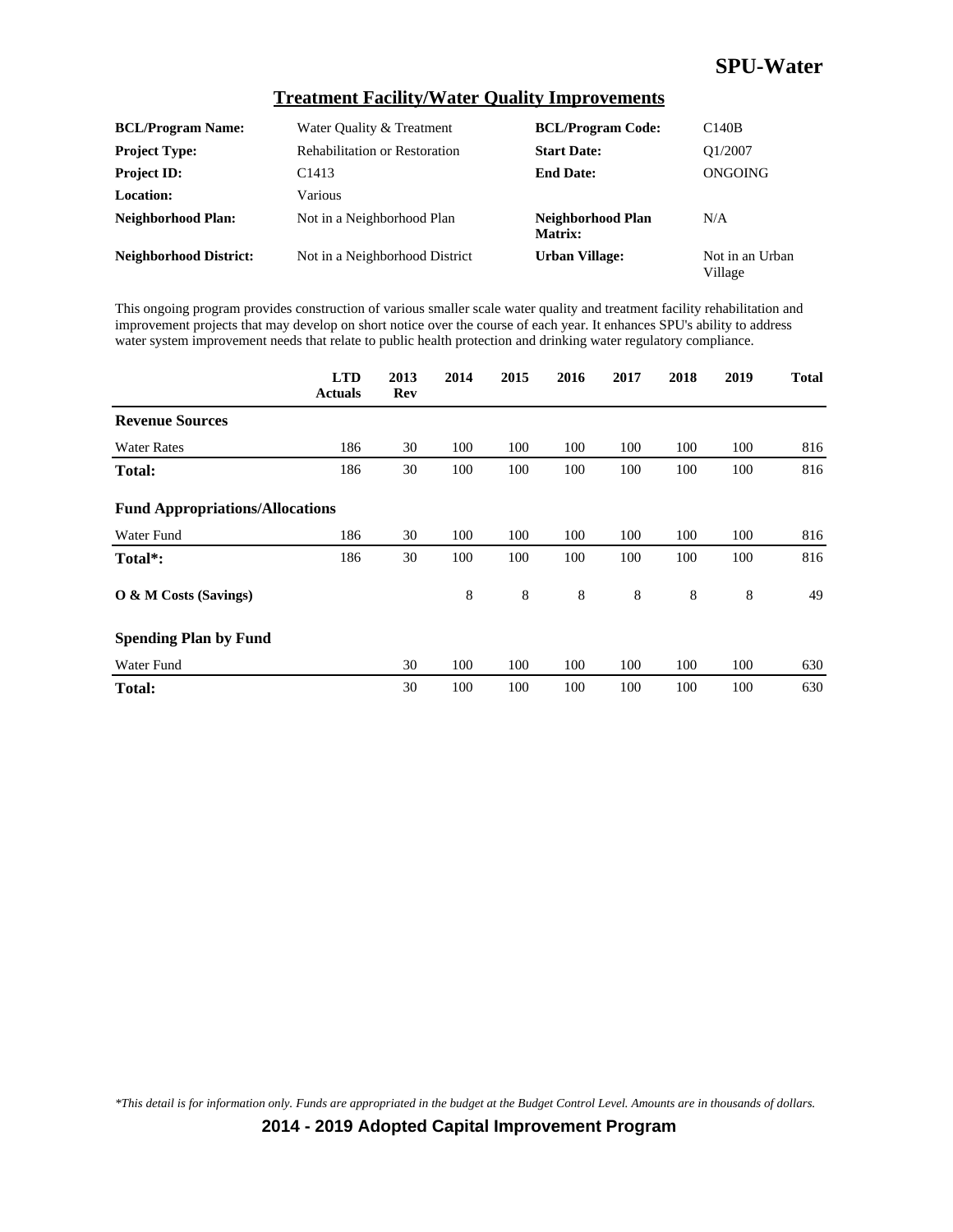### **Upland Reserve Forest Restoration**

| <b>BCL/Program Name:</b>      | <b>Habitat Conservation Program</b>  | <b>BCL/Program Code:</b>     | C <sub>160</sub> B         |
|-------------------------------|--------------------------------------|------------------------------|----------------------------|
| <b>Project Type:</b>          | <b>Rehabilitation or Restoration</b> | <b>Start Date:</b>           | O2/2000                    |
| <b>Project ID:</b>            | C <sub>1603</sub>                    | <b>End Date:</b>             | ONGOING                    |
| Location:                     | Cedar River Watershed                |                              |                            |
| Neighborhood Plan:            | Not in a Neighborhood Plan           | Neighborhood Plan<br>Matrix: | N/A                        |
| <b>Neighborhood District:</b> | Not in a Neighborhood District       | <b>Urban Village:</b>        | Not in an Urban<br>Village |

This ongoing program provides upland forest restoration in the Cedar River Watershed, including ecological and restoration thinning, conifer planting, forest inventory and modeling, and species monitoring. This program is a requirement under the Cedar River Habitat Conservation Plan (HCP.)

|                                        | <b>LTD</b><br><b>Actuals</b> | 2013<br>Rev | 2014 | 2015 | 2016 | 2017 | 2018 | 2019 | <b>Total</b> |
|----------------------------------------|------------------------------|-------------|------|------|------|------|------|------|--------------|
| <b>Revenue Sources</b>                 |                              |             |      |      |      |      |      |      |              |
| <b>Water Rates</b>                     | 6,850                        | 530         | 283  | 188  | 192  | 132  | 135  | 115  | 8,425        |
| <b>Total:</b>                          | 6,850                        | 530         | 283  | 188  | 192  | 132  | 135  | 115  | 8,425        |
| <b>Fund Appropriations/Allocations</b> |                              |             |      |      |      |      |      |      |              |
| Water Fund                             | 6,850                        | 530         | 283  | 188  | 192  | 132  | 135  | 115  | 8,425        |
| Total*:                                | 6,850                        | 530         | 283  | 188  | 192  | 132  | 135  | 115  | 8,425        |
| O & M Costs (Savings)                  |                              |             | 84   | 84   | 84   | 84   | 84   | 84   | 505          |
| <b>Spending Plan by Fund</b>           |                              |             |      |      |      |      |      |      |              |
| Water Fund                             |                              | 520         | 283  | 188  | 192  | 132  | 135  | 115  | 1,565        |
| <b>Total:</b>                          |                              | 520         | 283  | 188  | 192  | 132  | 135  | 115  | 1,565        |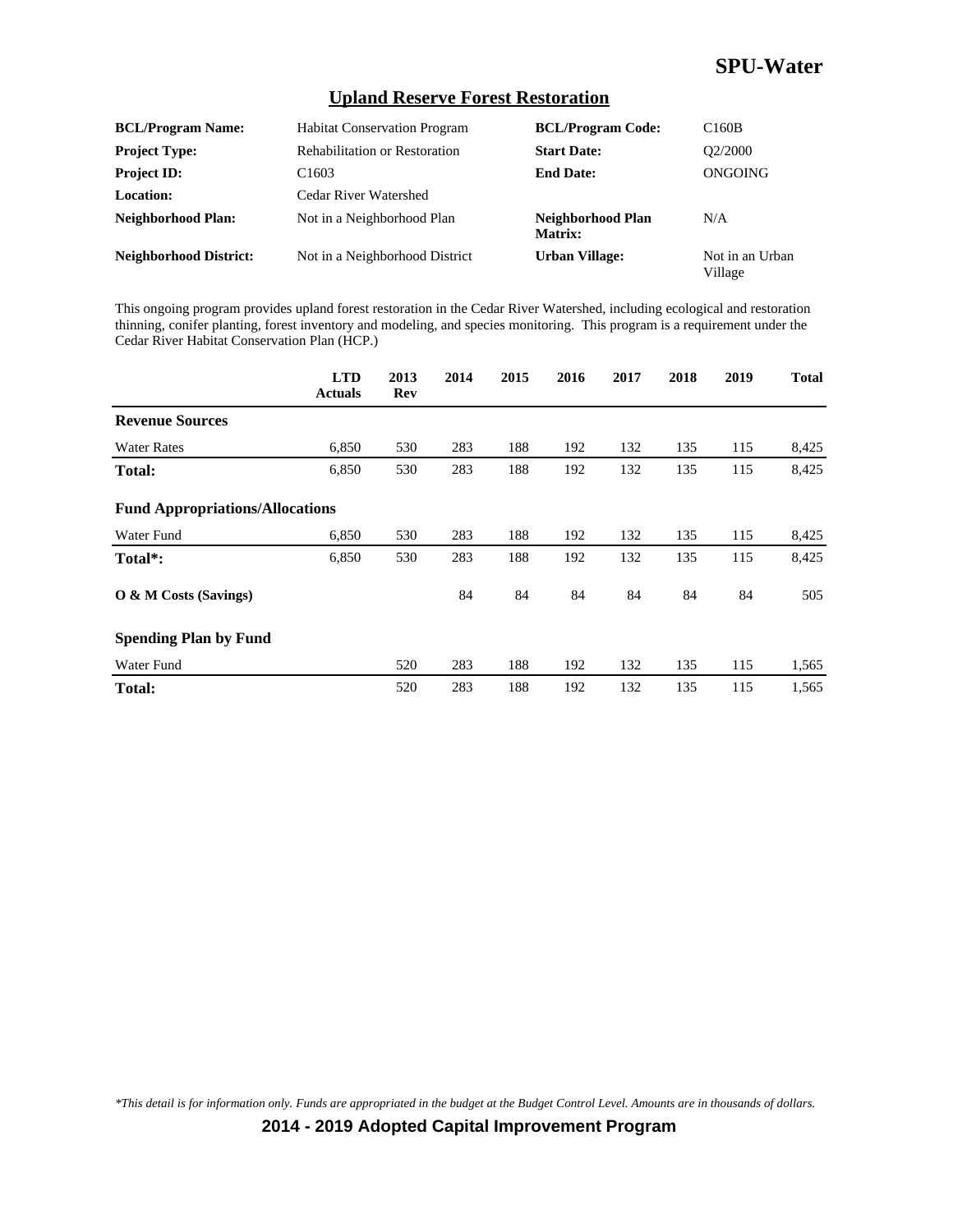| <b>Water Infrastructure - Distribution System Modifications</b> |
|-----------------------------------------------------------------|
|                                                                 |

| <b>BCL/Program Name:</b>      | Distribution                         | <b>BCL/Program Code:</b>     | C110B                |
|-------------------------------|--------------------------------------|------------------------------|----------------------|
| <b>Project Type:</b>          | <b>Rehabilitation or Restoration</b> | <b>Start Date:</b>           | O <sub>1</sub> /2013 |
| <b>Project ID:</b>            | C <sub>1138</sub>                    | <b>End Date:</b>             | ONGOING              |
| Location:                     |                                      |                              |                      |
| Neighborhood Plan:            | Not in Neighborhood Plan             | Neighborhood Plan<br>Matrix: |                      |
| <b>Neighborhood District:</b> |                                      | Urban Village:               |                      |

This ongoing program provides funding for modifications and relocations of existing Distribution System assets resulting from third party project impacts to Distribution System infrastructure located in the right-of-way or on public property. The costs are recovered from third parties and primarily other public utilities and agencies through Memorandums of Agreement and standard charges. This program covers all Distribution System modifications and relocations that are funded by third parties excluding Water main Extension Program projects. The benefit of this program is accommodation of third party development by relocating or modifying existing Distribution System infrastructure, while retaining a Distribution System that continues to provide cost effective service to the ratepayer.

|                                        | <b>LTD</b><br><b>Actuals</b> | 2013<br>Rev | 2014 | 2015 | 2016 | 2017 | 2018 | 2019 | <b>Total</b> |
|----------------------------------------|------------------------------|-------------|------|------|------|------|------|------|--------------|
| <b>Revenue Sources</b>                 |                              |             |      |      |      |      |      |      |              |
| <b>Water Rates</b>                     | $\theta$                     | 200         | 200  | 200  | 200  | 200  | 200  | 200  | 1,400        |
| Total:                                 | $\mathbf{0}$                 | 200         | 200  | 200  | 200  | 200  | 200  | 200  | 1,400        |
| <b>Fund Appropriations/Allocations</b> |                              |             |      |      |      |      |      |      |              |
| Water Fund                             | $\theta$                     | 200         | 200  | 200  | 200  | 200  | 200  | 200  | 1,400        |
| Total <sup>*</sup> :                   | 0                            | 200         | 200  | 200  | 200  | 200  | 200  | 200  | 1,400        |
| $\overline{O}$ & M Costs (Savings)     |                              |             | 14   | 14   | 14   | 14   | 14   | 14   | 84           |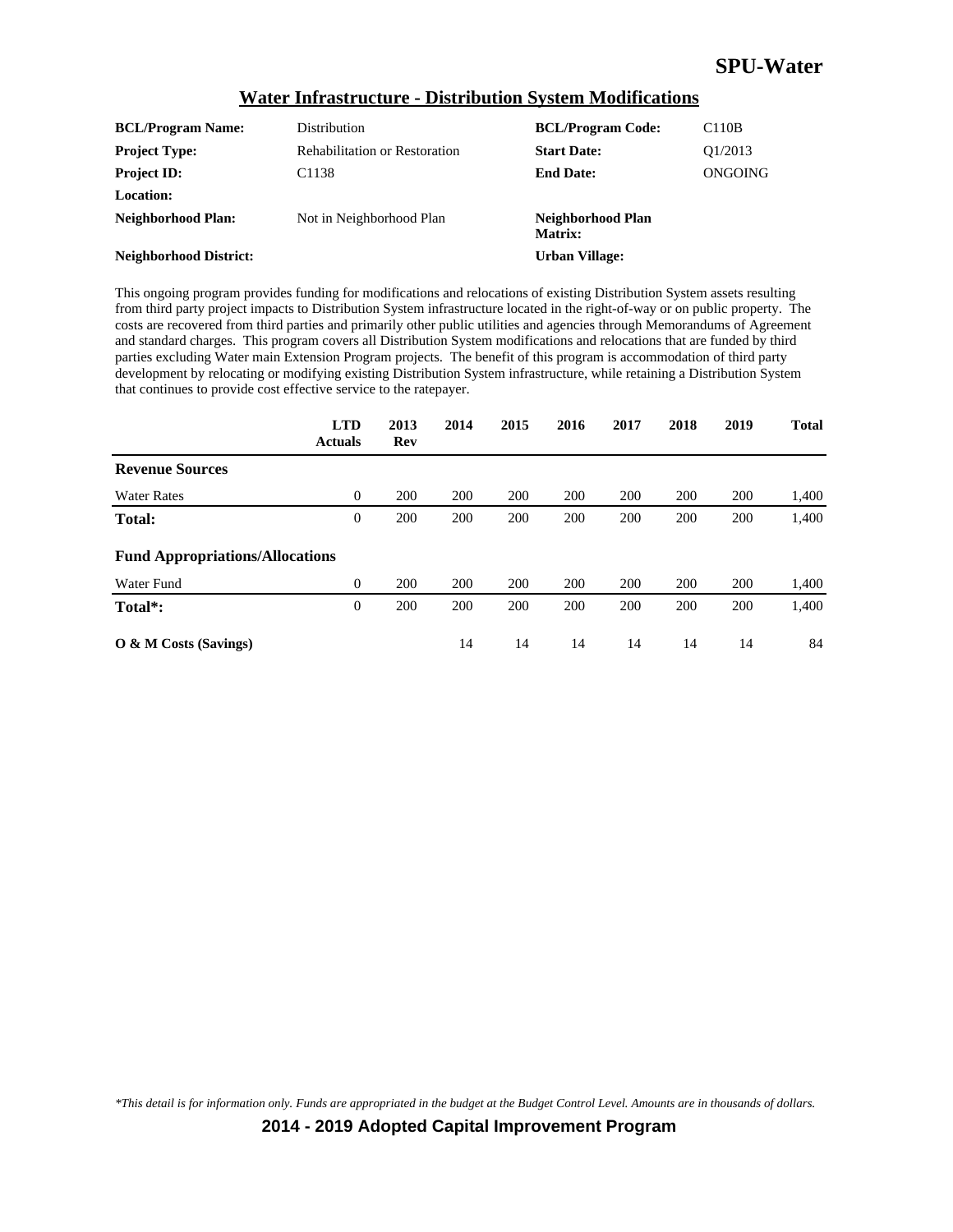| <b>BCL/Program Name:</b>      | Distribution                         | <b>BCL/Program Code:</b>     | C110B                             |
|-------------------------------|--------------------------------------|------------------------------|-----------------------------------|
| <b>Project Type:</b>          | <b>Rehabilitation or Restoration</b> | <b>Start Date:</b>           | O4/1998                           |
| <b>Project ID:</b>            | C <sub>1110</sub>                    | <b>End Date:</b>             | ONGOING                           |
| <b>Location:</b>              | Citywide                             |                              |                                   |
| <b>Neighborhood Plan:</b>     | Not in a Neighborhood Plan           | Neighborhood Plan<br>Matrix: | N/A                               |
| <b>Neighborhood District:</b> | In more than one District            | <b>Urban Village:</b>        | In more than one<br>Urban Village |

### **Water Infrastructure - Hydrant Replacement/Relocation**

This ongoing program renews or replaces existing hydrants in the City's water distribution system. In general, hydrant renewal or replacement may occur as a result of hydrant malfunction, catastrophic failure due to vehicle damage, or to meet SPU criticality criteria such as spacing, location, cost, opportunity projects, or flow and pressure problems. This program improves access to fire hydrants for the Seattle Fire Department (SFD) and helps to reduce the damage as a result of fire by locating fire hydrants in alternate or additional locations.

|                                        | <b>LTD</b><br><b>Actuals</b> | 2013<br>Rev | 2014 | 2015 | 2016 | 2017 | 2018 | 2019 | <b>Total</b> |
|----------------------------------------|------------------------------|-------------|------|------|------|------|------|------|--------------|
| <b>Revenue Sources</b>                 |                              |             |      |      |      |      |      |      |              |
| <b>Water Rates</b>                     | 4,667                        | 364         | 371  | 379  | 386  | 394  | 402  | 410  | 7,374        |
| Total:                                 | 4,667                        | 364         | 371  | 379  | 386  | 394  | 402  | 410  | 7,374        |
| <b>Fund Appropriations/Allocations</b> |                              |             |      |      |      |      |      |      |              |
| Water Fund                             | 4,667                        | 364         | 371  | 379  | 386  | 394  | 402  | 410  | 7,374        |
| Total*:                                | 4,667                        | 364         | 371  | 379  | 386  | 394  | 402  | 410  | 7,374        |
| O & M Costs (Savings)                  |                              |             | 74   | 74   | 74   | 74   | 74   | 74   | 442          |
| <b>Spending Plan by Fund</b>           |                              |             |      |      |      |      |      |      |              |
| Water Fund                             |                              | 150         | 371  | 379  | 386  | 394  | 402  | 410  | 2,493        |
| <b>Total:</b>                          |                              | 150         | 371  | 379  | 386  | 394  | 402  | 410  | 2,493        |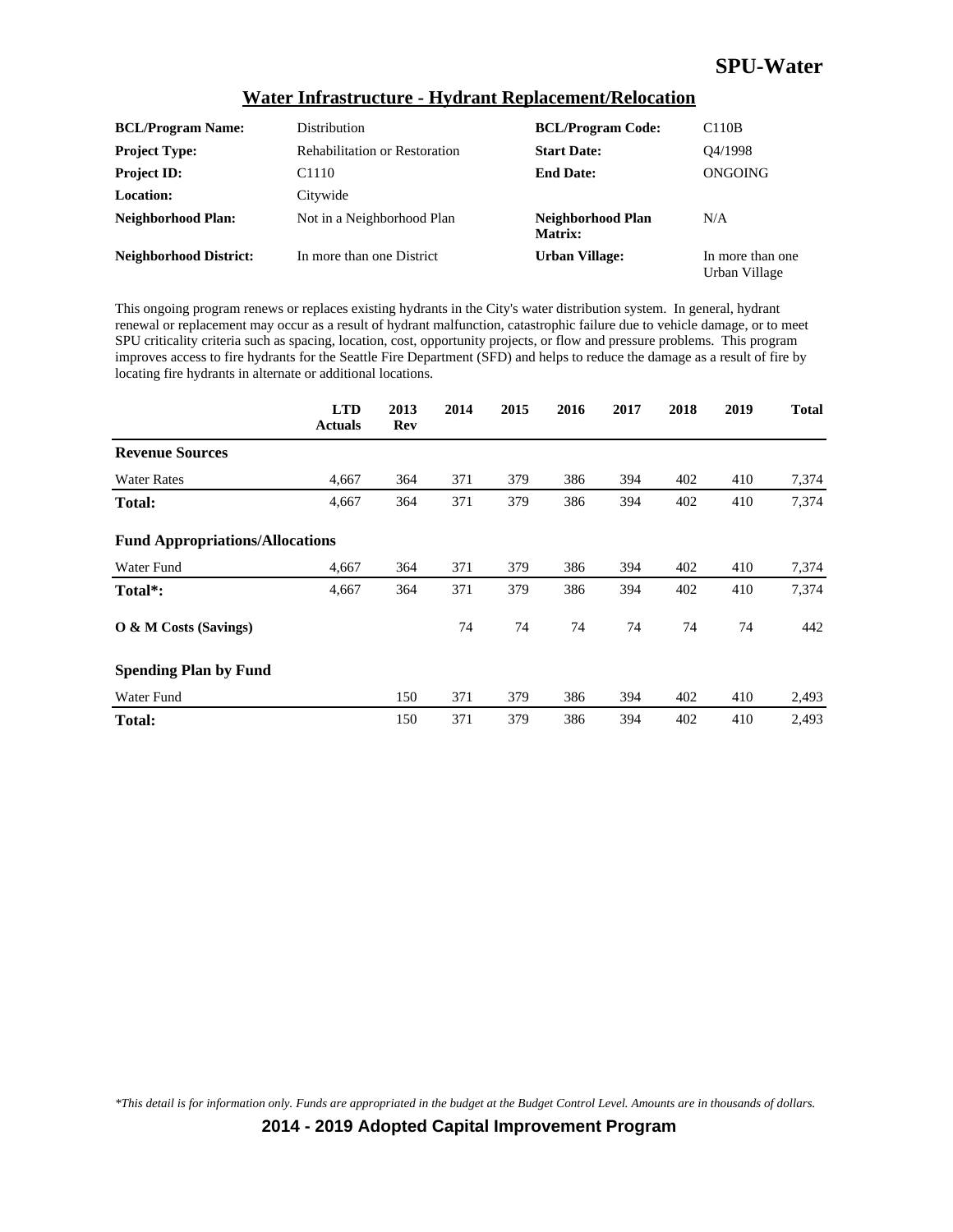### **Water Infrastructure - New Hydrants**

| <b>BCL/Program Name:</b>      | Distribution               | <b>BCL/Program Code:</b>     | C110B                             |
|-------------------------------|----------------------------|------------------------------|-----------------------------------|
| <b>Project Type:</b>          | New Facility               | <b>Start Date:</b>           | O <sub>2</sub> /1999              |
| <b>Project ID:</b>            | C <sub>1112</sub>          | <b>End Date:</b>             | ONGOING                           |
| Location:                     | Citywide                   |                              |                                   |
| Neighborhood Plan:            | Not in a Neighborhood Plan | Neighborhood Plan<br>Matrix: | N/A                               |
| <b>Neighborhood District:</b> | In more than one District  | <b>Urban Village:</b>        | In more than one<br>Urban Village |

This ongoing program installs new hydrants in the City's water distribution system. In general, new hydrants are installed to meet service requests made by private property owners and to comply with Washington Administrative Code (WAC) or Seattle Fire Department (SFD) requirements. This program helps to reduce the damage as a result of fire by locating new fire hydrants throughout the City's direct service area.

|                                        | <b>LTD</b><br><b>Actuals</b> | 2013<br>Rev | 2014 | 2015 | 2016 | 2017 | 2018 | 2019 | <b>Total</b> |
|----------------------------------------|------------------------------|-------------|------|------|------|------|------|------|--------------|
| <b>Revenue Sources</b>                 |                              |             |      |      |      |      |      |      |              |
| <b>Water Rates</b>                     | 514                          | 104         | 106  | 108  | 110  | 113  | 115  | 117  | 1,287        |
| <b>Total:</b>                          | 514                          | 104         | 106  | 108  | 110  | 113  | 115  | 117  | 1,287        |
| <b>Fund Appropriations/Allocations</b> |                              |             |      |      |      |      |      |      |              |
| Water Fund                             | 514                          | 104         | 106  | 108  | 110  | 113  | 115  | 117  | 1,287        |
| Total <sup>*</sup> :                   | 514                          | 104         | 106  | 108  | 110  | 113  | 115  | 117  | 1,287        |
| O & M Costs (Savings)                  |                              |             | 13   | 13   | 13   | 13   | 13   | 13   | 77           |
| <b>Spending Plan by Fund</b>           |                              |             |      |      |      |      |      |      |              |
| Water Fund                             |                              | 50          | 106  | 108  | 110  | 113  | 115  | 117  | 719          |
| Total:                                 |                              | 50          | 106  | 108  | 110  | 113  | 115  | 117  | 719          |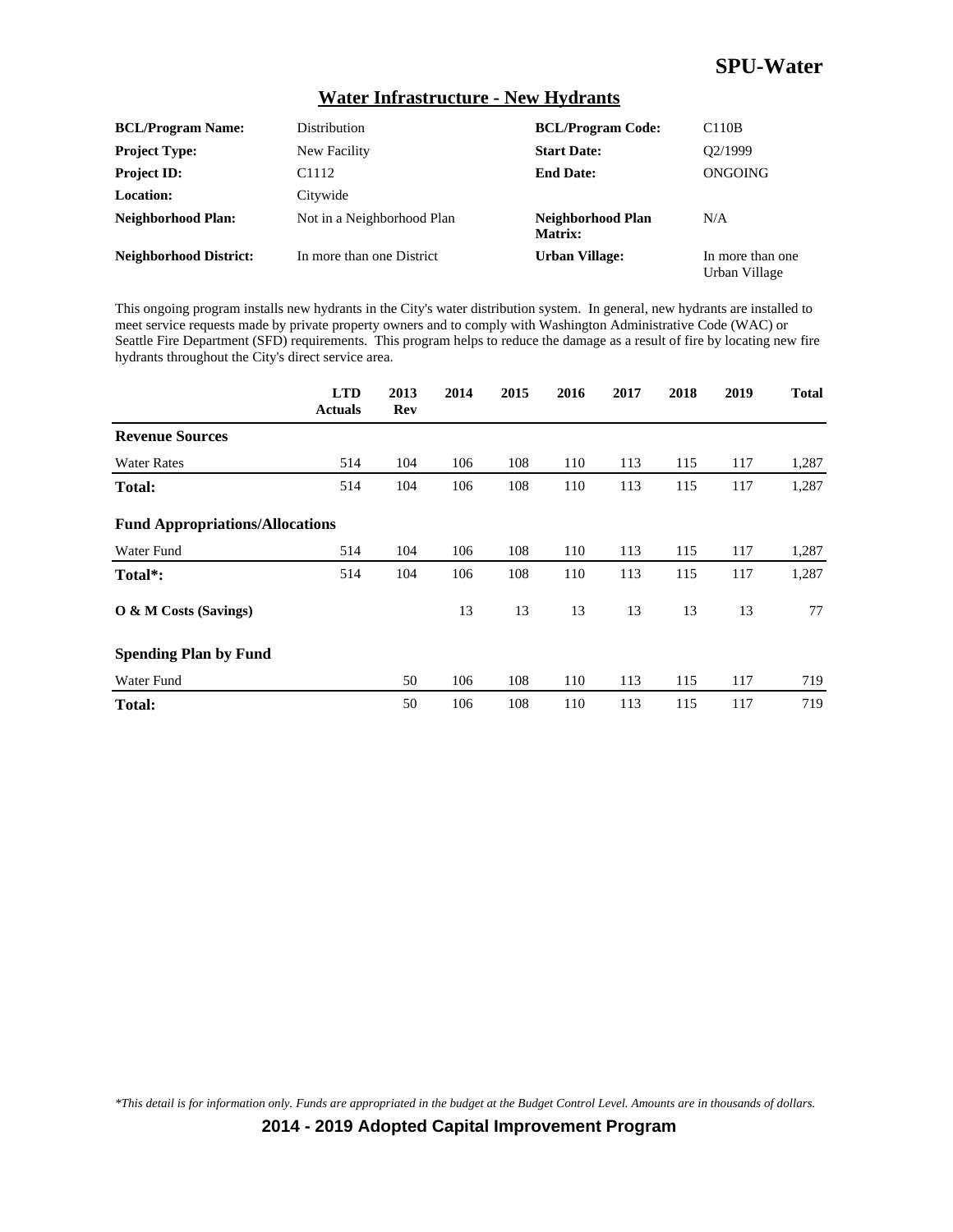#### **Water Infrastructure - New Taps**

| <b>BCL/Program Name:</b>      | <b>Distribution</b>        | <b>BCL/Program Code:</b>     | C110B                             |
|-------------------------------|----------------------------|------------------------------|-----------------------------------|
| <b>Project Type:</b>          | New Facility               | <b>Start Date:</b>           | O4/1998                           |
| <b>Project ID:</b>            | C <sub>1113</sub>          | <b>End Date:</b>             | ONGOING                           |
| <b>Location:</b>              | Citywide                   |                              |                                   |
| Neighborhood Plan:            | Not in a Neighborhood Plan | Neighborhood Plan<br>Matrix: | N/A                               |
| <b>Neighborhood District:</b> | In more than one District  | <b>Urban Village:</b>        | In more than one<br>Urban Village |

This ongoing program installs new drinking water services throughout the City of Seattle. This program provides new connections to existing water mains with no interruption of service to adjacent existing customers, and the installation of metered water service lines from the new tap to the new customer's property lines. This program meets City responsibility for new service connections in the Seattle Municipal Code (SMC) to provide reliable drinking water supply to customers.

|                                        | <b>LTD</b><br><b>Actuals</b> | 2013<br>Rev | 2014  | 2015  | 2016  | 2017  | 2018  | 2019  | <b>Total</b> |
|----------------------------------------|------------------------------|-------------|-------|-------|-------|-------|-------|-------|--------------|
| <b>Revenue Sources</b>                 |                              |             |       |       |       |       |       |       |              |
| <b>Water Rates</b>                     | 94.646                       | 5.000       | 4,900 | 5.000 | 5.100 | 5,200 | 5,300 | 5,406 | 130,552      |
| <b>Total:</b>                          | 94,646                       | 5.000       | 4.900 | 5.000 | 5.100 | 5.200 | 5.300 | 5.406 | 130,552      |
| <b>Fund Appropriations/Allocations</b> |                              |             |       |       |       |       |       |       |              |
| Water Fund                             | 94,646                       | 5.000       | 4.900 | 5.000 | 5.100 | 5,200 | 5,300 | 5,406 | 130,552      |
| Total <sup>*</sup> :                   | 94,646                       | 5.000       | 4.900 | 5.000 | 5.100 | 5.200 | 5.300 | 5.406 | 130,552      |
| O & M Costs (Savings)                  |                              |             | 1.306 | 1.306 | 1.306 | 1.306 | 1.306 | 1.306 | 7,833        |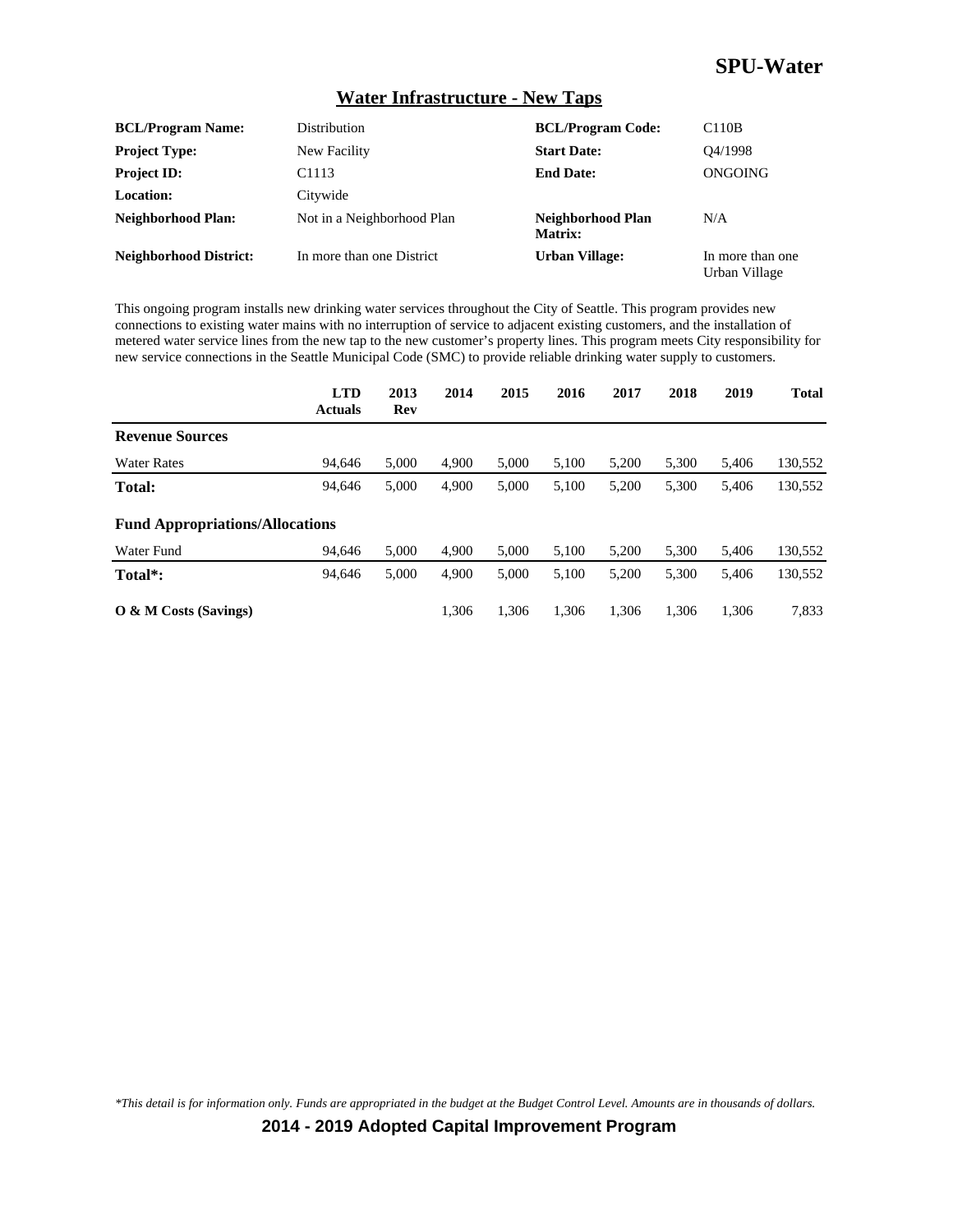#### **Water Infrastructure - Service Renewal**

| <b>BCL/Program Name:</b>      | Distribution                         | <b>BCL/Program Code:</b>     | C110B                             |
|-------------------------------|--------------------------------------|------------------------------|-----------------------------------|
| <b>Project Type:</b>          | <b>Rehabilitation or Restoration</b> | <b>Start Date:</b>           | O4/1998                           |
| <b>Project ID:</b>            | C <sub>1109</sub>                    | <b>End Date:</b>             | ONGOING                           |
| <b>Location:</b>              | Citywide                             |                              |                                   |
| <b>Neighborhood Plan:</b>     | Not in a Neighborhood Plan           | Neighborhood Plan<br>Matrix: | N/A                               |
| <b>Neighborhood District:</b> | In more than one District            | <b>Urban Village:</b>        | In more than one<br>Urban Village |

This ongoing program replaces existing plastic or galvanized water services in the City's water distribution system. Service replacement may occur as a result of leaking, failing, or to reduce damage in case of failure of the water service. This program improves Seattle's water system and extends the life of the system.

|                                        | <b>LTD</b><br><b>Actuals</b> | 2013<br>Rev | 2014  | 2015  | 2016  | 2017  | 2018  | 2019  | <b>Total</b> |
|----------------------------------------|------------------------------|-------------|-------|-------|-------|-------|-------|-------|--------------|
| <b>Revenue Sources</b>                 |                              |             |       |       |       |       |       |       |              |
| <b>Water Rates</b>                     | 96,458                       | 5,722       | 5,837 | 5,953 | 6,072 | 6,194 | 6,318 | 6,444 | 138,998      |
| <b>Total:</b>                          | 96,458                       | 5,722       | 5,837 | 5,953 | 6,072 | 6,194 | 6,318 | 6,444 | 138,998      |
| <b>Fund Appropriations/Allocations</b> |                              |             |       |       |       |       |       |       |              |
| Water Fund                             | 96,458                       | 5,722       | 5,837 | 5,953 | 6,072 | 6,194 | 6,318 | 6,444 | 138,998      |
| Total <sup>*</sup> :                   | 96,458                       | 5,722       | 5,837 | 5,953 | 6,072 | 6,194 | 6,318 | 6,444 | 138,998      |
| $\overline{O}$ & M Costs (Savings)     |                              |             | 1,390 | 1,390 | 1,390 | 1,390 | 1,390 | 1,390 | 8,340        |
| <b>Spending Plan by Fund</b>           |                              |             |       |       |       |       |       |       |              |
| Water Fund                             |                              | 5,722       | 5,837 | 5,953 | 6,072 | 6,194 | 6,318 | 6,444 | 42,540       |
| <b>Total:</b>                          |                              | 5,722       | 5,837 | 5,953 | 6,072 | 6,194 | 6,318 | 6,444 | 42,540       |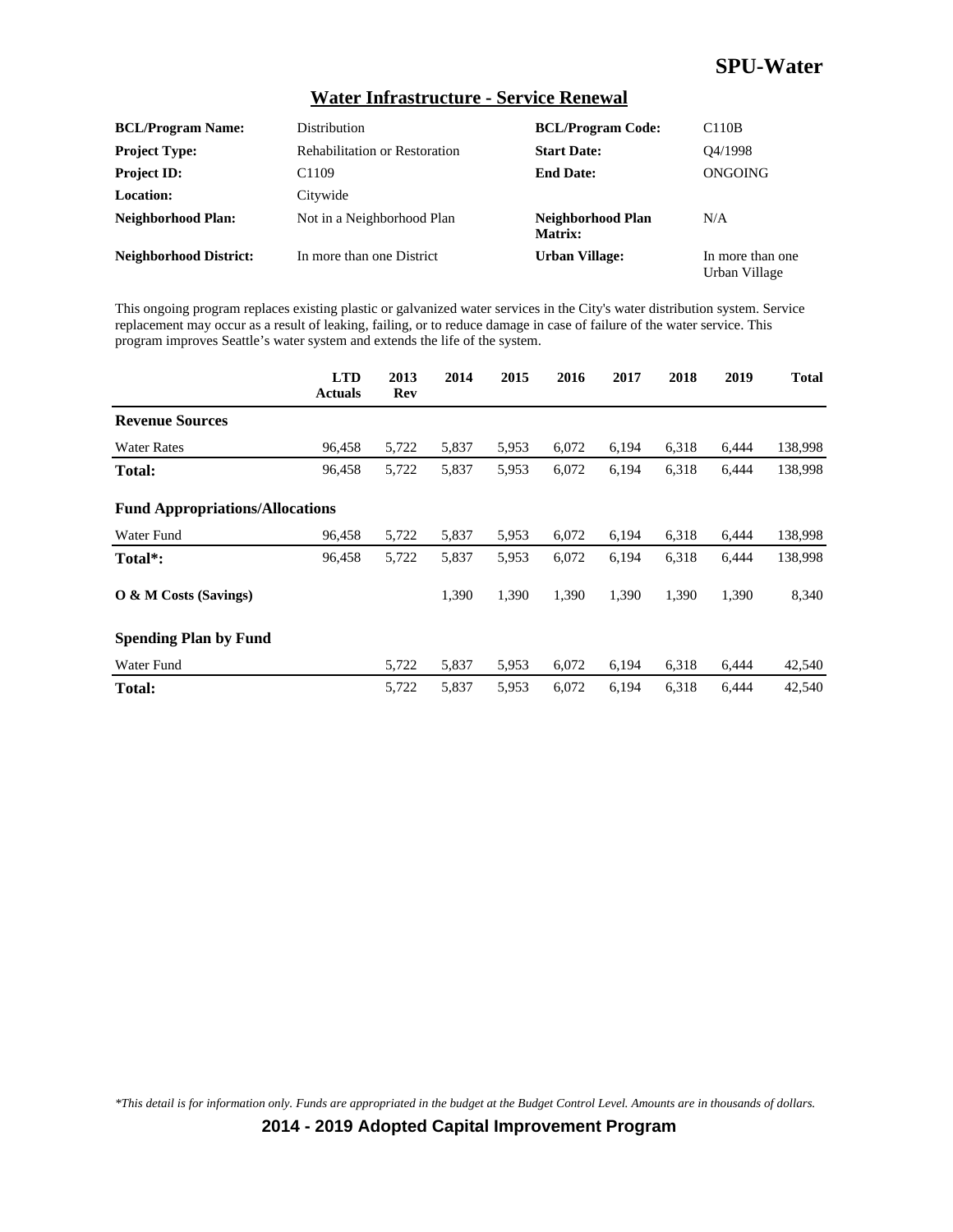#### **Water Infrastructure - Watermain Extensions**

| <b>BCL/Program Name:</b>      | Distribution               | <b>BCL/Program Code:</b>     | C110B                             |
|-------------------------------|----------------------------|------------------------------|-----------------------------------|
| <b>Project Type:</b>          | New Facility               | <b>Start Date:</b>           | O <sub>1</sub> /1998              |
| <b>Project ID:</b>            | C <sub>1111</sub>          | <b>End Date:</b>             | ONGOING                           |
| <b>Location:</b>              | Citywide                   |                              |                                   |
| <b>Neighborhood Plan:</b>     | Not in a Neighborhood Plan | Neighborhood Plan<br>Matrix: | N/A                               |
| <b>Neighborhood District:</b> | In more than one District  | <b>Urban Village:</b>        | In more than one<br>Urban Village |

This ongoing program assists developers by adding new water mains to the water system in order to serve new residential and commercial developments. Most of the costs are recovered through standard charges. The benefit of this program is that water service is provided to new housing and businesses throughout Seattle.

|                                        | <b>LTD</b><br><b>Actuals</b> | 2013<br>Rev | 2014 | 2015 | 2016 | 2017 | 2018 | 2019  | <b>Total</b> |
|----------------------------------------|------------------------------|-------------|------|------|------|------|------|-------|--------------|
| <b>Revenue Sources</b>                 |                              |             |      |      |      |      |      |       |              |
| <b>Water Rates</b>                     | 12,861                       | 800         | 796  | 812  | 828  | 845  | 862  | 1,000 | 18,803       |
| <b>Total:</b>                          | 12,861                       | 800         | 796  | 812  | 828  | 845  | 862  | 1,000 | 18,803       |
| <b>Fund Appropriations/Allocations</b> |                              |             |      |      |      |      |      |       |              |
| Water Fund                             | 12,861                       | 800         | 796  | 812  | 828  | 845  | 862  | 1,000 | 18,803       |
| Total <sup>*</sup> :                   | 12,861                       | 800         | 796  | 812  | 828  | 845  | 862  | 1,000 | 18,803       |
| O & M Costs (Savings)                  |                              |             | 188  | 188  | 188  | 188  | 188  | 188   | 1,128        |
| <b>Spending Plan by Fund</b>           |                              |             |      |      |      |      |      |       |              |
| Water Fund                             |                              | 500         | 796  | 812  | 828  | 845  | 862  | 1,000 | 5,643        |
| Total:                                 |                              | 500         | 796  | 812  | 828  | 845  | 862  | 1,000 | 5,643        |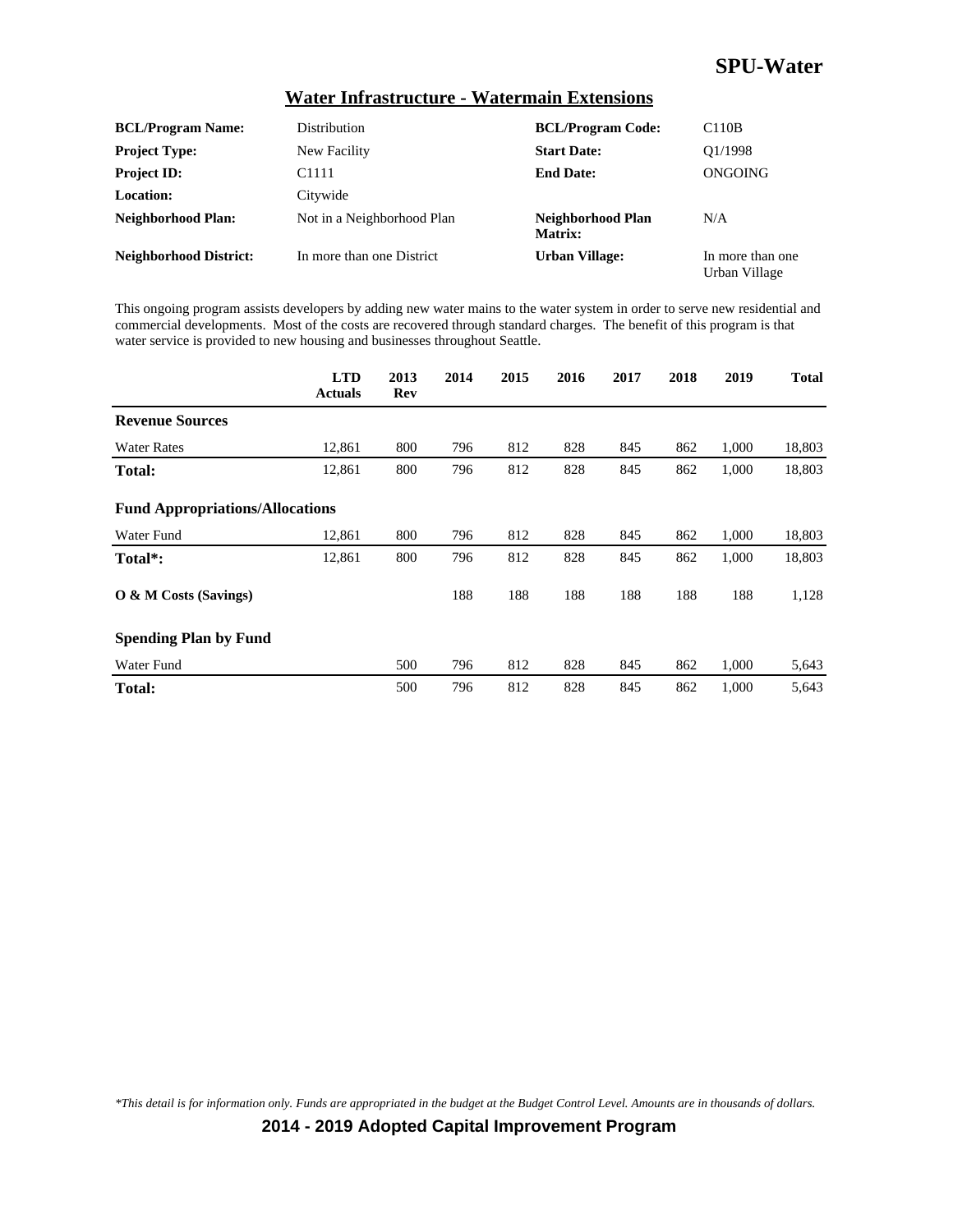#### **Water Quality Equipment**

| <b>BCL/Program Name:</b>      | Water Quality & Treatment      | <b>BCL/Program Code:</b>     | C140B                      |
|-------------------------------|--------------------------------|------------------------------|----------------------------|
| <b>Project Type:</b>          | <b>Improved Facility</b>       | <b>Start Date:</b>           | O1/2007                    |
| <b>Project ID:</b>            | C <sub>1414</sub>              | <b>End Date:</b>             | O4/2015                    |
| Location:                     | Various                        |                              |                            |
| Neighborhood Plan:            | Not in a Neighborhood Plan     | Neighborhood Plan<br>Matrix: | N/A                        |
| <b>Neighborhood District:</b> | Not in a Neighborhood District | <b>Urban Village:</b>        | Not in an Urban<br>Village |

This project installs water quality monitoring equipment throughout the drinking water distribution system and enhances SPU's drinking water quality, security, and public health surveillance system. This effort will improve Seattle's ability to detect and respond appropriately to potential drinking water contamination events as recommended by research produced by SPU and the Environmental Protection Agency (EPA) for online monitoring equipment and SPU's broader efforts to increase the security of the water system.

|                                        | <b>LTD</b><br><b>Actuals</b> | 2013<br>Rev | 2014 | 2015 | 2016           | 2017           | 2018           | 2019           | <b>Total</b> |
|----------------------------------------|------------------------------|-------------|------|------|----------------|----------------|----------------|----------------|--------------|
| <b>Revenue Sources</b>                 |                              |             |      |      |                |                |                |                |              |
| <b>Water Rates</b>                     | 249                          | 140         | 143  | 1    | $\overline{0}$ | $\overline{0}$ | $\overline{0}$ | $\theta$       | 533          |
| Total:                                 | 249                          | 140         | 143  |      | $\theta$       | $\overline{0}$ | $\overline{0}$ | $\mathbf{0}$   | 533          |
| <b>Fund Appropriations/Allocations</b> |                              |             |      |      |                |                |                |                |              |
| Water Fund                             | 249                          | 140         | 143  |      | $\theta$       | $\theta$       | $\overline{0}$ | $\overline{0}$ | 533          |
| Total*:                                | 249                          | 140         | 143  |      | $\theta$       | $\overline{0}$ | $\overline{0}$ | $\theta$       | 533          |
| O & M Costs (Savings)                  |                              |             | 5    | 5    | 5              | 5              | 5              | 5              | 32           |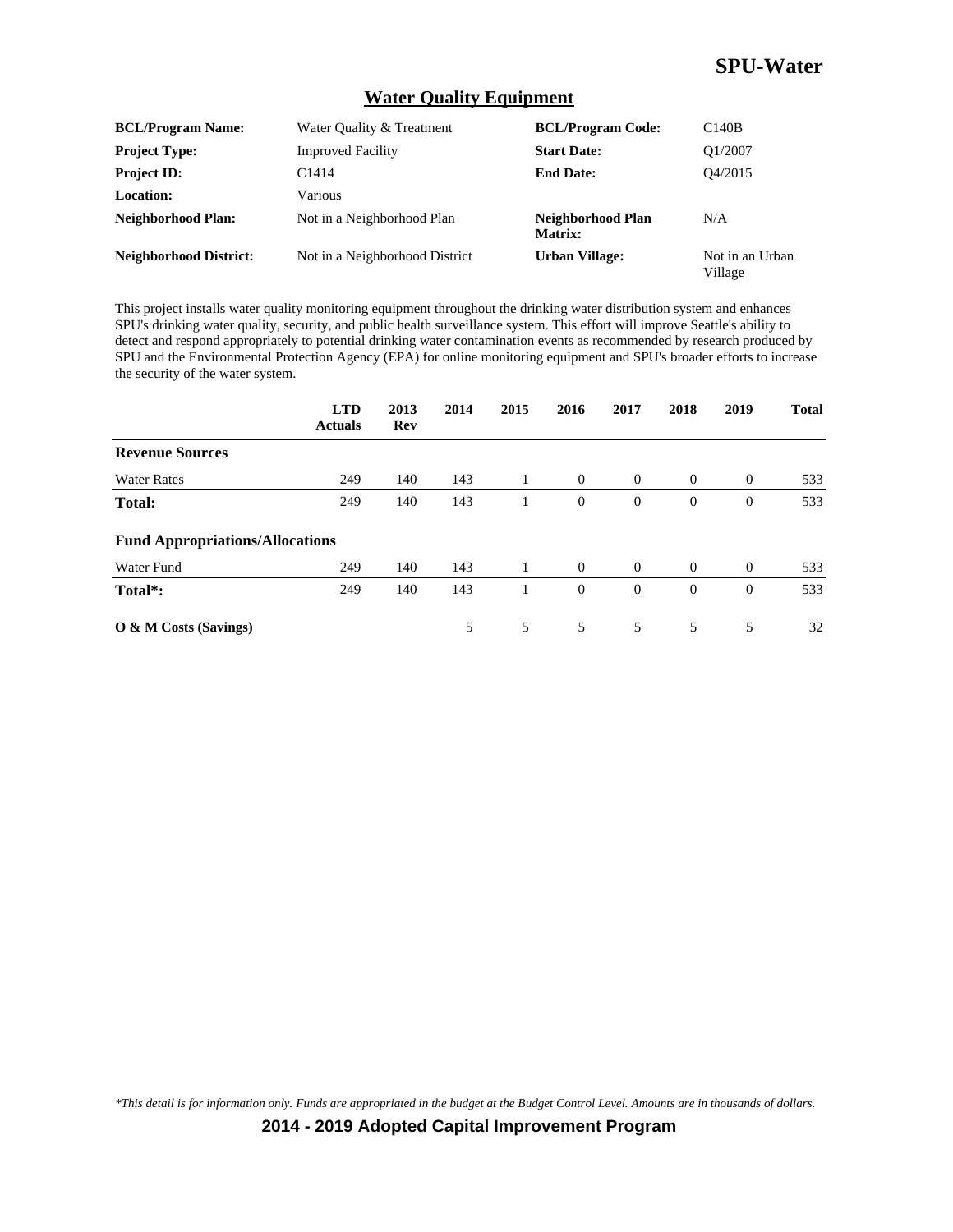#### **Water Supply Flexibility Program**

| <b>BCL/Program Name:</b>      | <b>Water Resources</b>         | <b>BCL/Program Code:</b>     | C <sub>150</sub> B         |
|-------------------------------|--------------------------------|------------------------------|----------------------------|
| <b>Project Type:</b>          | New Investment                 | <b>Start Date:</b>           | O1/2008                    |
| <b>Project ID:</b>            | C <sub>1507</sub>              | <b>End Date:</b>             | O4/2016                    |
| Location:                     | Multiple                       |                              |                            |
| Neighborhood Plan:            | Not in a Neighborhood Plan     | Neighborhood Plan<br>Matrix: | N/A                        |
| <b>Neighborhood District:</b> | Not in a Neighborhood District | <b>Urban Village:</b>        | Not in an Urban<br>Village |

This program improves water system performance, reliability, and flexibility during severe weather events, supply and infrastructure emergencies, as well as enhancing environmental performance for fish and supporting regulatory and policy compliance in these areas. Project improvements include Tolt Reservoir Temperature and the Overflow Dike in Chester Morse Lake, and may include but are not limited to, dam integrity and alternatives to improved crest control, reservoir water temperature, and water quality management.

|                                        | <b>LTD</b><br><b>Actuals</b> | 2013<br>Rev | 2014 | 2015  | 2016  | 2017             | 2018             | 2019             | <b>Total</b> |
|----------------------------------------|------------------------------|-------------|------|-------|-------|------------------|------------------|------------------|--------------|
| <b>Revenue Sources</b>                 |                              |             |      |       |       |                  |                  |                  |              |
| <b>Water Rates</b>                     | 333                          | 669         | 200  | 1,480 | 2,052 | $\theta$         | $\theta$         | $\mathbf{0}$     | 4,735        |
| <b>Total:</b>                          | 333                          | 669         | 200  | 1,480 | 2,052 | $\mathbf{0}$     | $\boldsymbol{0}$ | $\mathbf{0}$     | 4,735        |
| <b>Fund Appropriations/Allocations</b> |                              |             |      |       |       |                  |                  |                  |              |
| Water Fund                             | 333                          | 669         | 200  | 1,480 | 2,052 | $\mathbf{0}$     | $\theta$         | $\mathbf{0}$     | 4,735        |
| Total*:                                | 333                          | 669         | 200  | 1,480 | 2,052 | $\mathbf{0}$     | $\theta$         | $\boldsymbol{0}$ | 4,735        |
| O & M Costs (Savings)                  |                              |             | 47   | 47    | 47    | 47               | 47               | 47               | 284          |
| <b>Spending Plan by Fund</b>           |                              |             |      |       |       |                  |                  |                  |              |
| Water Fund                             |                              | 469         | 200  | 1,480 | 2,052 | $\boldsymbol{0}$ | $\theta$         | $\boldsymbol{0}$ | 4,201        |
| <b>Total:</b>                          |                              | 469         | 200  | 1,480 | 2,052 | $\theta$         | $\overline{0}$   | $\mathbf{0}$     | 4,201        |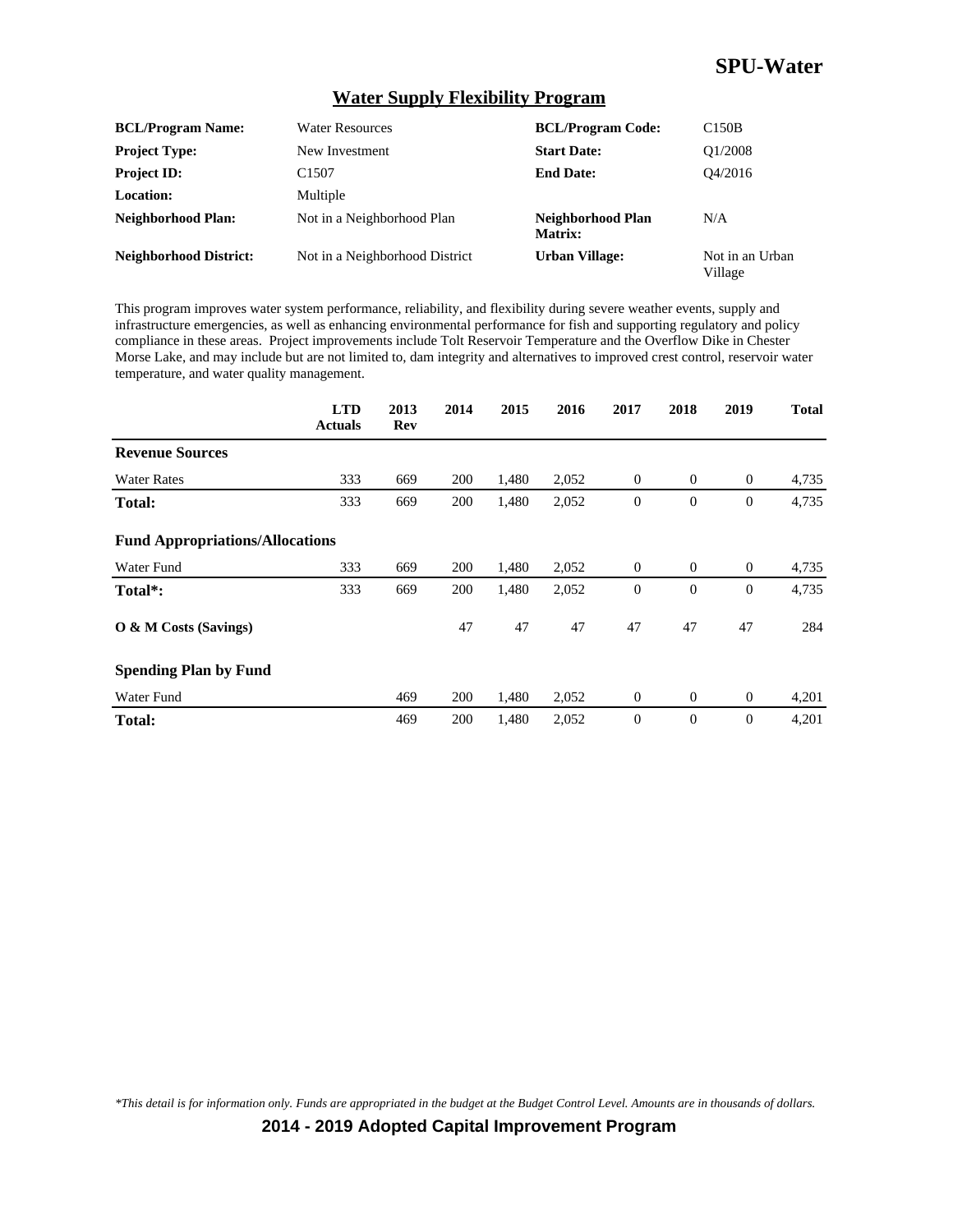#### **Water System Dewatering**

| <b>BCL/Program Name:</b>      | Transmission                         | <b>BCL/Program Code:</b>     | C120B                      |
|-------------------------------|--------------------------------------|------------------------------|----------------------------|
| <b>Project Type:</b>          | <b>Rehabilitation or Restoration</b> | <b>Start Date:</b>           | O1/2007                    |
| <b>Project ID:</b>            | C <sub>1205</sub>                    | <b>End Date:</b>             | ONGOING                    |
| Location:                     | Regional                             |                              |                            |
| <b>Neighborhood Plan:</b>     | Not in a Neighborhood Plan           | Neighborhood Plan<br>Matrix: | N/A                        |
| <b>Neighborhood District:</b> | In more than one District            | <b>Urban Village:</b>        | Not in an Urban<br>Village |

This ongoing program improves structures used to empty the water from larger pipelines when necessary for inspection or repair. The new structures better control the impact of the water discharged to the environment and comply with current environmental regulations.

|                                        | <b>LTD</b><br><b>Actuals</b> | 2013<br>Rev | 2014 | 2015 | 2016 | 2017 | 2018 | 2019 | <b>Total</b> |
|----------------------------------------|------------------------------|-------------|------|------|------|------|------|------|--------------|
| <b>Revenue Sources</b>                 |                              |             |      |      |      |      |      |      |              |
| <b>Water Rates</b>                     | 179                          | 100         | 102  | 104  | 106  | 108  | 111  | 113  | 922          |
| Total:                                 | 179                          | 100         | 102  | 104  | 106  | 108  | 111  | 113  | 922          |
| <b>Fund Appropriations/Allocations</b> |                              |             |      |      |      |      |      |      |              |
| Water Fund                             | 179                          | 100         | 102  | 104  | 106  | 108  | 111  | 113  | 922          |
| Total <sup>*</sup> :                   | 179                          | 100         | 102  | 104  | 106  | 108  | 111  | 113  | 922          |
| $\overline{O}$ & M Costs (Savings)     |                              |             | 9    | 9    | 9    | 9    | 9    | 9    | 55           |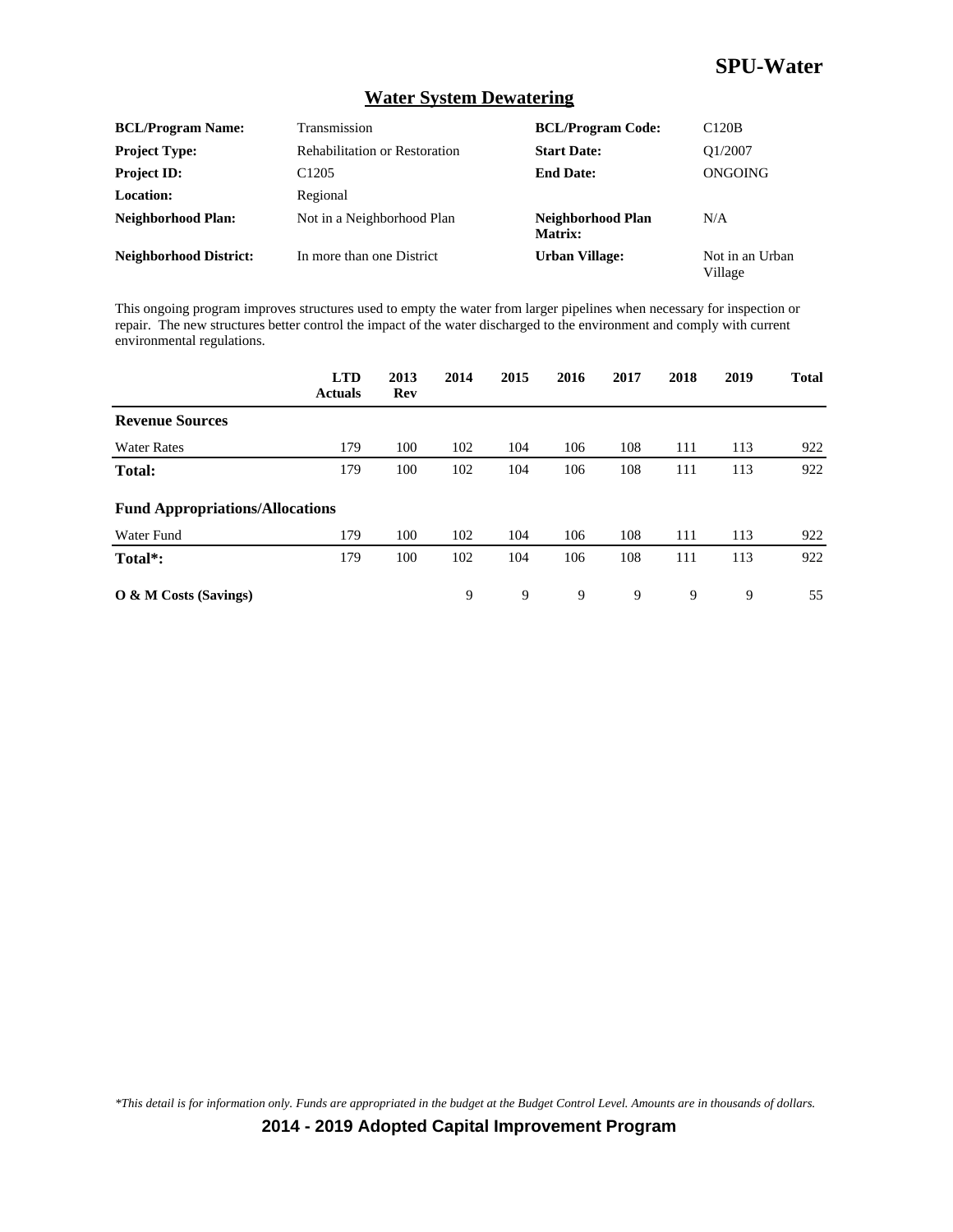#### **Water System Plan - 2019**

| <b>BCL/Program Name:</b>      | <b>Water Resources</b>         | <b>BCL/Program Code:</b>     | C150B                      |
|-------------------------------|--------------------------------|------------------------------|----------------------------|
| <b>Project Type:</b>          | New Investment                 | <b>Start Date:</b>           | O <sub>1</sub> /2016       |
| <b>Project ID:</b>            | C <sub>1510</sub>              | <b>End Date:</b>             | O4/2019                    |
| <b>Location:</b>              | N/A                            |                              |                            |
| <b>Neighborhood Plan:</b>     | Not in a Neighborhood Plan     | Neighborhood Plan<br>Matrix: | N/A                        |
| <b>Neighborhood District:</b> | Not in a Neighborhood District | <b>Urban Village:</b>        | Not in an Urban<br>Village |

This project develops the 2019 Water System Plan. This project meets the State requirement that SPU update a water system plan every six years and submit the plan to the Washington Department of Health (DOH) for approval as a condition of the operating permit for the drinking water system.

|                                        | <b>LTD</b><br><b>Actuals</b> | 2013<br>Rev    | 2014     | 2015           | 2016 | 2017 | 2018 | 2019 | <b>Total</b> |
|----------------------------------------|------------------------------|----------------|----------|----------------|------|------|------|------|--------------|
| <b>Revenue Sources</b>                 |                              |                |          |                |      |      |      |      |              |
| <b>Water Rates</b>                     | $\overline{0}$               | $\theta$       | $\theta$ | $\overline{0}$ | 110  | 541  | 454  | 59   | 1,164        |
| <b>Total:</b>                          | $\theta$                     | $\theta$       | $\theta$ | $\overline{0}$ | 110  | 541  | 454  | 59   | 1,164        |
| <b>Fund Appropriations/Allocations</b> |                              |                |          |                |      |      |      |      |              |
| Water Fund                             | $\overline{0}$               | $\theta$       | $\theta$ | $\overline{0}$ | 110  | 541  | 454  | 59   | 1,164        |
| Total*:                                | $\boldsymbol{0}$             | $\overline{0}$ | $\theta$ | $\overline{0}$ | 110  | 541  | 454  | 59   | 1,164        |
| O & M Costs (Savings)                  |                              |                | 12       | 12             | 12   | 12   | 12   | 12   | 70           |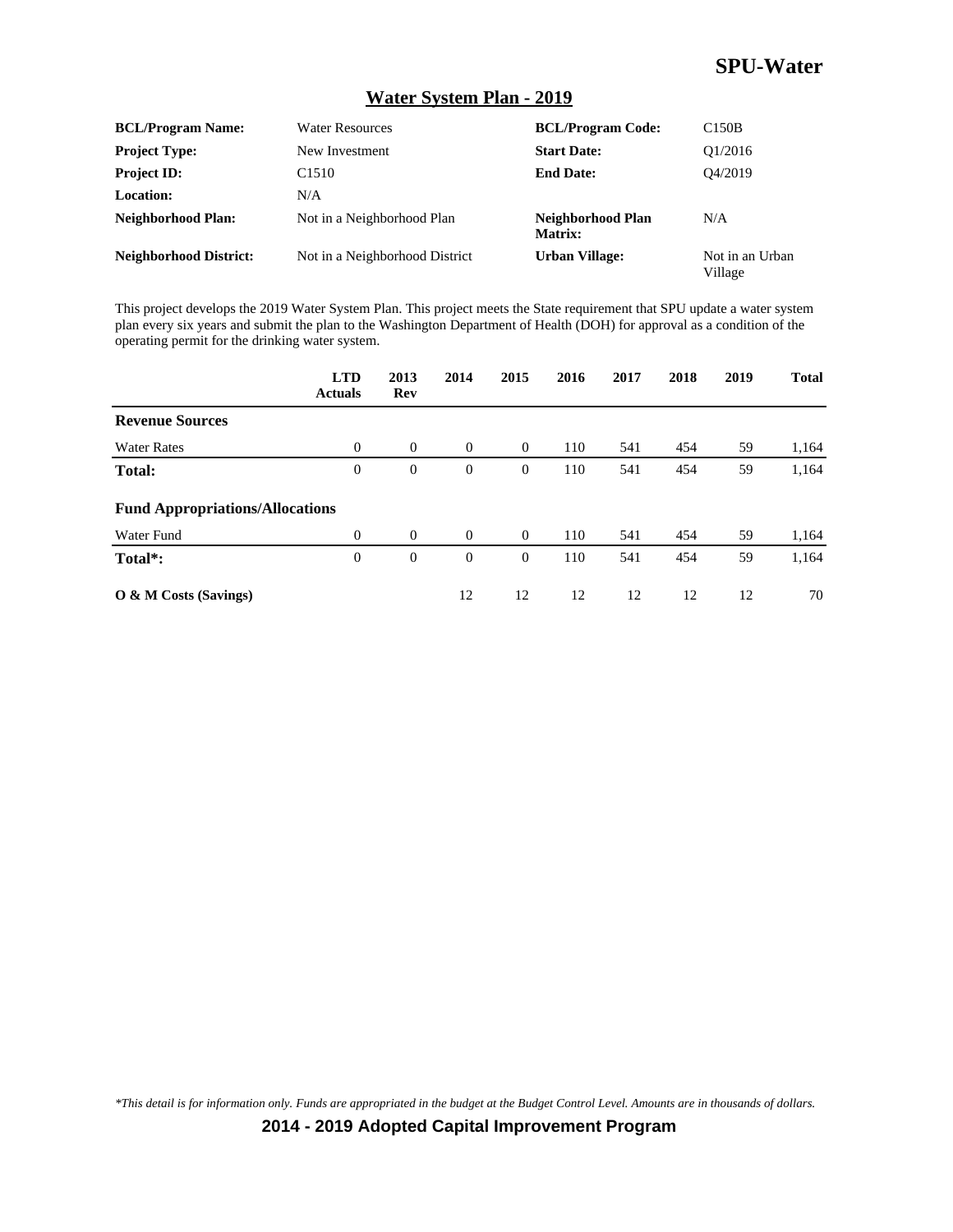#### **Watermain Rehabilitation**

| <b>BCL/Program Name:</b>      | Distribution                         | <b>BCL/Program Code:</b>     | C110B                             |
|-------------------------------|--------------------------------------|------------------------------|-----------------------------------|
| <b>Project Type:</b>          | <b>Rehabilitation or Restoration</b> | <b>Start Date:</b>           | O1/2004                           |
| <b>Project ID:</b>            | C <sub>1129</sub>                    | <b>End Date:</b>             | ONGOING                           |
| <b>Location:</b>              | Regional                             |                              |                                   |
| Neighborhood Plan:            | Not in a Neighborhood Plan           | Neighborhood Plan<br>Matrix: | N/A                               |
| <b>Neighborhood District:</b> | In more than one District            | <b>Urban Village:</b>        | In more than one<br>Urban Village |

This ongoing program replaces or rehabilitates existing watermains in Seattle. Replacements occur when leaks become too frequent. Rehabilitation by lining the interior of the pipe with cement mortar restores the capacity of watermains that have degraded due to interior deposits. The benefits of this program are restored quality of the delivered water, lower use of chlorine to maintain required chlorine residual, and restored pressures.

|                                        | <b>LTD</b><br><b>Actuals</b> | 2013<br>Rev | 2014  | 2015  | 2016  | 2017  | 2018  | 2019  | <b>Total</b> |
|----------------------------------------|------------------------------|-------------|-------|-------|-------|-------|-------|-------|--------------|
| <b>Revenue Sources</b>                 |                              |             |       |       |       |       |       |       |              |
| <b>Water Rates</b>                     | 5,649                        | 3,866       | 4,426 | 3,264 | 3,313 | 3,379 | 5,509 | 5,750 | 35,156       |
| <b>Total:</b>                          | 5,649                        | 3,866       | 4,426 | 3,264 | 3.313 | 3,379 | 5,509 | 5,750 | 35,156       |
| <b>Fund Appropriations/Allocations</b> |                              |             |       |       |       |       |       |       |              |
| Water Fund                             | 5,649                        | 3,866       | 4,426 | 3,264 | 3,313 | 3,379 | 5,509 | 5,750 | 35,156       |
| Total <sup>*</sup> :                   | 5,649                        | 3,866       | 4,426 | 3,264 | 3,313 | 3,379 | 5,509 | 5,750 | 35,156       |
| O & M Costs (Savings)                  |                              |             | 352   | 352   | 352   | 352   | 352   | 352   | 2,109        |
| <b>Spending Plan by Fund</b>           |                              |             |       |       |       |       |       |       |              |
| Water Fund                             |                              | 2,033       | 4,426 | 3,264 | 3,313 | 3,379 | 5,509 | 5,750 | 27,675       |
| <b>Total:</b>                          |                              | 2,033       | 4,426 | 3,264 | 3,313 | 3,379 | 5,509 | 5,750 | 27,675       |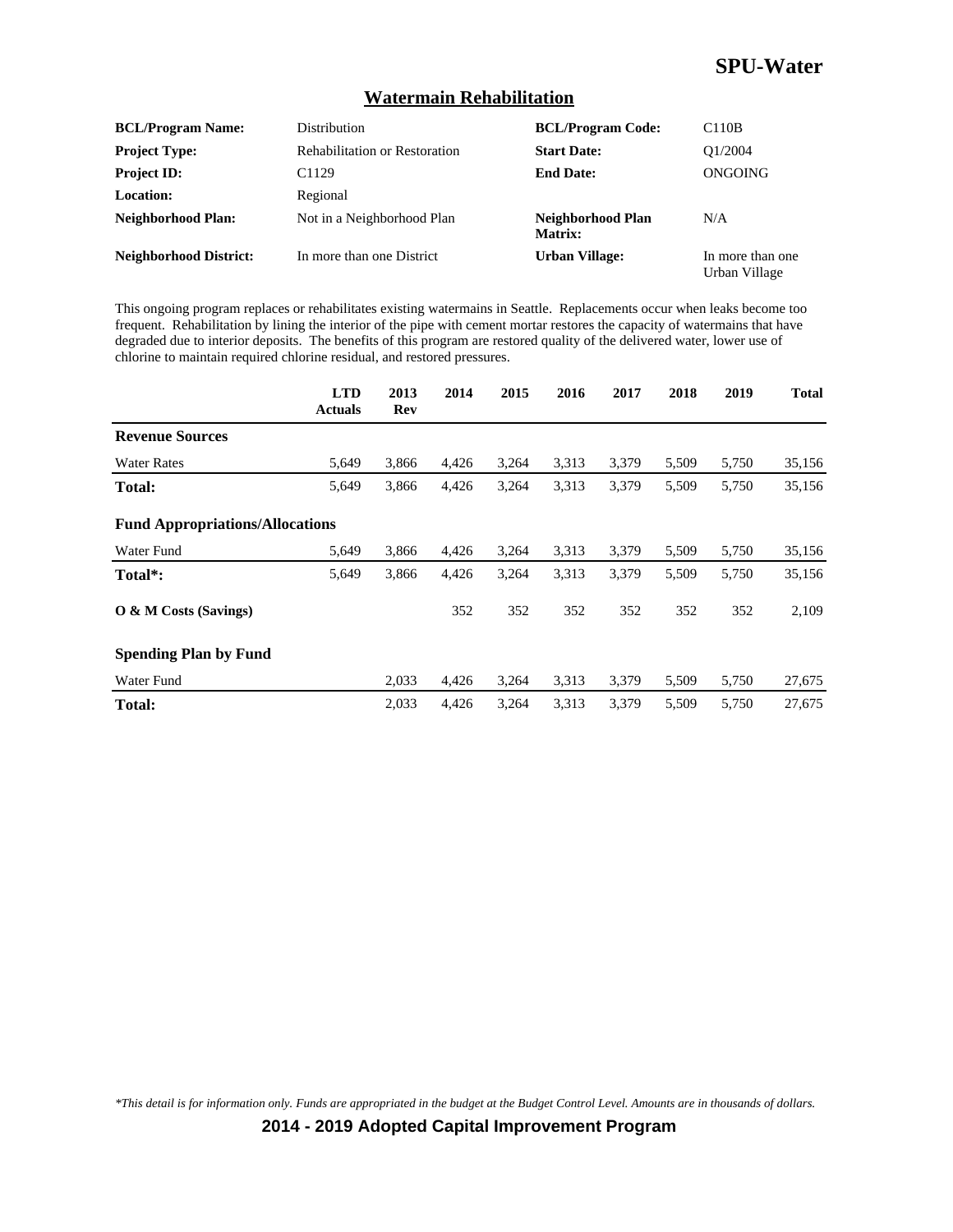#### **Watershed Road Improvement/Decommissioning**

| <b>BCL/Program Name:</b>      | <b>Habitat Conservation Program</b>  | <b>BCL/Program Code:</b>     | C <sub>160</sub> B         |
|-------------------------------|--------------------------------------|------------------------------|----------------------------|
| <b>Project Type:</b>          | <b>Rehabilitation or Restoration</b> | <b>Start Date:</b>           | O1/2001                    |
| <b>Project ID:</b>            | C <sub>1601</sub>                    | <b>End Date:</b>             | ONGOING                    |
| Location:                     | Cedar River Watershed                |                              |                            |
| <b>Neighborhood Plan:</b>     | Not in a Neighborhood Plan           | Neighborhood Plan<br>Matrix: | N/A                        |
| <b>Neighborhood District:</b> | Not in a Neighborhood District       | <b>Urban Village:</b>        | Not in an Urban<br>Village |

This program provides forest road improvements and decommissioning in the Cedar River Watershed. The purpose of this program is to reduce the delivery of sediment into the waterways in the watershed to protect both aquatic habitat and water quality. This program is a requirement under the Cedar River Watershed Habitat Conservation Plan (HCP.)

|                                        | <b>LTD</b><br><b>Actuals</b> | 2013<br>Rev | 2014  | 2015  | 2016  | 2017  | 2018  | 2019  | <b>Total</b> |
|----------------------------------------|------------------------------|-------------|-------|-------|-------|-------|-------|-------|--------------|
| <b>Revenue Sources</b>                 |                              |             |       |       |       |       |       |       |              |
| <b>Water Rates</b>                     | 11,170                       | 984         | 1,004 | 1,023 | 1,044 | 1,066 | 1,087 | 1,108 | 18,486       |
| <b>Total:</b>                          | 11,170                       | 984         | 1,004 | 1,023 | 1,044 | 1,066 | 1,087 | 1,108 | 18,486       |
| <b>Fund Appropriations/Allocations</b> |                              |             |       |       |       |       |       |       |              |
| Water Fund                             | 11,170                       | 984         | 1,004 | 1,023 | 1,044 | 1,066 | 1,087 | 1,108 | 18,486       |
| Total*:                                | 11,170                       | 984         | 1,004 | 1,023 | 1,044 | 1,066 | 1,087 | 1,108 | 18,486       |
| $\overline{O}$ & M Costs (Savings)     |                              |             | 185   | 185   | 185   | 185   | 185   | 185   | 1,109        |
| <b>Spending Plan by Fund</b>           |                              |             |       |       |       |       |       |       |              |
| Water Fund                             |                              | 975         | 1,004 | 1,023 | 1,044 | 1,066 | 1,087 | 1,108 | 7,307        |
| <b>Total:</b>                          |                              | 975         | 1,004 | 1,023 | 1,044 | 1,066 | 1,087 | 1,108 | 7,307        |